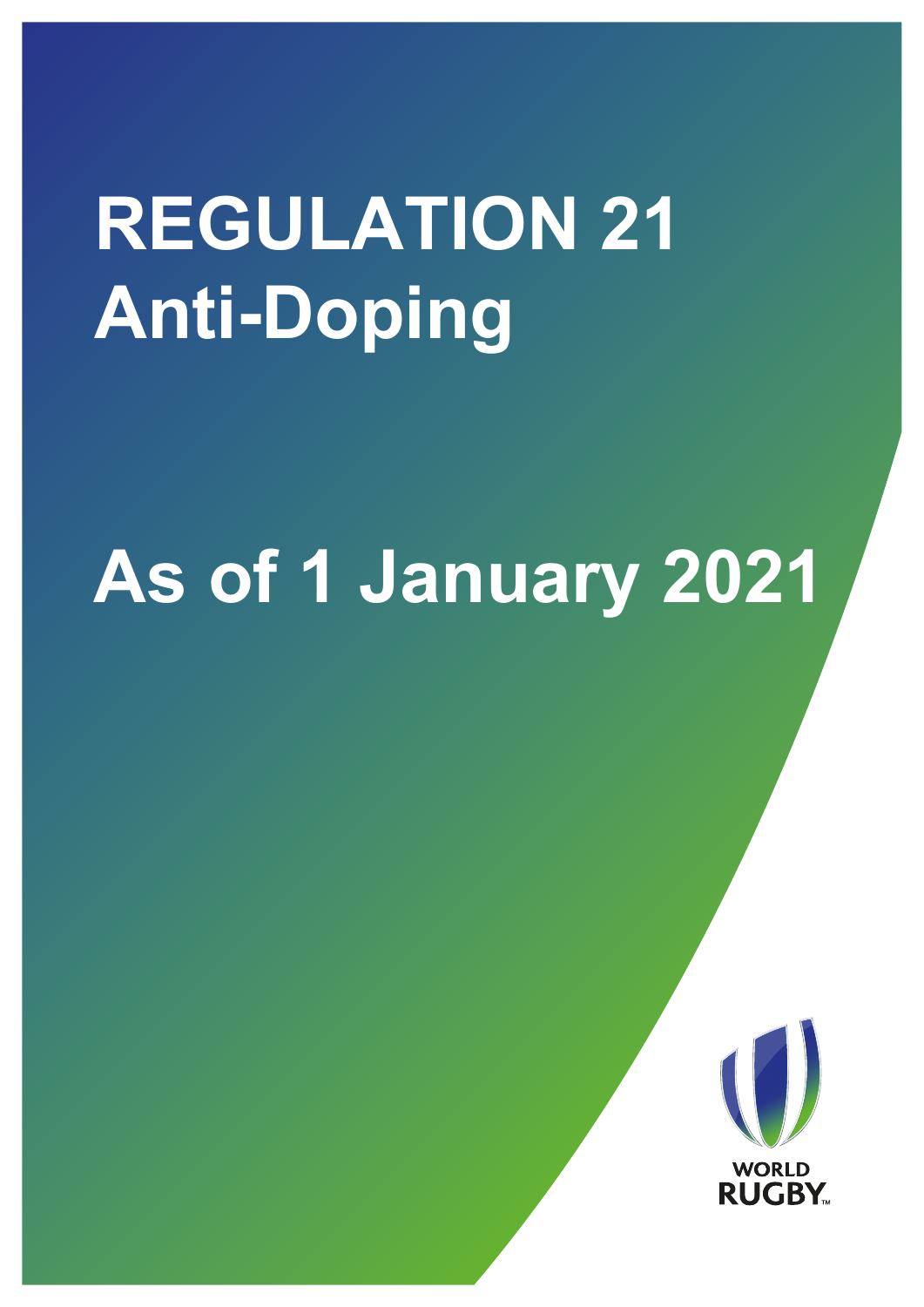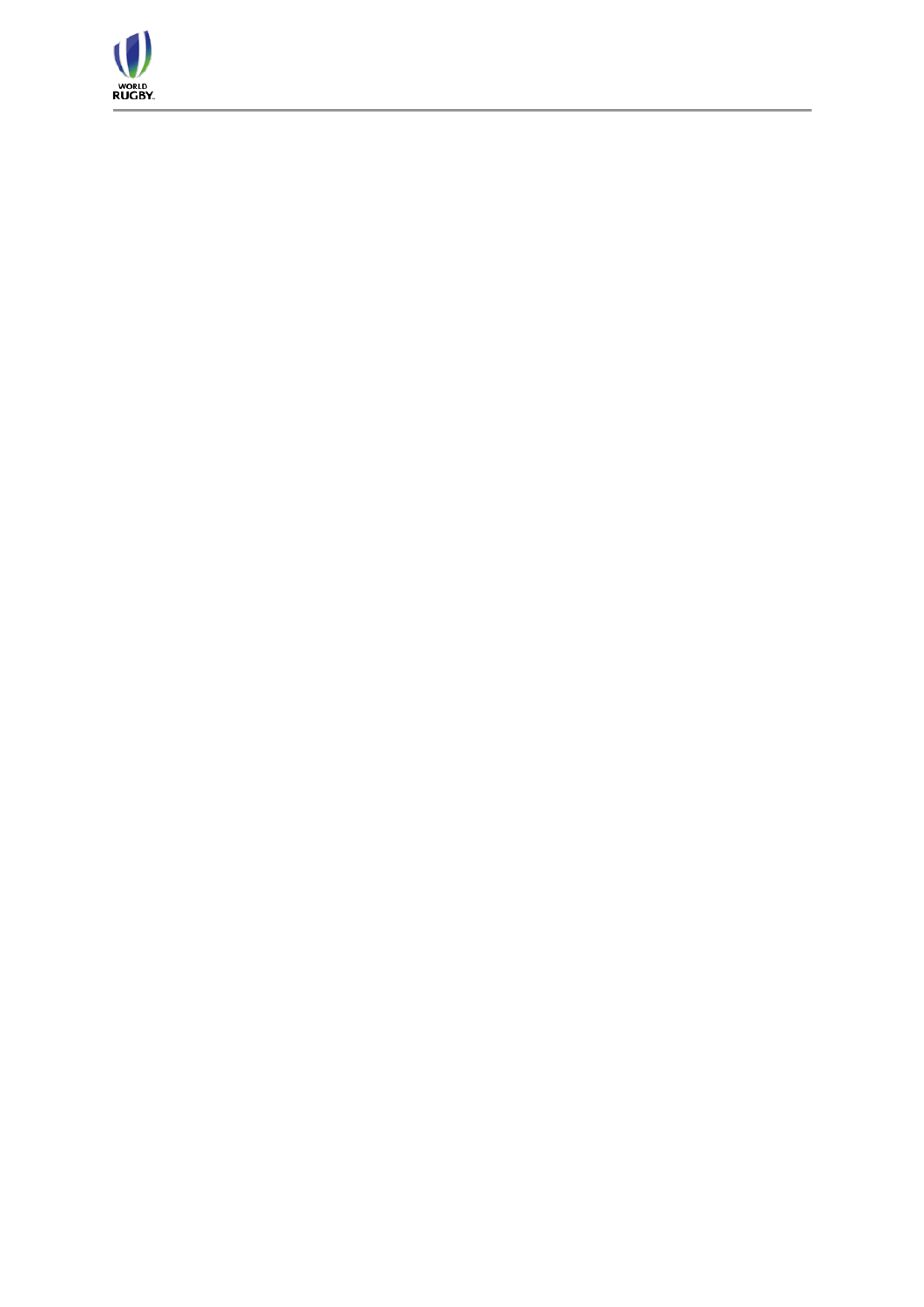#### **REGULATION 21. ANTI-DOPING**

#### **[INTRODUCTION](#page-4-0)**

- **I. [PREFACE](#page-4-1)**
- **II. [FUNDAMENTAL RATIONALE FOR THE CODE AND WORLD RUGBY'S ANTI-DOPING](#page-4-2)  [RULES](#page-4-2)**
- **III. [SCOPE OF THESE ANTI-DOPING RULES](#page-5-0)**
- **21.1 [DEFINITION OF DOPING](#page-6-0)**
- **21.2 [ANTI-DOPING RULE VIOLATIONS](#page-7-0)**
- **[21.3 PROOF OF DOPING](#page-11-0)**
- **21.4 [THE PROHIBITED LIST](#page-14-0)**
- **21.5 [TESTING AND INVESTIGATIONS](#page-20-0)**
- **21.6 [ANALYSIS OF SAMPLES](#page-31-0)**
- **[21.7 RESULTS MANAGEMENT: RESPONSIBILITY, INITIAL REVIEW, NOTICE AND](#page-33-0)  [PROVISIONAL SUSPENSIONS](#page-33-0)**
- **21.8 [RESULTS MANAGEMENT: RIGHT TO A FAIR HEARING AND NOTICE OF HEARING](#page-42-0)  [DECISION](#page-42-0)**
- **21.9 [AUTOMATIC DISQUALIFICATION OF INDIVIDUAL RESULTS](#page-48-0)**
- **21.10 [SANCTIONS ON INDIVIDUALS](#page-48-1)**
- **21.11 [CONSEQUENCES TO TEAMS](#page-62-0)**
- **21.12 [SANCTIONS BY WORLD RUGBY AGAINST UNIONS OR OTHER SPORTING BODIES](#page-63-0)**
- **21.13 [RESULTS MANAGEMENT: APPEALS](#page-65-0)**
- **21.14 [CONFIDENTIALITY AND REPORTING](#page-73-0)**
- **21.15 [IMPLEMENTATION OF DECISIONS](#page-78-0)**
- **21.16 [STATUTE OF LIMITATIONS](#page-80-0)**
- **21.17 [EDUCATION](#page-80-1)**
- **21.18 [ADDITIONAL ROLES AND RESPONSIBILITIES OF UNIONS AND ASSOCIATIONS](#page-81-0)**
- **21.19 [ADDITIONAL ROLES AND RESPONSIBILITIES OF WORLD](#page-83-0) RUGBY**
- **21.20 [ADDITIONAL ROLES AND RESPONSIBILITIES OF PLAYERS](#page-83-1)**
- **21.21 [ADDITIONAL ROLES AND RESPONSIBILITIES OF PLAYER SUPPORT PERSONNEL](#page-84-0)**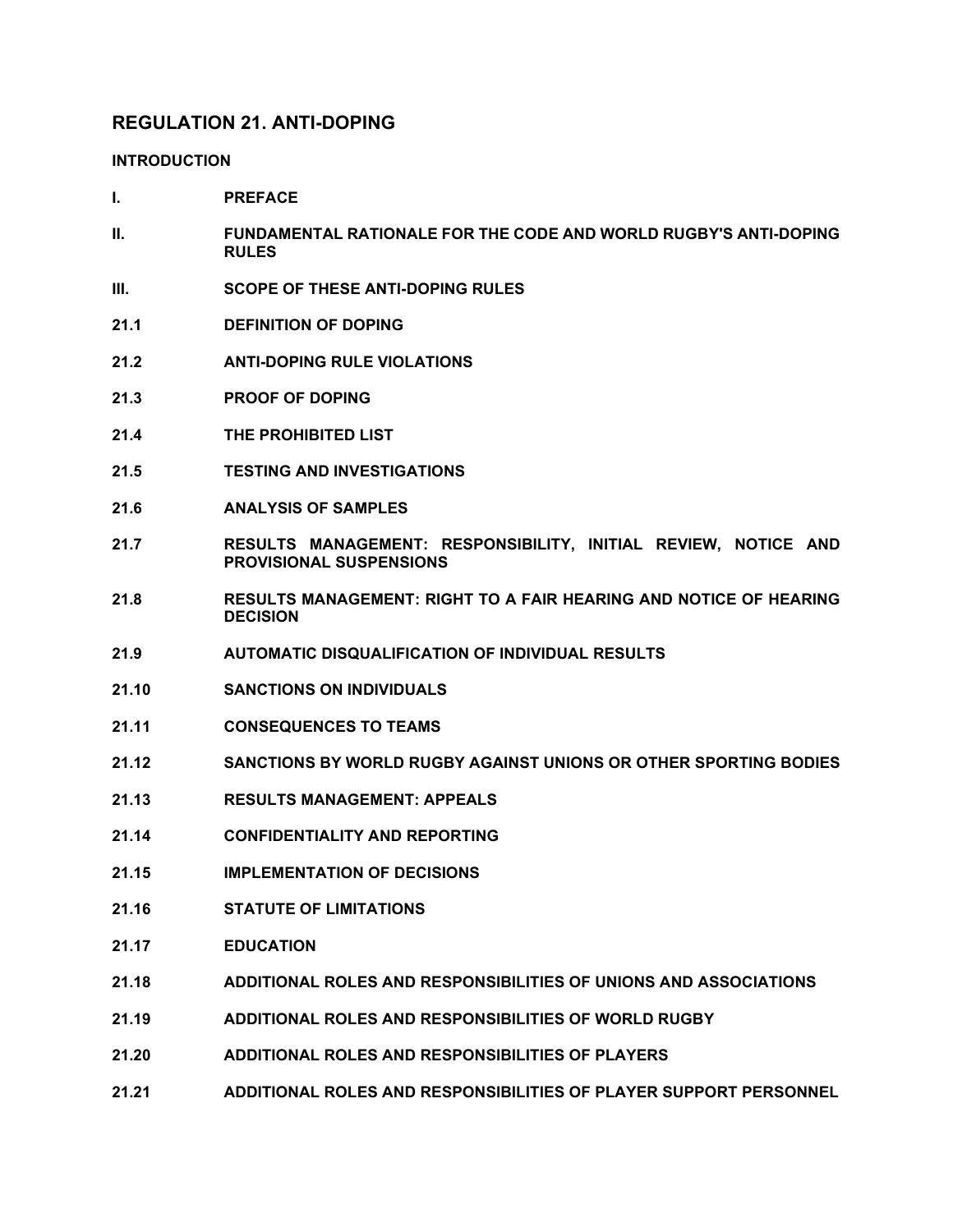- **21.22 [ADDITIONAL ROLES AND RESPONSIBILITIES OF OTHER PERSONS SUBJECT TO](#page-85-0)  [THESE ANTI-DOPING RULES](#page-85-0)**
- **21.23 [INTERPRETATION OF THE CODE](#page-86-0)**
- **21.24 [GENERAL PROVISIONS](#page-86-1)**
- **21.25 WORLD RUGBY ANTI-DOPING ADVISORY COMMITTEE**
- **21.26 EXCEPTIONAL/UNFORESEEN CIRCUMSTANCES**
- **APPENDIX 1 [DEFINITIONS](#page-90-0)**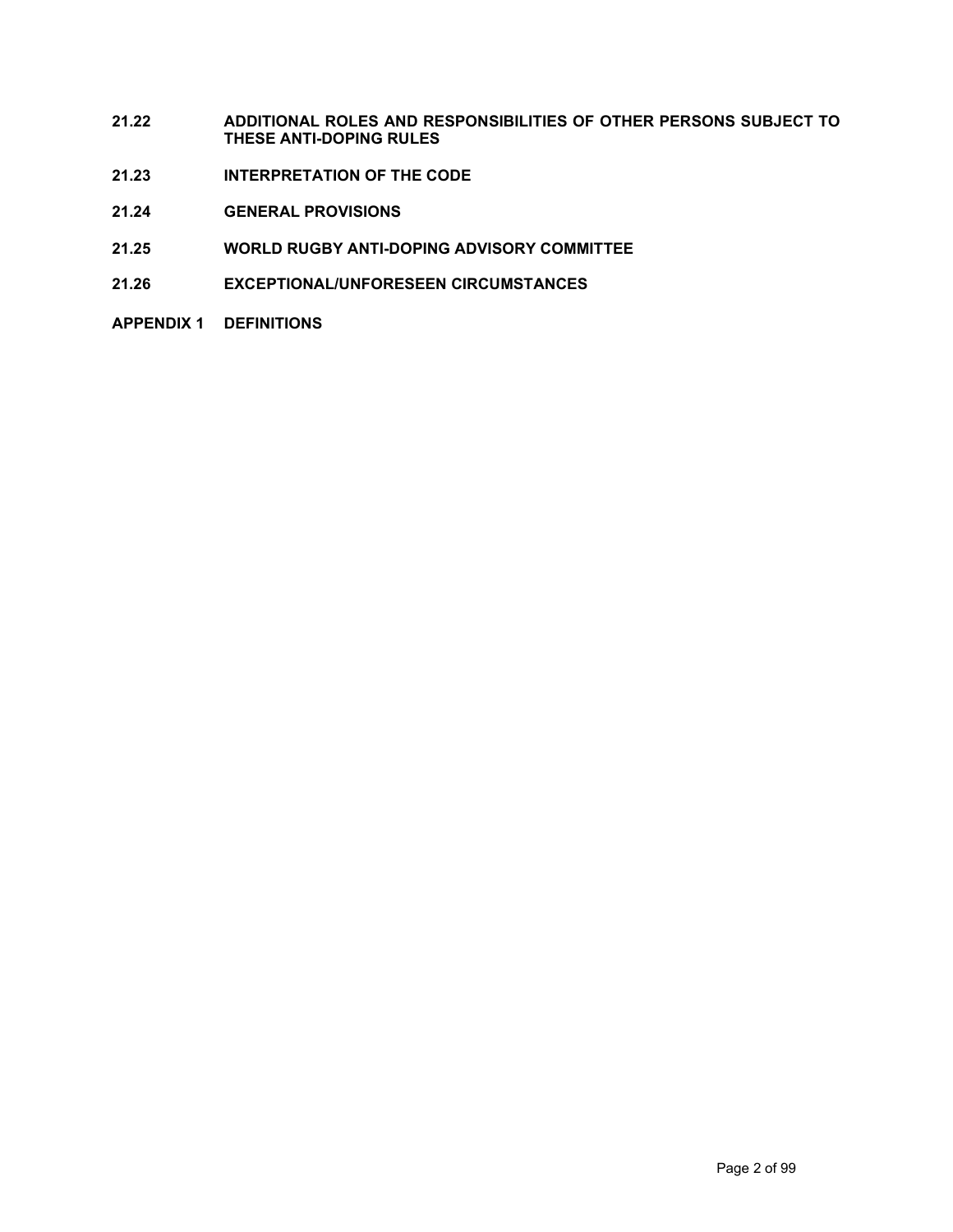## **WORLD RUGBY ANTI-DOPING RULES**

## <span id="page-4-0"></span>**INTRODUCTION**

## <span id="page-4-1"></span>**i. Preface**

These Anti-Doping Rules are adopted and implemented in accordance with World Rugby's responsibilities under the Code, and in furtherance of World Rugby's continuing efforts to eradicate doping in rugby.

These Anti-Doping Rules are sport rules governing the conditions under which rugby is played. Aimed at enforcing anti-doping rules in a global and harmonized manner, they are distinct in nature from criminal and civil laws. They are not intended to be subject to or limited by any national requirements and legal standards applicable to criminal or civil proceedings, although they are intended to be applied in a manner which respects the principles of proportionality and human rights. When reviewing the facts and the law of a given case, all courts, arbitral tribunals and other adjudicating bodies should be aware of and respect the distinct nature of these Anti-Doping Rules, which implement the Code, and the fact that these rules represent the consensus of a broad spectrum of stakeholders around the world as to what is necessary to protect and ensure fair sport.

As provided in the Code, World Rugby shall be responsible for conducting all aspects of Doping Control. Any aspect of Doping Control or anti-doping Education may be delegated by World Rugby to a Delegated Third Party, however, World Rugby shall require the Delegated Third Party to perform such aspects in compliance with the Code, International Standards, and these Anti-Doping Rules. World Rugby shall always remain fully responsible for ensuring that any delegated aspects are performed in compliance with the Code. Unless otherwise specified, references to Regulations are references to Regulations of these Anti-Doping Rules.

#### <span id="page-4-2"></span>**ii. Fundamental Rationale for the Code and World Rugby's Anti-Doping Rules**

Anti-doping programmes seek to protect the health of Players and to provide the opportunity for Players to pursue human excellence without the Use of Prohibited Substances and Prohibited Methods.

Anti-doping programmes seek to maintain the integrity of sport in terms of respect for rules, other competitors, fair competition, a level playing field, and the value of clean sport to the world.

The spirit of sport is the celebration of the human spirit, body, and mind. It is the essence of Olympism, the values of rugby, and the pursuit of human excellence through the dedicated perfection of each person's natural talents. It is how we play true and Keep Rugby Clean. This is reflected in rugby's values:

- Integrity
- Respect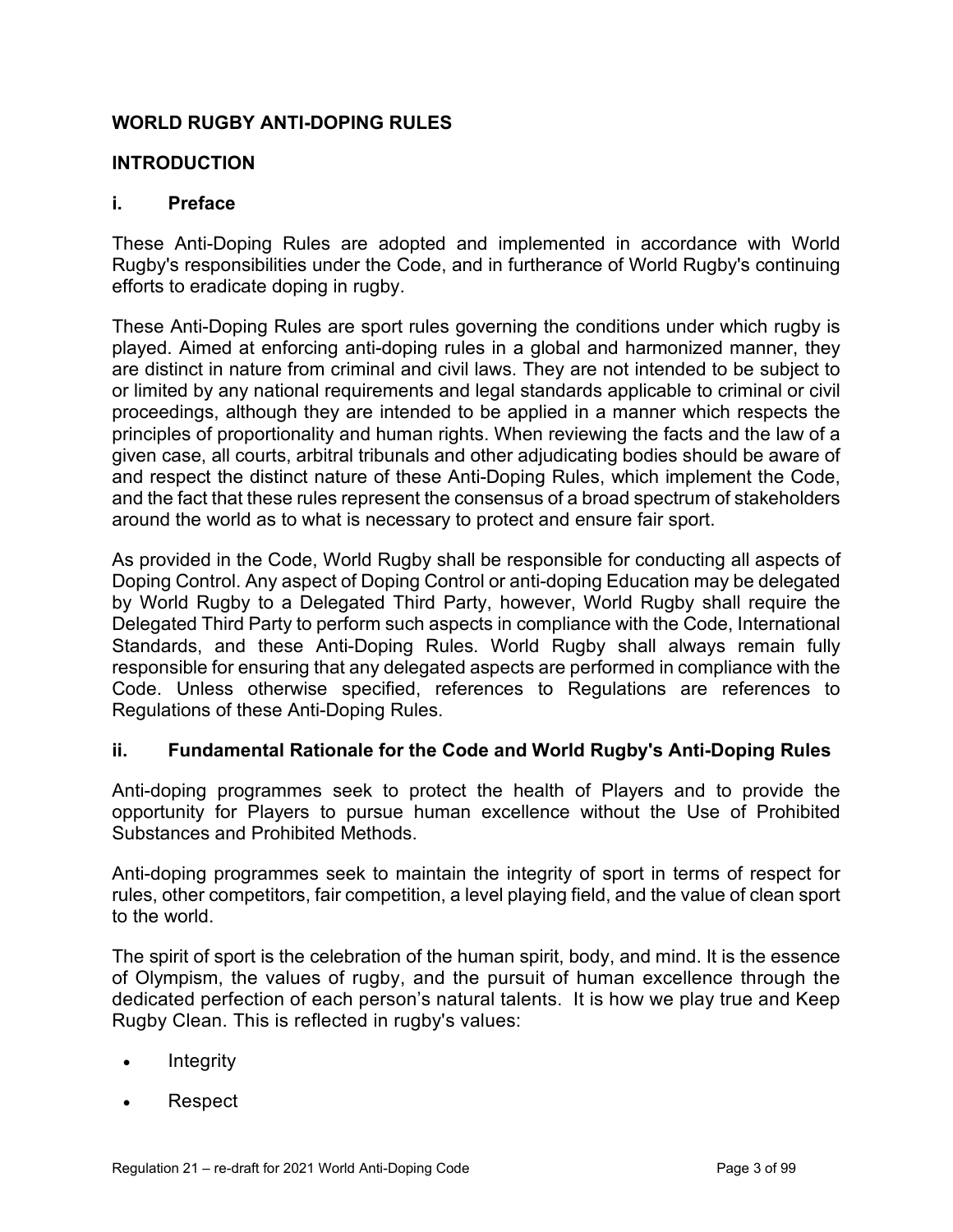- **Solidarity**
- Passion
- **Discipline**

Doping is fundamentally contrary to the spirit of sport and the values of rugby.

World Rugby adopted the World Anti-Doping Code ("Code") in June 2004. Following an international review of the Code by all Signatories a new World Anti-Doping Code 2021 has been agreed with an effective implementation date of 1 January 2021.

All provisions of the Code are mandatory in substance. The mandatory provisions and principles of the Code have been adopted and incorporated into the revised World Rugby Regulation 21.

#### <span id="page-5-0"></span>**iii. Scope of these Anti-Doping Rules**

These Anti-Doping Rules shall apply to:

- (a) World Rugby, including its Council members, directors, officers, and specified employees, and Delegated Third Parties and their employees, who are involved in any aspect of Doping Control;
- (b) each Union, Association, Tournament Organiser, including their board members, directors, officers, and specified employees, and Delegated Third Parties and their employees, who are involved in any aspect of Doping Control;
- (c) the following Players, Player Support Personnel, and other Persons:
	- (i) all Players and Player Support Personnel who are members of any Union, Association, Tournament Organiser or of any member or affiliate organisation of any Union and/or Association (including any Clubs, Teams, Rugby Bodies, associations or leagues);
	- (ii) all Players and Player Support Personnel who participate in such capacity in Events, Competitions and other activities organised, convened, authorized or recognised by World Rugby, or any Union, Association, Tournament Organiser, or by any member or affiliate organisation of any Union and/or Association (including any Clubs, Teams, Rugby Bodies,, associations, or leagues), wherever held;
	- (iii) any other Player or Player Support Personnel or other Person who, by virtue of an accreditation, a registration or other contractual arrangement, or otherwise, is subject to the authority of World Rugby or of any Union, Association, Tournament Organiser or of any member or affiliate organisation of any Union and/or Association (including any Clubs, Teams, Rugby Bodies, associations, or leagues), for the purposes of anti-doping;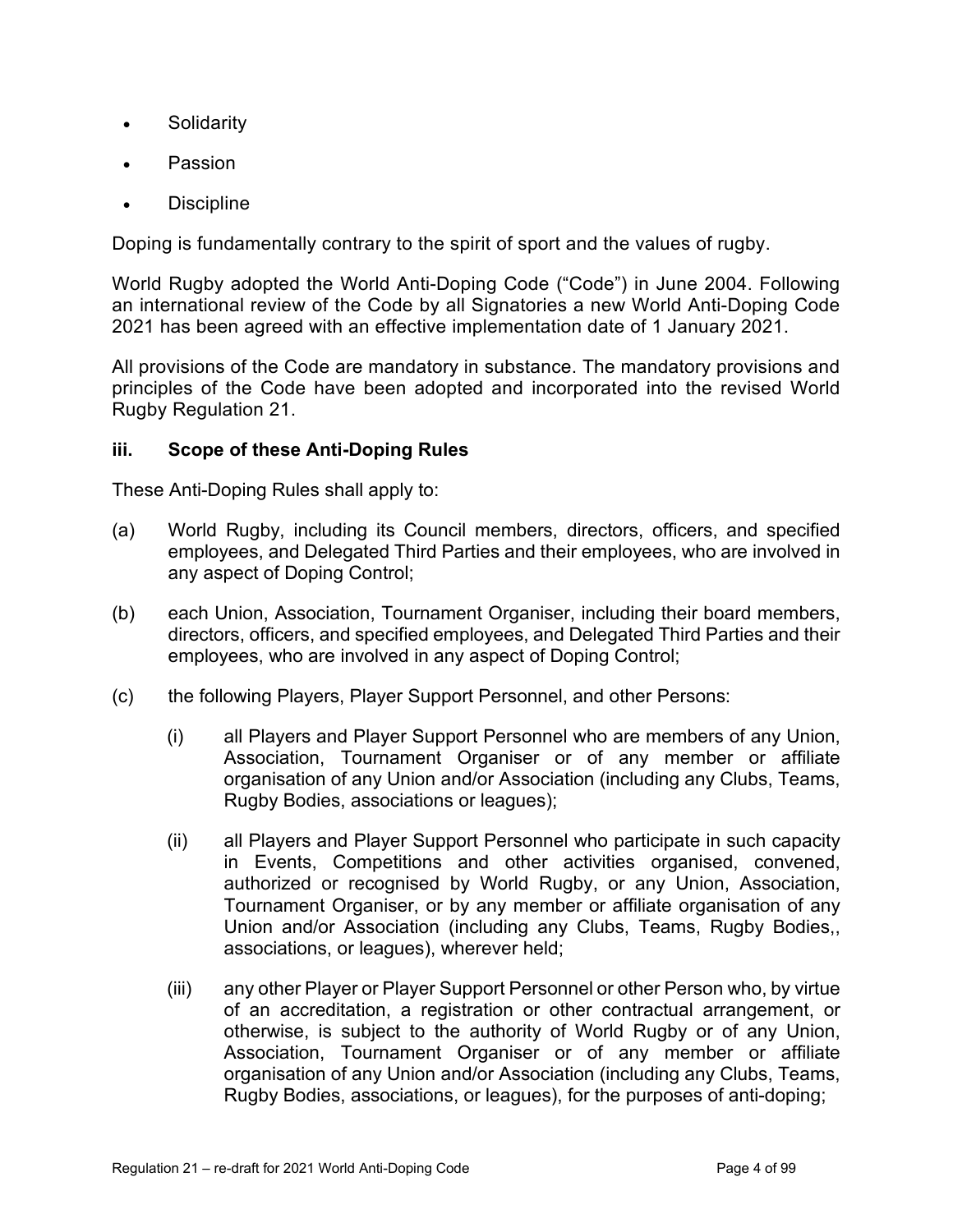(iv) Players who are not regular members of World Rugby or of one of its Unions but who want to be eligible to compete in a Match, Competition or Event (and subject to Regulation 16).

Each of the above-mentioned Persons is deemed, as a condition of his or her participation or involvement in the sport, to have agreed to and be bound by these Anti-Doping Rules, and to have submitted to the authority of World Rugby to enforce these Anti-Doping Rules, including any Consequences for the breach thereof, and to the jurisdiction of the hearing panels specified in Regulation 21.8 and 21.13 to hear and determine cases and appeals brought under these Anti-Doping Rules. **[1](#page-6-1)**

Within the overall pool of Players set out above who are bound by and required to comply with these Anti-Doping Rules, the following Players shall be considered to be International-Level Players for the purposes of these Anti-Doping Rules, and, therefore, the specific provisions in these Anti-Doping Rules applicable to International-Level Players (e.g., Testing, TUEs, whereabouts, and Results Management) shall apply to such Players:

<span id="page-6-0"></span>**International-Level Players** are those Players designated by World Rugby as being within its Registered Testing Pool and/or Testing Pool(s) and/or who are otherwise participating in a World Rugby Event(s) and/or Competition(s).

<span id="page-6-1"></span>**<sup>1</sup>***[Comment: Where the Code requires a Person other than a Player or Player Support Person to be bound by the Code, such Person would of course not be subject to Sample collection or Testing, and would not be charged with an anti-doping rule violation under the Code for Use or Possession of a Prohibited Substance or Prohibited Method. Rather, such Person would only be subject to discipline for a violation of Code Articles 2.5 (Tampering), 2.7 (Trafficking), 2.8 (Administration), 2.9 (Complicity), 2.10 (Prohibited Association) and 2.11 (Retaliation). Furthermore, such Person would be subject to the additional roles and responsibilities according to Code Article 21.3. Also, the obligation to require an employee to be bound by the Code is subject to applicable law.*

*World Rugby shall ensure that, as per Regulation 21.22 of these Anti-Doping Rules, any arrangements with their Council members, directors, officers, and specified employees, as well as with the Delegated Third Parties and their employees – either employment, contractual or otherwise – have explicit provisions incorporated according to which such Persons are bound by, agree to comply with these Anti-Doping Rules, and agree on World Rugby's authority to solve the anti-doping cases.]*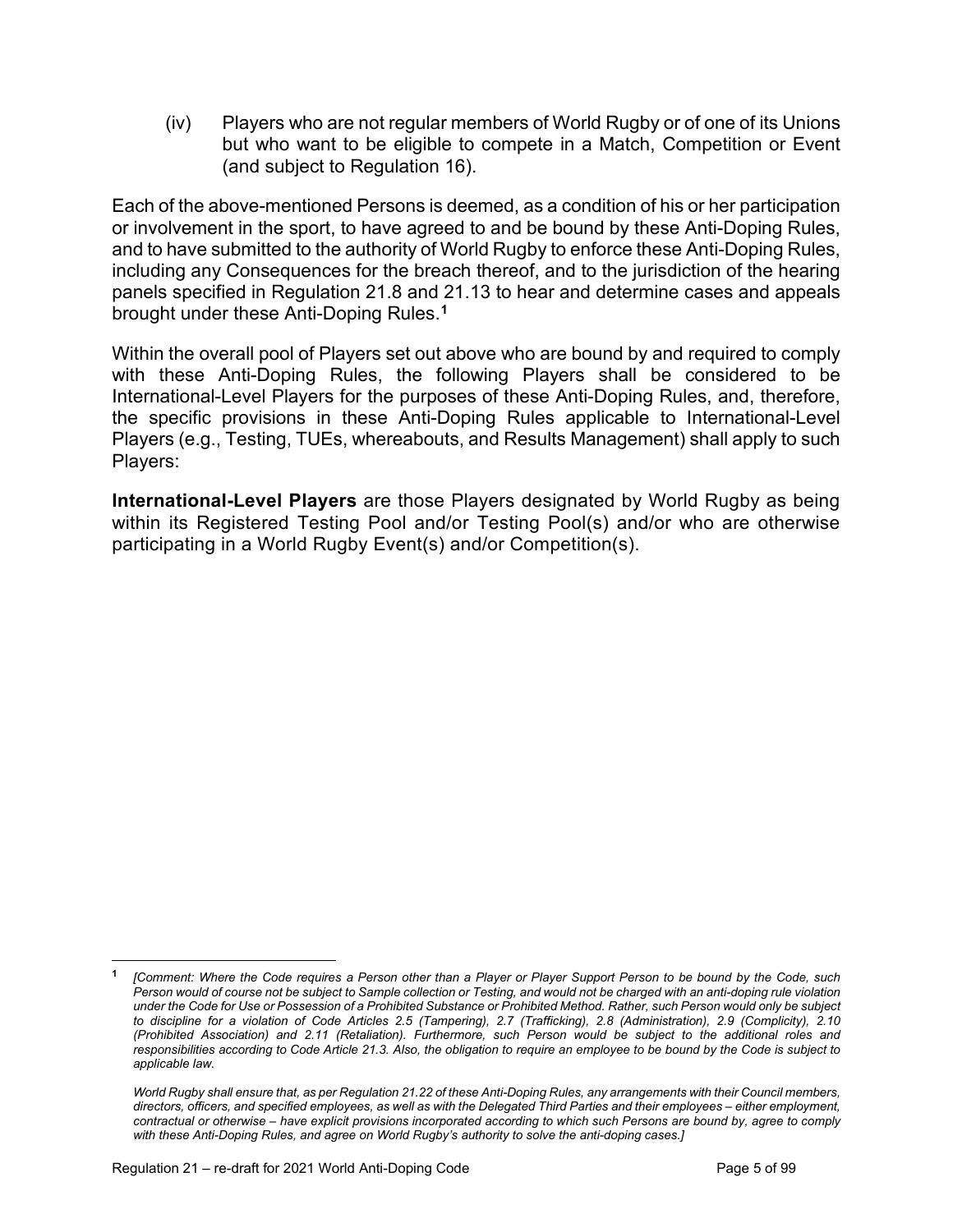## **21.1 DEFINITION OF DOPING**

Doping is defined as the occurrence of one or more of the anti-doping rule violations set forth in Regulation 21.2.1 through Regulation 21.2.11 of these Anti-Doping Rules.

### <span id="page-7-0"></span>**21.2 ANTI-DOPING RULE VIOLATIONS**

The purpose of Regulation 21.2 is to specify the circumstances and conduct which constitute anti-doping rule violations. Hearings in doping cases will proceed based on the assertion that one or more of these specific rules have been violated.

Players or other Persons shall be responsible for knowing what constitutes an anti-doping rule violation and the substances and methods which have been included on the Prohibited List.

The following constitute anti-doping rule violations:

#### **21.2.1 Presence of a Prohibited Substance or its Metabolites or Markers in a Player's Sample**

- **21.2.1.1** It is the Players' personal duty to ensure that no Prohibited Substance enters their bodies. Players are responsible for any Prohibited Substance or its Metabolites or Markers found to be present in their Samples. Accordingly, it is not necessary that intent, Fault, Negligence or knowing Use on the Player's part be demonstrated in order to establish an antidoping rule violation under Regulation 21.2.1. **[2](#page-7-1)**
- **21.2.1.2** Sufficient proof of an anti-doping rule violation under Regulation 21.2.1 is established by any of the following: presence of a Prohibited Substance or its Metabolites or Markers in the Player's A Sample where the Player waives analysis of the B Sample and the B Sample is not analysed; or, where the Player's B Sample is analysed and the analysis of the Player's B Sample confirms the presence of the Prohibited Substance or its Metabolites or Markers found in the Player's A Sample; or where the Player's A or B Sample is split into two (2) parts and the analysis of the confirmation part of the split Sample confirms the presence of the Prohibited Substance or its Metabolites or Markers found in the first part of the split Sample or the Player waives analysis of the confirmation part of the split Sample. **[3](#page-7-2)**

<span id="page-7-1"></span>**<sup>2</sup>** *[Comment to Regulation 21.2.1.1: An anti-doping rule violation is committed under this Regulation without regard to a Player's Fault. This rule has been referred to in various CAS decisions as "Strict Liability". A Player's Fault is taken into consideration in determining the Consequences of this anti-doping rule violation under Regulation 21.10. This principle has consistently been upheld by CAS.]*

<span id="page-7-2"></span>**<sup>3</sup>***[Comment to Regulation 21.2.1.2: The Anti-Doping Organisation with Results Management responsibility may, at its discretion, choose to have the B Sample analysed even if the Player does not request the analysis of the B Sample.]*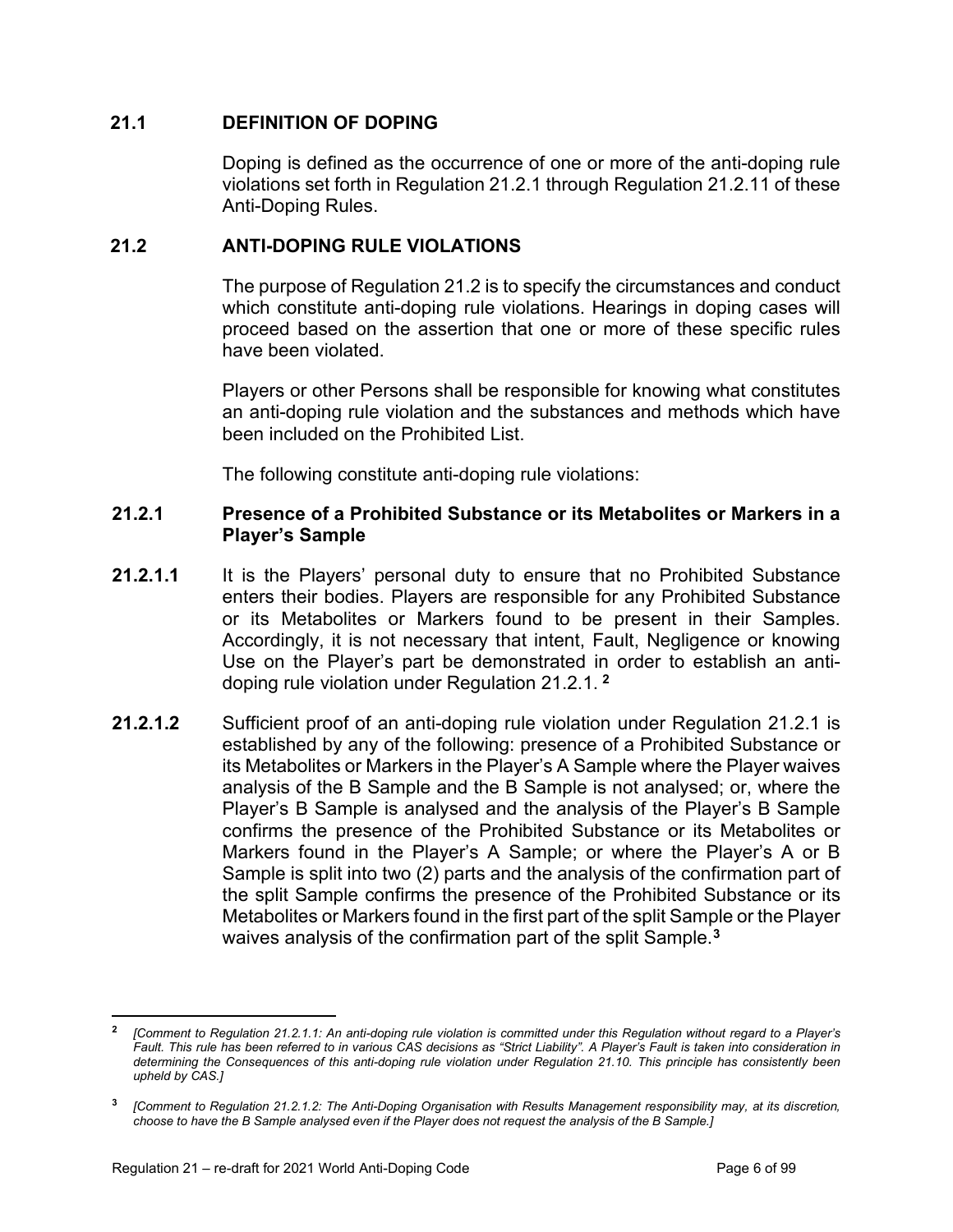- **21.2.1.3** Excepting those substances for which a Decision Limit is specifically identified in the Prohibited List or a Technical Document, the presence of any reported quantity of a Prohibited Substance or its Metabolites or Markers in a Player's Sample shall constitute an anti-doping rule violation.
- **21.2.1.4** As an exception to the general rule of Regulation 21.2.1, the Prohibited List, International Standards or Technical Documents may establish special criteria for reporting or the evaluation of certain Prohibited Substances.

#### **21.2.2 Use or Attempted Use by a Player of a Prohibited Substance or a Prohibited Method [4](#page-8-0)**

- **21.2.2.1** It is the Players' personal duty to ensure that no Prohibited Substance enters their bodies and that no Prohibited Method is Used. Accordingly, it is not necessary that intent, Fault, Negligence or knowing Use on the Player's part be demonstrated in order to establish an anti-doping rule violation for Use of a Prohibited Substance or a Prohibited Method.
- **21.2.2.2** The success or failure of the Use or Attempted Use of a Prohibited Substance or Prohibited Method is not material. It is sufficient that the Prohibited Substance or Prohibited Method was Used or Attempted to be Used for an anti-doping rule violation to be committed.**[5](#page-8-1)**

#### **21.2.3 Evading, Refusing or Failing to Submit to Sample Collection by a Player**

Evading Sample collection; or refusing or failing to submit to Sample collection without compelling justification after notification by a duly authorized Person.**[6](#page-8-2)**

*A Player's Use of a Prohibited Substance constitutes an anti-doping rule violation unless such substance is not prohibited Out-of-Competition and the Player's Use takes place Out-of-Competition. (However, the presence of a Prohibited Substance or its Metabolites or Markers in a Sample collected In-Competition is a violation of Regulation 21.2.1 regardless of when that substance might have been administered.)]*

<span id="page-8-2"></span>**<sup>6</sup>** *[Comment to Regulation 21.2.3: Error! Main Document Only.For example, it would be an anti-doping rule violation of "evading Sample collection" if it were established that a Player was deliberately avoiding a Doping Control official to evade notification or Testing. A violation of "failing to submit to Sample collection" may be based on either intentional or negligent conduct of the Player, while "evading" or "refusing" Sample collection contemplates intentional conduct by the Player.]*

<span id="page-8-0"></span>**<sup>4</sup>** *[Comment to Regulation 21.2.2: It has always been the case that Use or Attempted Use of a Prohibited Substance or Prohibited Method may be established by any reliable means. As noted in the Comment to Regulation 21.3.2, unlike the proof required to establish an anti-doping rule violation under Regulation 21.2.1, Use or Attempted Use may also be established by other reliable means such as admissions by the Player, witness statements, documentary evidence, conclusions drawn from longitudinal profiling, including data collected as part of the Athlete Biological Passport, or other analytical information which does not otherwise satisfy all the requirements to establish "Presence" of a Prohibited Substance under Regulation 21.2.1.* 

*For example, Use may be established based upon reliable analytical data from the analysis of an A Sample (without confirmation from an analysis of a B Sample) or from the analysis of a B Sample alone where the Anti-Doping Organisation provides a satisfactory explanation for the lack of confirmation in the other Sample.]*

<span id="page-8-1"></span>**<sup>5</sup>** *[Comment to Regulation 21.2.2.2: Demonstrating the "Attempted Use" of a Prohibited Substance or a Prohibited Method requires proof of intent on the Player's part. The fact that intent may be required to prove this particular anti-doping rule violation does not undermine the Strict Liability principle established for violations of Regulation 21.2.1 and violations of Regulation 21.2.2 in respect of Use of a Prohibited Substance or Prohibited Method.*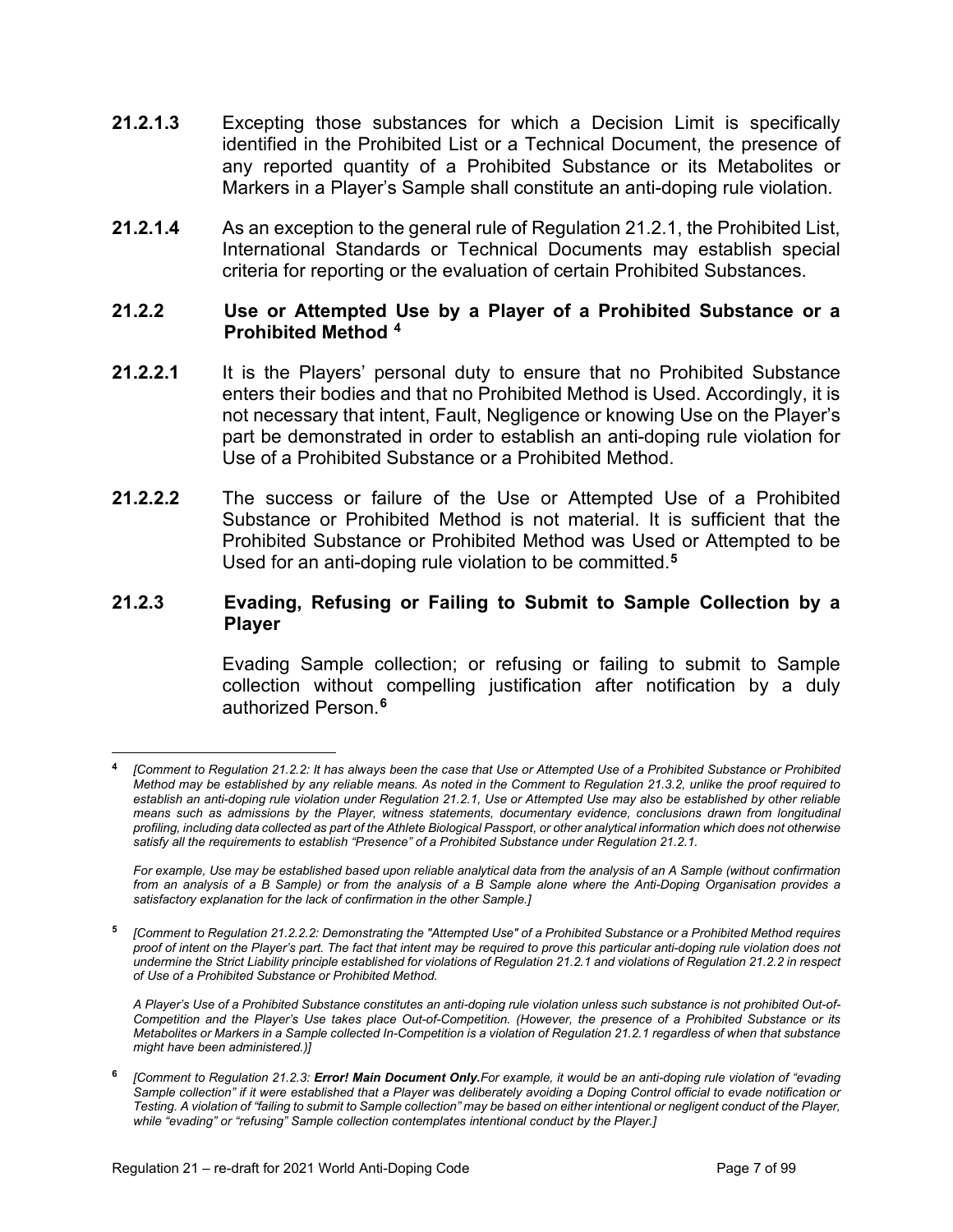## **21.2.4 Whereabouts Failures by a Player**

Any combination of three (3) missed tests and/or filing failures, as defined in the International Standard for Results Management, within a twelve (12) month period by a Player in a Registered Testing Pool.

#### **21.2.5 Tampering or Attempted Tampering with any part of Doping Control by a Player or Other Person**

#### **21.2.6 Possession of a Prohibited Substance or a Prohibited Method by a Player or Player Support Person**

- **21.2.6.1** Possession by a Player In-Competition of any Prohibited Substance or any Prohibited Method, or Possession by a Player Out-of-Competition of any Prohibited Substance or any Prohibited Method which is prohibited Out-of-Competition unless the Player establishes that the Possession is consistent with a Therapeutic Use Exemption ("TUE") granted in accordance with Regulation 21.4.4 or other acceptable justification.
- **21.2.6.2** Possession by a Player Support Person In-Competition of any Prohibited Substance or any Prohibited Method, or Possession by a Player Support Person Out-of-Competition of any Prohibited Substance or any Prohibited Method which is prohibited Out-of-Competition in connection with a Player, Competition or training, unless the Player Support Person establishes that the Possession is consistent with a TUE granted to a Player in accordance with Regulation 21.4.4 or other acceptable justification. **[7](#page-9-0)**
- **21.2.7 Trafficking or Attempted Trafficking in any Prohibited Substance or Prohibited Method by a Player or Other Person**
- **21.2.8 Administration or Attempted Administration by a Player or Other Person to any Player In-Competition of any Prohibited Substance or Prohibited Method, or Administration or Attempted Administration to any Player Out-of-Competition of any Prohibited Substance or any Prohibited Method that is Prohibited Out-of-Competition**

#### **21.2.9 Complicity or Attempted Complicity by a Player or Other Person**

Assisting, encouraging, aiding, abetting, conspiring, covering up or any other type of intentional complicity or Attempted complicity involving an anti-

<span id="page-9-0"></span>**<sup>7</sup>** *[Comment to Regulation 21.2.6.1 and 21.2.6.2: Acceptable justification would not include, for example, buying or Possessing a Prohibited Substance for purposes of giving it to a friend or relative, except under justifiable medical circumstances where that Person had a physician's prescription, e.g., buying Insulin for a diabetic child.]*

*<sup>[</sup>Comment to Regulation 21.2.6.1 and 2.6.2: Acceptable justification may include, for example, (a) a Player or a team doctor carrying Prohibited Substances or Prohibited Methods for dealing with acute and emergency situations (e.g., an epinephrine autoinjector), or (b) a Player Possessing a Prohibited Substance or Prohibited Method for therapeutic reasons shortly prior to applying for and receiving a determination on a TUE.]*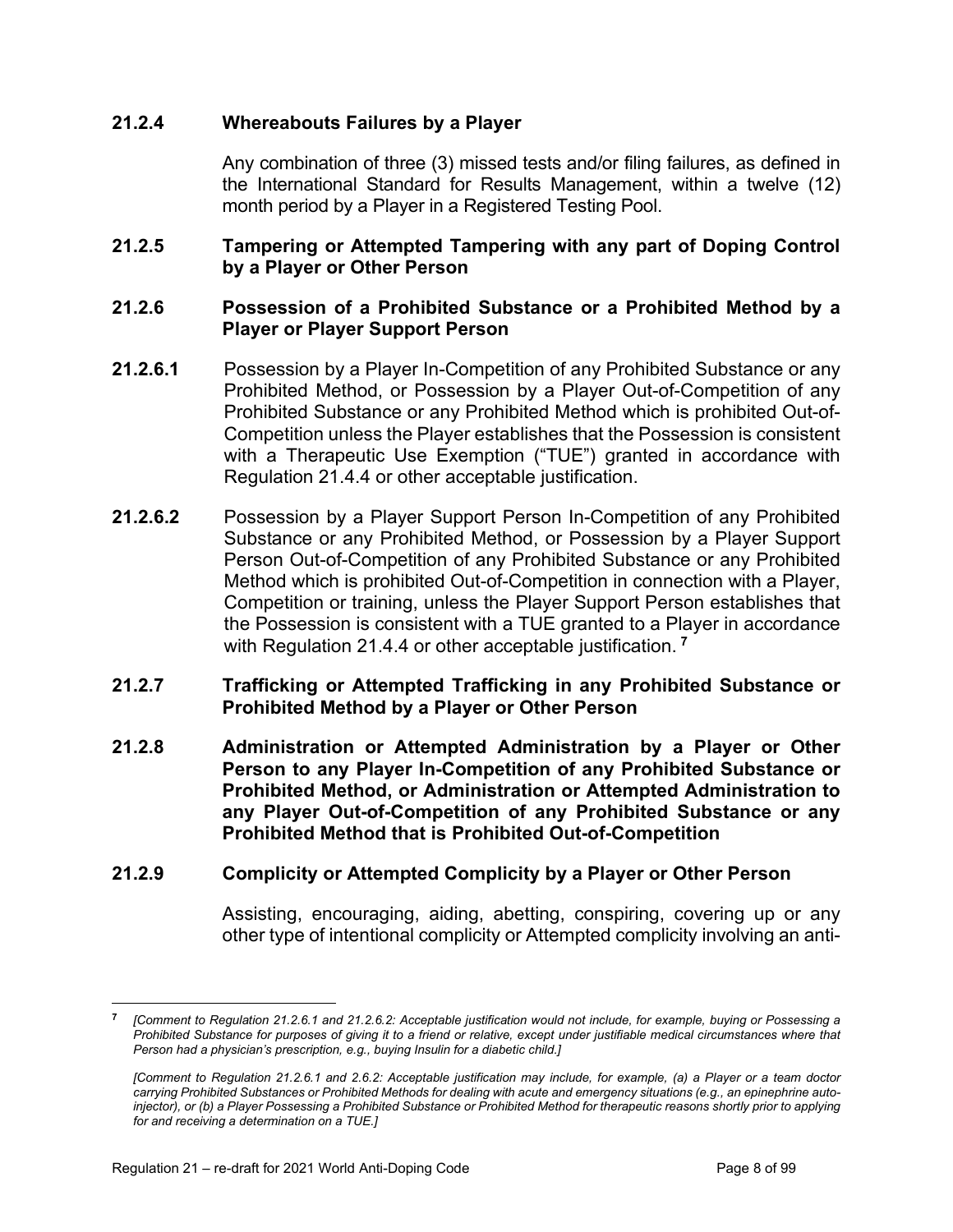doping rule violation, Attempted anti-doping rule violation or violation of Regulation 21.10.14.1 by another Person.**[8](#page-10-0)**

### **21.2.10 Prohibited Association by a Player or Other Person**

- **21.2.10.1** Association by a Player or other Person subject to the authority of an Anti-Doping Organisation in a professional or sport-related capacity with any Player Support Person who:
- 21.2.10.1.1 If subject to the authority of an Anti-Doping Organisation, is serving a period of Ineligibility; or
- 21.2.10.1.2 If not subject to the authority of an Anti-Doping Organisation and where Ineligibility has not been addressed in a Results Management process pursuant to the Code, has been convicted or found in a criminal, disciplinary or professional proceeding to have engaged in conduct which would have constituted a violation of anti-doping rules if Code-compliant rules had been applicable to such Person. The disqualifying status of such Person shall be in force for the longer of six (6) years from the criminal, professional or disciplinary decision or the duration of the criminal, disciplinary or professional sanction imposed; or
- 21.2.10.1.3 Is serving as a front or intermediary for an individual described in Regulation 21.2.10.1.1 or 21.2.10.1.2.
- **21.2.10.2** To establish a violation of Regulation 21.2.10, an Anti-Doping Organisation must establish that the Player or other Person knew of the Player Support Person's disqualifying status.

The burden shall be on the Player or other Person to establish that any association with a Player Support Person described in Regulation 21.2.10.1.1 or 21.2.10.1.2 is not in a professional or sport-related capacity and/or that such association could not have been reasonably avoided.

Anti-Doping Organisations that are aware of Player Support Personnel who meet the criteria described in Regulation 21.2.10.1.1, 21.2.10.1.2, or 21.2.10.1.3 shall submit that information to WADA.**[9](#page-10-1)**

<span id="page-10-1"></span><span id="page-10-0"></span>**<sup>8</sup>** *[Comment to Regulation 21.2.9: Complicity or Attempted Complicity may include either physical or psychological assistance.]*

**<sup>9</sup>***[Comment to Regulation 21.2.10: Players and other Persons must not work with coaches, trainers, physicians or other Player Support Personnel who are Ineligible on account of an anti-doping rule violation or who have been criminally convicted or professionally disciplined in relation to doping. This also prohibits association with any other Player who is acting as a coach or Player Support Person while serving a period of Ineligibility. Some examples of the types of association which are prohibited include: obtaining training, strategy, technique, nutrition or medical advice; obtaining therapy, treatment or prescriptions; providing any bodily products for analysis; or allowing the Player Support Person to serve as an agent or representative. Prohibited association need not involve any form of compensation.*

*While Regulation 21.2.10.2 does not require the Anti-Doping Organisation to notify the Player or other Person about the Player Support Person's disqualifying status, such notice, if provided, would be important evidence to establish that the Player or other Person knew about the disqualifying status of the Player Support Person.]*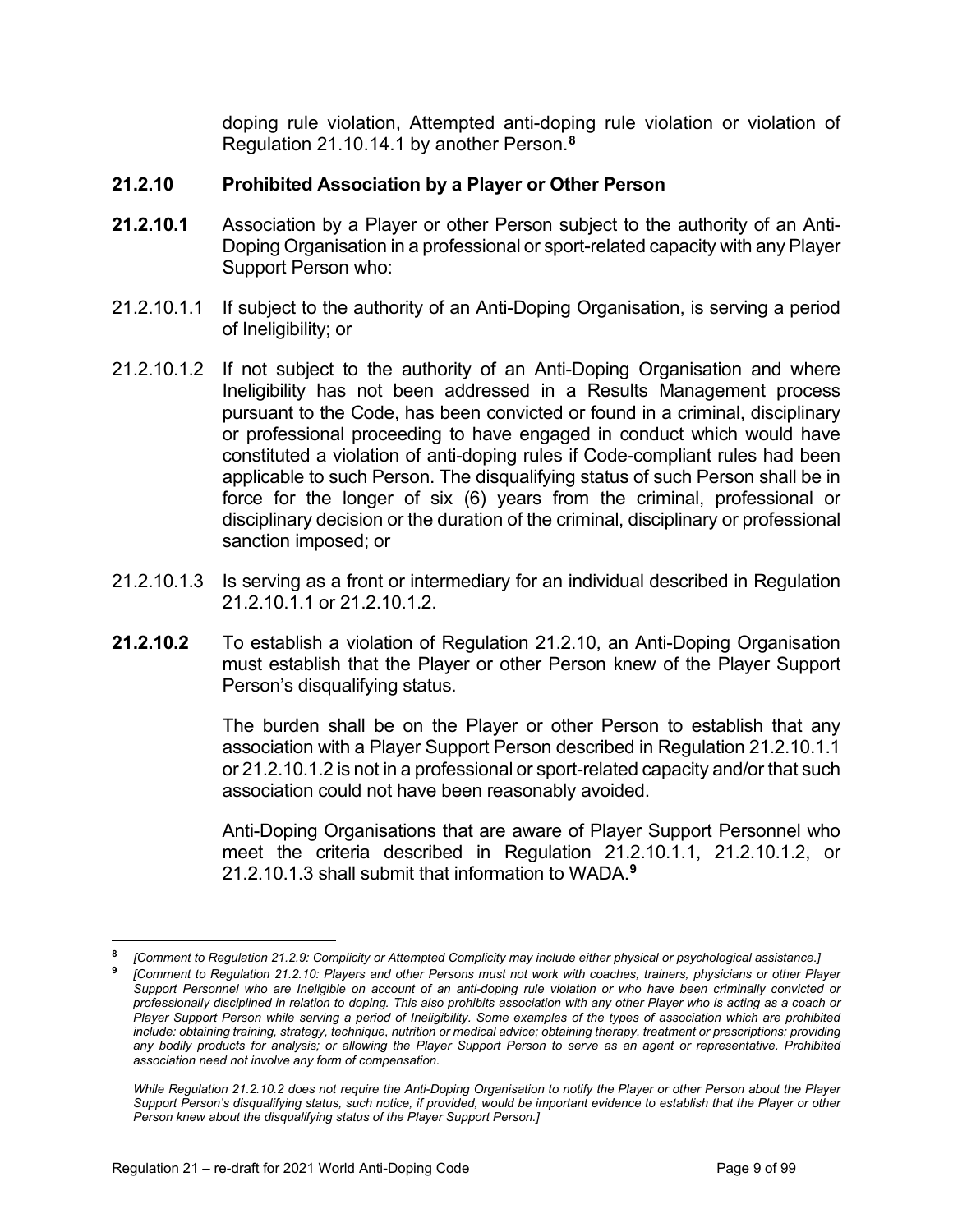#### **21.2.11 Acts by a Player or Other Person to Discourage or Retaliate Against Reporting to Authorities**

Where such conduct does not otherwise constitute a violation of Regulation 21.2.5:

- **21.2.11.1** Any act which threatens or seeks to intimidate another Person with the intent of discouraging the Person from the good-faith reporting of information that relates to an alleged anti-doping rule violation or alleged non-compliance with these Anti-Doping Rules and/or the Code to WADA, World Rugby, a Union, a Tournament Organiser and/or any other Anti-Doping Organisation, law enforcement, regulatory or professional disciplinary body, hearing body or Person conducting an investigation for WADA, World Rugby, a Union, a Tournament Organiser or any other Anti-Doping Organisation.
- **21.2.11.2** Retaliation against a Person who, in good faith, has provided evidence or information that relates to an alleged anti-doping rule violation or alleged non-compliance with these Anti-Doping Rules and/or the Code to WADA, World Rugby, a Union, a Tournament Organiser or any Anti-Doping Organisation, law enforcement, regulatory or professional disciplinary body, hearing body or Person conducting an investigation for WADA, World Rugby, a Union, a Tournament Organiser or any other Anti-Doping Organisation.

For purposes of Regulation 21.2.11, retaliation, threatening and intimidation include an act taken against such Person either because the act lacks a good faith basis or is a disproportionate response.**[10](#page-11-1)** 

#### <span id="page-11-0"></span>**21.3 PROOF OF DOPING**

#### **21.3.1 Burdens and Standards of Proof**

World Rugby shall have the burden of establishing that an anti-doping rule violation has occurred. The standard of proof shall be whether World Rugby has established an anti-doping rule violation to the comfortable satisfaction of the hearing panel bearing in mind the seriousness of the allegation which is made. This standard of proof in all cases is greater than a mere balance of probability but less than proof beyond a reasonable doubt. Where these Anti-Doping Rules place the burden of proof upon the Player or other Person alleged to have committed an anti-doping rule violation to rebut a presumption or establish specified facts or circumstances, except as

<span id="page-11-1"></span>**<sup>10</sup>** *[Comment to Regulation 21.2.11.2: This Regulation is intended to protect Persons who make good faith reports, and does not protect Persons who knowingly make false reports.]*

*<sup>[</sup>Comment to Regulation 21.2.11.2: Retaliation would include, for example, actions that threaten the physical or mental well-being or economic interests of the reporting Persons, their families, or associates. Retaliation would not include an Anti-Doping Organisation asserting in good faith an anti-doping rule violation against the reporting Person. For purposes of Regulation 21.2.11, a report is not made in good faith where the Person making the report knows the report to be false.]*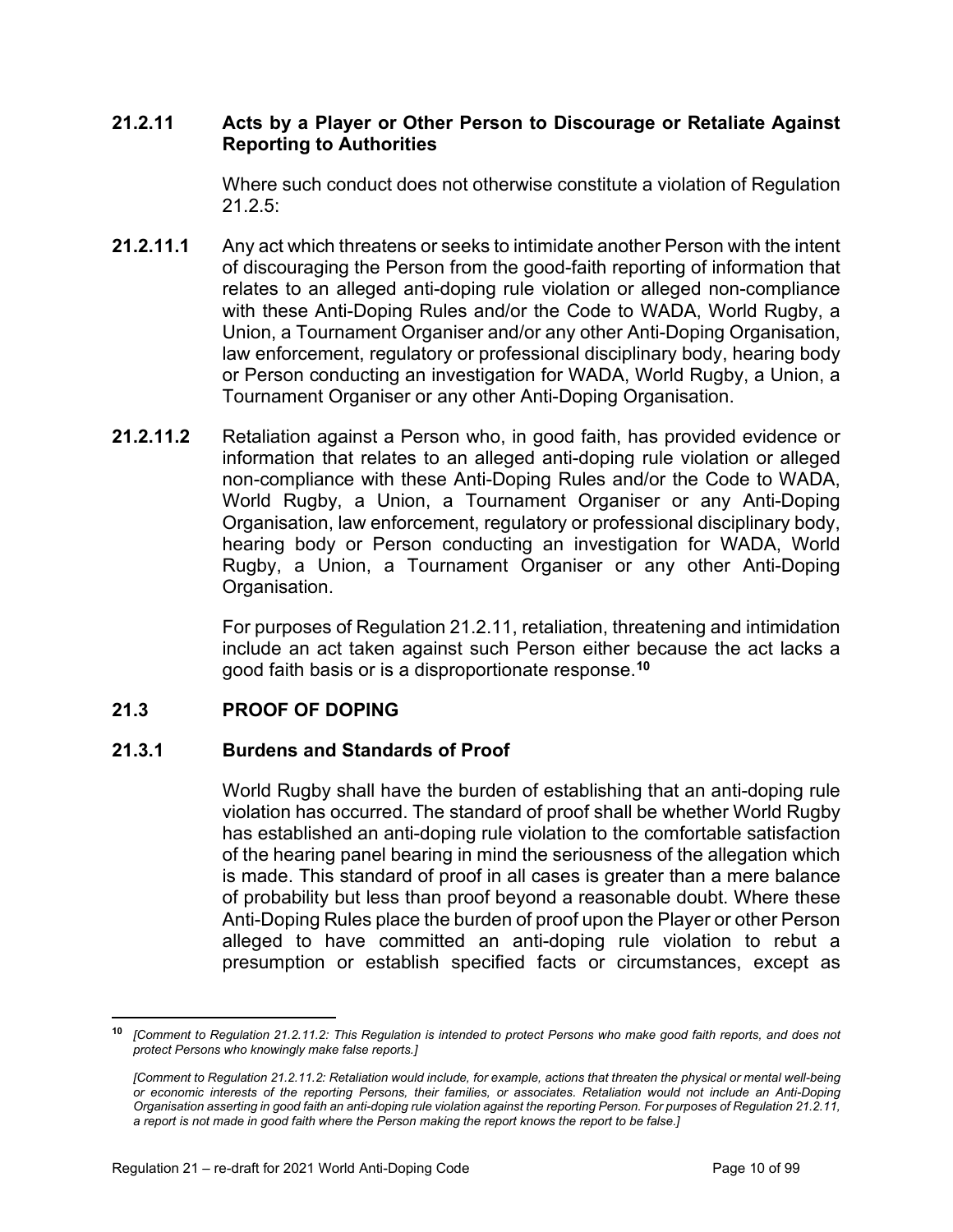provided in Regulation 21.3.2.2 and 21.3.2.3, the standard of proof shall be by a balance of probability.**[11](#page-12-0)**

#### **21.3.2 Methods of Establishing Facts and Presumptions**

Facts related to anti-doping rule violations may be established by any reliable means, including admissions.**[12](#page-12-1)** The following rules of proof shall be applicable in doping cases:

- **21.3.2.1** Analytical methods or Decision Limits approved by WADA after consultation within the relevant scientific community or which have been the subject of peer review are presumed to be scientifically valid. Any Player or other Person seeking to challenge whether the conditions for such presumption have been met or to rebut this presumption of scientific validity shall, as a condition precedent to any such challenge, first notify WADA of the challenge and the basis of the challenge. The initial hearing body, appellate body, or CAS, on its own initiative, may also inform WADA of any such challenge. Within ten (10) days of WADA's receipt of such notice and the case file related to such challenge, WADA shall also have the right to intervene as a party, appear as amicus curiae or otherwise provide evidence in such proceeding. In cases before CAS, at WADA's request, the CAS panel shall appoint an appropriate scientific expert to assist the panel in its evaluation of the challenge.**[13](#page-12-2)**
- **21.3.2.2** WADA-accredited laboratories, and other laboratories approved by WADA, are presumed to have conducted Sample analysis and custodial procedures in accordance with the International Standard for Laboratories. The Player or other Person may rebut this presumption by establishing that a departure from the International Standard for Laboratories occurred which could reasonably have caused the Adverse Analytical Finding.

If the Player or other Person rebuts the preceding presumption by showing that a departure from the International Standard for Laboratories occurred which could reasonably have caused the Adverse Analytical Finding, then

<span id="page-12-0"></span>**<sup>11</sup>** *[Comment to Regulation 21.3.1: This standard of proof required to be met by World Rugby is comparable to the standard which is applied in most countries to cases involving professional misconduct.]*

<span id="page-12-1"></span>**<sup>12</sup>** *[Comment to Regulation 21.3.2: For example, World Rugby may establish an anti-doping rule violation under Regulation 21.2.2 based on the Player's admissions, the credible testimony of third Persons, reliable documentary evidence, reliable analytical data from either an A or B Sample as provided in the Comments to Regulation 21.2.2, or conclusions drawn from the profile of a series of the Player's blood or urine Samples, such as data from the Athlete Biological Passport.]*

<span id="page-12-2"></span>**<sup>13</sup>** *[Comment to Regulation 21.3.2.1: For certain Prohibited Substances, WADA may instruct WADA-accredited laboratories not to report Samples as an Adverse Analytical Finding if the estimated concentration of the Prohibited Substance or its Metabolites or Markers is below a Minimum Reporting Level. WADA's decision in determining that Minimum Reporting Level or in determining which Prohibited Substances should be subject to Minimum Reporting Levels shall not be subject to challenge. Further, the laboratory's estimated concentration of such Prohibited Substance in a Sample may only be an estimate. In no event shall the* possibility that the exact concentration of the Prohibited Substance in the Sample may be below the Minimum Reporting Level *constitute a defense to an anti-doping rule violation based on the presence of that Prohibited Substance in the Sample.]*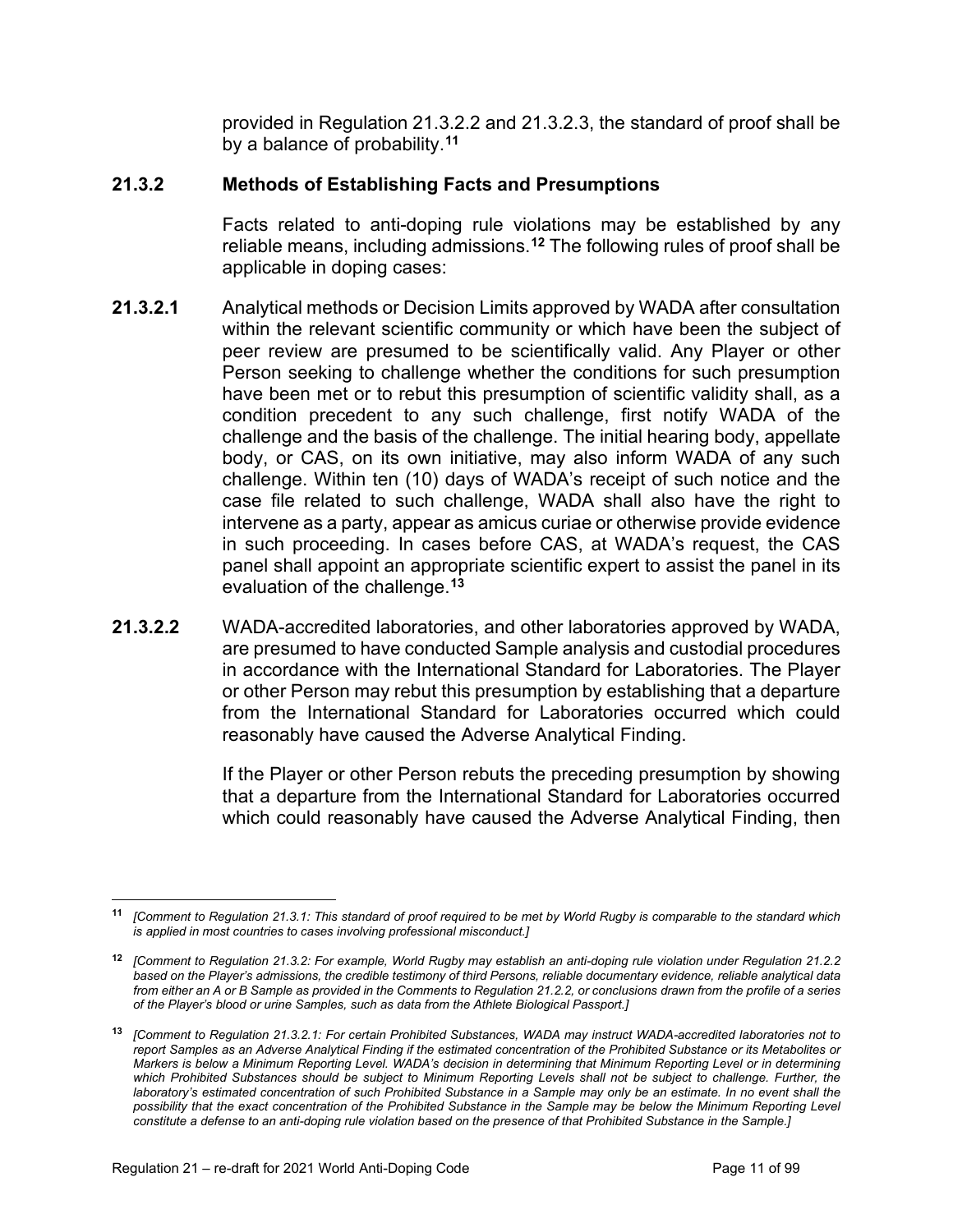World Rugby shall have the burden to establish that such departure did not cause the Adverse Analytical Finding.**[14](#page-13-0)**

- **21.3.2.3** Departures from any other International Standard or other anti-doping rule or policy set forth in the Code or these Anti-Doping Rules shall not invalidate analytical results or other evidence of an anti-doping rule violation, and shall not constitute a defence to an anti-doping rule violation;**[15](#page-13-1)** provided, however, if the Player or other Person establishes that a departure from one of the specific International Standard provisions listed below could reasonably have caused an anti-doping rule violation based on an Adverse Analytical Finding or whereabouts failure, then World Rugby shall have the burden to establish that such departure did not cause the Adverse Analytical Finding or the whereabouts failure:
	- (a) a departure from the International Standard for Testing and Investigations related to Sample collection or Sample handling which could reasonably have caused an anti-doping rule violation based on an Adverse Analytical Finding, in which case World Rugby shall have the burden to establish that such departure did not cause the Adverse Analytical Finding;
	- (b) a departure from the International Standard for Results Management or International Standard for Testing and Investigations related to an Adverse Passport Finding which could reasonably have caused an anti-doping rule violation, in which case World Rugby shall have the burden to establish that such departure did not cause the anti-doping rule violation;
	- (c) a departure from the International Standard for Results Management related to the requirement to provide notice to the Player of the B Sample opening which could reasonably have caused an anti-doping rule violation based on an Adverse Analytical Finding, in which case

<span id="page-13-0"></span>**<sup>14</sup>** *[Comment to Regulation 21.3.2.2: Error! Main Document Only.The burden is on the Player or other Person to establish, by a balance of probability, a departure from the International Standard for Laboratories that could reasonably have caused the Adverse Analytical Finding. Thus, once the Player or other Person establishes the departure by a balance of probability, the Player or other Person's burden on causation is the somewhat lower standard of proof – "could reasonably have caused." If the Player or other Person satisfies these standards, the burden shifts to World Rugby to prove to the comfortable satisfaction of the hearing panel that the departure did not cause the Adverse Analytical Finding.]*

<span id="page-13-1"></span>**<sup>15</sup>** *[Comment to Regulation 21.3.2.3: Departures from an International Standard or other rule unrelated to Sample collection or handling, Adverse Passport Finding, or Player notification relating to whereabouts failure or B Sample opening – e.g., the International Standard for Education, International Standard for the Protection of Privacy and Personal Information or International Standard for Therapeutic Use Exemptions – may result in compliance proceedings by WADA but are not a defense in an anti*doping rule violation proceeding and are not relevant on the issue of whether the Player committed an anti-doping rule violation. *Similarly, World Rugby's violation of the document referenced in Article 20.7.7 of the Code shall not constitute a defense to an anti-doping rule violation.]*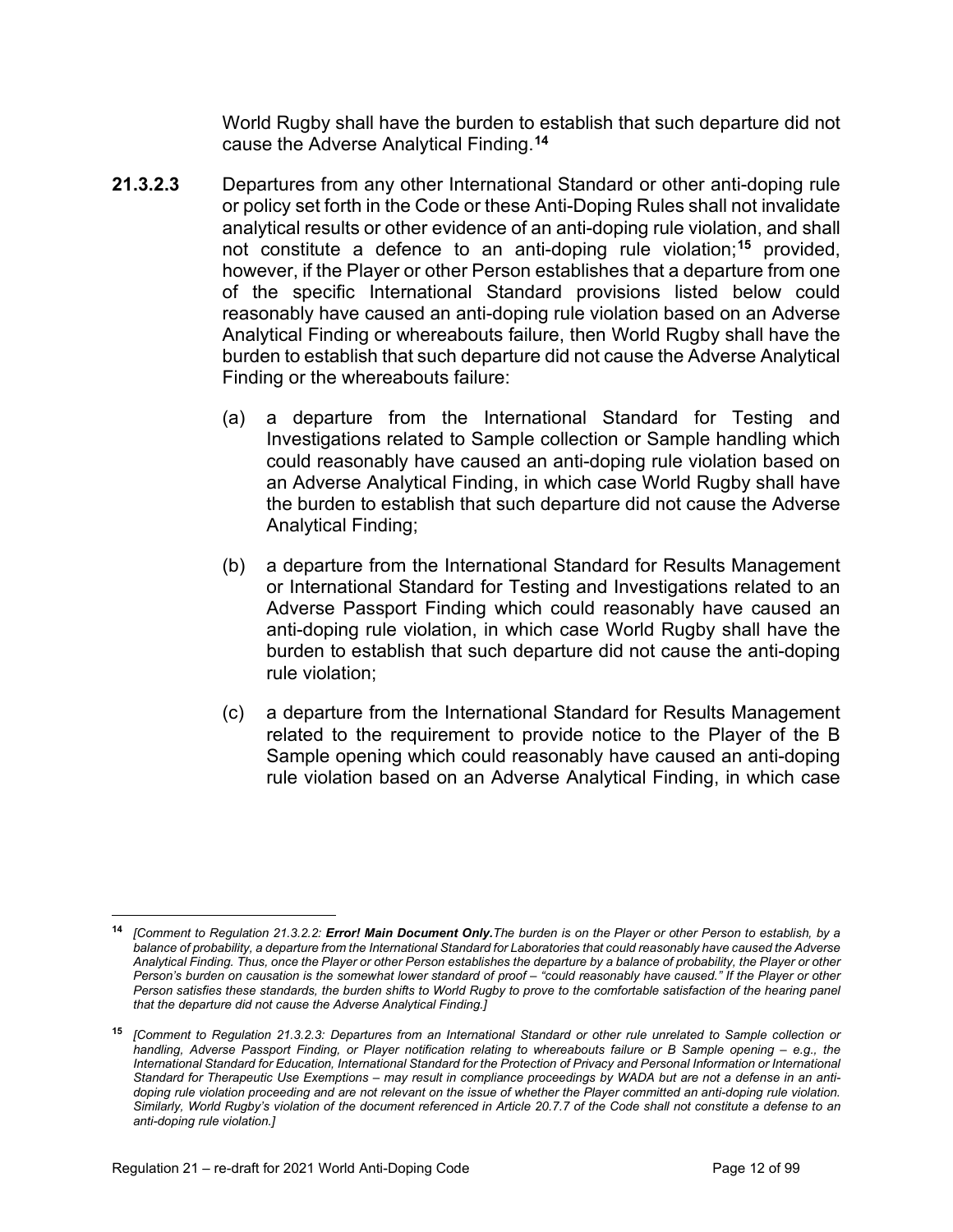World Rugby shall have the burden to establish that such departure did not cause the Adverse Analytical Finding; **[16](#page-14-1)**

- (d) a departure from the International Standard for Results Management related to Player notification which could reasonably have caused an anti-doping rule violation based on a whereabouts failure, in which case World Rugby shall have the burden to establish that such departure did not cause the whereabouts failure.
- **21.3.2.4** The facts established by a decision of a court or professional disciplinary tribunal of competent jurisdiction which is not the subject of a pending appeal shall be irrebuttable evidence against the Player or other Person to whom the decision pertained of those facts unless the Player or other Person establishes that the decision violated principles of natural justice.
- **21.3.2.5** The hearing panel in a hearing on an anti-doping rule violation may draw an inference adverse to the Player or other Person who is asserted to have committed an anti-doping rule violation based on the Player's or other Person's refusal, after a request made in a reasonable time in advance of the hearing, to appear at the hearing (either in person or telephonically as directed by the hearing panel) and to answer questions from the hearing panel or World Rugby.

#### <span id="page-14-0"></span>**21.4 THE PROHIBITED LIST**

#### **21.4.1 Incorporation of the Prohibited List**

These Anti-Doping Rules incorporate the Prohibited List, which is published and revised by WADA as described in Article 4.1 of the Code.

Unless provided otherwise in the Prohibited List or a revision, the Prohibited List and revisions shall go into effect under these Anti-Doping Rules three (3) months after publication by WADA, without requiring any further action by World Rugby or its Unions or Associations. All Players and other Persons shall be bound by the Prohibited List, and any revisions thereto, from the date they go into effect, without further formality. It is the responsibility of all Players and other Persons to familiarise themselves with the most up-todate version of the Prohibited List and all revisions thereto.

<span id="page-14-1"></span>**<sup>16</sup>** *[Comment to Regulation 21.3.2.3 (iii): World Rugby would meet its burden to establish that such departure did not cause the Adverse Analytical Finding by showing that, for example, the B Sample opening and analysis were observed by an independent witness and no irregularities were observed.]*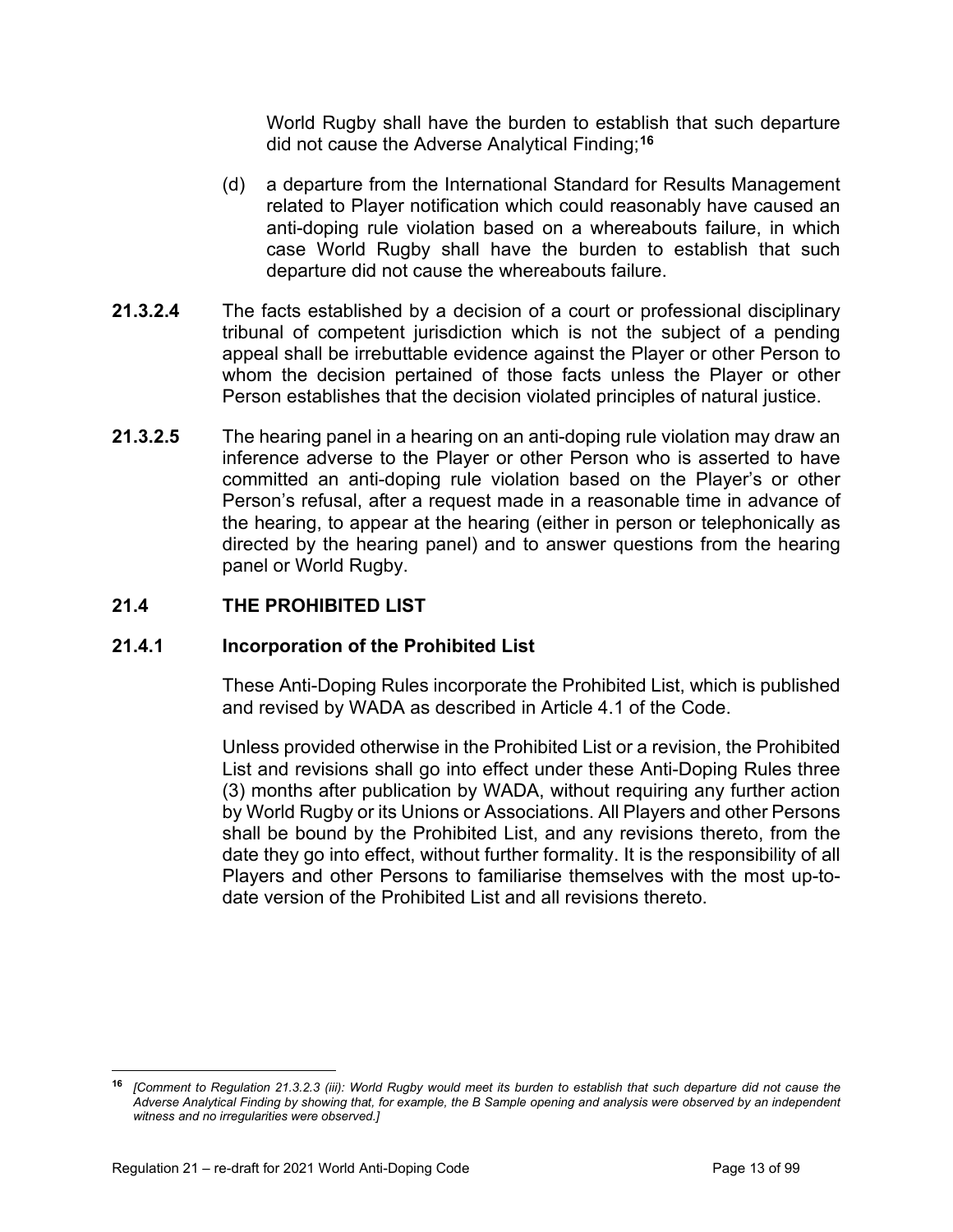Each Union shall ensure that its members, and the constituents of its members, are informed of how to access the current version of the Prohibited List. **[17](#page-15-0)**

#### **21.4.2 Prohibited Substances and Prohibited Methods Identified on the Prohibited List**

**21.4.2.1** Prohibited Substances and Prohibited Methods

The Prohibited List shall identify those Prohibited Substances and Prohibited Methods which are prohibited as doping at all times (both In-Competition and Out-of-Competition) because of their potential to enhance performance in future Competitions or their masking potential, and those substances and methods which are prohibited In-Competition only. The Prohibited List may be expanded by WADA for a particular sport. Prohibited Substances and Prohibited Methods may be included in the Prohibited List by general category (e.g., anabolic agents) or by specific reference to a particular substance or method.**[18](#page-15-1)**

**21.4.2.2** Specified Substances or Specified Methods

For purposes of the application of Regulation 21.10, all Prohibited Substances shall be Specified Substances except as identified on the Prohibited List. No Prohibited Method shall be a Specified Method unless it is specifically identified as a Specified Method on the Prohibited List.**[19](#page-15-2)**

**21.4.2.3** Substances of Abuse

For purposes of applying Regulation 21.10, Substances of Abuse shall include those Prohibited Substances which are specifically identified as Substances of Abuse on the Prohibited List because they are frequently abused in society outside of the context of sport.

#### **21.4.3 WADA's Determination of the Prohibited List**

WADA's determination of the Prohibited Substances and Prohibited Methods that will be included on the Prohibited List, the classification of substances into categories on the Prohibited List, the classification of a substance as prohibited at all times or In-Competition only, the classification

<span id="page-15-0"></span>**<sup>17</sup>** *[Comment to Regulation 21.4.1: The current Prohibited List is available on WADA's website at [https://www.wada-ama.org.](https://www.wada-ama.org/) The Prohibited List will be revised and published on an expedited basis whenever the need arises. However, for the sake of predictability, a new Prohibited List will be published every year whether or not changes have been made.]* 

<span id="page-15-1"></span>**<sup>18</sup>** *[Comment to Regulation 21.4.2.1: Out-of-Competition Use of a substance which is only prohibited In-Competition is not an antidoping rule violation unless an Adverse Analytical Finding for the substance or its Metabolites or Markers is reported for a Sample collected In-Competition.]*

<span id="page-15-2"></span>**<sup>19</sup>** *[Comment to Regulation 21.4.2.2: The Specified Substances and Specified Methods identified in Regulation 21.4.2.2 should not in any way be considered less important or less dangerous than other doping substances or methods. Rather, they are simply substances and methods which are more likely to have been consumed or used by a Player for a purpose other than the enhancement of sport performance.]*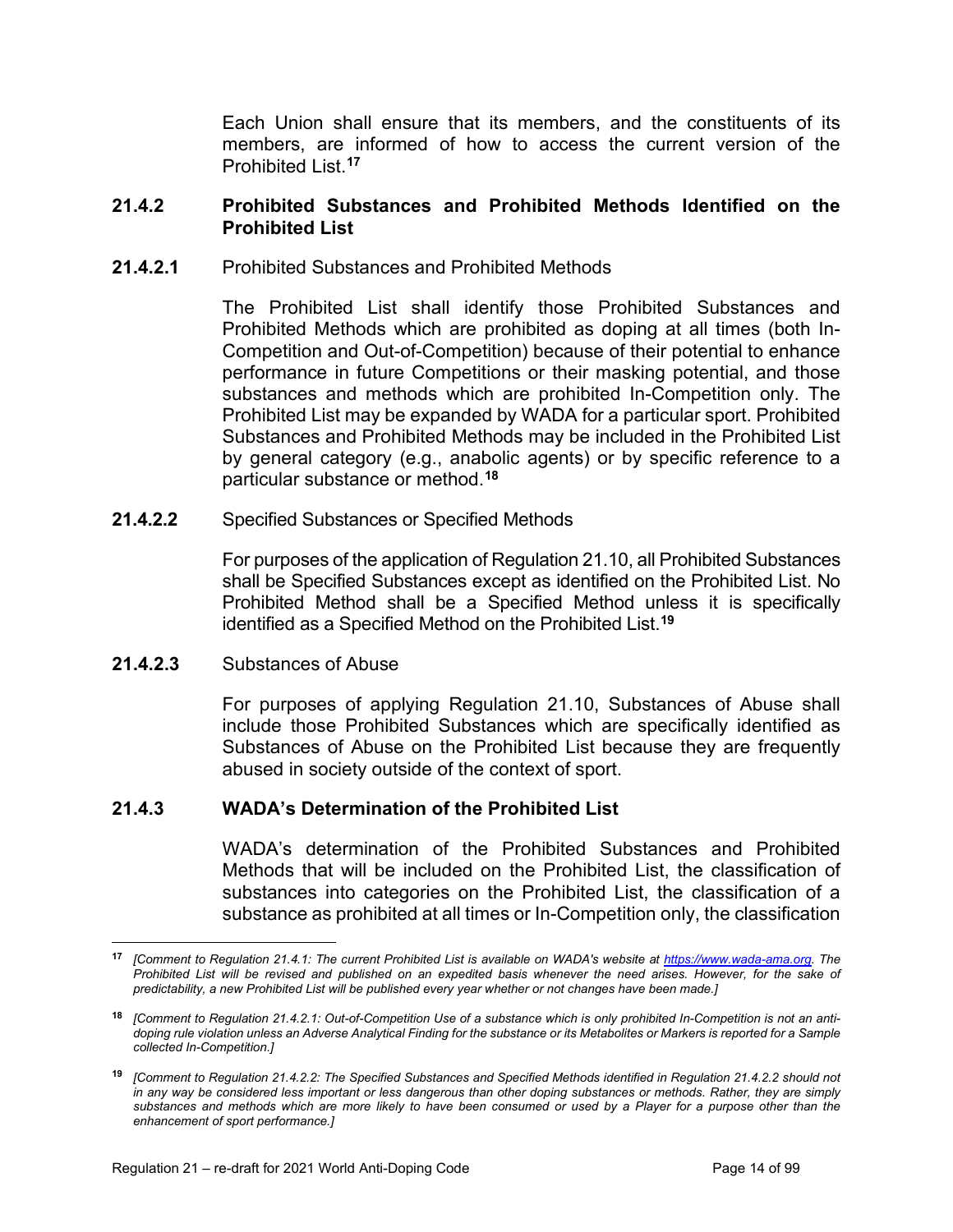of a substance or method as a Specified Substance, Specified Method or Substance of Abuse is final and shall not be subject to any challenge by a Player or other Person including, but not limited to, any challenge based on an argument that the substance or method was not a masking agent or did not have the potential to enhance performance, represent a health risk or violate the spirit of sport.

## **21.4.4 Therapeutic Use Exemptions ("TUEs")**

- **21.4.4.1** The presence of a Prohibited Substance or its Metabolites or Markers, and/or the Use or Attempted Use, Possession or Administration or Attempted Administration of a Prohibited Substance or Prohibited Method, shall not be considered an anti-doping rule violation if it is consistent with the provisions of a TUE granted in accordance with the International Standard for Therapeutic Use Exemptions.
- **21.4.4.2** TUE Applications
- 21.4.4.2.1 Players who are not International-Level Players shall apply to their NADO for a TUE. If the NADO denies the application, the Player may appeal exclusively to the national-level appeal body described in Regulation 21.13.2.2.
- 21.4.4.2.2 Players who are International-Level Players shall apply to World Rugby.
- **21.4.4.3** TUE Recognition**[20](#page-16-0)**
- 21.4.4.3.1 Where the Player already has a valid TUE granted by their NADO for the substance or method in question, and if that TUE meets the criteria set out in the International Standard for Therapeutic Use Exemptions, then World Rugby must recognise it for purposes of international-level Competition. If World Rugby considers that the TUE does not meet those criteria and so refuses to recognise it, World Rugby must notify the Player and the Player's NADO promptly, with an explanation as to why it considers the International Standard for Therapeutic Use Exemptions has not been met. The Player or the NADO shall have twenty-one (21) days from such notification to refer the matter to WADA for review in accordance with Regulation 21.4.4.7.

If the matter is referred to WADA for review, the TUE granted by the NADO remains valid for national-level Competition and Out-of-Competition Testing (but is not valid for international-level Competition) pending WADA's decision. If the matter is not referred to WADA for review within the twentyone (21) day deadline, the Player's NADO must determine whether the

<span id="page-16-0"></span>**<sup>20</sup>** *[Comment to Regulation 21.4.4.3: If World Rugby refuses to recognise a TUE granted by a NADO only because medical records or other information are missing that are needed to demonstrate satisfaction with the criteria in the International Standard for Therapeutic Use Exemptions, the matter should not be referred to WADA. Instead, the file should be completed and re-submitted to World Rugby.]*

*<sup>[</sup>Comment to Regulation 21.4.4.3: World Rugby may agree with a NADO that the NADO will consider TUE applications on behalf of World Rugby.]*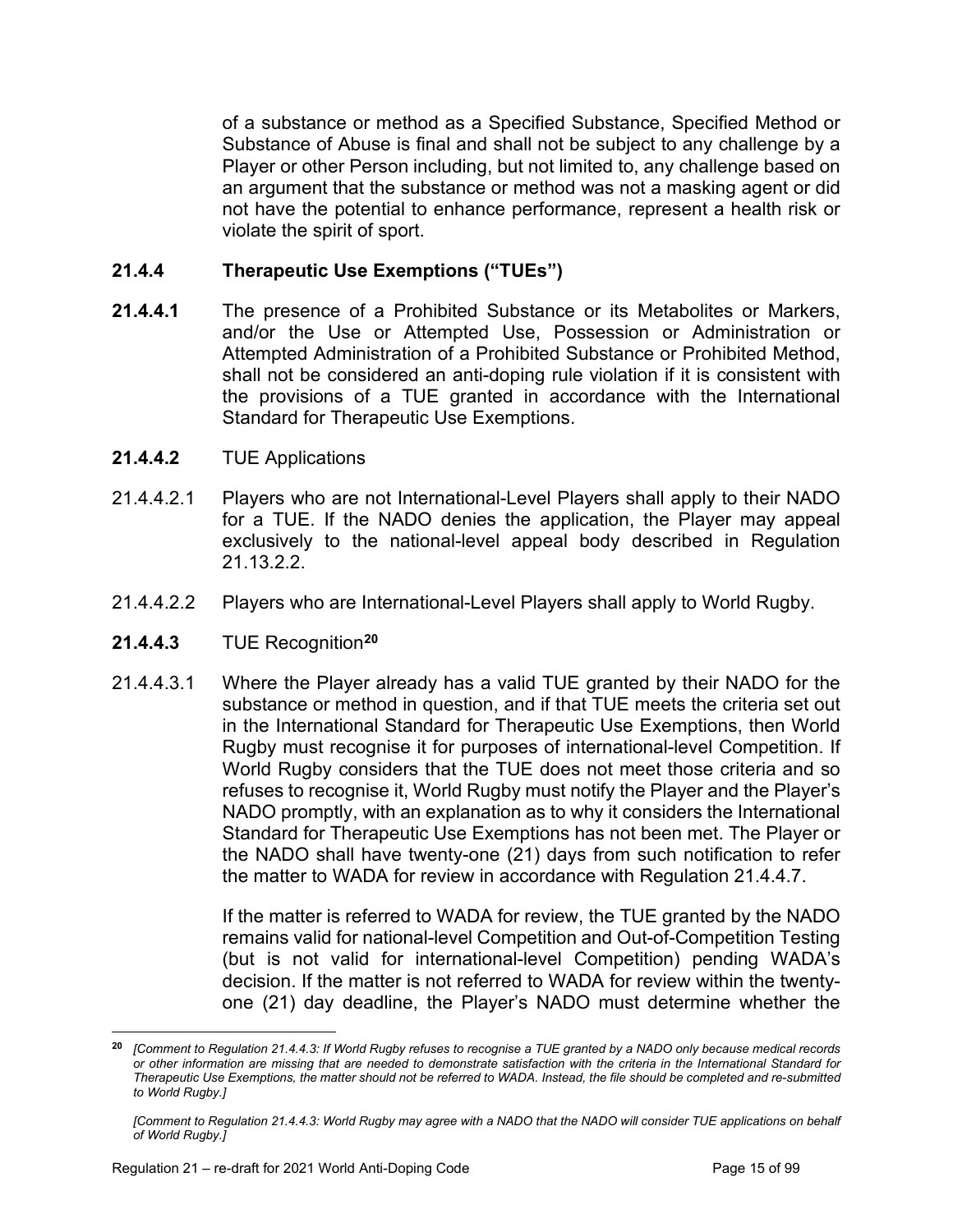original TUE granted by that NADO should nevertheless remain valid for national-level Competition and Out-of-Competition Testing (provided that the Player ceases to be an International-Level Player and does not participate in international-level Competition). Pending the NADO's decision, the TUE remains valid for national-level Competition and Out-of-Competition Testing (but is not valid for international-level Competition).**[21](#page-17-0)**

- 21.4.4.3.2 If World Rugby chooses to test a Player who is not an International-Level Player, World Rugby must recognise a TUE granted to that Player by their NADO unless the Player is required to apply for recognition of the TUE pursuant to Articles 5.8 and 7.0 of the International Standard for Therapeutic Use Exemptions.
- **21.4.4.4** TUE Application Process **[22](#page-17-1)**
- 21.4.4.4.1 If the Player does not already have a valid TUE granted by their NADO for the substance or method in question, the Player must apply directly to World Rugby.
- 21.4.4.4.2 An application to World Rugby for grant or recognition of a TUE must be made as soon as possible, save where Articles 4.1 or 4.3 of the International Standard for Therapeutic Use Exemptions apply. The application shall be made in accordance with Article 6 of the International Standard for Therapeutic Use Exemptions. The process for applying to World Rugby for a TUE will be posted on the World Rugby website. The International Standard for Therapeutic Use Exemptions is posted on WADA's website.
- 21.4.4.4.3 World Rugby shall establish a Therapeutic Use Exemption Committee ("TUEC") to consider applications for the grant or recognition of TUEs which shall operate in accordance with Regulation 21.4.4.4.3(a)-(d) below:
	- (a) The TUEC panel shall consist of a Chair and between two and six other members with experience in the care and treatment of Players and sound knowledge of clinical, sports and exercise medicine. Each appointed member shall serve a term of four (4) years which can be renewed at the conclusion of each such term.

<span id="page-17-0"></span>**<sup>21</sup>** *[Comment to Regulation 21.4.4.3.1: Further to Articles 21.5.7 and 21.7.1 of the International Standard for Therapeutic Use Exemptions, World Rugby must publish and keep updated a notice on its website that sets out clearly (1) which Players under its authority are required to apply to it for a TUE, (2) which TUE decisions of other Anti-Doping Organisations it will automatically recognise in lieu of such application and (3) which TUE decisions of other Anti-Doping Organisations will have to be submitted to it for recognition. If a Player's TUE falls into a category of automatically recognised TUEs, then the Player does not need to apply to World Rugby for recognition of that TUE.]*

<span id="page-17-1"></span>**<sup>22</sup>** *[Comment to Regulation 21.4.4.4: The submission of falsified documents to a TUEC or World Rugby, offering or accepting a bribe to a Person to perform or fail to perform an act, procuring false testimony from any witness, or committing any other fraudulent act or any other similar intentional interference or Attempted interference with any aspect of the TUE process shall result in a charge of Tampering or Attempted Tampering under Regulation 21.2.5.*

*A Player should not assume that their application for the grant or recognition of a TUE (or for renewal of a TUE) will be granted. Any Use or Possession or Administration of a Prohibited Substance or Prohibited Method before an application has been granted is entirely at the Player's own risk.]*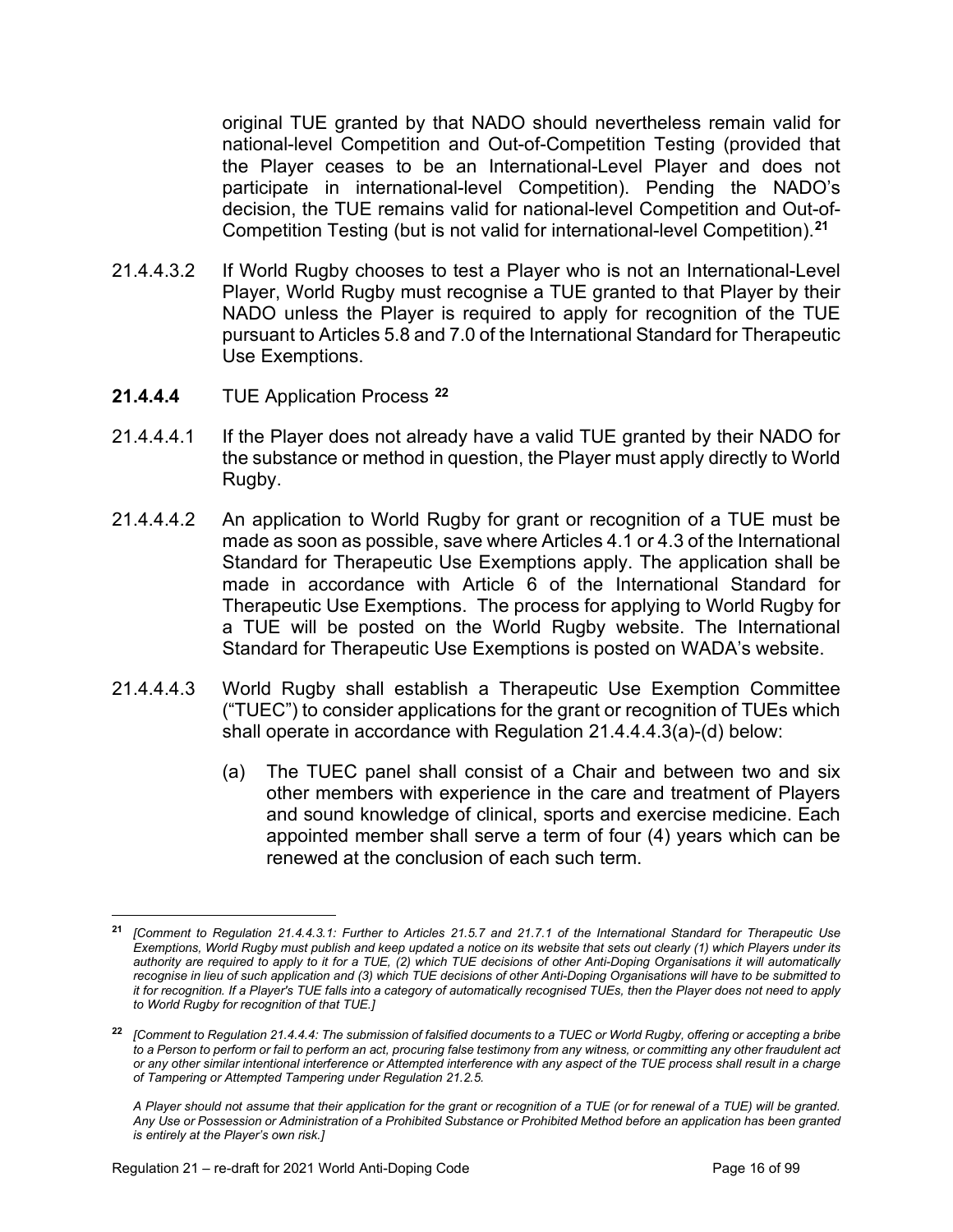- (b) Before serving as a member of the TUEC, each member must sign a conflict of interest and confidentiality declaration. The appointed members shall not be employees of World Rugby.
- (c) When an application to World Rugby for the grant or recognition of a TUE is made, the Chair of the TUEC shall appoint three (3) members (which may include the Chair) from the TUEC panel to constitute the TUEC to consider the application.
- (d) Before considering a TUE application, each member shall disclose to the Chair any circumstances likely to affect their impartiality with respect to the Player making the application. If a member appointed by the Chair to consider an application is unwilling or unable to assess the Player's TUE application, for any reason, the Chair may appoint a replacement or appoint a new TUEC from the TUEC panel. The Chair cannot serve as a member of the TUEC if there are any circumstances which are likely to affect the impartiality of the TUE decision.
- 21.4.4.4.4 The TUEC shall promptly evaluate and decide upon the application in accordance with the relevant provisions of the International Standard for Therapeutic Use Exemptions and usually (i.e. unless exceptional circumstances apply) within no more than twenty-one (21) days of receipt of a complete application. Where the application is made in a reasonable time prior to an Event, the TUEC must use its best endeavours to issue its decision before the start of the Event.
- 21.4.4.4.5 The TUEC decision shall be the final decision of World Rugby and may be appealed in accordance with Regulation 21.4.4.7. World Rugby TUEC decisions shall be notified in writing to the Player, and to WADA and other Anti-Doping Organisations in accordance with the International Standard for Therapeutic Use Exemptions. It shall also promptly be reported into ADAMS.
- 21.4.4.4.6 If World Rugby (or the NADO, where it has agreed to consider the application on behalf of World Rugby) denies the Player's application, it must notify the Player promptly, with reasons. If World Rugby grants the Player's application, it must notify not only the Player but also their NADO. If the NADO considers that the TUE granted by World Rugby does not meet the criteria set out in the International Standard for Therapeutic Use Exemptions, it has twenty-one (21) days from such notification to refer the matter to WADA for review in accordance with Regulation 21.4.4.7.

If the NADO refers the matter to WADA for review, the TUE granted by World Rugby remains valid for international-level Competition and Out-of-Competition Testing (but is not valid for national-level Competition) pending WADA's decision. If the NADO does not refer the matter to WADA for review, the TUE granted by World Rugby becomes valid for national-level Competition as well when the twenty-one (21) day review deadline expires.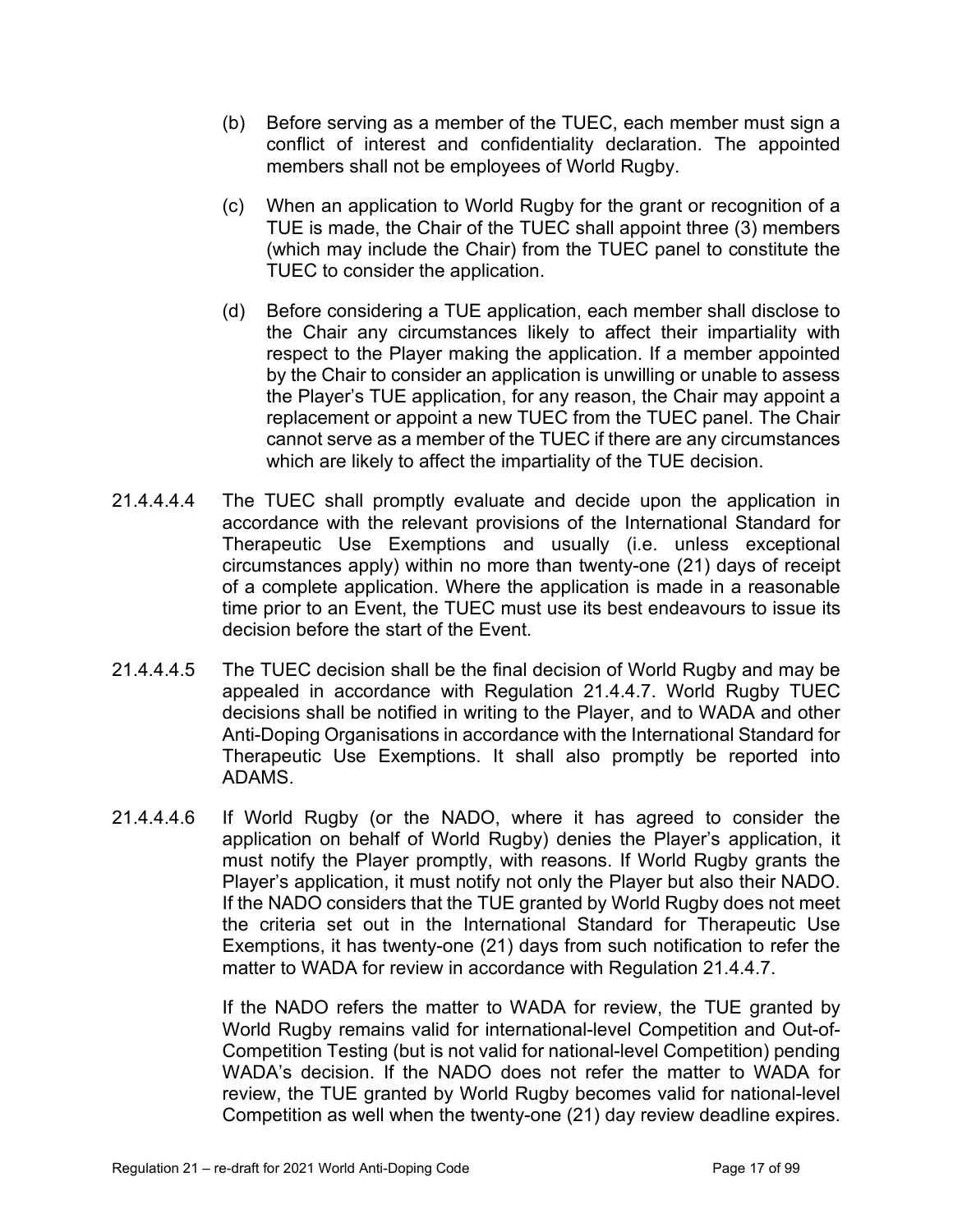## **21.4.4.5** Retroactive TUE Applications

If World Rugby chooses to collect a Sample from a Player who is not an International-Level Player or a National-Level Player, and that Player is Using a Prohibited Substance or Prohibited Method for therapeutic reasons, World Rugby must permit that Player to apply for a retroactive TUE.

- **21.4.4.6** Expiration, Withdrawal or Reversal of a TUE
- 21.4.4.6.1 A TUE granted pursuant to these Anti-Doping Rules: (a) shall expire automatically at the end of any term for which it was granted, without the need for any further notice or other formality; (b) will be withdrawn if the Player does not promptly comply with any requirements or conditions imposed by the TUEC upon grant of the TUE; (c) may be withdrawn by the TUEC if it is subsequently determined that the criteria for grant of a TUE are not in fact met; or (d) may be reversed on review by WADA or on appeal.
- 21.4.4.6.2 In such event, the Player shall not be subject to any Consequences based on their Use or Possession or Administration of the Prohibited Substance or Prohibited Method in question in accordance with the TUE prior to the effective date of expiry, withdrawal, or reversal of the TUE. The review pursuant to Article 5.1.1.1 of the International Standard for Results Management of an Adverse Analytical Finding, reported shortly after the TUE expiry, withdrawal or reversal, shall include consideration of whether such finding is consistent with Use of the Prohibited Substance or Prohibited Method prior to that date, in which event no anti-doping rule violation shall be asserted.
- **21.4.4.7** Reviews and Appeals of TUE Decisions
- 21.4.4.7.1WADA must review World Rugby's decision not to recognise a TUE granted by the NADO that is referred to WADA by the Player or the Player's NADO. In addition, WADA must review World Rugby's decision to grant a TUE that is referred to WADA by the Player's NADO. WADA may review any other TUE decisions at any time, whether upon request by those affected or on its own initiative. If the TUE decision being reviewed meets the criteria set out in the International Standard for Therapeutic Use Exemptions, WADA will not interfere with it. If the TUE decision does not meet those criteria, WADA will reverse it.**[23](#page-19-0)**
- 21.4.4.7.2 Any TUE decision by World Rugby (or by a NADO where it has agreed to consider the application on behalf of World Rugby) that is not reviewed by

<span id="page-19-0"></span>**<sup>23</sup>** *[Comment to Regulation 21.4.4.7.1: WADA shall be entitled to charge a fee to cover the costs of: (a) any review it is required to conduct in accordance with Regulation 21.4.4.7; and (b) any review it chooses to conduct where the decision being reviewed is reversed.]*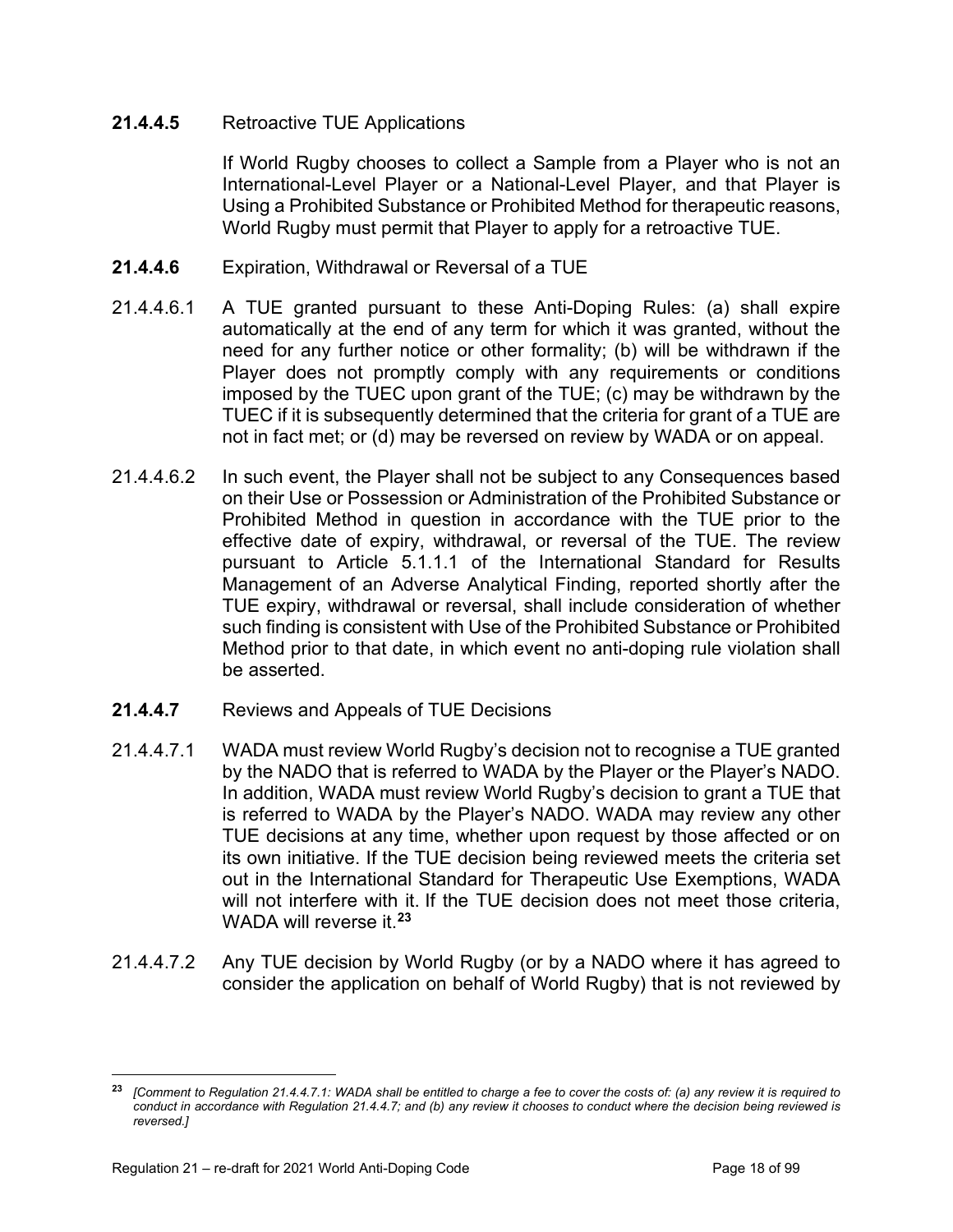WADA, or that is reviewed by WADA but is not reversed upon review, may be appealed by the Player and/or the Player's NADO, exclusively to CAS.**[24](#page-20-1)**

- 21.4.4.7.3 A decision by WADA to reverse a TUE decision may be appealed by the Player, the NADO and/or World Rugby, exclusively to CAS.
- 21.4.4.7.4A failure to render a decision within a reasonable time on a properly submitted application for grant/recognition of a TUE or for review of a TUE decision shall be considered a denial of the application thus triggering the applicable rights of review/appeal.

## <span id="page-20-0"></span>**21.5 TESTING AND INVESTIGATIONS**

#### **21.5.1 Purpose of Testing and Investigations[25](#page-20-2)**

- **21.5.1.1** Testing and investigations may be undertaken for any anti-doping purpose. They shall be conducted in conformity with the provisions of the International Standard for Testing and Investigations.
- **21.5.1.2** Testing shall be undertaken to obtain analytical evidence as to whether the Player has violated Regulation 21.2.1 (Presence of a Prohibited Substance or its Metabolites or Markers in a Player's Sample) or Regulation 21.2.2 (Use or Attempted Use by a Player of a Prohibited Substance or a Prohibited Method).

#### **21.5.2 Authority to Test**

- **21.5.2.1** Subject to the limitations for Event Testing set out in Regulation 21.5.3, World Rugby shall have In-Competition and Out-of-Competition Testing authority over all Players specified in the Introduction to these Anti-Doping Rules (Section "Scope of these Anti-Doping Rules").
- **21.5.2.2** World Rugby may require any Player over whom it has Testing authority (including any Player serving a period of Ineligibility) to provide a Sample at any time and at any place.**[26](#page-20-3)**

<span id="page-20-1"></span>**<sup>24</sup>** *[Comment to Regulation 21.4.4.7.2: In such cases, the decision being appealed is World Rugby's TUE decision, not WADA's decision not to review the TUE decision or (having reviewed it) not to reverse the TUE decision. However, the time to appeal the TUE decision does not begin to run until the date that WADA communicates its decision. In any event, whether the decision has been reviewed by WADA or not, WADA shall be given notice of the appeal so that it may participate if it sees fit.]*

<span id="page-20-2"></span>**<sup>25</sup>** *[Comment to Regulation 21.5.1: Where Testing is conducted for anti-doping purposes, the analytical results and data may be used for other legitimate purposes under the Anti-Doping Organisation's rules. See, e.g., Comment to Article 21.23.2.2 of the Code.]*

<span id="page-20-3"></span>**<sup>26</sup>** *[Comment to Regulation 21.5.2.2: World Rugby may obtain additional authority to conduct Testing by means of bilateral or multilateral agreements with other Signatories. Unless the Player has identified a sixty (60) minute Testing window between the hours of 11:00 p.m. and 6:00 a.m., or has otherwise consented to Testing during that period, World Rugby will not test a Player during that period unless it has a serious and specific suspicion that the Player may be engaged in doping. A challenge to whether World Rugby had sufficient suspicion for Testing during this time period shall not be a defence to an anti-doping rule violation based on such test or attempted test.]*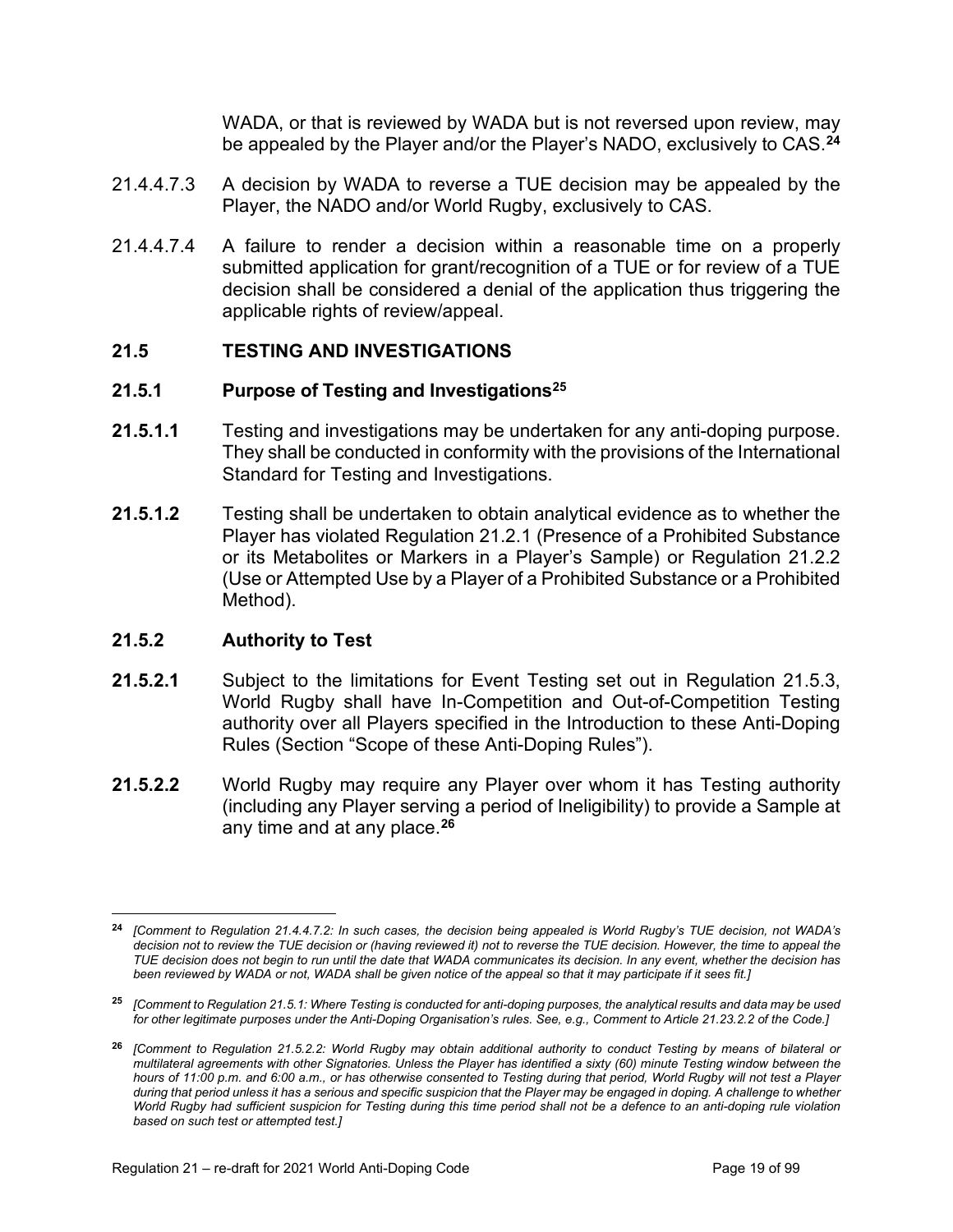- **21.5.2.3** WADA shall have In-Competition and Out-of-Competition Testing authority as set out in Article 20.7.10 of the Code.
- **21.5.2.4** World Rugby may appoint a NADO or any other Delegated Third Party including a Union, Association or Tournament Organiser to collect Samples as part of Doping Control.
- **21.5.2.5** If World Rugby (or a Delegated Third Party under its authority, as applicable) delegates or contracts any part of Testing to a NADO directly or through a Union, that NADO may collect additional Samples or direct the laboratory to perform additional types of analysis at the NADO's expense. If additional Samples are collected or additional types of analysis are performed, World Rugby, the Union or Tournament Organiser shall be notified.

#### **21.5.3 Event Testing**

- **21.5.3.1** Except as otherwise provided below, only a single organisation shall have authority to conduct Testing at Event Venues during an Event Period. At International Events, World Rugby (or other international organisation which is the ruling body for an Event, e.g. the International Olympic Committee and including without limitation a Tournament Organiser, Union or Association as a Delegated Third Party) shall have authority to conduct Testing. At National Events, the NADO of that country shall have authority to conduct Testing. At the request of World Rugby (or other international organisation which is the ruling body for an Event), any Testing during the Event Period outside of the Event Venues shall be coordinated with World Rugby (or the relevant ruling body of the Event).
- **21.5.3.2** If an Anti-Doping Organisation, which would otherwise have Testing authority but is not responsible for initiating and directing Testing at an Event, desires to conduct Testing of Players at the Event Venues during the Event Period, the Anti-Doping Organisation shall first confer with World Rugby (or other international organisation which is the ruling body of the Event) to obtain permission to conduct and coordinate such Testing. If the Anti-Doping Organisation is not satisfied with the response from World Rugby (or other international organisation which is the ruling body of the Event), the Anti-Doping Organisation may, in accordance with the procedures described in the International Standard for Testing and Investigations, ask WADA for permission to conduct Testing and to determine how to coordinate such Testing. WADA shall not grant approval for such Testing before consulting with and informing World Rugby (or other international organisation which is the ruling body for the Event). WADA's decision shall be final and not subject to appeal. Unless otherwise provided in the authorisation to conduct Testing, such tests shall be considered Outof-Competition tests. Results Management for any such test shall be the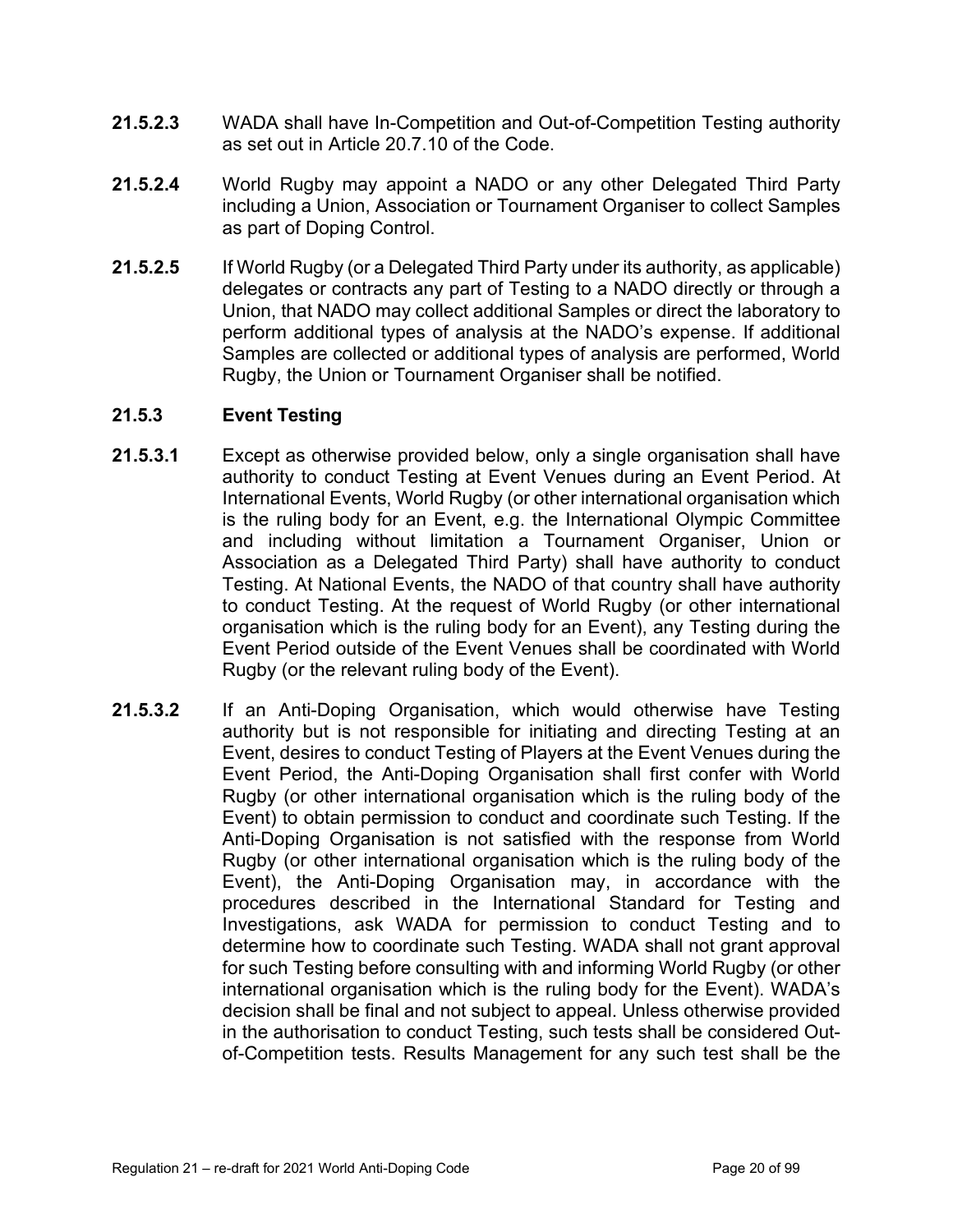responsibility of the Anti-Doping Organisation initiating the test unless provided otherwise in the rules of the ruling body of the Event. **[27](#page-22-0)**

- **21.5.3.3** Notwithstanding Regulations 21.5.3.1 and 21.5.3.2, World Rugby has exclusive responsibility for conducting or arranging Doping Controls including, but not limited to, determination of Sample collection during the Event Period, result management, the conduct of investigations and disciplinary proceedings and the imposition of sanctions for anti-doping rule violations, including cases where there has been no Doping Control carried out, in respect of:
	- (a) Rugby World Cup Qualifying and Finals Tournaments (men's and women's);
	- (b) Rugby World Cup Sevens Qualifying and Finals Tournaments;
	- (c) Olympic Games Qualifying and Finals Tournaments (save with respect to Sample collection in accordance with the applicable protocols of the International Olympic Committee);
	- (d) World Rugby Sevens Series and all other World Rugby Sevens series and events;
	- (e) Age-grade World Rugby Championships;
	- (f) Other World Rugby Tournaments;
	- (g) Such other Matches or Tournaments (including without limitation Cross-Border Matches and Cross-Border Tournaments) as World Rugby shall from time to time determine; and
	- (h) Such other occasions where World Rugby conducts Out of Competition Doping Controls.
- **21.5.3.4** For Matches, International Tournaments and International Matches organised by World Rugby which shall be deemed to include the Rugby World Cup and Olympic Games (including qualifiers), modified and/or additional procedures and rules to those set out in Regulations 21.7 and 21.8.1 may be adopted by the Tournament Organiser or other body designated by World Rugby. These modified and/or additional procedures and rules shall be in compliance with the Code, as well as with the International Standard for Testing and Investigations.

<span id="page-22-0"></span>**<sup>27</sup>** *[Comment to Regulation 21.5.3.2: Before giving approval to a NADO to initiate and conduct Testing at an International Event, WADA shall consult with the international organisation which is the ruling body for the Event. Before giving approval to an International Federation to initiate and conduct Testing at a National Event, WADA shall consult with the NADO of the country where the Event takes place. The Anti-Doping Organisation "initiating and directing Testing" may, if it chooses, enter into agreements with a Delegated Third Party to which it delegates responsibility for Sample collection or other aspects of the Doping Control process.]*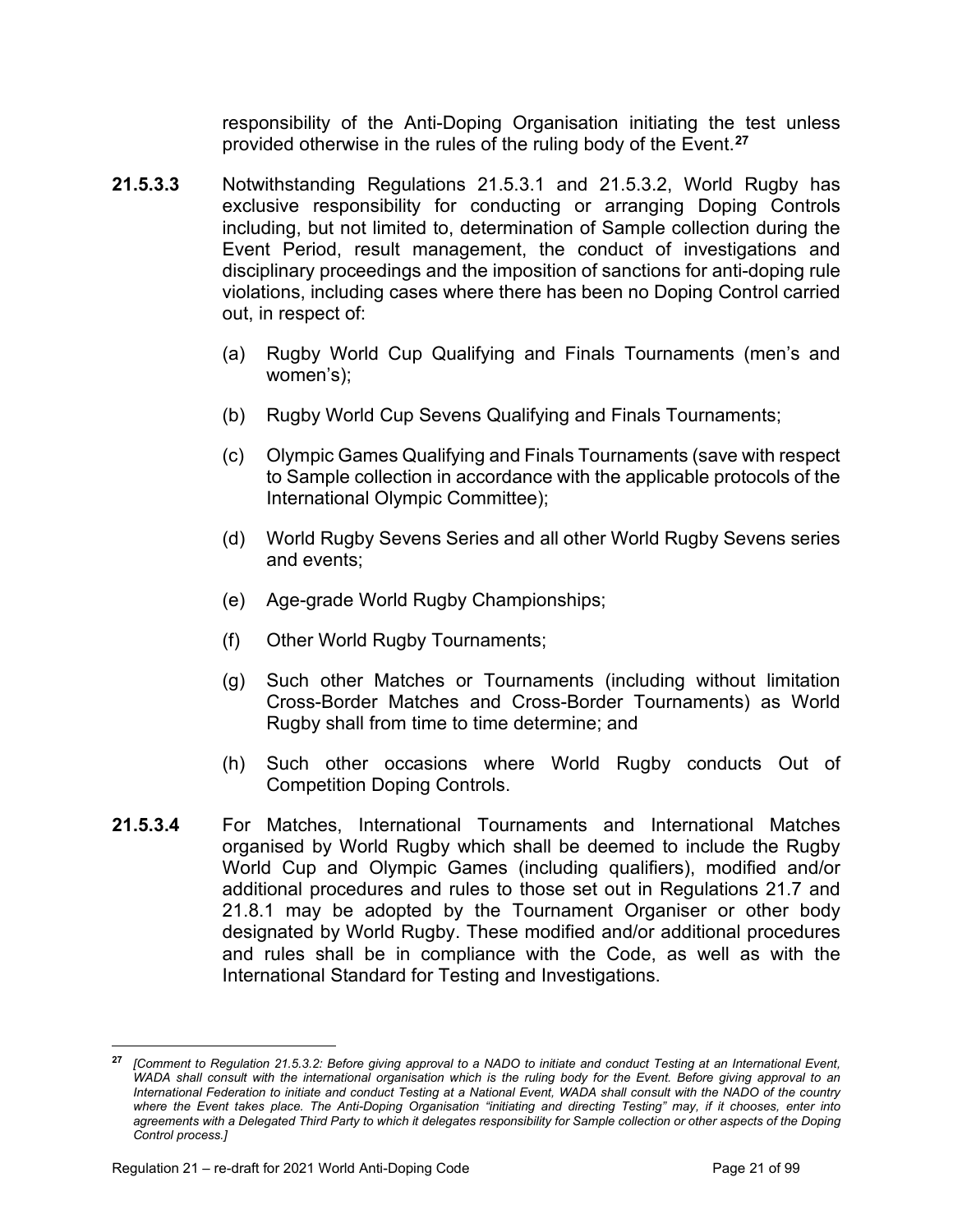- **21.5.3.5** Operational responsibility for conducting or arranging Doping Controls including, but not limited to, determination of Sample collection, results management, the conduct of investigations and disciplinary proceedings and the imposition of sanctions for anti-doping rule violations, including cases where there has been no Doping Control carried out, in respect of:
	- (a) Cross-Border Matches and Cross-Border Tournaments;
	- (b) International Matches; and
	- (c) International Tours;

may subject to strict compliance with these Anti-Doping Rules and Guidelines be delegated to the Host Union, relevant Association or Tournament Organiser as a Delegated Third Party;

and in respect of;

- (c) International Tournaments (save as set out in Regulation 21.5.3.3 and 21.5.3.4 above); or
- (d) other Tournaments,

may, subject to strict compliance with these Anti-Doping Rules be delegated to the International Tournament Organiser or other Tournament Organiser (including an Association), as the case may be, as a Delegated Third Party.

#### **21.5.4 Testing Requirements**

- **21.5.4.1** World Rugby shall conduct test distribution planning and Testing as required by the International Standard for Testing and Investigations.
- **21.5.4.2** Where reasonably feasible, Testing shall be coordinated through ADAMS in order to maximize the effectiveness of the combined Testing effort and to avoid ineffective repetition.

#### **21.5.5 Player Whereabouts Information**

#### **Registered Testing Pool**

**21.5.5.1** World Rugby may establish a Registered Testing Pool of those Players who are required to provide whereabouts information in the manner specified in the International Standard for Testing and Investigations and who shall be subject to Consequences for Regulation 21.2.4 violations as provided in Regulation 21.10.3.2. World Rugby shall coordinate with NADOs to identify such Players and to collect their whereabouts information. Any Player may be added to the Registered Testing Pool at the discretion of World Rugby in compliance with the International Standard for Testing and Investigations.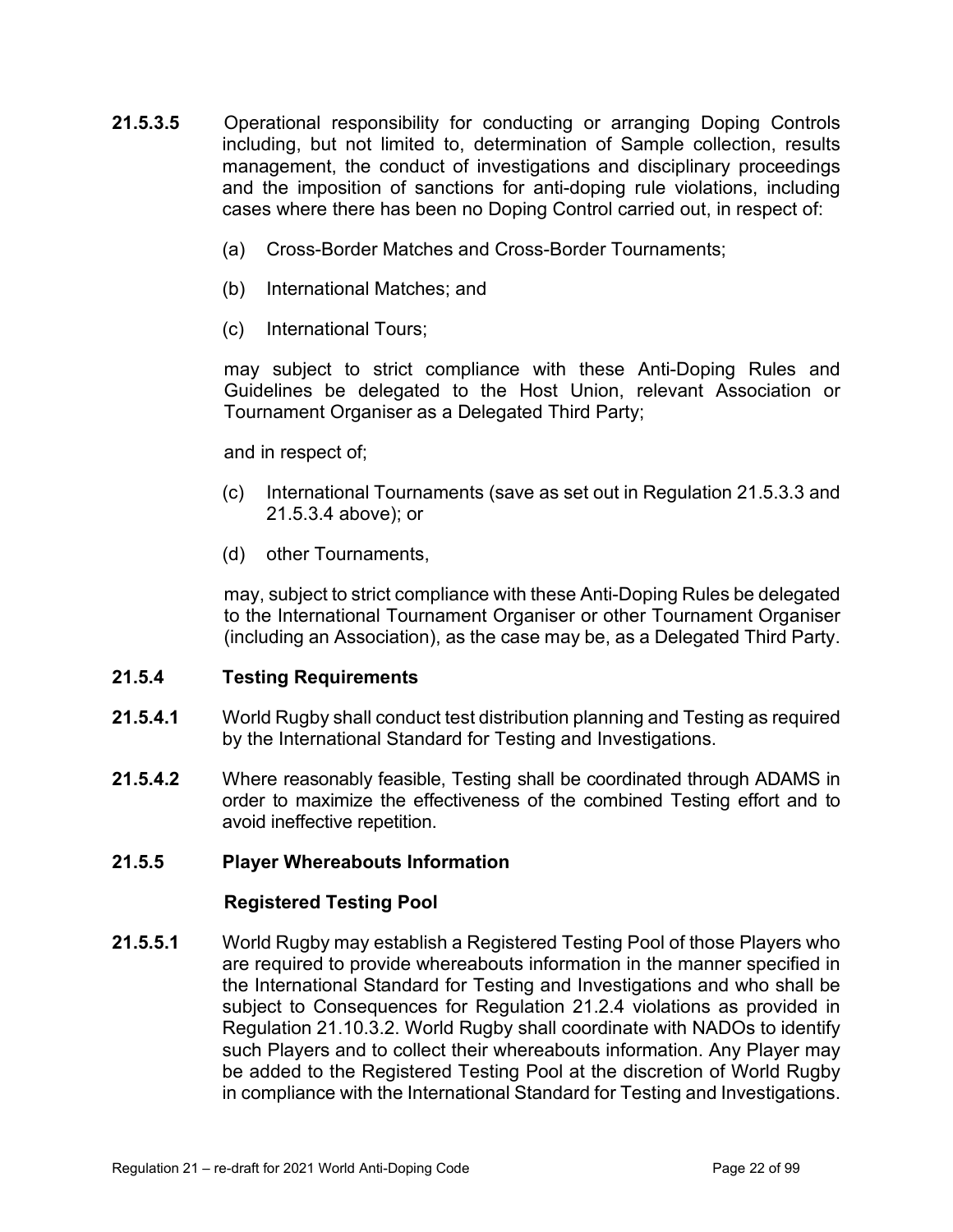- **21.5.5.2** World Rugby shall make available through ADAMS a list which identifies those Players included in its Registered Testing Pool by name. World Rugby shall regularly review and update as necessary its criteria for including Players in its Registered Testing Pool, and shall periodically (but not less than quarterly) review the list of Players in its Registered Testing Pool to ensure that each listed Player continues to meet the relevant criteria. Players shall be notified before they are included in the Registered Testing Pool and when they are removed from that pool. The notification shall contain the information set out in the International Standard for Testing and Investigations.
- **21.5.5.3** Where a Player is included in an international Registered Testing Pool by World Rugby and in a national Registered Testing Pool by their NADO, the NADO and World Rugby shall agree between themselves which of them shall accept that Player's whereabouts filings; in no case shall a Player be required to make whereabouts filings to more than one of them.
- **21.5.5.4** In accordance with the International Standard for Testing and Investigations, each Player in the Registered Testing Pool shall do the following: (a) advise World Rugby of his whereabouts on a quarterly basis; (b) update that information as necessary so that it remains accurate and complete at all times; and (c) make himself available for Testing at such whereabouts, notwithstanding the requirements of Regulation 21.5.2.2.
- **21.5.5.5** For the purposes of Regulation 21.2.4, a Player's failure to comply with the requirements of the International Standard for Testing and Investigations shall be deemed a filing failure or a missed test, as defined in Annex B of the International Standard for Results Management, where the conditions set forth in Annex B are met.
- **21.5.5.6** A Player in World Rugby's Registered Testing Pool shall continue to be subject to the obligation to comply with the whereabouts requirements set out in the International Standard for Testing and Investigations unless and until (a) the Player gives written notice to World Rugby that he has retired or (b) World Rugby has informed him that he no longer satisfies the criteria for inclusion in World Rugby's Registered Testing Pool.
- **21.5.5.7** Whereabouts information provided by a Player while in the Registered Testing Pool will be accessible through ADAMS to WADA and to other Anti-Doping Organisations having authority to test that Player as provided in Regulation 21.5.2. Whereabouts information shall be maintained in strict confidence at all times; it shall be used exclusively for purposes of planning, coordinating or conducting Doping Control, providing information relevant to the Athlete Biological Passport or other analytical results, to support an investigation into a potential anti-doping rule violation, or to support proceedings alleging an anti-doping rule violation; and shall be destroyed after it is no longer relevant for these purposes in accordance with the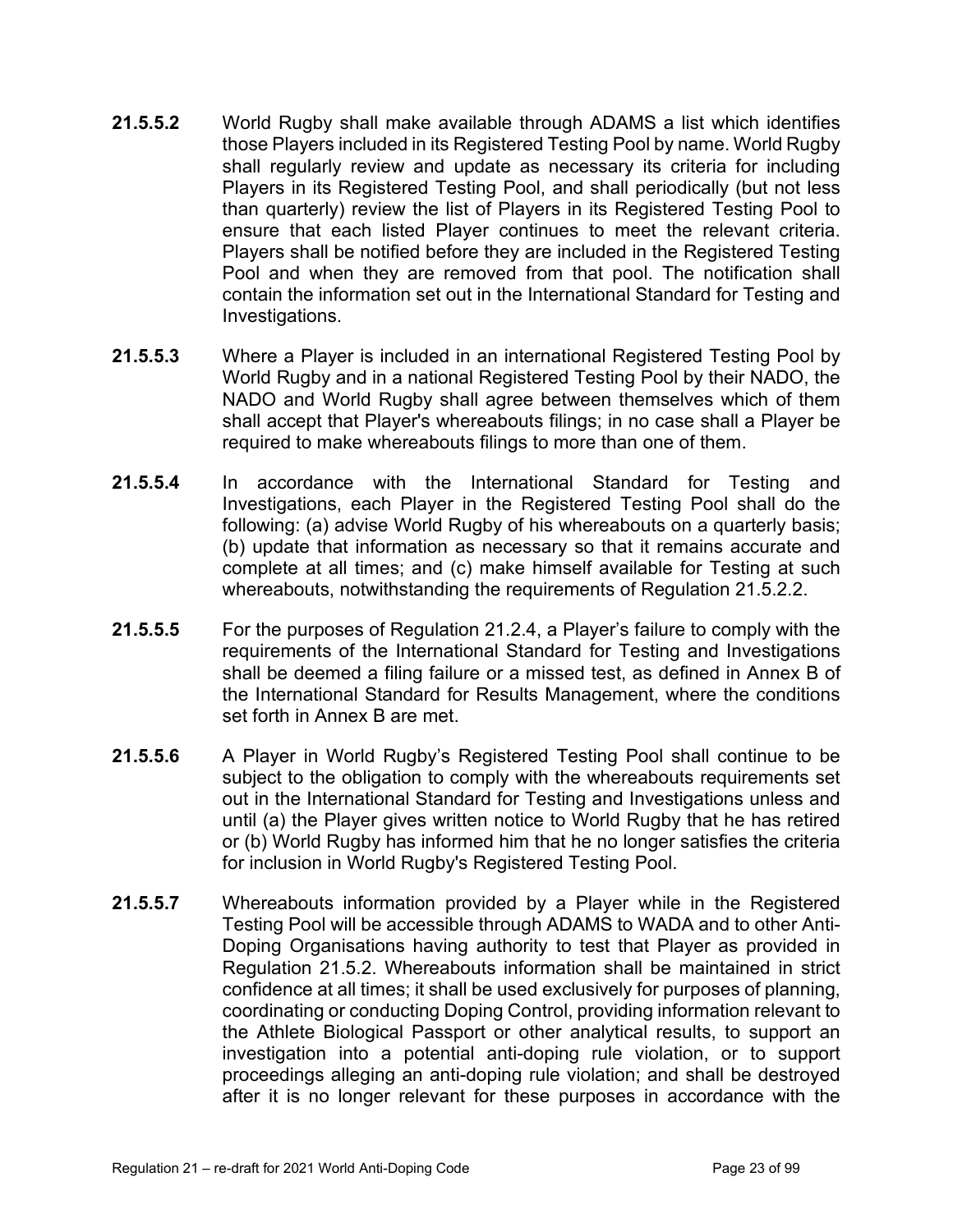International Standard for the Protection of Privacy and Personal Information.

## **Testing Pool**

- **21.5.5.8** In accordance with the International Standard for Testing and Investigations, World Rugby has established a Testing Pool, which includes Players who are subject to less stringent whereabouts requirements than Players included in World Rugby's Registered Testing Pool. World Rugby shall nominate which Unions, and the number of International Level Players from that Union who shall become part of the Testing Pool. For the avoidance of doubt, those Players who are part of the Registered Testing Pool shall not also be members of the Testing Pool. Additionally, World Rugby may add any other Player(s) to the Testing Pool at its discretion in compliance with the International Standard for Testing and Investigations.
- **21.5.5.9** World Rugby shall notify Players either directly or via their Unions before they are included in the Testing Pool and when they are removed. Such notification shall include the whereabouts requirements and the consequences that apply in case of non-compliance, as indicated in Regulations 21.5.5.10 and 21.5.5.11.
- **21.5.5.10** Players included in the Testing Pool shall provide World Rugby with at least the following whereabouts information quarterly so that they may be located and subjected to Testing:
	- (a) An overnight address;
	- (b) Competition / Event schedule;
	- (c) Regular training activities; and
	- (d) A 60-minute time slot and location during periods away from organised Team activities (e.g. during the off season, holiday or periods of injury), which will revert to a Player's normal overnight address at 6-7am unless otherwise specified by a Player.

Such whereabouts information may be filed in ADAMS to enable better Testing coordination with other Anti-Doping Organisations.

- **21.5.5.11** Any combination of three failures as set out below by a Player in the Testing Pool ("Testing Pool Failures") within a 12-month period shall result in World Rugby elevating the Player to World Rugby's Registered Testing Pool:
	- (a) A Player's failure to provide whereabouts information in accordance with Regulation 21.5.5.10 on or before the date required by World Rugby; or
	- (b) A Player's failure to provide accurate whereabouts information; or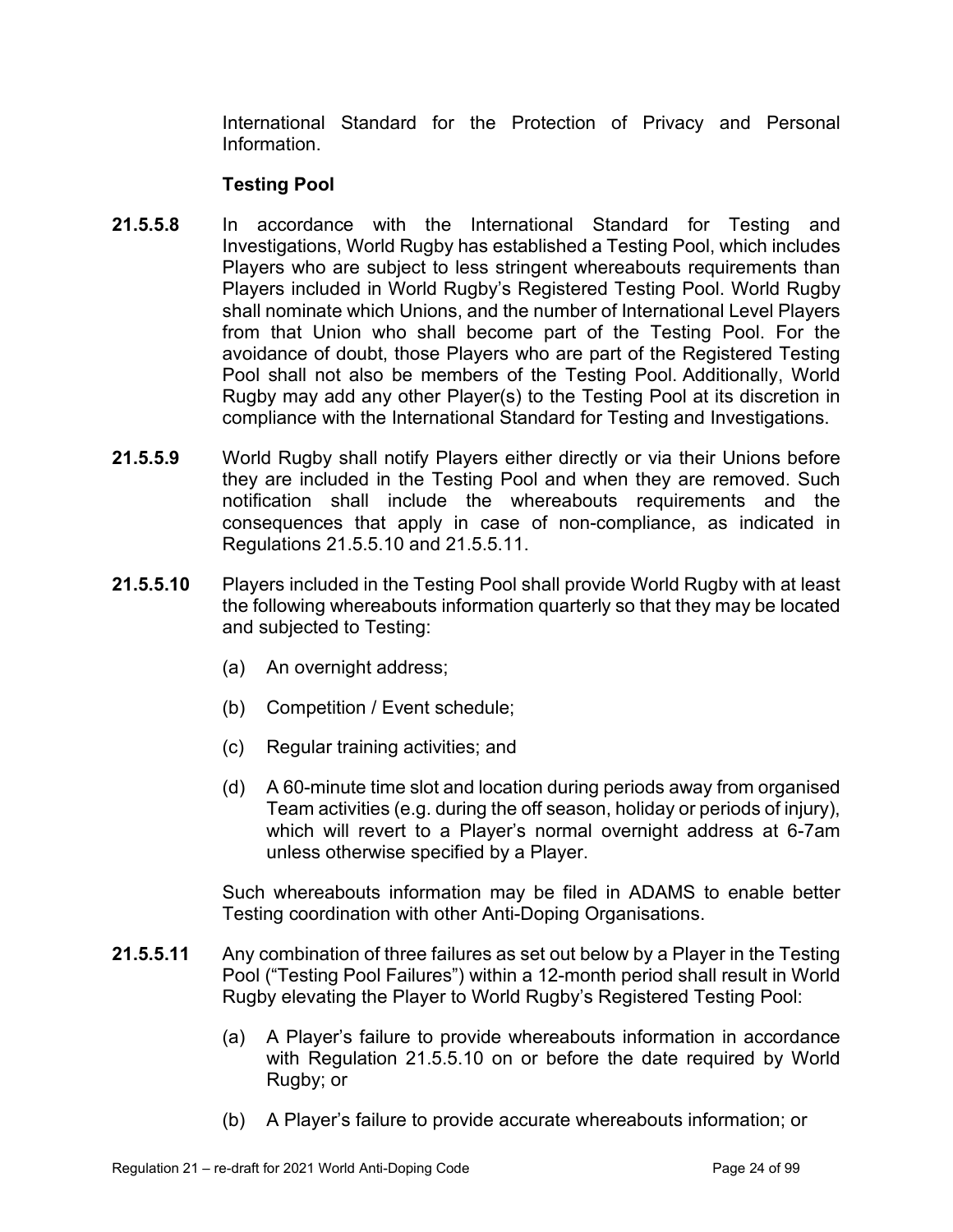- (c) A Player's failure to be available for Testing at the location and 60 minute timeslot specified in 21.5.5.10(d).
- **21.5.5.12** .For the avoidance of doubt, a Testing Pool Failure as set out in Regulation 21.5.5.11 will only count towards elevation to the Registered Testing Pool and not for the purposes of Regulation 21.2.4.
- **21.5.5.13** The 12-month period referred to in Regulation 21.5.5.11 above starts to run on the date that the Player commits the first Testing Pool Failure being relied upon by World Rugby for the purpose of elevating the Player to the Registered Testing Pool. It is not affected by any successful Sample collection conducted with respect to that Player during the 12-month period. However, if a Player who has committed one Testing Pool Failure does not go on to commit a further two Testing Pool Failures within 12 months of the first, at the end of that 12-month period the first Testing Pool Failure "expires" for the purpose of Regulation 21.5.5.11. For the purposes of determining whether a Testing Pool Failure has occurred within the 12 month period referred to in Regulation 21.5.5.11:
	- (a) A Testing Pool Failure relating to a late and/or inaccurate filing shall be deemed to have occurred on the first day of the quarter for which the Player fails to make the required filing; the date the inaccurate filing was discovered following an unsuccessful attempt to test; or in the case of any subsequent inaccurate filing in the same quarter, following notice of the previous inaccurate filing where the Player failed to rectify that Testing Pool Failure by the deadline specified in that notice; and
	- (b) A Testing Pool Failure relating to unavailability for testing in breach of Regulation 21.5.5.11(c) shall be deemed to have occurred on the date that the Sample collection was unsuccessfully attempted.

## **Other requirements for Players included in the Registered Testing Pool and/or the Testing Pool**

- **21.5.5.14** Before the last day of each quarter and prior to the first day of the following quarter (i.e. 1 January, 1 April, 1 July, 1 October respectively) a Player in either the Registered Testing Pool or the Testing Pool must file his whereabouts information with World Rugby or its nominee (as agreed) via his Union and/or ADAMS (if applicable).
- **21.5.5.15** A Player in the Registered Testing Pool must specifically be present and available for Testing on any given day in the relevant quarter for the 60 minute time slot specified for that day in his whereabouts filing, at the location that the Player has specified for that time slot in such filing. If a Player fails to remain at the nominated location for the full 60-minute period he runs the risk of a potential missed test if the DCO arrives during the 60 minute period but after the Player's departure.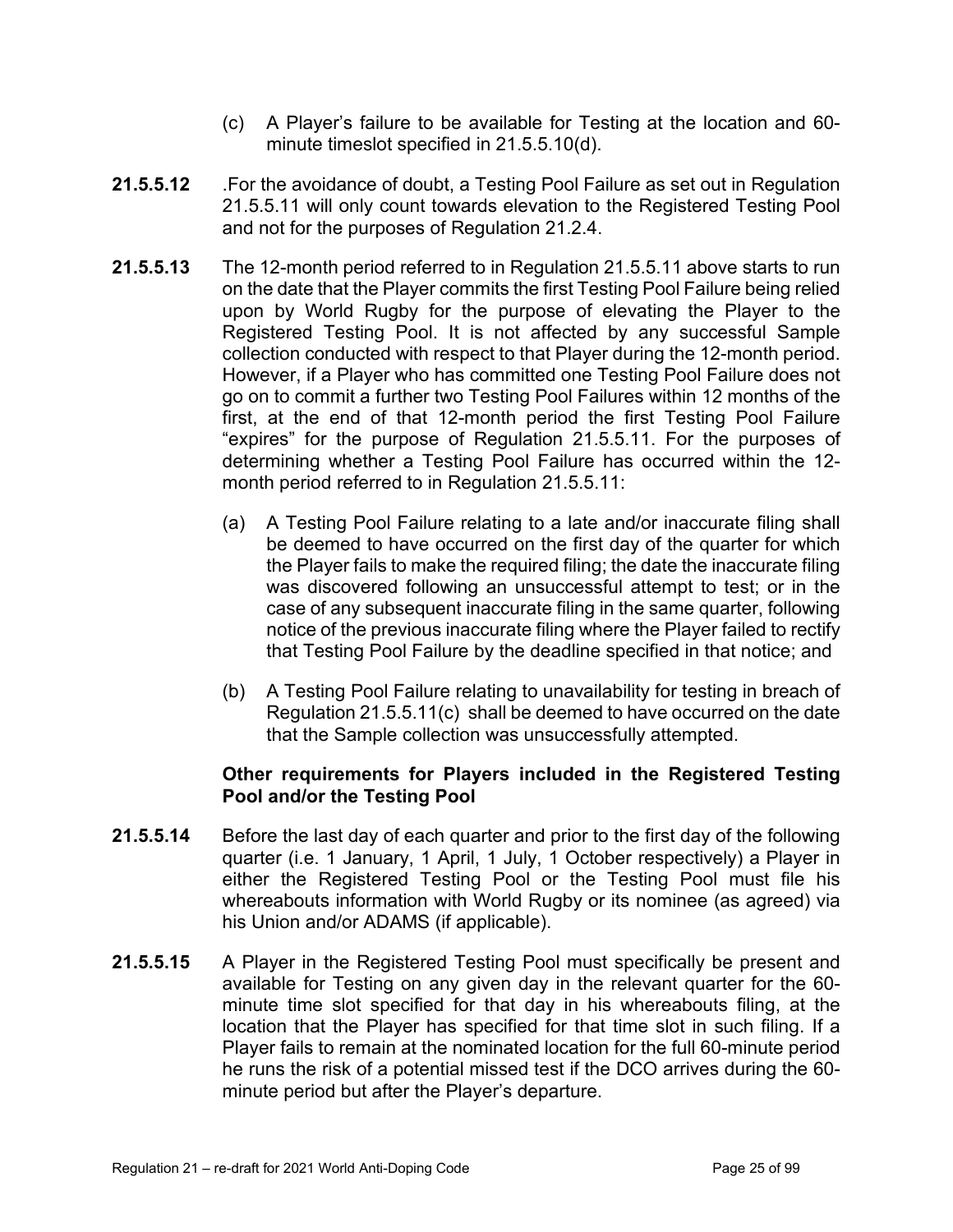- **21.5.5.16** A Player in the Testing Pool must be present and available at his nominated residence or location in accordance with Regulation 21.5.5.10(d) for Testing during his off season and during any period of the season where he is not present at scheduled Team activities due to injury, illness or for any personal or other reasons or where there is a break from scheduled Team activities.
- **21.5.5.17** It is a Player's responsibility to ensure (including by updates, where necessary) that the whereabouts information or his whereabouts filing is sufficient to enable World Rugby or its nominee, Union or NADO to locate him for Testing. Where any change in circumstances means that the information previously provided by or on behalf of the Player (whether in the initial whereabouts filing, whereabouts information or in any subsequent update) is no longer accurate or complete the Player must update his whereabouts filing or information immediately so that the information on file becomes accurate and complete.
- **21.5.5.18** A Player in a Registered Testing Pool or Testing Pool may delegate the making of some or all of his whereabouts filings or whereabouts information required under Regulation 21.5.5 to a third party such as his Union or his Team management or club provided that the third party agrees to such delegation. This may include periods of Team activity but may also include periods where the Player is not with the Team, provided the Team management or Union agrees.
- **21.5.5.19** The ultimate responsibility for providing whereabouts filing and whereabouts information (including by updates, where necessary) and being available for Testing at all times rests with the Player. When making a whereabouts filing or submitting whereabouts information, Players are solely responsible for ensuring that they provide all of the information required accurately and in sufficient detail to enable World Rugby or the Union or its nominee or NADO to locate the Player for Testing on any given day in the quarter regardless of whether the Player makes the whereabouts filing or submits whereabouts information personally or delegates it to a third party.
- **21.5.5.20** Without prejudice to Regulation 21.5.5.19 above, it shall be the responsibility of all applicable Unions to use their best efforts to assist World Rugby (and their NADO) in obtaining and providing updates of whereabouts filings and whereabouts information as changes occur and/or when requested by World Rugby and in assisting World Rugby in the implementation of its Out of Competition Testing programme.
- **21.5.5.21** World Rugby may seek to recoup from the Player and/or his Union, costs associated with any attempted Sample collection and/or the administration associated with any of the whereabouts failures derived from Regulation 21.5.5.5 or any Testing Pool Failure derived from Regulation 21.5.5.11. In the event of default or non-payment by the Player upon request, the Union of the Player shall be liable for the payment of the relevant amount. This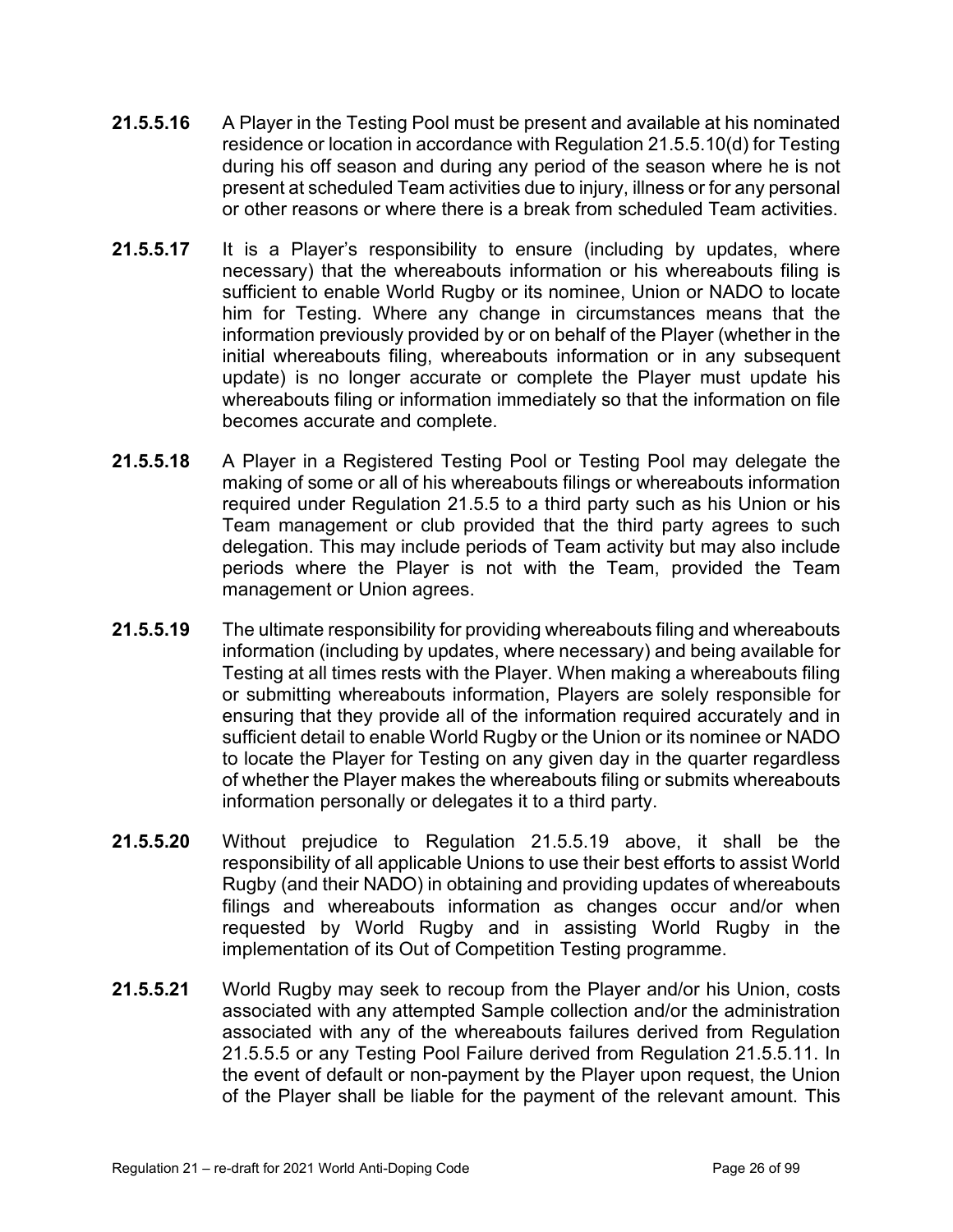provision is without limitation to action pursuant to Regulation 21.12 and/or Regulation 18.

- **21.5.5.22** Any Union which fails to provide timely Player whereabouts filing or information as identified in Regulations 21.5.5 (whether to World Rugby and/or their NADO as applicable) and/or which results in a Testing Pool Failure in breach of in breach of Regulation 21.5.5.11(a) or (b) and/or which fails to assist World Rugby in the implementation of its Out of Competition Testing programme may be required to pay a fine and/or World Rugby's costs of any unsuccessful attempt to test in accordance with Regulation 21.12 and/or may be subject to disciplinary action in accordance with World Rugby Regulation 18.
- **21.5.5.23** World Rugby may, in accordance with the International Standard for Testing and Investigations, collect whereabouts information from Players who are not included within a Registered Testing Pool or Testing Pool. If it chooses to do so, a Player's repeated failure to provide requested whereabouts information on or before the date required by World Rugby or the Player's repeated failure to provide accurate whereabouts information may result in World Rugby elevating the Player to World Rugby's Registered Testing Pool or Testing Pool as applicable.

#### **21.5.5.24 Results Management for Whereabouts Failures or Testing Pool Failures**

- (a) If it appears that the conditions of a whereabouts failure are satisfied in accordance with Annex B of the International Standard for Result Management with respect to the Registered Testing Pool or the conditions for a Testing Pool Failure are satisfied in accordance with Regulation 21.5.5.11, then ordinarily no later than fourteen (14) days after the date of discovery of the apparent failure and/or receipt of the Unsuccessful Attempt Report by World Rugby, as applicable, World Rugby shall send notice in writing to the Player via his Union of the apparent whereabouts failure or Testing Pool Failure, as applicable, inviting a response within fourteen (14) days of the date of the notice. In the notice, World Rugby shall warn the Player:
	- (i) That unless the Player persuades World Rugby that there has not been any whereabouts failure or Testing Pool Failure, as relevant, then (subject to the remainder of the Results Management process set out below) an alleged whereabouts failure or Testing Pool Failure will be recorded against the Player; and
	- (ii) (If applicable) that there are other whereabouts failures or Testing Pool Failures, as relevant, that have been alleged against him in the 12-month period prior to this alleged whereabouts failure or Testing Pool Failure; and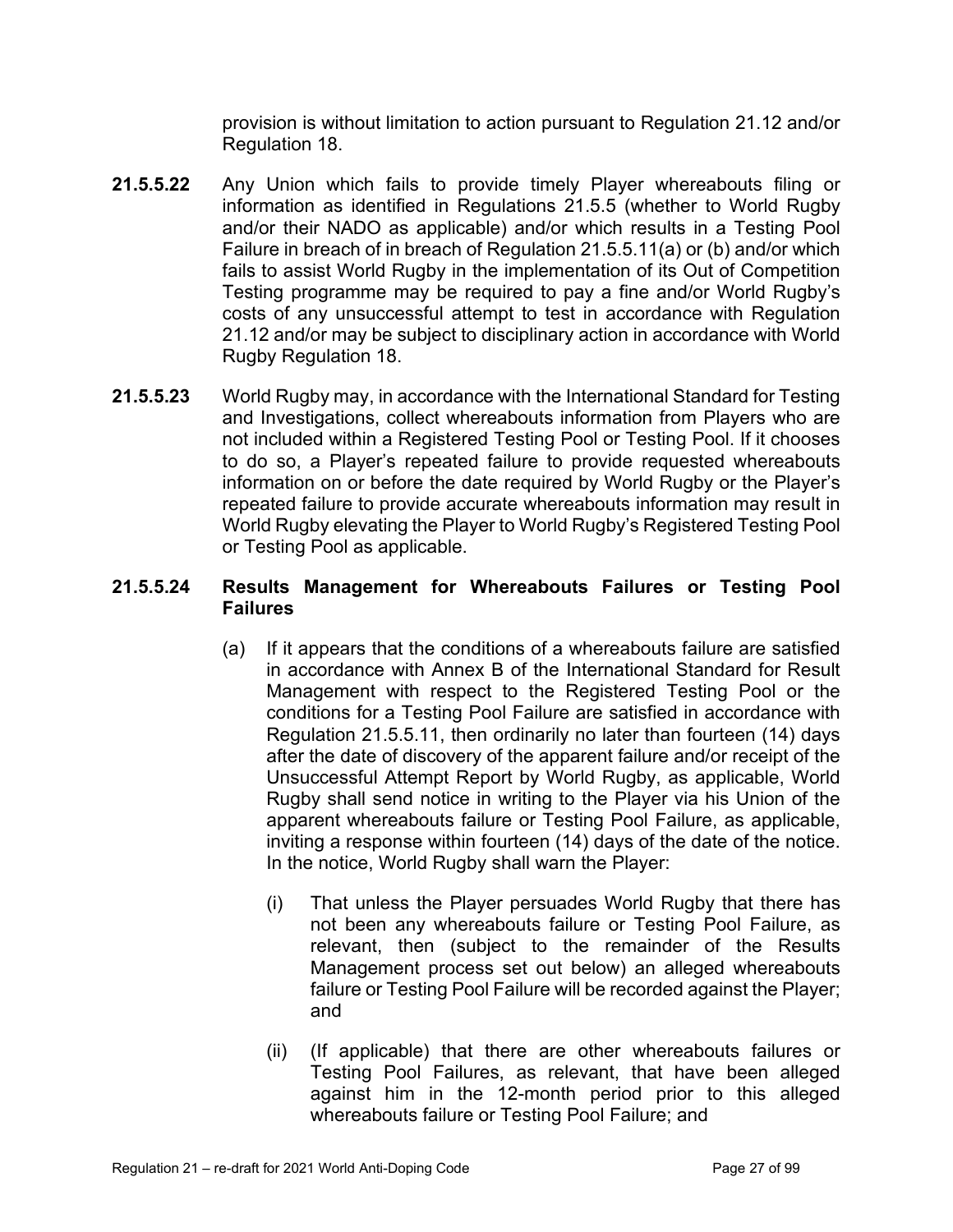- (iii) Of the consequences to the Player if a designee of World Rugby upholds the whereabouts failure or Testing Pool Failure, as relevant, or, in the case of a third whereabouts failure, a Judicial Officer or Judicial Committee upholds the alleged whereabouts failure(s).
- (b) Where the Player disputes the apparent whereabouts failure or Testing Pool Failure, as relevant, World Rugby must re-assess whether all of the conditions in accordance the International Standard for Result Management with respect to the Registered Testing Pool or with Regulation 21.5.5.11 with respect to Testing Pool Failures are met, as relevant. World Rugby must advise the Player and/or his Union, by letter sent ordinarily no later than fourteen (14) days after receipt of the Player's response, whether or not it maintains that there has been a whereabouts failure or Testing Pool Failure, as relevant.
- (c) If no response is received from the Player by the relevant deadline, or if World Rugby maintains (notwithstanding the Player's response) that there has been a whereabouts failure or Testing Pool Failure, World Rugby shall send notice to the Player and/or his Union that an alleged whereabouts failure or Testing Pool Failure is to be recorded against him. Further:
	- (i) In respect of Registered Testing Pool Players only, World Rugby shall at the same time advise the Player that he has the right to request an administrative review of the alleged whereabouts failure;
	- (ii) In respect of Testing Pool Players, there is no administrative review as the Testing Pool Failure will only count for the purposes of elevating the Player to World Rugby's Registered Testing Pool; and
	- (iii) Upon entry into the Registered Testing Pool, all Testing Pool Failures shall be erased and do not count for the purposes of Regulation 21.2.4.
- (d) Where it is requested by the Player, such administrative review shall be conducted by a designee of World Rugby who was not involved in the previous assessment of the alleged whereabouts failure. The review shall be based on written submissions only, and shall consider whether all of the conditions in accordance with Annex B of the International Standard for Result Management with respect to the Registered Testing Pool are met. The review shall be completed within fourteen (14) days of receipt of the Player's request and the decision shall be communicated to the Player by letter sent no more than seven (7) days after the decision is made;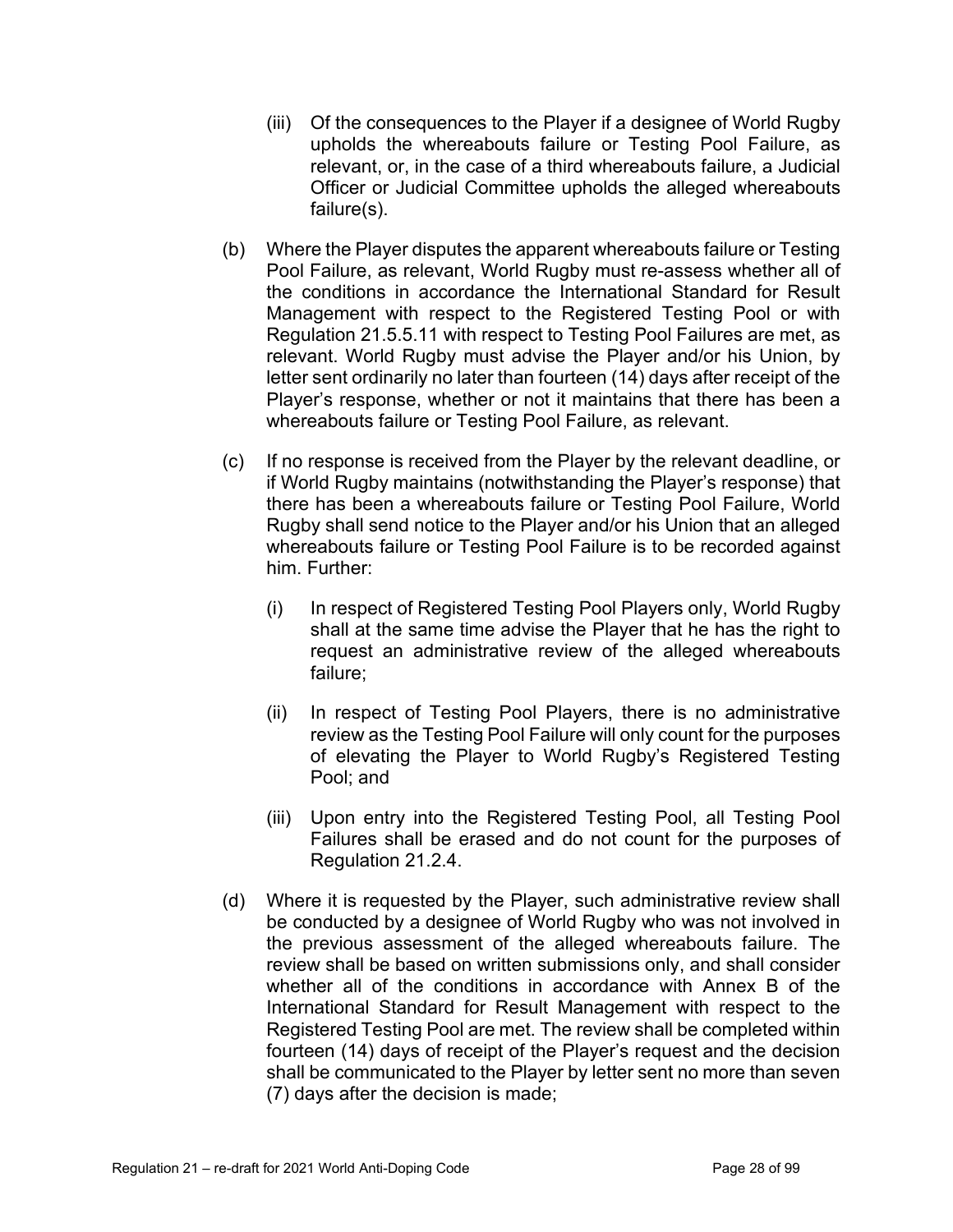- (e) If it appears, upon such review, that the conditions in accordance with Annex B of the International Standard for Result Management with respect to the Registered Testing Pool have not been met, then the alleged whereabouts failure shall not be treated as a whereabouts failure for any purpose;
- (f) If the Player does not request an administrative review of the alleged whereabouts failure by the relevant deadline, or if the administrative review leads to the conclusion that all of the conditions in accordance with Annex B of the International Standard for Result Management have been met, then World Rugby shall record an alleged whereabouts failure against the Player and shall notify the Player and/or his Union and (on a confidential basis) WADA and all other relevant Anti-Doping Organisations of that alleged whereabouts failure and the date of its occurrence via ADAMS as applicable.

## **21.5.6 Retired Players Returning to Competition**

**21.5.6.1** If an International-Level Player or National-Level Player in World Rugby's Registered Testing Pool retires and then wishes to return to active participation in sport, the Player shall not compete in International Events or National Events until the Player has made himself available for Testing, by giving six (6) months prior written notice to World Rugby and their NADO.

> WADA, in consultation with World Rugby and the Player's NADO, may grant an exemption to the six (6) month written notice rule where the strict application of that rule would be unfair to the Player. This decision may be appealed under Regulation 21.13.

> Any competitive results obtained in violation of this Regulation 21.5.6.1 shall be Disqualified unless the Player can establish that he could not have reasonably known that this was an International Event or a National Event.

- **21.5.6.2** If a Player retires from sport while subject to a period of Ineligibility, the Player must notify the Anti-Doping Organisation that imposed the period of Ineligibility in writing of such retirement. If the Player then wishes to return to active competition in sport, the Player shall not compete in International Events or National Events until the Player has made himself available for Testing by giving six (6) months prior written notice (or notice equivalent to the period of Ineligibility remaining as of the date the Player retired, if that period was longer than six (6) months) to World Rugby and to their NADO.
- **21.5.6.3** A Player who has given notice of retirement to World Rugby from International Match level participation, but who continues to play the Game at or below National Event-level, and who elects to stay in World Rugby's Testing Pool, or be transferred to the Testing Pool from World Rugby's Registered Testing Pool, may resume competing at International Eventlevel upon notification to World Rugby via his Union.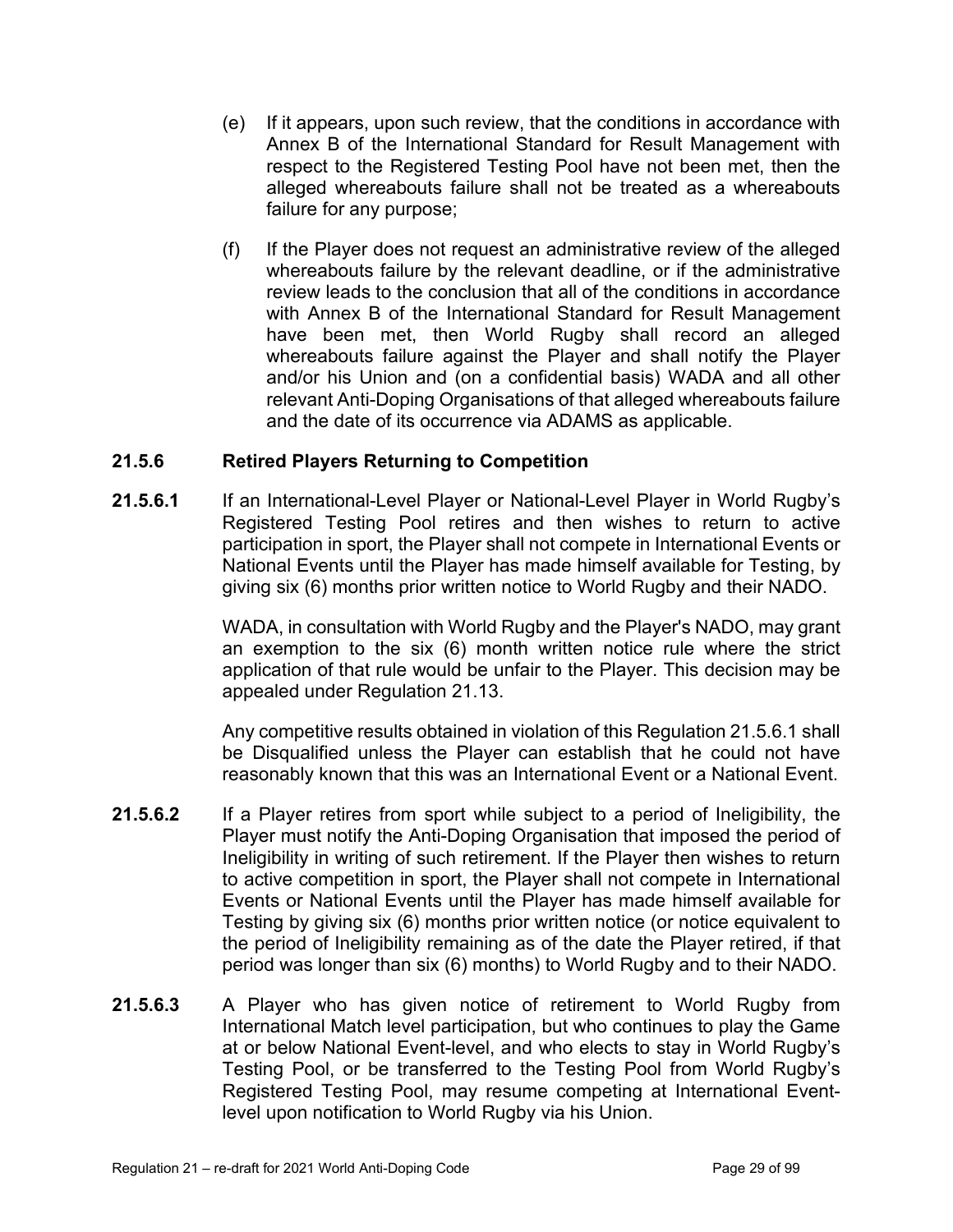### **21.5.7 Independent Observer Programme**

World Rugby and the organising committees for World Rugby's Events, as well as the Unions and the organising committees for National Events, shall authorise and facilitate an Independent Observer Programme at such Events.

### <span id="page-31-0"></span>**21.6 ANALYSIS OF SAMPLES**

Samples shall be analysed in accordance with the following principles:

#### **21.6.1 Use of Accredited, Approved Laboratories and Other Laboratories**

- **21.6.1.1** For purposes of directly establishing an Adverse Analytical Finding under Regulation 21.2.1, Samples shall be analysed only in WADA-accredited laboratories or laboratories otherwise approved by WADA. The choice of the WADA-accredited or WADA-approved laboratory used for Sample analysis pursuant to Doping Controls under these Anti-Doping Rules shall be determined exclusively by World Rugby. **[28](#page-31-1)**
- **21.6.1.2** As provided in Regulation 21.3.2, facts related to anti-doping rule violations may be established by any reliable means. This would include, for example, reliable laboratory or other forensic testing conducted outside of WADAaccredited or approved laboratories.

#### **21.6.2 Purpose of Analysis of Samples and Data**

**21.6.2.1** Samples and related analytical data or Doping Control information shall be analysed to detect Prohibited Substances and Prohibited Methods identified on the Prohibited List and other substances as may be directed by WADA pursuant to the monitoring programme described in Article 4.5 of the Code, or to assist World Rugby in profiling relevant parameters in a Player's urine, blood or other matrix, including for DNA or genomic profiling, or for any other legitimate anti-doping purpose.**[29](#page-31-2)**

#### **21.6.3 Research on Samples and Data**

Samples, related analytical data, and Doping Control information may be used for anti-doping research purposes, although no Sample may be used for research without the Player's written consent. Samples and related analytical data or Doping Control information used for research purposes shall first be processed in such a manner as to prevent Samples and related analytical data or Doping Control information being traced back to a

<span id="page-31-1"></span>**<sup>28</sup>** *[Comment to Regulation 21.6.1: Violations of Regulation 21.2.1 may be established only by Sample analysis performed by a WADA-accredited laboratory or another laboratory approved by WADA. Violations of other Regulations may be established using analytical results from other laboratories so long as the results are reliable.]*

<span id="page-31-2"></span>**<sup>29</sup>** *[Comment to Regulation 21.6.2.1: For example, relevant Doping Control-related information could be used to direct Target Testing or to support an anti-doping rule violation proceeding under Regulation 21.2.2, or both.]*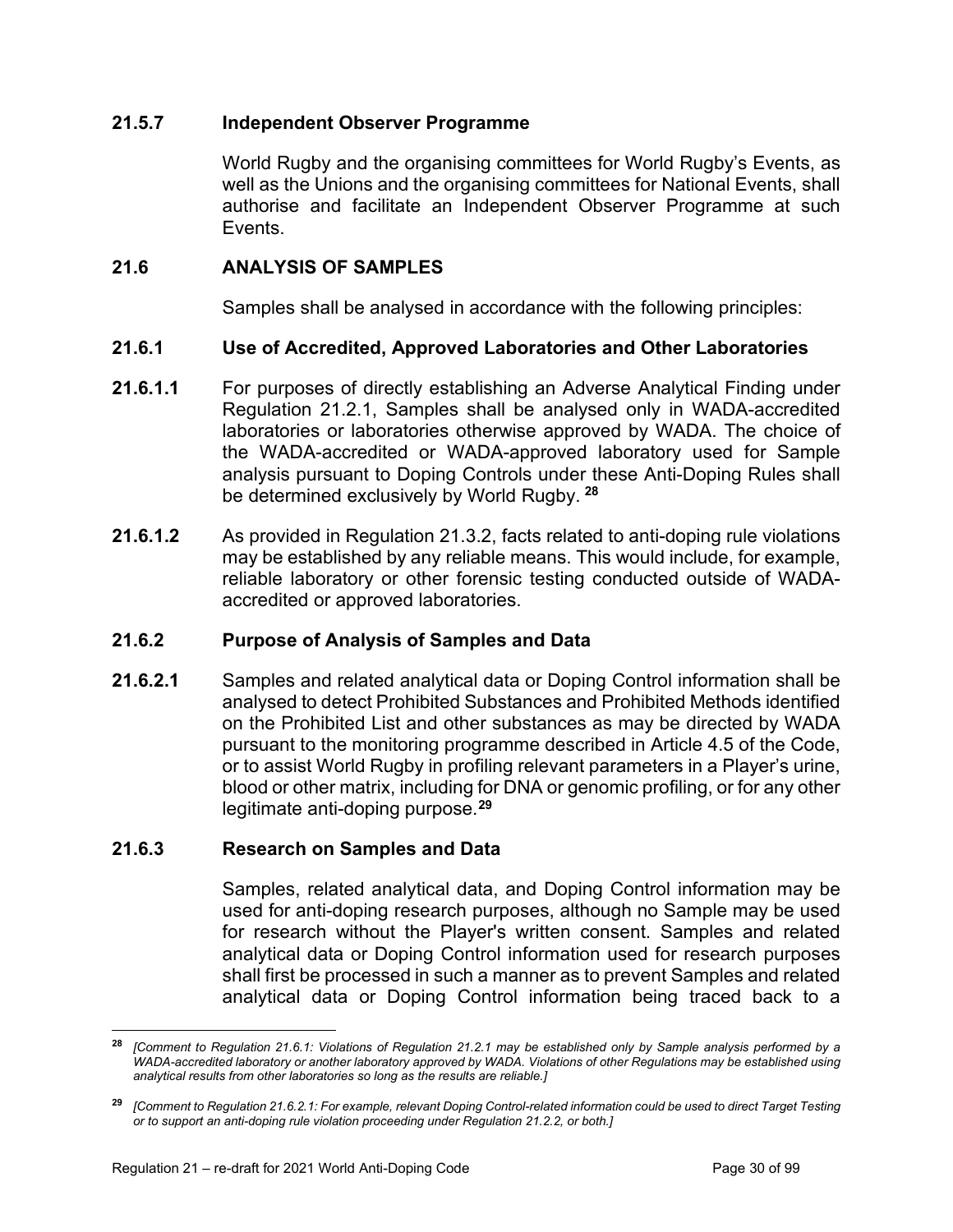particular Player. Any research involving Samples and related analytical data or Doping Control information shall adhere to the principles set out in Article 19 of the Code. **[30](#page-32-0)**

#### **21.6.4 Standards for Sample Analysis and Reporting**

In accordance with Article 21.6.4 of the Code, World Rugby shall ask laboratories to analyse Samples in conformity with the International Standard for Laboratories and Article 4.7 of the International Standard for Testing and Investigations.

Laboratories at their own initiative and expense may analyse Samples for Prohibited Substances or Prohibited Methods not included on the standard Sample analysis menu, or as requested by World Rugby. Results from any such analysis shall be reported to World Rugby and have the same validity and Consequences as any other analytical result.**[31](#page-32-1)**

#### **21.6.5 Further Analysis of a Sample Prior to or During Results Management**

There shall be no limitation on the authority of a laboratory to conduct repeat or additional analysis on a Sample prior to the time World Rugby notifies a Player that the Sample is the basis for a Regulation 21.2.1 anti-doping rule violation charge. If after such notification World Rugby wishes to conduct additional analysis on that Sample, it may do so with the consent of the Player or approval from a hearing body.

#### **21.6.6 Further Analysis of a Sample After it has been Reported as Negative or has Otherwise not Resulted in an Anti-Doping Rule Violation Charge**

After a laboratory has reported a Sample as negative, or the Sample has not otherwise resulted in an anti-doping rule violation charge, it may be stored and subjected to further analyses for the purpose of Regulation 21.6.2 at any time exclusively at the direction of either the Anti-Doping Organisation that initiated and directed Sample collection or WADA. Any other Anti-Doping Organisation with authority to test the Player that wishes to conduct further analysis on a stored Sample may do so with the permission of the Anti-Doping Organisation that initiated and directed Sample collection or WADA, and shall be responsible for any follow-up Results Management. Any Sample storage or further analysis initiated by WADA or another Anti-Doping Organisation shall be at WADA's or that

<span id="page-32-0"></span>**<sup>30</sup>** *[Comment to Regulation 21.6.3: As is the case in most medical or scientific contexts, use of Samples and related information for quality assurance, quality improvement, method improvement and development or to establish reference populations is not considered research. Samples and related information used for such permitted non-research purposes must also first be processed in such a manner as to prevent them from being traced back to the particular Player, having due regard to the principles set out in Article 19 of the Code, as well as the requirements of the International Standard for Laboratories and International Standard for the Protection of Privacy and Personal Information.]* 

<span id="page-32-1"></span>**<sup>31</sup>** *[Comment to Regulation 21.6.4: The objective of this Regulation is to extend the principle of "Intelligent Testing" to the Sample analysis menu so as to most effectively and efficiently detect doping. It is recognised that the resources available to fight doping are limited and that increasing the Sample analysis menu may, in some sports and countries, reduce the number of Samples which can be analysed.]*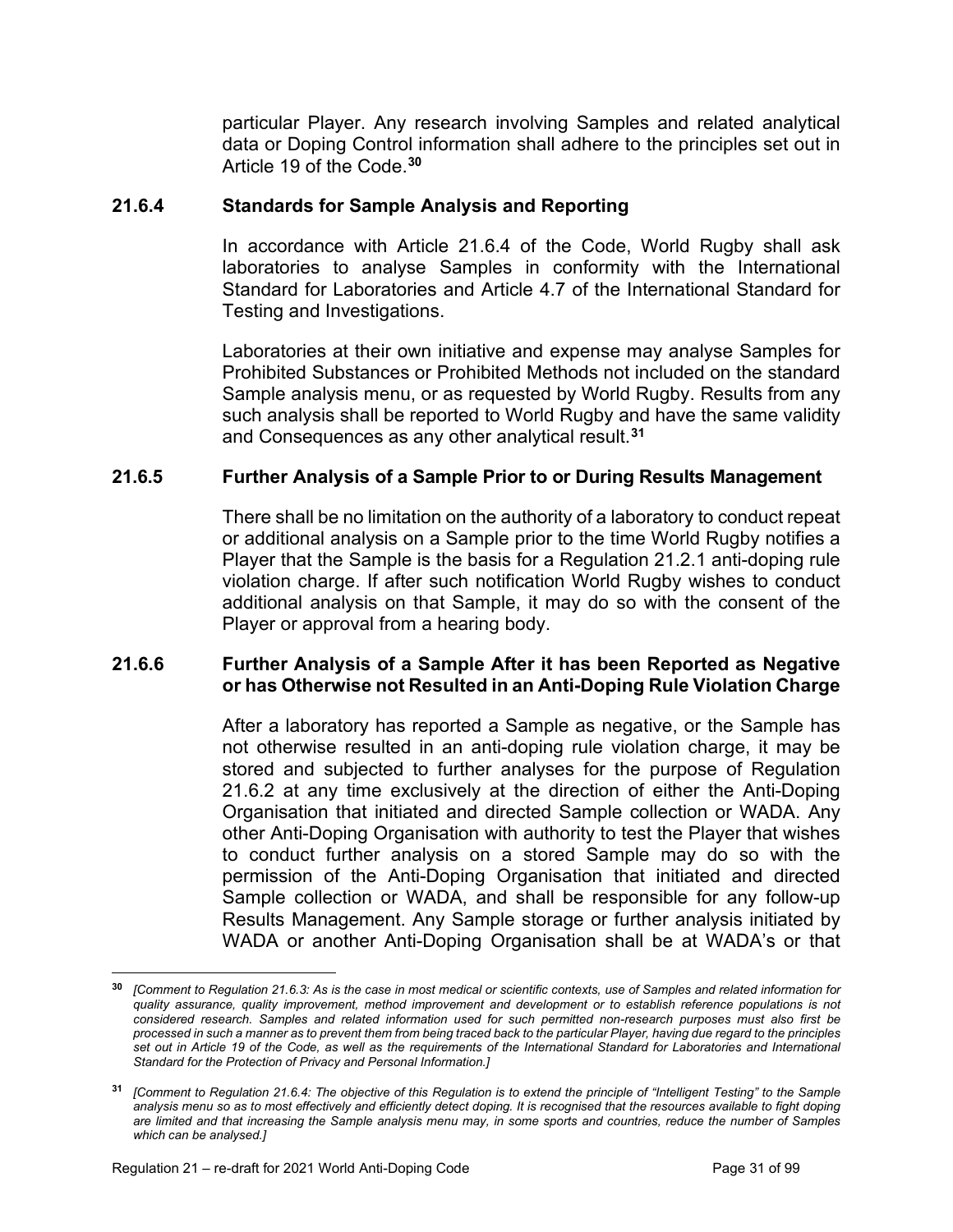organisation's expense. Further analysis of Samples shall conform with the requirements of the International Standard for Laboratories.

## **21.6.7 Split of A or B Sample**

Where WADA, an Anti-Doping Organisation with Results Management authority, and/or a WADA-accredited laboratory (with approval from WADA or the Anti-Doping Organisation with Results Management authority) wishes to split an A or B Sample for the purpose of using the first part of the split Sample for an A Sample analysis and the second part of the split Sample for confirmation, then the procedures set forth in the International Standard for Laboratories shall be followed.

#### **21.6.8 WADA's Right to Take Possession of Samples and Data**

WADA may, in its sole discretion at any time, with or without prior notice, take physical possession of any Sample and related analytical data or information in the possession of a laboratory or Anti-Doping Organisation. Upon request by WADA, the laboratory or Anti-Doping Organisation in possession of the Sample or data shall immediately grant access to and enable WADA to take physical possession of the Sample or data. If WADA has not provided prior notice to the laboratory or Anti-Doping Organisation before taking possession of a Sample or data, it shall provide such notice to the laboratory and each Anti-Doping Organisation whose Samples or data have been taken by WADA within a reasonable time after taking possession. After analysis and any investigation of a seized Sample or data, WADA may direct another Anti-Doping Organisation with authority to test the Player to assume Results Management responsibility for the Sample or data if a potential anti-doping rule violation is discovered.**[32](#page-33-1)**

#### <span id="page-33-0"></span>**21.7 RESULTS MANAGEMENT: RESPONSIBILITY, INITIAL REVIEW, NOTICE AND PROVISIONAL SUSPENSIONS**

Results Management under these Anti-Doping Rules establishes a process designed to resolve anti-doping rule violation matters in a fair, expeditious and efficient manner.

## **21.7.1 Responsibility for Conducting Results Management**

**21.7.1.1** Except as otherwise provided in Regulation 21.6.6, 21.6.8 and Code Article

<span id="page-33-1"></span>**<sup>32</sup>** *[Comment to Regulation 21.6.8: Resistance or refusal to WADA taking physical possession of Samples or data could constitute Tampering, Complicity or an act of non-compliance as provided in the International Standard for Code Compliance by Signatories, and could also constitute a violation of the International Standard for Laboratories. Where necessary, the laboratory and/or the Anti-Doping Organisation shall assist WADA in ensuring that the seized Sample and related data are not delayed in exiting the applicable country.*

WADA would not, of course, unilaterally take possession of Samples or analytical data without good cause related to a potential *anti-doping rule violation, non-compliance by a Signatory or doping activities by another Person. However, the decision as to whether good cause exists is for WADA to make in its discretion and shall not be subject to challenge. In particular, whether there is good cause or not shall not be a defense against an anti-doping rule violation or its Consequences.]*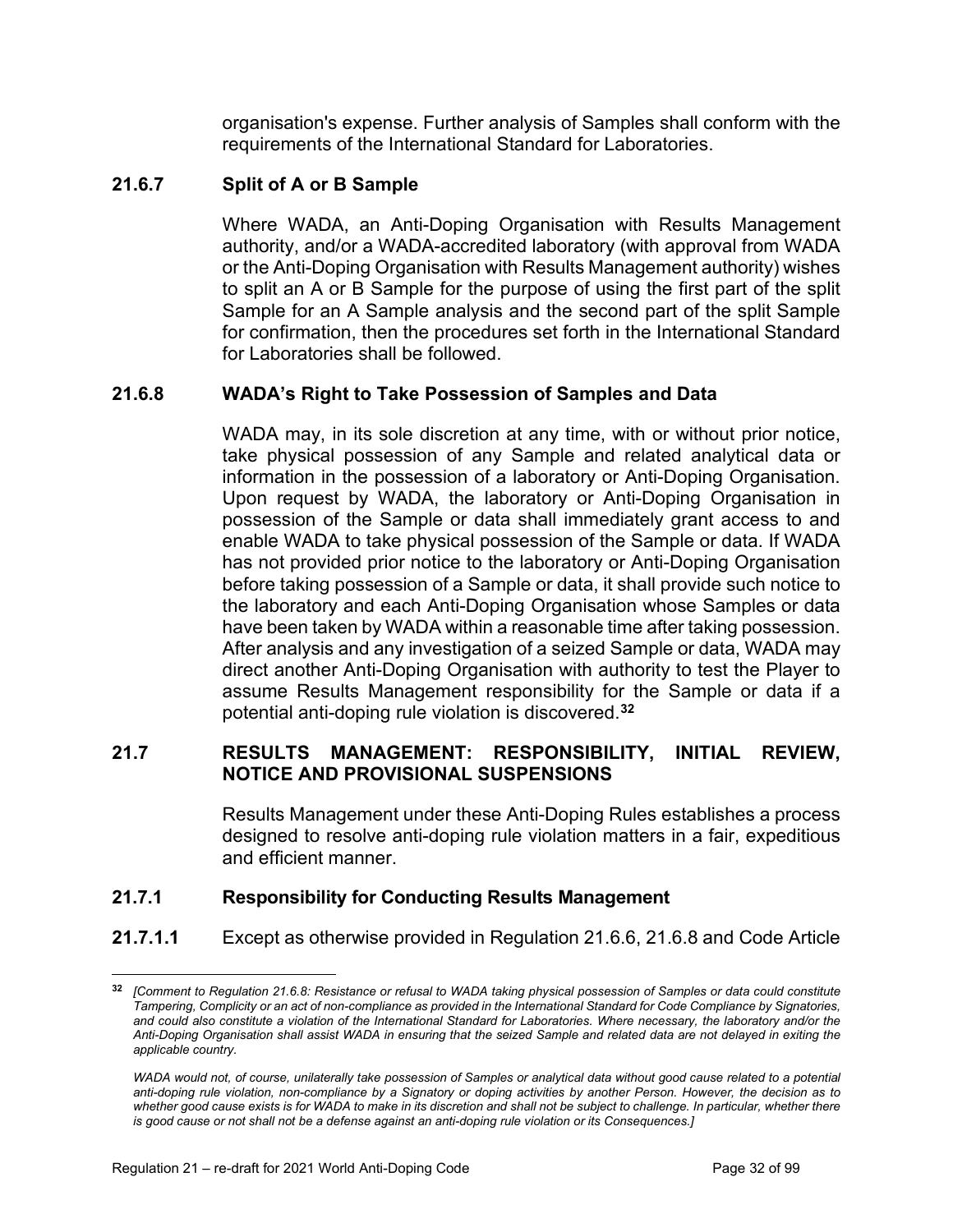7.1, Results Management shall be the responsibility of, and shall be governed by, the procedural rules of the Anti-Doping Organisation that initiated and directed Sample collection (or, if no Sample collection is involved, the Anti-Doping Organisation which first provides notice to a Player or other Person of a potential anti-doping rule violation and then diligently pursues that anti-doping rule violation).

- **21.7.1.2** In circumstances where the rules of a NADO do not give the NADO authority over a Player or other Person who is not a national, resident, registered member or otherwise a member of a sport organisation of that country, or the NADO declines to exercise such authority, Results Management shall be conducted by World Rugby or by a third party with authority over the Player or other Person as directed by World Rugby.
- **21.7.1.3** In the event a Major Event Organisation assumes only limited Results Management responsibility relating to a Sample initiated and taken during an Event conducted by a Major Event Organisation, or an anti-doping rule violation occurring during such Event, the case shall be referred by the Major Event Organisation to World Rugby for completion of Results Management.
- **21.7.1.4** Results Management in relation to a potential whereabouts failure (a filing failure or a missed test) shall be administered by World Rugby or the NADO with whom the Player in question files whereabouts information, as provided in the International Standard for Results Management. If World Rugby determines a filing failure or a missed test, it shall submit that information to WADA through ADAMS, where it will be made available to other relevant Anti-Doping Organisations.
- **21.7.1.5** Other circumstances in which World Rugby shall take responsibility for conducting Results Management in respect of anti-doping rule violations involving Players and other Persons under its authority shall be determined by reference to and in accordance with Article 7 of the Code.
- **21.7.1.6** WADA may direct World Rugby to conduct Results Management in particular circumstances. By agreement with WADA in such cases, World Rugby may delegate Results Management to a Union, Association or Tournament Organiser as applicable as a Delegated Third Party. If World Rugby or, as applicable, the Delegated Third Party, refuses to conduct Results Management within a reasonable deadline set by WADA, such refusal shall be considered an act of non-compliance, and WADA may direct another Anti-Doping Organisation with authority over the Player or other Person, that is willing to do so, to take Results Management responsibility in place of World Rugby or, if there is no such Anti-Doping Organisation, any other Anti-Doping Organisation that is willing to do so. In such case, World Rugby shall reimburse the costs and legal fees of conducting Results Management to the other Anti-Doping Organisation designated by WADA, and a failure to reimburse costs and legal fees shall be considered an act of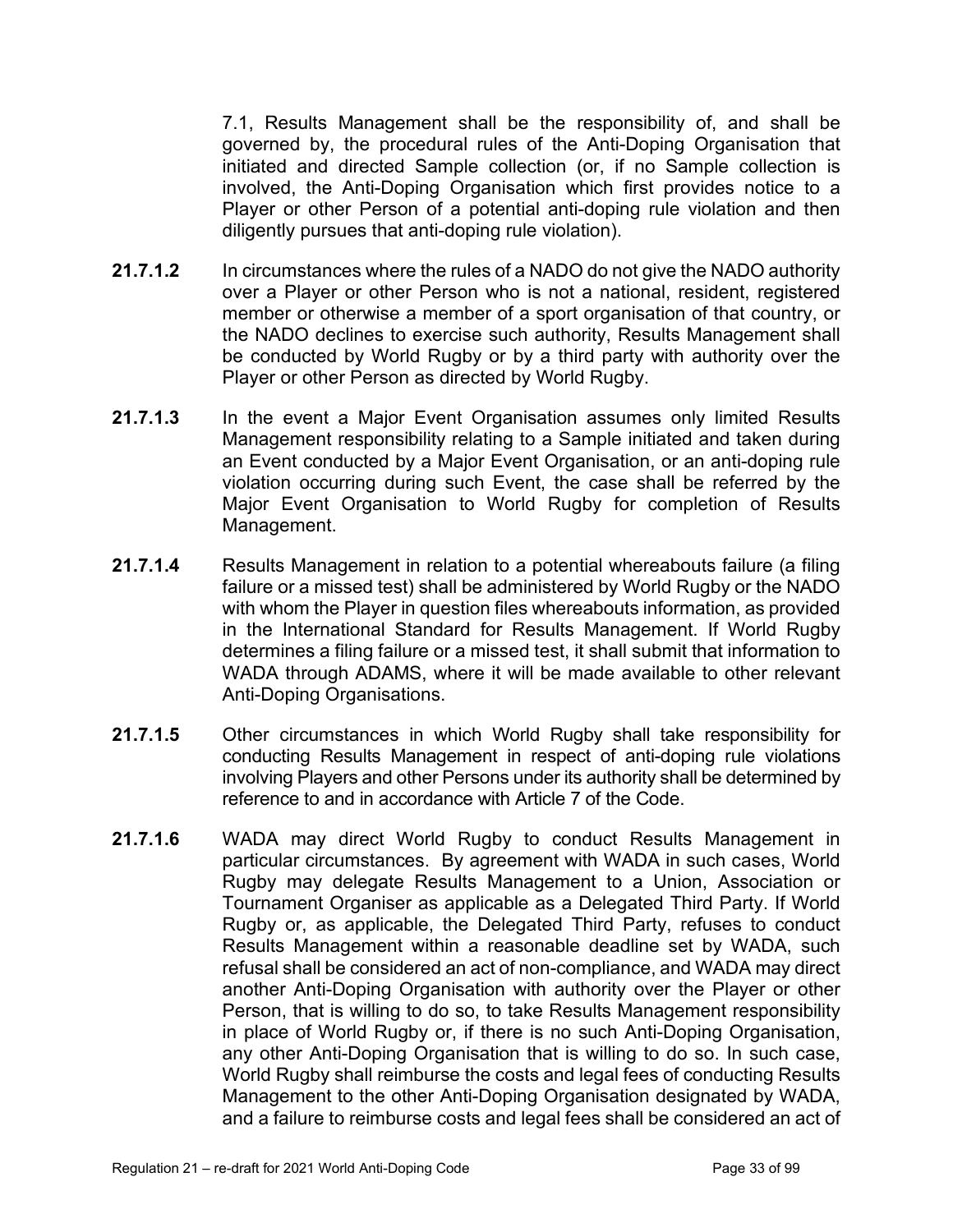non-compliance.

#### **21.7.2 Review and Notification Regarding Potential Anti-Doping Rule Violations**

**21.7.2.1** Preliminary Review of Adverse Analytical Findings

The following procedure shall apply in respect of Adverse Analytical Findings:

- (a) Upon receipt of an Adverse Analytical Finding, World Rugby shall initiate a preliminary review in accordance with (b) below to determine whether: (i) an applicable TUE has been granted or will be granted as provided in the International Standard for Therapeutic Use Exemptions, or (ii) there is any apparent departure from the International Standard for Testing and Investigations or International Standard for Laboratories that caused the Adverse Analytical Finding; or (iii) ingestion has occurred through a permitted route.
- (b) World Rugby or its designee (who may be a member of the Anti-Doping Advisory Committee or otherwise) shall undertake the preliminary review in accordance with the International Standard for Results Management. Such preliminary review shall, ordinarily, be completed within three (3) days. The individual(s) undertaking the preliminary review may make further enquiries or investigations as it or they consider appropriate. If the review reveals an applicable TUE or departure from the International Standard for Testing and Investigations and/or applicable provisions of the International Standard for Laboratories, or that ingestion has occurred through a permitted route, then the entire test shall be considered negative and the Player and his Union, NADO and WADA shall be informed.
- **21.7.2.2** Notification After Preliminary Review Regarding Adverse Analytical **Findings**

Where a Preliminary Review does not result in the test being considered negative World Rugby shall promptly notify the Player or other Person, and simultaneously the Player's Union, NADO and WADA, in the manner set out in Regulation 21.14.1 in accordance with the International Standard for Results Management. If the Player elects to have the B Sample analysed (or World Rugby has it analysed in any event) and the analysis confirms the A Sample analysis, the findings shall be reported to the Player, the Player's Union, his NADO and WADA in accordance with the International Standard for Results Management.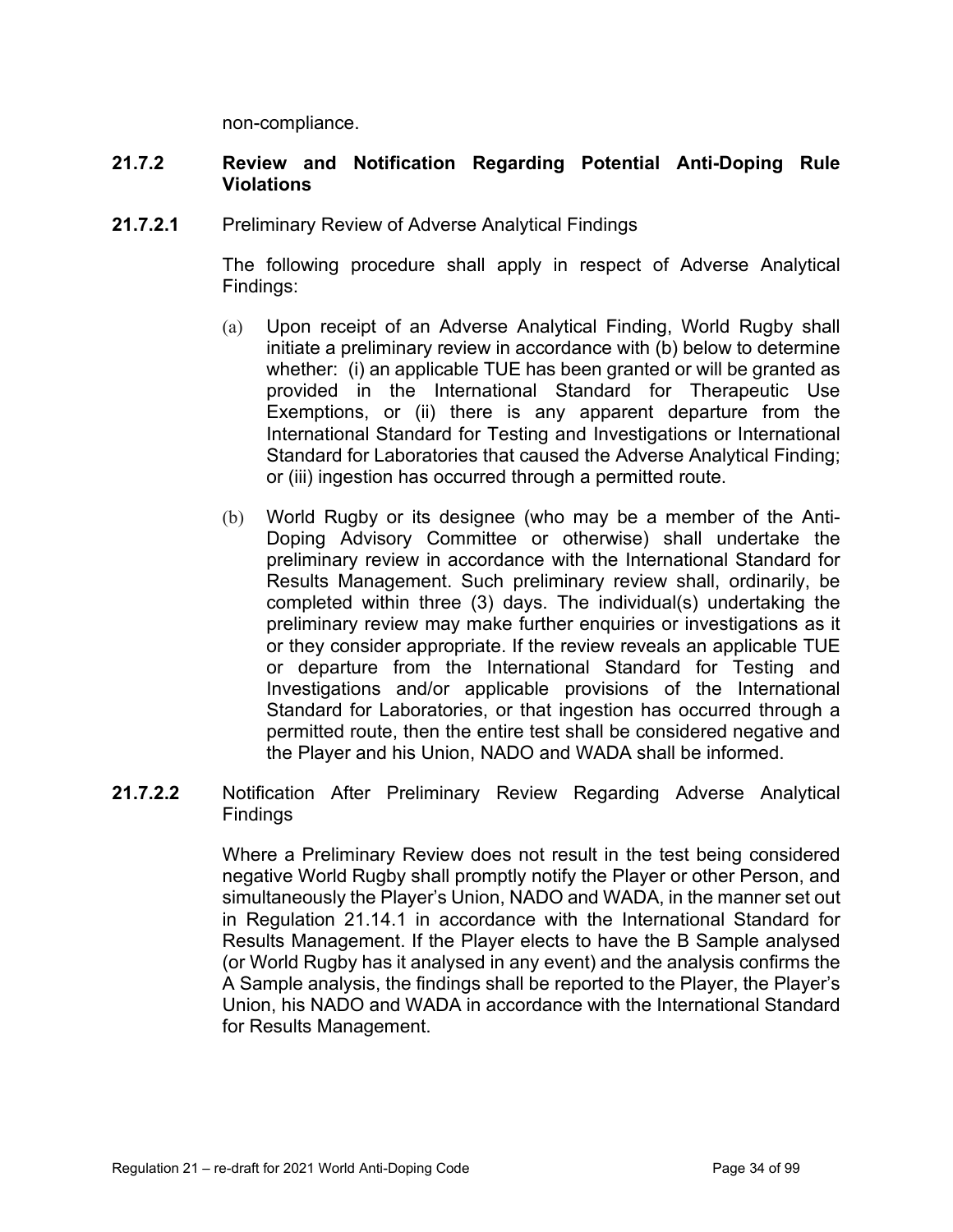## **21.7.2.3 Review and Notification Regarding Other Anti-Doping Rule Violations**

World Rugby shall carry out the review and notification with respect to other potential anti-doping rule violations in accordance with the International Standard for Results Management.

### **21.7.3 Identification of Prior Anti-Doping Rule Violations**

Before giving a Player or other Person notice of a potential anti-doping rule violation as provided above, World Rugby shall refer to ADAMS and contact WADA and other relevant Anti-Doping Organisations to determine whether any prior anti-doping rule violation exists.

#### **21.7.4 Provisional Suspensions [33](#page-36-0)**

**21.7.4.1** Mandatory Provisional Suspension after an Adverse Analytical Finding or Adverse Passport Finding

> If World Rugby (including for the avoidance of doubt any Delegated Third Party) receives an Adverse Analytical Finding or an Adverse Passport Finding (upon completion of the Adverse Passport Finding review process) for a Prohibited Substance or a Prohibited Method or otherwise believes or becomes aware that an anti-doping rule violation, whether or not it involves the provision of a Sample, may have been committed, and subject to compliance with Regulation 21.7.4.3, it shall impose a Provisional Suspension on the Player or other Person promptly upon or after the review and notification required by Regulation 21.7.2.

> A Provisional Suspension may be eliminated if: (i) the Player or other Person demonstrates to the Judicial Committee that the violation is likely to have involved a Contaminated Product, or (ii) the violation involves a Substance of Abuse and the Player establishes entitlement to a reduced period of Ineligibility under Regulation 21.10.2.4.1.

> The Judicial Committee's decision not to eliminate a Provisional Suspension on account of the Player's assertion regarding a Contaminated Product shall not be appealable.

**21.7.4.2** Provisional Suspension and Procedures During an Investigation

World Rugby or its designee may carry out investigations into the activities of any Player, other Person, Union, Association, Rugby Body or Club who it has reasonable cause to believe may have committed an anti-doping rule violation. Any such Player, other Person, Union, Association, Rugby Body or Club shall co-operate with any such World Rugby investigation. A Player, other Person, Union, Association, Rugby Body or Club under investigation

<span id="page-36-0"></span>**<sup>33</sup>** *[Comment to Regulation 21.7.4: Before a Provisional Suspension can be unilaterally imposed by World Rugby, the internal review specified in these Anti-Doping Rules and the International Standard* for *Results Management must first be completed.]*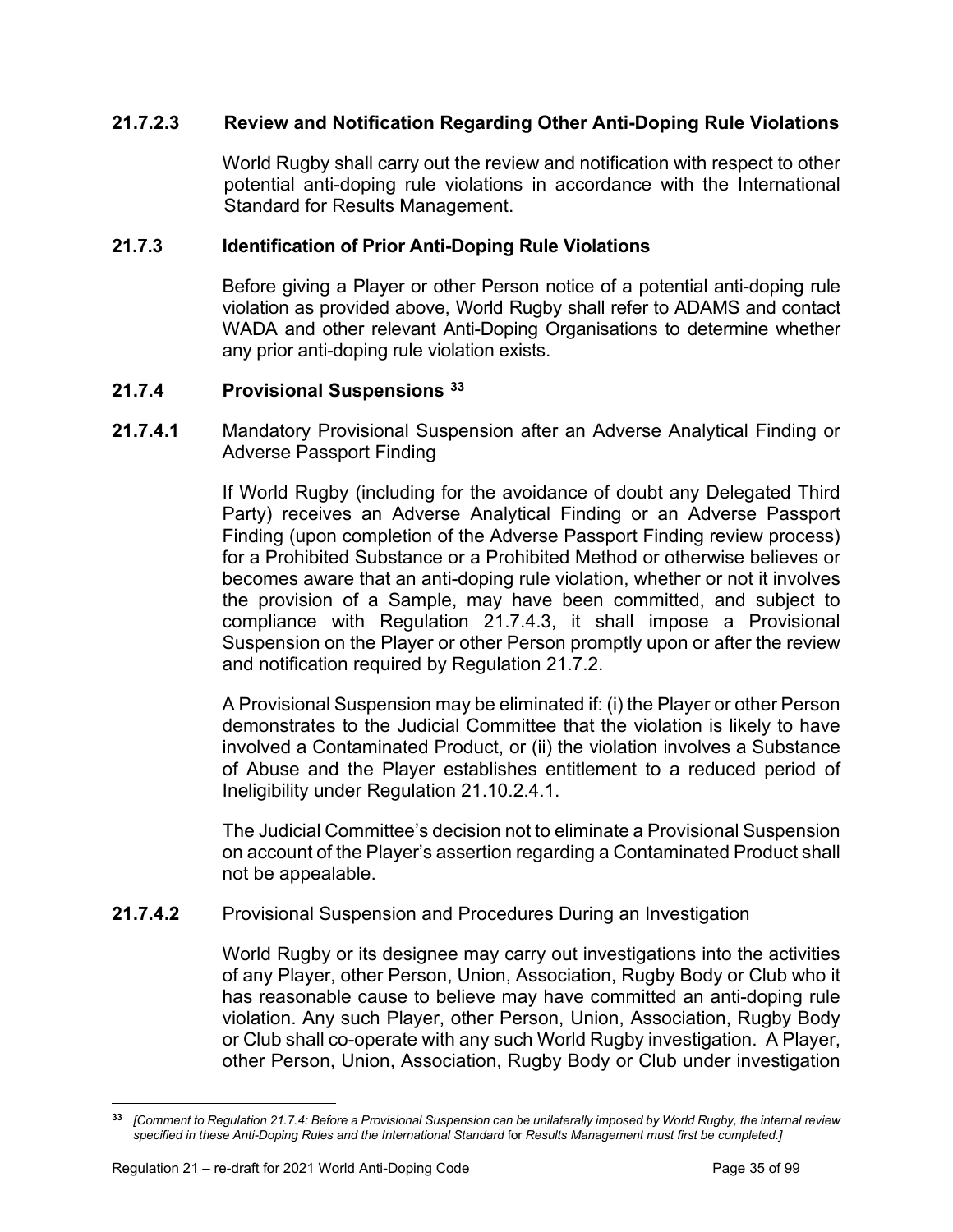by World Rugby, a Union or Tournament Organiser for an alleged antidoping rule violation may be Provisionally Suspended by the relevant investigating body and not allowed to participate in any aspect of the Game pending the outcome of such investigation and resolution of the case.

Without limiting the effect of this Regulation 21.7.4, solely in circumstances where World Rugby or its designee considers that further investigation is required to determine whether an anti-doping rule violation may have been committed, the following procedures shall apply, subject to such modifications and additional procedures as World Rugby may consider necessary having regard to the facts and circumstances of the particular case and other relevant circumstances:

- (a) Any investigation shall be carried out as soon as reasonably practicable after World Rugby becomes aware of the alleged antidoping rule violation;
- (b) World Rugby or its designee may request that additional information be provided and may also call upon such assistance and expert and/or specialist advice including (without limitation) legal advice as it considers appropriate, whether in the form of witness testimony or otherwise:
- (c) World Rugby or its designee shall determine whether it believes that an anti-doping rule violation may have been committed;
- (d) Where it is decided that there are no grounds to conclude that an antidoping violation may have been committed no further action will be taken and any Provisional Suspension shall be automatically lifted;
- (e) As soon as it is determined that an anti-doping rule violation may have been committed, World Rugby or its designee shall notify the applicable party concerned. The applicable party shall be placed on Provisional Suspension, if he has not been already, pending resolution of the case. In addition, the applicable party shall be notified that the matter shall be referred to a Judicial Committee.

## **21.7.4.3** Opportunity for Hearing or Appeal

Notwithstanding Regulations 21.7.4.1 and 21.7.4.2, a Provisional Suspension may not be imposed unless the Player or other Person is given: (a) an opportunity for a Provisional Hearing, either before or on a timely basis after the imposition of the Provisional Suspension; or (b) an opportunity for an expedited hearing in accordance with Regulation 21.8 on a timely basis after the imposition of the Provisional Suspension.

The imposition of a Provisional Suspension, or the decision not to impose a Provisional Suspension, may be appealed via an expedited process in accordance with Regulation 21.13.2.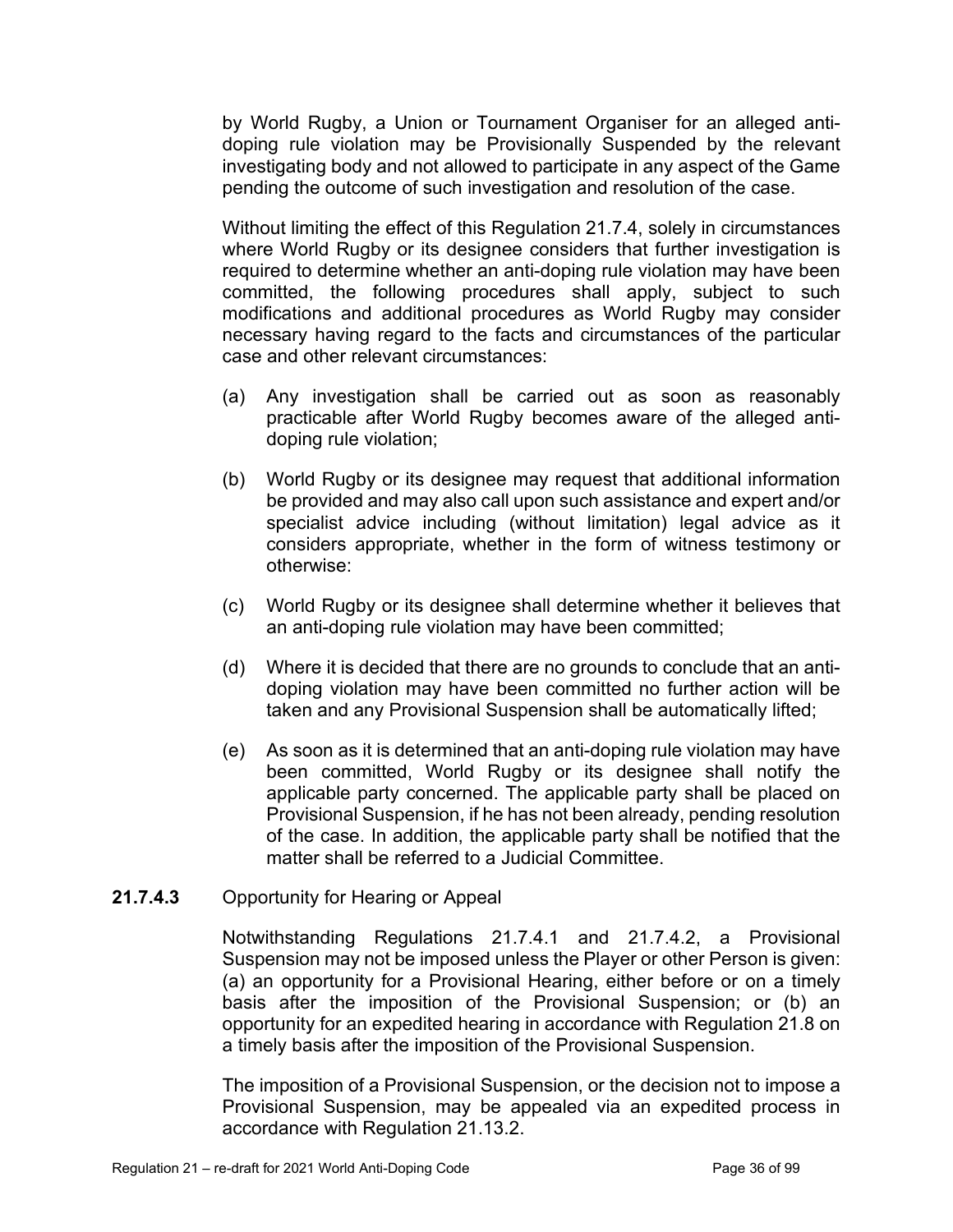## **21.7.4.4** Voluntary Acceptance of Provisional Suspension

Players on their own initiative may voluntarily accept a Provisional Suspension if done so prior to the commencement of a Provisional Suspension under Regulation 21.7.4.1 or 21.7.4.2 or otherwise prior to the later of: (i) the expiration of ten (10) days from the report of the B Sample (or waiver of the B Sample) or ten (10) days from the notice of any other anti-doping rule violation, or (ii) the date on which the Player first competes after such report or notice.

Other Persons on their own initiative may voluntarily accept a Provisional Suspension if done so within ten (10) days from the notice of the anti-doping rule violation.

Upon such voluntary acceptance, the Provisional Suspension shall have the full effect and be treated in the same manner as if the Provisional Suspension had been imposed under Regulations 21.7.4.1 or 21.7.4.2; provided, however, at any time after voluntarily accepting a Provisional Suspension, the Player or other Person may withdraw such acceptance, in which event the Player or other Person shall not receive any credit for time previously served during the Provisional Suspension.

**21.7.4.5** If a Provisional Suspension is imposed based on an A Sample Adverse Analytical Finding and a subsequent B Sample analysis (if requested by the Player or World Rugby) does not confirm the A Sample analysis, then the Player shall not be subject to any further Provisional Suspension on account of a violation of Regulation 21.2.1. In circumstances where the Player or the Player's team has been removed from an Event based on a violation of Regulation 21.2.1 and the subsequent B Sample analysis does not confirm the A Sample finding, then, if it is still possible for the Player or team to be reinserted, without otherwise affecting the Event, the Player or team may continue to take part in the Event.

## **21.7.5 Results Management Decisions**

Results Management decisions or adjudications by World Rugby must not purport to be limited to a particular geographic area or solely to rugby and shall address and determine without limitation the following issues: (i) whether an anti-doping rule violation was committed or a Provisional Suspension should be imposed, the factual basis for such determination, and the specific Regulations that have been violated, and (ii) all Consequences flowing from the anti-doping rule violation(s), including applicable Disqualifications under Regulations 21.9 and 21.10.10, any forfeiture of medals or prizes, any period of Ineligibility (and the date it begins to run) and any Financial Consequences.**[34](#page-38-0)** 

<span id="page-38-0"></span>**<sup>34</sup>** *[Comment to Regulation 21.7.5: Results Management decisions include Provisional Suspensions.*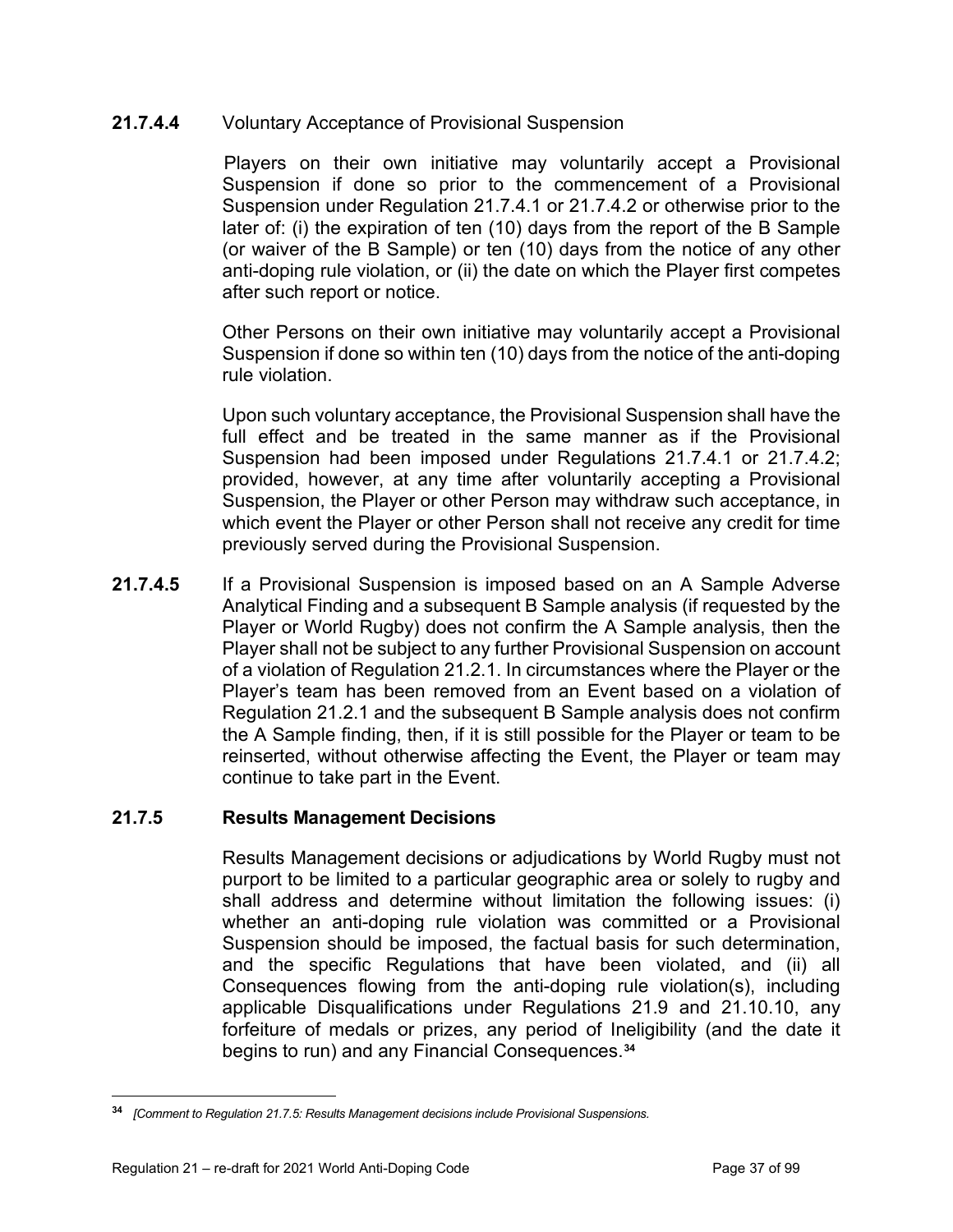## **21.7.6 Notification of Results Management Decisions**

World Rugby shall notify Players, other Persons, Signatories and WADA of Results Management decisions as provided in Regulation 21.14 and in the International Standard for Results Management.

## **21.7.7 Retirement from Sport[35](#page-39-0)**

If a Player or other Person retires while World Rugby's Results Management process is underway, World Rugby retains authority to complete its Results Management process. If a Player or other Person retires before any Results Management process has begun, and World Rugby would have had Results Management authority over the Player or other Person at the time the Player or other Person committed an anti-doping rule violation, World Rugby has authority to conduct Results Management.

## **21.7.8 Results Management by Delegated Third Parties**

- **21.7.8.1** Where an anti-doping rule violation arises out of a Doping Control conducted or arranged by a Delegated Third Party or a Delegated Third Party believes or becomes aware that another anti-doping rule violation may have been committed by one of its members or a Player or other Person under its jurisdiction, that Delegated Third Party shall, subject to its authority as a Delegated Third Party:
	- (a) Deal with the matter in accordance with these Anti-Doping Rules; and
	- (b) Notify World Rugby and the Home Union of the Player or other Person concerned.
- **21.7.8.2** Hearings held by a Delegated Third Party shall be adjudicated by an Operationally Independent hearing panel in accordance with Regulation 21.8.1 and the International Standard for Results Management.

# **21.7.9 National Sports Resolution Bodies**

**21.7.9.1** World Rugby may authorise a Delegated Third Party to utilise the services of a national sports resolution body provided that: (i) these Anti-Doping

*Each decision by World Rugby should address whether an anti-doping rule violation was committed and all Consequences flowing from the violation, including any Disqualifications other than Disqualification under Regulation 21.10.1 (which is left to the ruling body for an Event). Pursuant to Regulation 21.15, such decision and its imposition of Consequences shall have automatic effect in every sport in every country. For example, for a determination that an Player committed an anti-doping rule violation based on an Adverse Analytical Finding for a Sample taken In-Competition, the Player's results obtained in the Competition would be Disqualified under Regulation 21.9 and all other competitive results obtained by the Player from the date the Sample was collected through the duration of the period of Ineligibility are also Disqualified under Regulation 21.10.10; if the Adverse Analytical Finding*  resulted from Testing at an Event, it would be the Major Event Organisation's responsibility to decide whether the Player's other *individual results in the Event prior to Sample collection are also Disqualified under Regulation 21.10.1.]* 

<span id="page-39-0"></span>**<sup>35</sup>** *[Comment to Regulation 21.7.7: Conduct by a Player or other Person before the Player or other Person was subject to the authority of any Anti-Doping Organisation would not constitute an anti-doping rule violation but could be a legitimate basis for denying the Player or other Person membership in a sports organisation.]*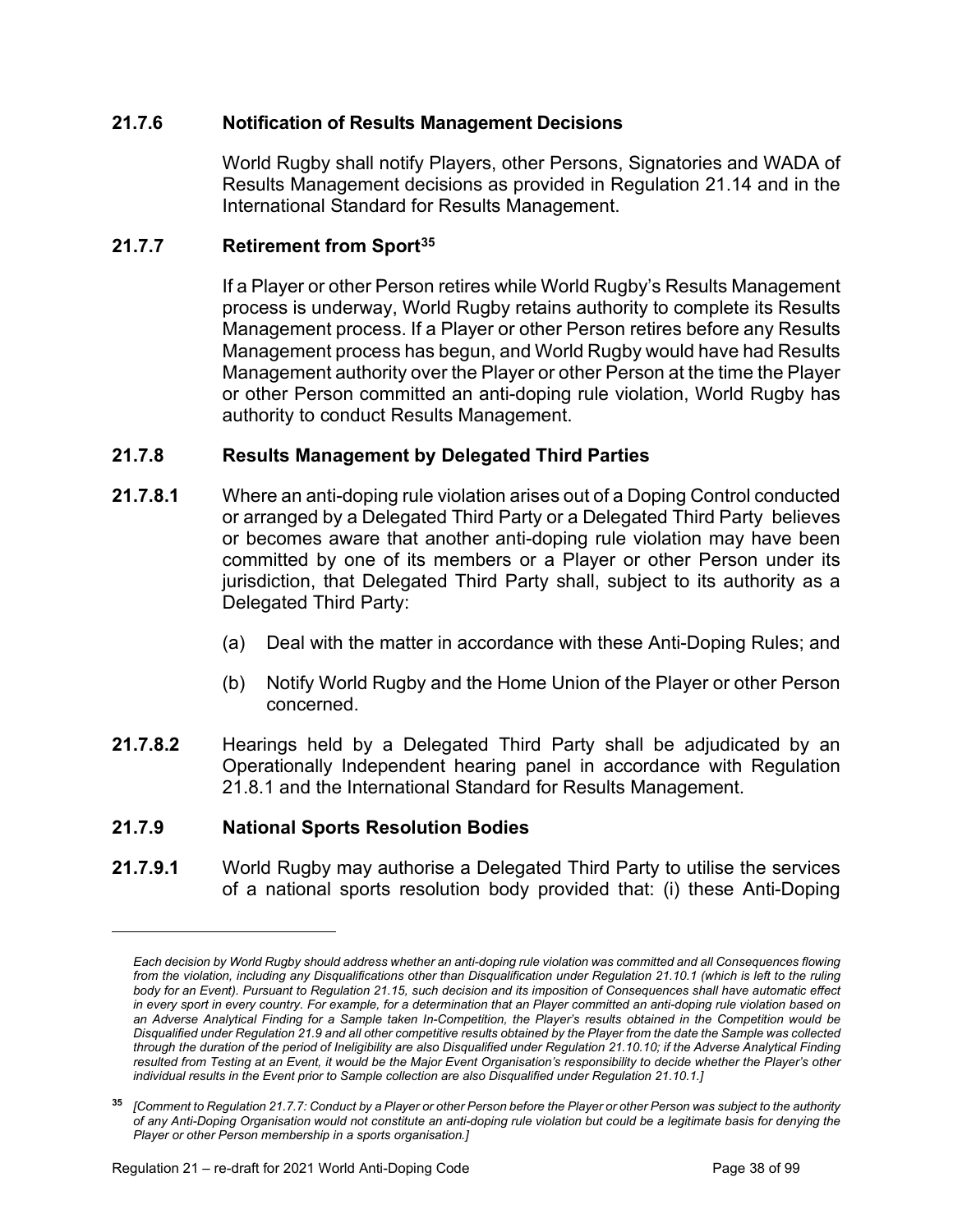Rules will be applied; (ii) the national sports resolution body is an operationally independent judicial panel; and (iii) World Rugby has full rights before the national sports resolution body, including without limitation, the rights to appear and to appeal.

# **21.7.10 Notification by Unions, Associations and Tournament Organisers**

- **21.7.10.1** When a Union, Association or Tournament Organiser receives an Adverse Analytical Finding as a Delegated Third Party or where a Union, Association or Tournament Organiser believes, or becomes aware, that an anti-doping rule violation may have been committed (including in cases where the Doping Control and/or results management are being handled by a NADO), that Union, Association or Tournament Organiser must notify the Anti-Doping Manager (or his designee) of World Rugby immediately. The Anti-Doping Manager (or his designee) shall be entitled to receive from a Union, Association or Tournament Organiser such additional information, as he may consider necessary in relation to any alleged anti-doping rule violation (including in cases where the Doping Control and/or results management are being handled by a NADO). In any event, the Anti-Doping Manager (or his designee) is entitled to receive from and shall be provided by the relevant Union, Association or Tournament Organiser with a full report of all hearings including (without limitation) the written decision of the hearing body(ies) of the relevant Union (and/or its NADO), Association or Tournament Organiser and/or national sports resolution body appointed by the Delegated Third Party or NADO (as the case may be) incorporating the reasoning behind the findings and decisions in respect of anti-doping rule violations as soon as practicable and in any event within 72 hours of a final written decision having been made.
- **21.7.10.2** Notwithstanding the requirements of Regulation 21.7.10.1, in cases where results management is being handled by a NADO, the Union shall simultaneously when providing the initial notification in Regulation 21.7.10.1: (a) make known to World Rugby the applicable appeal provisions; (b) provide a copy of the NADO's regulations; and (c) where such regulations are not in English, provide a translation into English of the appeal provisions and, where requested, within 72 hours of such request, a translation of such other provisions as requested. In addition, the Union shall provide a full report of all hearings including (without limitation) the written decision of the hearing body(ies) of the NADO immediately following the final written decision having been made and where such decision is not in English, provide a translation within 72 hours thereof. Failure to meet the requirements set out in Regulation 21.7.10.1 and 21.7.10.2 may render a Union liable to disciplinary proceedings.
- **21.7.10.3** Subject to Regulations 21.5.3.5 and 21.5.3.6 where the conduct of a Doping Control results in an Adverse Analytical Finding or other anti-doping rule violation (involving a Player and/or other Person) or where an anti-doping rule violation arises other than through the conduct of a Doping Control in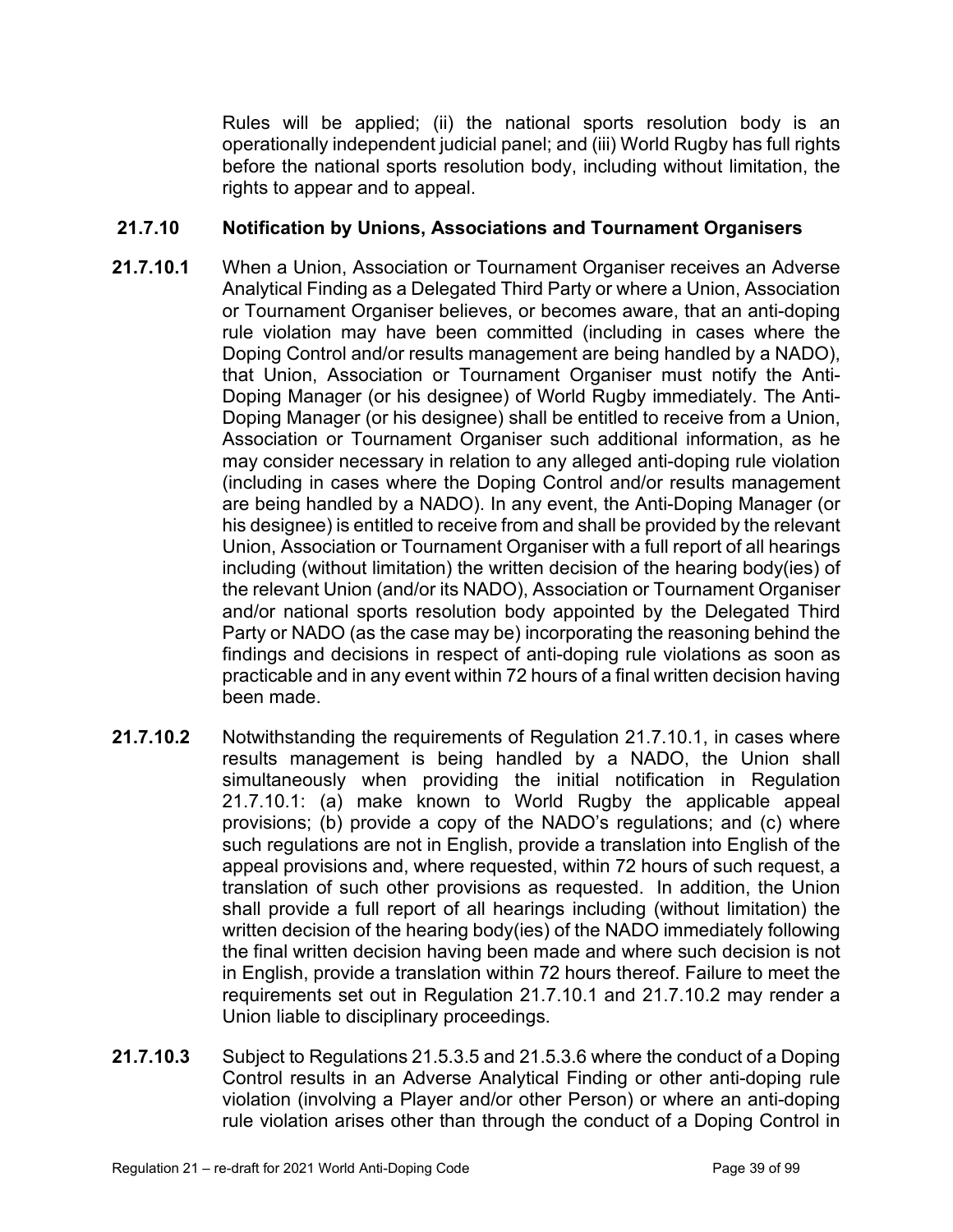respect of a Player who is not a member of the Union that conducted or was responsible for arranging the Doping Control, then that Union or Association that had jurisdiction over the Player and/or other Person (as the case may be) at the time the test was conducted or investigation into the alleged antidoping rule violation commenced shall report the results of such Doping Controls to the Union or Association that normally exercises jurisdiction over such Player and/or Person (as the case may be) and to World Rugby.

### **Transfer of hearings**

- **21.7.10.4** Pursuant to Regulation 21.7.10.3 above and subject to applicable competition rules in the case of a tournament and any applicable Delegated Third Party arrangement with World Rugby, the Player or other Person may elect to have his own Union (if he was abroad with a Union team or, if he was abroad with a Club team, the Union in which his Club was registered, at the time of the Doping Control or when the investigation into the alleged anti-doping rule violation commenced) or if his Union does not have its own anti-doping judicial panel, his Association where it has an anti-doping judicial panel, conduct the appropriate investigation and hearing procedures (and where an anti-doping rule violation is found to have been committed, impose the applicable sanctions) if, and only if in the case where there has been an Adverse Analytical Finding, the Player acknowledges in writing, that no issue will be taken at the hearing as to the:
	- (a) Qualifications or authority of any official of any Doping Control/collection agency or WADA accredited laboratory;
	- (b) Sample collection procedures, documentation and facilities;
	- (c) Custody or transmission of any Sample; and
	- (d) Analysis of any Sample by a WADA Accredited laboratory.

The foregoing shall be without prejudice to World Rugby's Results Management rights pursuant to Regulation 21.7.8.1 and the responsibility for conducting Results Management pursuant to Regulation 21.7.1.

**21.7.10.5** Where a Player or other Person elects to have his own Union or Association conduct the appropriate investigation and hearing pursuant to Regulation 21.7.10.4, such election by a Player or other Person must be confirmed to his Union or Association as applicable and World Rugby within 14 days of being notified of the Adverse Analytical Finding and/or the alleged antidoping violation. The Player's or other Person's own Union or Association must notify the other Union and World Rugby of any such election. If a Player or other Person does not elect to have the hearing procedures carried out by his own Union or Association, then the visited Union where the Doping Control was conducted shall have jurisdiction subject to an applicable Delegated Third Party arrangement shall conduct the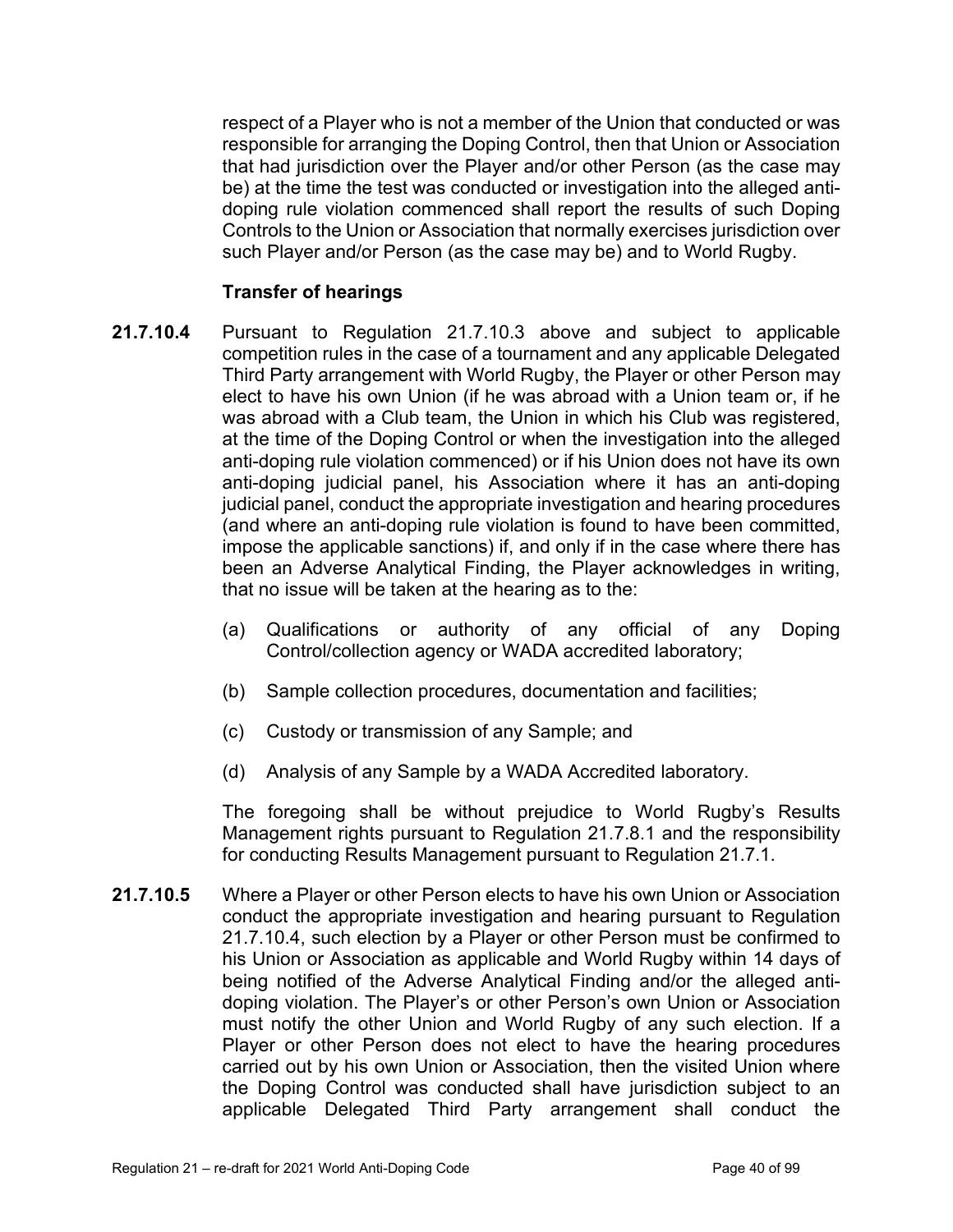investigation and hearing procedures (and where an anti-doping rule violation is found to have been committed, impose the applicable sanctions).

## **21.8 RESULTS MANAGEMENT: RIGHT TO A FAIR HEARING AND NOTICE OF HEARING DECISION**

For any Person who is asserted to have committed an anti-doping rule violation, World Rugby shall provide a fair hearing within a reasonable time by a fair, impartial and Operationally Independent hearing panel in compliance with the Code and the International Standard for Results Management.

## **21.8.1 Fair Hearings**

- **21.8.1.1** Fair, Impartial and Operationally Independent Hearing Panel
- 21.8.1.1.1 World Rugby's independent Judicial Panel Chairman shall, in accordance with the requirements of the International Standard for Results Management as applicable from time to time, appoint a panel of individuals comprising specialists with knowledge of doping in sport and the Code who comply with the criteria set out in this Regulation 21.8.1.1.1 (the "Anti-Doping Judicial Panel"). The Anti-Doping Judicial Panel shall be free of conflict of interest and its composition, term of office, professional experience, Operational Independence and adequate financing shall comply with the requirements of the International Standard for Results Management as in force from time to time. The Anti-Doping Judicial Panel shall comprise of such numbers as the Judicial Panel Chairman shall think fit. Members may not also be members of the Anti-Doping Advisory Committee nor may they be Council or Union/Association board members, staff members, commission members, consultants, or officials of World Rugby or of Unions, Associations or Tournament Organisers. The Judicial Panel Chairman or his designee shall, appoint Judicial Committees from members of the Anti-Doping Judicial Panel to resolve, hear and adjudicate at first instance involving any alleged breach(es) of these Anti-Doping Rules. No member of a particular Judicial Committee shall have previously considered any TUE application, Results Management decision in the same case or otherwise had any prior involvement in such case nor have the same rugby nationality (by reference to Regulation 8) as the Player or other Person alleged to have committed an anti-doping rule violation.
- **21.8.1.2** Hearing Process
- 21.8.1.2.1 When World Rugby sends a notice to a Player or other Person notifying them of a potential anti-doping rule violation, and the Player or other Person does not waive a hearing in accordance with Regulation 21.8.3.1 or 21.8.3.2, then the case shall be referred to a Judicial Committee for hearing and adjudication, which shall be conducted in accordance with the principles described in Articles 8 and 9 of the International Standard for Results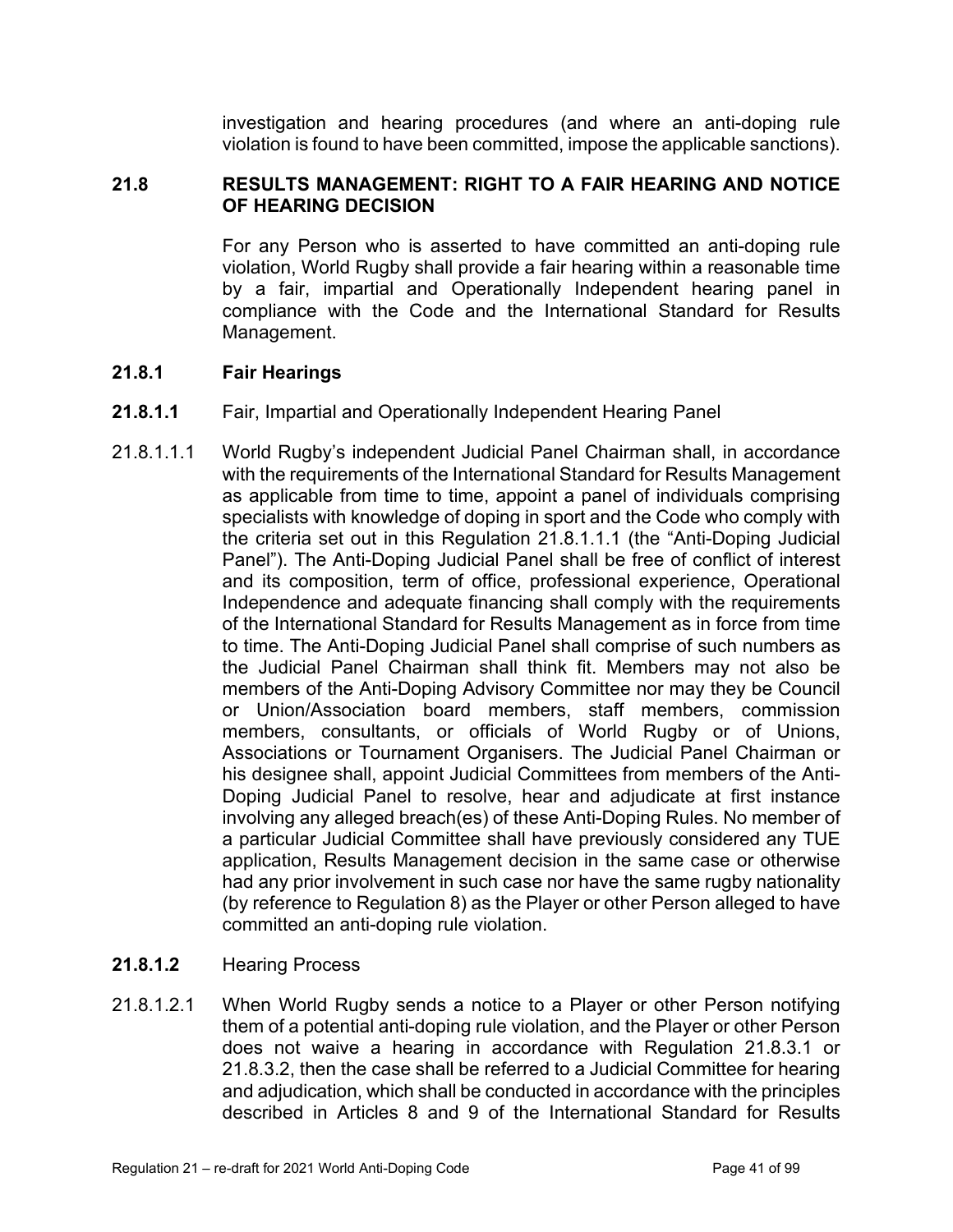Management, this Regulation 21.8.1 and Regulation 18 or its successor regulation as in force from time to time.

- 21.8.1.2.2 Where the matter is referred to a Judicial Committee, the Player or other Person concerned shall:
	- (a) Be notified that the matter has been referred to a Judicial Committee;
	- (b) Be provided with relevant reports and documentation in relation to the anti-doping rule violation (including the WADA accredited laboratory documentation package where requested by the Player); and
	- (c) Be invited, together with any legal representative he may wish to appoint, to attend a hearing before the Judicial Committee to present relevant material and submissions.

The hearing before the Judicial Committee shall be held without unnecessary delay and shall be expedited where the circumstances warrant it and/or the Player or other Person requests it.

- 21.8.1.2.3 A Judicial Committee, appointed in accordance with Regulation 21.8.1.1.1, to hear cases involving anti-doping rule violations shall ordinarily consist of three members, comprising:
	- (a) A senior legal practitioner who shall act as chair; and
	- (b) An experienced medical practitioner; and
	- (c) Either a second person from category (a) or (b) above or an ex-Player, ex-coach or current or ex-sports administrator.
- 21.8.1.2.4 Upon appointment by the Judicial Panel Chairman (or by the relevant independent equivalent person for a Delegated Third Party which has been delegated hearing management, as applicable) to a particular Judicial Committee each member must also sign a declaration that there are no facts or circumstances known to him which might call into question their impartiality in the eyes of any of the parties, other than those circumstances disclosed in the declaration.
- 21.8.1.2.5 If one or more members of the Judicial Committee is/are unable or unwilling, for whatever reason, to hear the case, then the Judicial Panel Chairman may, in his absolute discretion:
	- (a) Appoint a replacement(s);
	- (b) Appoint a new Judicial Committee; or
	- (c) Allow the remaining member(s) of the Judicial Committee to hear the case.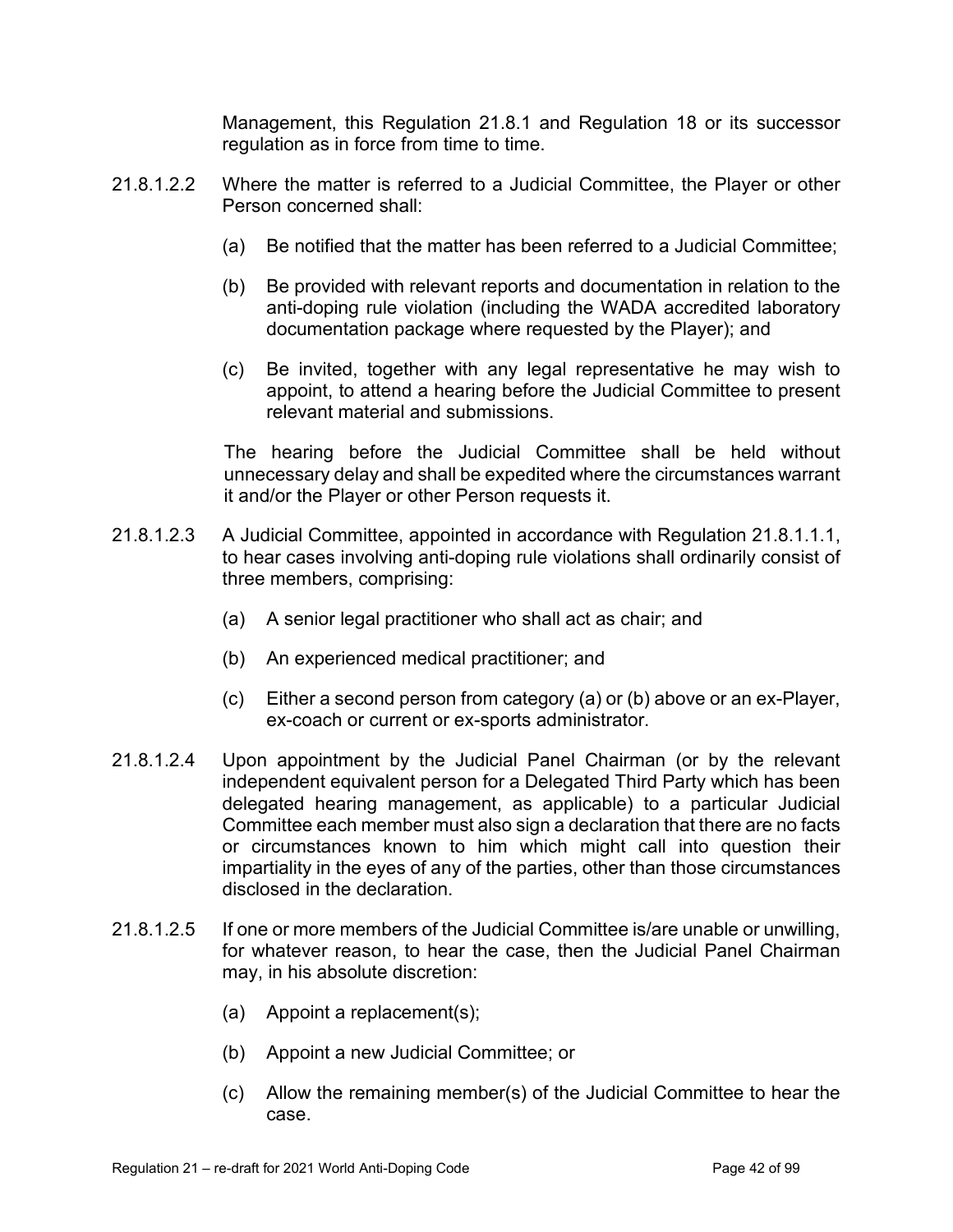- 21.8.1.2.6 Judicial Committees shall be in a position to conduct the hearing and decision-making process without interference (albeit with basic administrative support but no involvement in decision-making or drafting) from World Rugby or any third party. They shall be entitled to call on experts to provide specialist advice, including legal advice.
- 21.8.1.2.7 World Rugby representative(s) shall be entitled to attend and present information in relation to the alleged anti-doping rule violation.
- 21.8.1.2.8 Subject to Regulation, 21.8.1.2.5, Judicial Committees shall have the power to regulate their own procedure in each case. However, subject to this power to regulate their own procedure, Judicial Committees shall conform generally with the procedural guidelines set out below:
	- (a) As soon as reasonably practicable following the referral of the matter the Judicial Committee chairman, or his designee, shall notify the Player, or other Person of the date, place, and time of any oral hearing. The Player, or other Person shall be informed that he is required to attend any oral hearing.
	- (b) A Player, or other Person who is alleged to have committed an antidoping rule violation shall be entitled to be represented by an official of his Union, Rugby Body/Club, or by legal counsel. Where necessary an independent interpreter shall be present at an oral hearing of the Judicial Committee.
	- (c) In the interests of time and minimising inconvenience, a Player, or other Person whose hearing is pending can be required by the Judicial Committee, prior to the hearing, to supply it with full particulars of the case that will be presented on his behalf at the hearing.
	- (d) The Judicial Committee shall have the power to postpone or adjourn proceedings.
	- (e) The Judicial Committee shall be entitled to receive such evidence as it thinks fit (including evidence in writing) notwithstanding that such evidence may not be legally admissible, and shall be entitled to attach such weight to that evidence as it sees fit.
	- (f) Generally, the Judicial Committee shall apply the "best evidence rule". This means that first-hand accounts from persons present at the hearing as to their observations/knowledge of the alleged anti-doping rule violation in question should be preferred. Hearsay evidence may be accepted. However, caution shall be exercised before hearsay evidence is accepted in preference to first-hand evidence and generally less weight is likely to be given to hearsay evidence. Further, as a general rule, Judicial Committees should not permit the introduction of opinion evidence other than expert opinion evidence. Expert opinion evidence is only likely to be permitted when the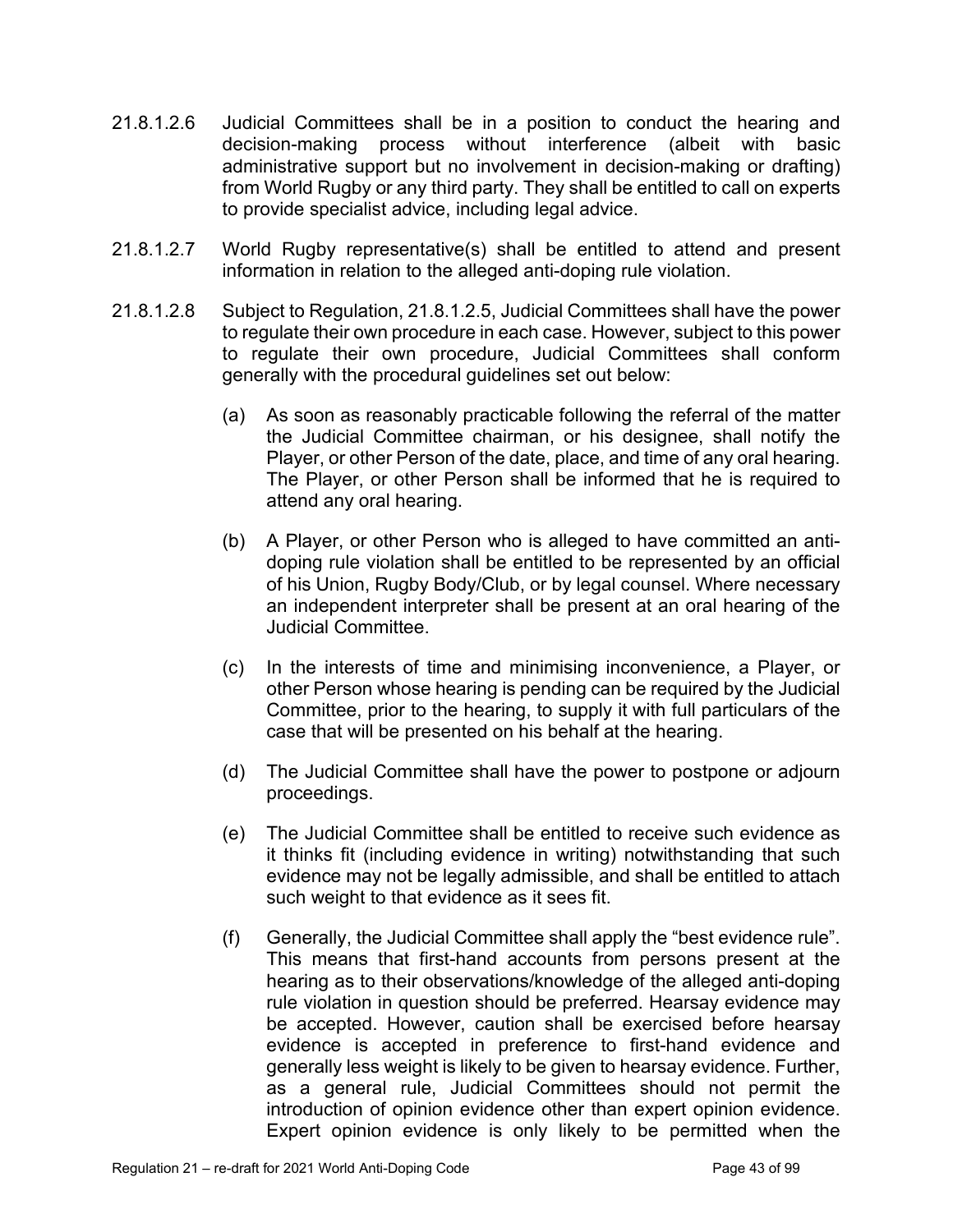evidence falls outside the everyday knowledge of members of the Judicial Committee.

- (g) The Judicial Committee shall be entitled to determine whether witnesses that give evidence are able to remain in the room and/or on the call when not giving evidence.
- (h) The Judicial Committee shall endeavour to ensure that proceedings are not heard in the absence of the Player or other Person subject to the proceedings. However, the non-attendance of a Player, or other Person or his representative, after notice of the hearing has been provided, will not prevent the Judicial Committee from proceeding with the hearing in his absence. In arriving at its decision, the Judicial Committee may, however, take into account any written statement submitted by the Player or other Person or his representatives.
- (i) At any hearing the Judicial Committee will not be bound by judicial rules governing the procedure or the admissibility of evidence, however, the hearing shall be conducted in a fair manner with a reasonable opportunity for the Player or other Person who is alleged to have committed an anti-doping rule violation to submit evidence, address the Judicial Committee and present his case.
- (j) In respect of any hearing in relation to an anti-doping rule violation before a Judicial Committee the following will apply:
	- (i) The hearing shall be held in private;
	- (ii) Decisions may be made by majority; and
	- (iii) The Judicial Committee's deliberations on its decision shall take place in private.
- 21.8.1.2.9 The written decision of the Judicial Committee shall be advised by World Rugby (or its designee) to all parties as soon as practicable after the conclusion of the hearing. When it considers it appropriate, the Judicial Committee may deliver a short oral decision at the conclusion of the hearing with its reasons to be put in writing and communicated to the parties at a later date, or it may reserve its decision. The decision of the Judicial Committee shall be binding upon notification to the Player or other Person concerned and/or his Union subject to the right of appeal to the Post Hearing Review Body and/or the CAS as applicable.
- 21.8.1.2.10 In the event that the Judicial Committee establishes that an anti-doping rule violation has been committed, the Judicial Committee shall impose sanctions on the Player or other Person concerned in accordance with Regulation 21.10. The Judicial Committee shall also invalidate other Player awards including forfeiture of any medals and prizes.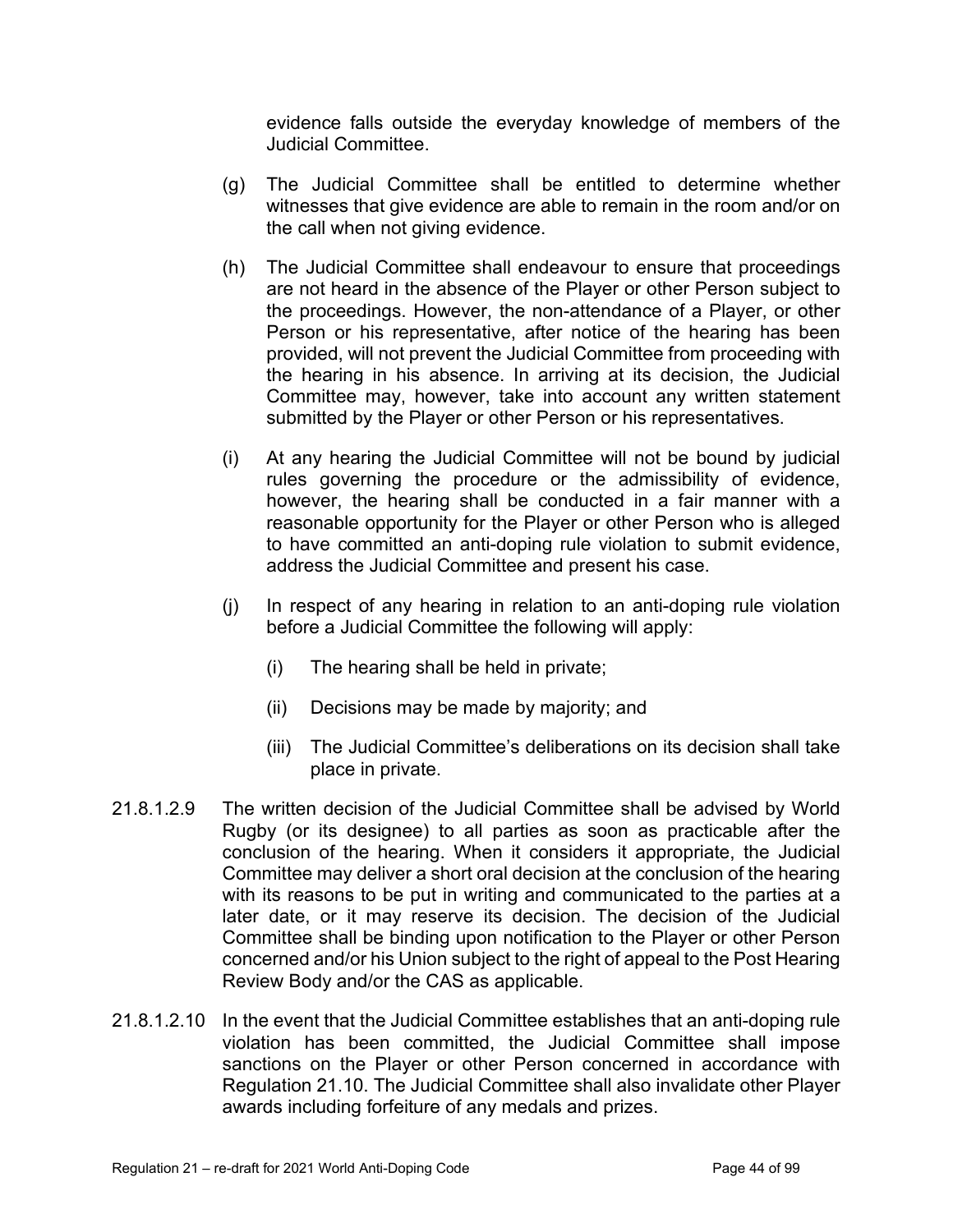- 21.8.1.2.11 A Player's or other Person's costs associated with any proceedings before a Judicial Committee dealing with an anti-doping rule violation shall ordinarily be borne by the Player or other Person, including travel/accommodation costs of the Player or other Person, his representatives and his witnesses, as well as his legal costs.
- 21.8.1.2.12 A Judicial Committee dealing with an anti-doping rule violation may, in its discretion, make an award of costs against the Player or other Person in respect of costs incurred by the Judicial Committee or other costs in relation to the investigation and/or proceedings where a sanction is imposed on the Player or other Person by the Judicial Committee.
- 21.8.1.2.13 Notwithstanding the provisions of Regulations 21.8.1.2.11 and 21.8.1.2.12 above, the Judicial Committee shall retain absolute discretion in relation to the awarding of costs associated with the case and may make such order as to costs as it sees fit.
- 21.8.1.2.14 Copies of the written decision of the Judicial Committee shall be provided by World Rugby (or its designee) to the Player or other Person and to other Anti-Doping Organisations with a right to appeal under Regulation 21.13.2.3.
- 21.8.1.2.15 Any deviation or deviations from the procedures set out in this Regulation 21.8.1 shall not invalidate any finding or decision of a Judicial Committee unless it was such as to cast real doubt on the reliability of such finding or decision.
- 21.8.1.2.16 WADA, the relevant Union and the NADO of the Player or other Person may attend the hearing as observers. In any event, World Rugby shall keep them fully apprised as to the status of pending cases and the result of all hearings.

## **21.8.2 Notice of Decisions**

- **21.8.2.1** At the end of the hearing, or promptly thereafter, the Judicial Committee shall issue a written decision that conforms with Article 9 of the International Standard for Results Management and which includes the full reasons for the decision, the period of Ineligibility imposed, the Disqualification of results under Regulation 21.10.10 and, if applicable, a justification for why the greatest potential Consequences were not imposed.
- **21.8.2.2** World Rugby shall notify that decision to the Player or other Person and to other Anti-Doping Organisations with a right to appeal under Regulation 21.13.2.3, and shall promptly report it into ADAMS. The decision may be appealed as provided in Regulation 21.13.

## **21.8.3 Waiver of Hearing**

**21.8.3.1** A Player or other Person against whom an anti-doping rule violation is asserted may admit that violation at any time, waive his right to a hearing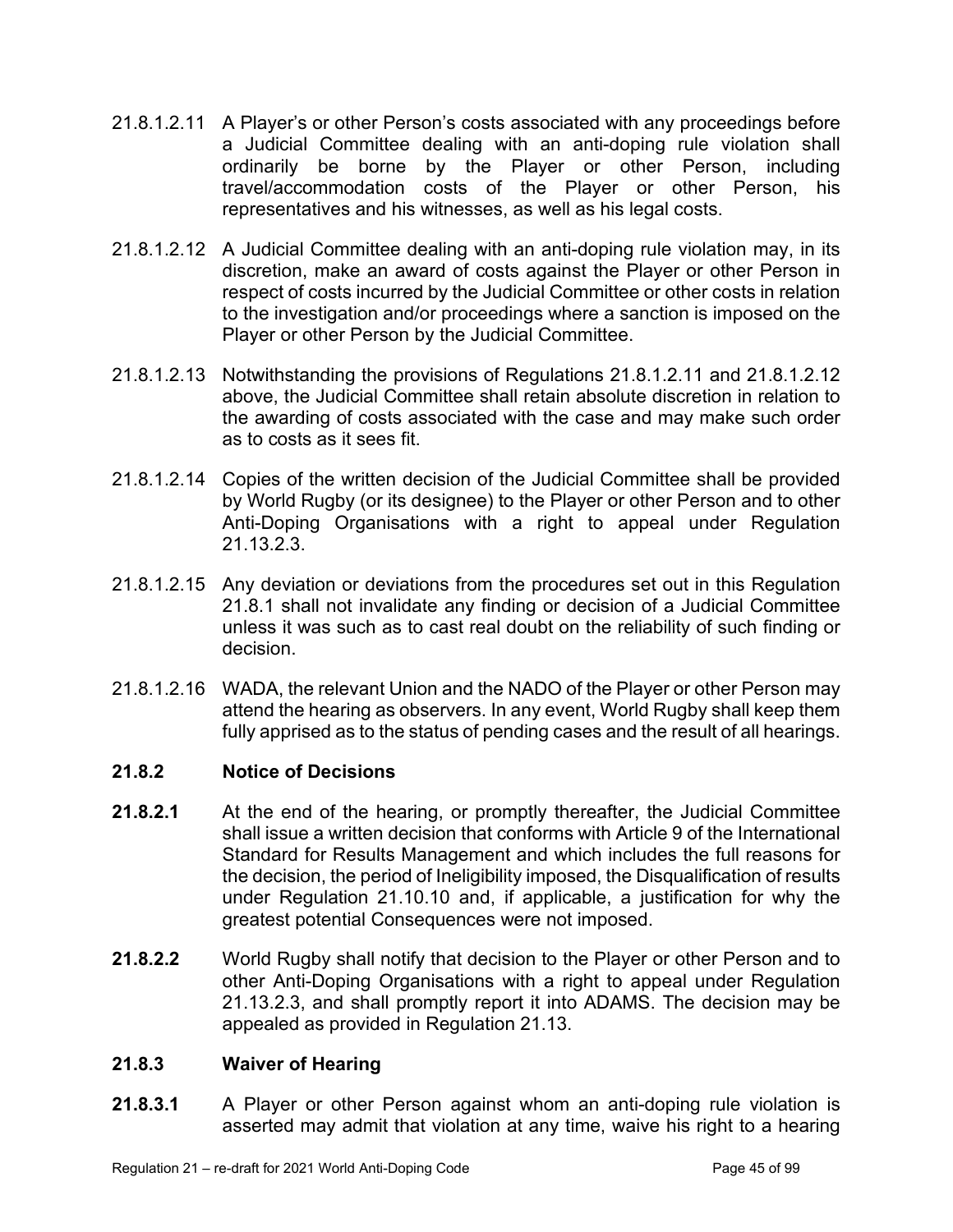and accept the Consequences that are mandated by these Anti-Doping Rules or (where some discretion as to Consequences exists under these Anti-Doping Rules) that have been or are asserted by World Rugby and/or in such case may enter into a Case Resolution Agreement in accordance with Regulation 21.10.8.2**.** Save where the parties have entered into a Case Resolution Agreement in accordance with Regulation 21.10.8.2, the Judicial Panel Chairman may appoint either a legally-qualified member of the Anti-Doping Judicial Panel or a Judicial Committee to review the matter on the papers. Where the Player or other Person admits the violation and waives his right to a hearing but wishes to make submissions in relation to sanction, the Player or other Person shall have seven (7) days from his admission and waiver of a hearing in which to make such submissions on sanction in writing. In any case World Rugby shall be entitled to make submissions in writing to the Judicial Officer or Judicial Committee as applicable.

- **21.8.3.2** However, if the Player or other Person against whom an anti-doping rule violation is asserted fails to dispute that assertion within twenty (20) days of receipt of the notice sent by World Rugby, then he shall be deemed to have admitted the violation and to have waived his right to a hearing. In such case the Player or other Person shall have seven (7) further days in which to make submissions in writing in relation to the sanctions to be applied. The Judicial Panel Chairman may appoint either a legally-qualified member of the Anti-Doping Judicial Panel or a Judicial Committee to review the matter on the papers and impose the Consequences as appropriate. World Rugby shall be entitled to make submissions in writing to the Judicial Officer or Judicial Committee as applicable. For the avoidance of doubt, a deemed admission cannot amount to an early admission under Regulation 21.10.8.1.
- **21.8.3.3** World Rugby shall notify that decision to the Player or other Person and to other Anti-Doping Organisations with a right to appeal under Regulation 21.13.2.3, and shall promptly report it into ADAMS. World Rugby shall Publicly Disclose that decision in accordance with Regulation 21.14.3.2.

## **21.8.4 Single Hearing Before CAS**

Anti-doping rule violations asserted against International-Level Players, National-Level Players or other Persons may, with the consent of the Player or other Person, World Rugby (where it has Results Management responsibility in accordance with Regulation 21.7) and WADA, be heard in a single hearing directly at CAS.**[36](#page-47-0)**

<span id="page-47-0"></span>**<sup>36</sup>** *[Comment to Regulation 21.8.4: In some cases, the combined cost of holding a hearing in the first instance at the international or national level, then a review or domestic appeal stage as applicable and a full rehearing of the case de novo before CAS can be very substantial. Where all of the parties identified in this Regulation are satisfied that their interests will be adequately protected in a single hearing, there is no need for the Player or other Person or Anti-Doping Organisations to incur the extra expense of two (2) hearings. An Anti-Doping Organisation may participate in the CAS hearing as an observer. Nothing set out in Regulation 21.8.4 precludes the Player or other Person and World Rugby (where it has Results Management responsibility) to waive their right to*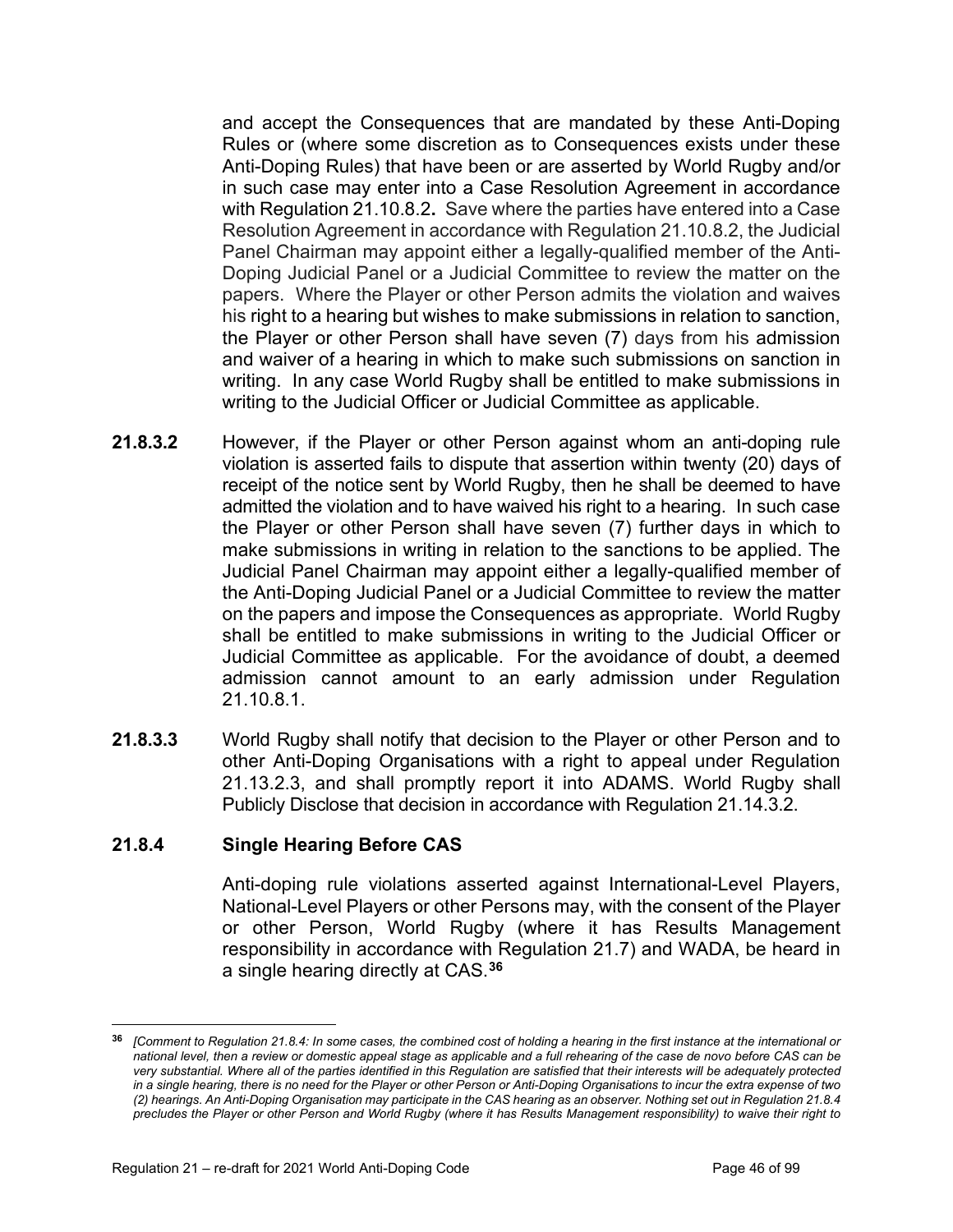#### **21.9 AUTOMATIC DISQUALIFICATION OF INDIVIDUAL RESULTS**

An anti-doping rule violation in Individual Sports in connection with an In-Competition test automatically leads to Disqualification of the result obtained in that Competition with all resulting Consequences, including forfeiture of any medals, points, and prizes.**[37](#page-48-0)**

#### **21.10 SANCTIONS ON INDIVIDUALS**

### **21.10.1 Disqualification of Results in the Event during which an Anti-Doping Rule Violation Occurs**

**21.10.1.1** An anti-doping rule violation occurring during or in connection with an Event may, upon the decision of the ruling body of the Event, lead to Disqualification of all of the Player's individual results obtained in that Event with all Consequences, including forfeiture of all medals, points and prizes, except as provided in Regulation 21.10.1.2.

> Factors to be included in considering whether to Disqualify other results in an Event might include, for example, the seriousness of the Player's anti-doping rule violation and whether the Player tested negative in the other Competitions.**[38](#page-48-1)**

**21.10.1.2** If the Player establishes that he bears No Fault or Negligence for the violation, the Player's individual results in the other Competitions shall not be Disqualified, unless the Player's results in Competitions other than the Competition in which the anti-doping rule violation occurred were likely to have been affected by the Player's anti-doping rule violation.

#### **21.10.2 Ineligibility for Presence, Use or Attempted Use, or Possession of a Prohibited Substance or Prohibited Method**

The period of Ineligibility for a violation of Regulation 21.2.1, 21.2.2 or 21.2.6 shall be as follows, subject to potential elimination, reduction or suspension pursuant to Regulation 21.10.5, 21.10.6 or 21.10.7:

**21.10.2.1** The period of Ineligibility, subject to Regulation 21.10.2.4, shall be four (4) years where:

appeal by agreement. Such waiver, however, only binds the parties to such agreement and not any other entity with a right of *appeal under the Code.]*

<span id="page-48-0"></span>**<sup>37</sup>** *[Comment to Regulation 21.9: Any awards received by individual players will be Disqualified. However, Disqualification of the team will be as provided in Regulation 21.11.]* 

<span id="page-48-1"></span>**<sup>38</sup>** *[Comment to Regulation 21.10.1.1: Whereas Regulation 21.9 Disqualifies the result in a single Competition in which the Player tested positive, this Regulation 21.10.1 may lead to Disqualification of all results in all Competitions during the Event.]*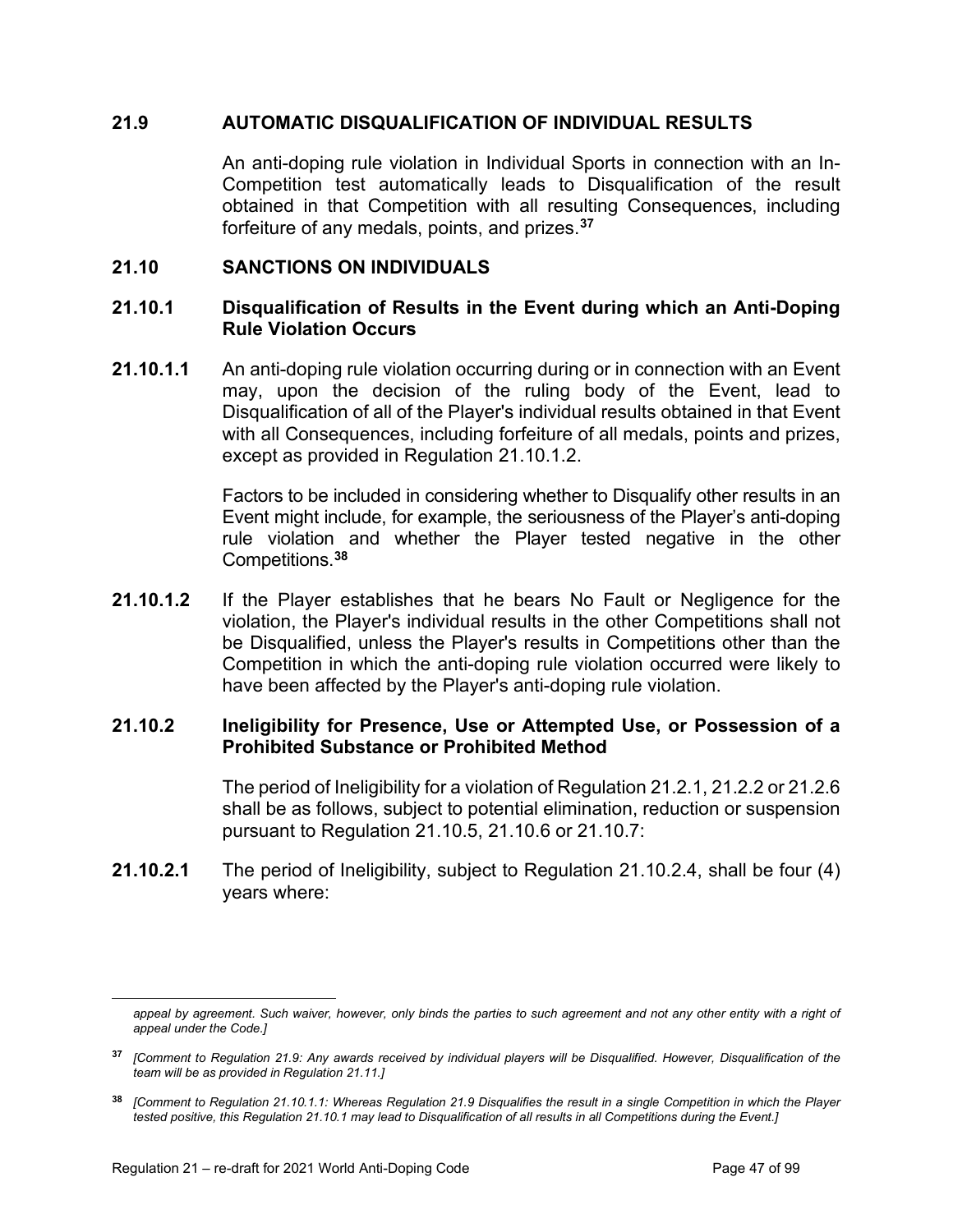- 21.10.2.1.1 The anti-doping rule violation does not involve a Specified Substance or a Specified Method, unless the Player or other Person can establish that the anti-doping rule violation was not intentional.**[39](#page-49-0)**
- 21.10.2.1.2 The anti-doping rule violation involves a Specified Substance or a Specified Method and World Rugby can establish that the anti-doping rule violation was intentional.
- **21.10.2.2** If Regulation 21.10.2.1 does not apply, subject to Regulation 21.10.2.4.1, the period of Ineligibility shall be two (2) years.
- **21.10.2.3** As used in Regulation 21.10.2, the term "intentional" is meant to identify those Players or other Persons who engage in conduct which they knew constituted an anti-doping rule violation or knew that there was a significant risk that the conduct might constitute or result in an anti-doping rule violation and manifestly disregarded that risk. An anti-doping rule violation resulting from an Adverse Analytical Finding for a substance which is only prohibited In-Competition shall be rebuttably presumed to be not "intentional" if the substance is a Specified Substance and the Player can establish that the Prohibited Substance was Used Out-of-Competition. An anti-doping rule violation resulting from an Adverse Analytical Finding for a substance which is only prohibited In-Competition shall not be considered "intentional" if the substance is not a Specified Substance and the Player can establish that the Prohibited Substance was Used Out-of-Competition in a context unrelated to sport performance.**[40](#page-49-1)**
- **21.10.2.4** Notwithstanding any other provision in Regulation 21.10.2, where the antidoping rule violation involves a Substance of Abuse:
- 21.10.2.4.1 If the Player can establish that any ingestion or Use occurred Out-of-Competition and was unrelated to sport performance, then the period of Ineligibility shall be three (3) months Ineligibility.

In addition, the period of Ineligibility calculated under this Regulation 21.10.2.4.1 may be reduced to one (1) month if the Player or other Person satisfactorily completes a Substance of Abuse treatment programme approved by World Rugby. The period of Ineligibility established in this

<span id="page-49-0"></span>**<sup>39</sup>** *[Comment to Regulation 21.10.2.1.1: While it is theoretically possible for a Player or other Person to establish that the anti-doping rule violation was not intentional without showing how the Prohibited Substance entered one's system, it is highly unlikely that in a doping case under Regulation 21.2.1 a Player will be successful in proving that the Player acted unintentionally without establishing the source of the Prohibited Substance.]*

<span id="page-49-1"></span>**<sup>40</sup>** *[Comment to Regulation 21.10.2.3: Regulation 21.10.2.3 provides a special definition of "intentional" which is to be applied solely for purposes of Regulation 21.10.2.]*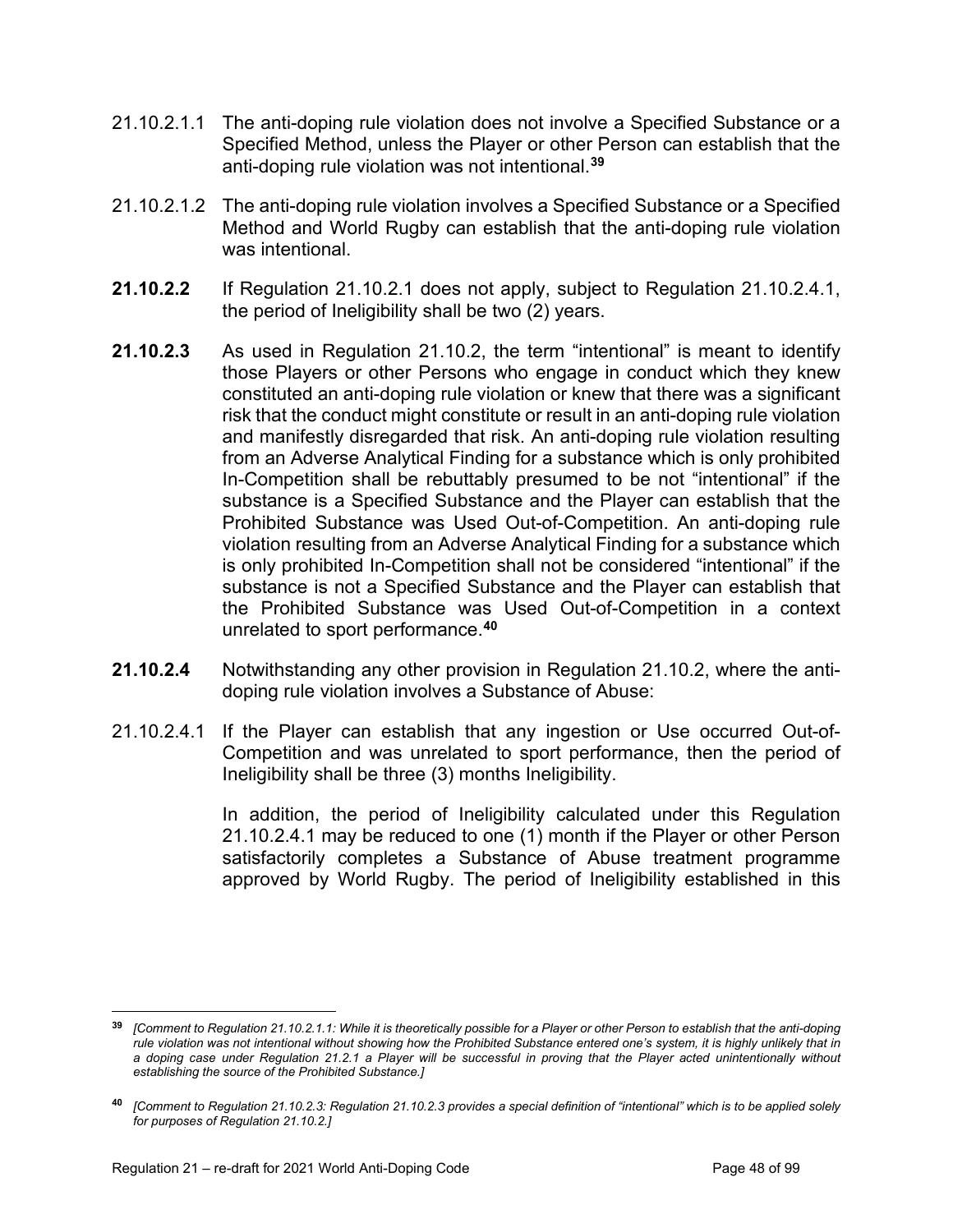Regulation 21.10.2.4.1 is not subject to any reduction based on any provision in Regulation 21.10.6.**[41](#page-50-0)**

21.10.2.4.2If the ingestion, Use or Possession occurred In-Competition, and the Player can establish that the context of the ingestion, Use or Possession was unrelated to sport performance, then the ingestion, Use or Possession shall not be considered intentional for purposes of Regulation 21.10.2.1 and shall not provide a basis for a finding of Aggravating Circumstances under Regulation 21.10.4.

## **21.10.3 Ineligibility for Other Anti-Doping Rule Violations**

The period of Ineligibility for anti-doping rule violations other than as provided in Regulation 21.10.2 shall be as follows, unless Regulation 21.10.6 or 21.10.7 are applicable:

- **21.10.3.1** For violations of Regulation 21.2.3 or 21.2.5, the period of Ineligibility shall be four (4) years except: (i) in the case of failing to submit to Sample collection, if the Player can establish that the commission of the anti-doping rule violation was not intentional, the period of Ineligibility shall be two (2) years; (ii) in all other cases, if the Player or other Person can establish exceptional circumstances that justify a reduction of the period of Ineligibility, the period of Ineligibility shall be in a range from two (2) years to four (4) years depending on the Player or other Person's degree of Fault; or (iii) in a case involving a Protected Person or Recreational Player, the period of Ineligibility shall be in a range between a maximum of two (2) years and, at a minimum, a reprimand and no period of Ineligibility, depending on the Protected Person or Recreational Player's degree of Fault.
- **21.10.3.2** For violations of Regulation 21.2.4, the period of Ineligibility shall be two (2) years, subject to reduction down to a minimum of one (1) year, depending on the Player's degree of Fault. The flexibility between two (2) years and one (1) year of Ineligibility in this Regulation is not available to Players where a pattern of last-minute whereabouts changes or other conduct raises a serious suspicion that the Player was trying to avoid being available for Testing.
- **21.10.3.3** For violations of Regulation 21.2.7 or 21.2.8, the period of Ineligibility shall be a minimum of four (4) years up to lifetime Ineligibility, depending on the seriousness of the violation. A Regulation 21.2.7 or 21.2.8 violation involving a Protected Person shall be considered a particularly serious violation and, if committed by Player Support Personnel for violations other than for Specified Substances, shall result in lifetime Ineligibility for Player Support

<span id="page-50-0"></span>**<sup>41</sup>** *[Comment to Regulation 21.10.2.4.1: The determination as to whether the treatment programme is approved and whether the Player or other Person has satisfactorily completed the programme shall be made in the sole discretion of World Rugby. This Regulation is intended to give World Rugby the leeway to apply its own judgment to identify and approve legitimate and reputable, as opposed to "sham", treatment programmes. It is anticipated, however, that the characteristics of legitimate treatment programmes may vary widely and change over time such that it would not be practical for WADA to develop mandatory criteria for acceptable treatment programmes.]*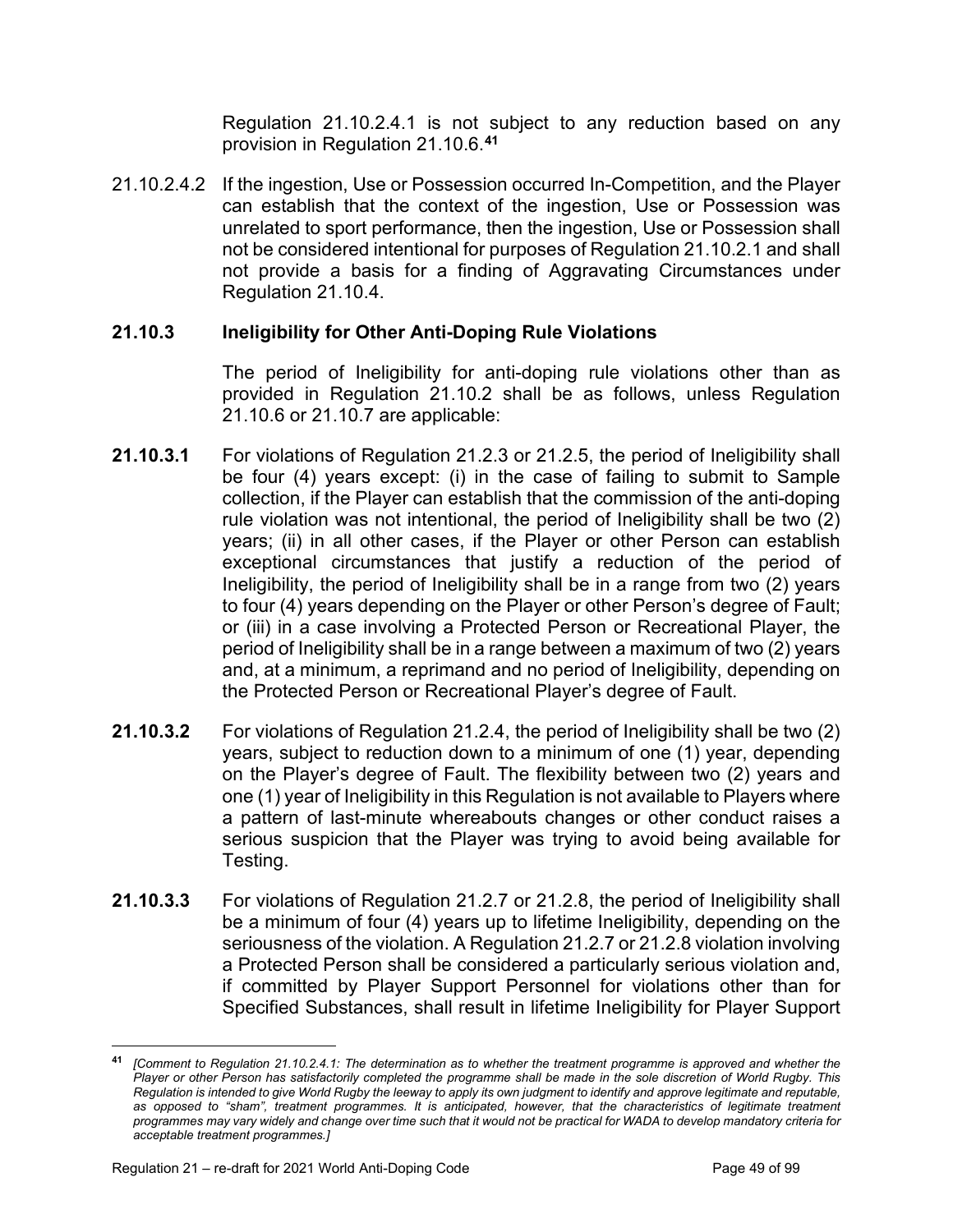Personnel. In addition, significant violations of Regulation 21.2.7 or 21.2.8 which may also violate non-sporting laws and regulations, shall be reported to the competent administrative, professional, or judicial authorities.**[42](#page-51-0)**

- **21.10.3.4** For violations of Regulation 21.2.9, the period of Ineligibility imposed shall be a minimum of two (2) years, up to lifetime Ineligibility, depending on the seriousness of the violation.
- **21.10.3.5** For violations of Regulation 21.2.10, the period of Ineligibility shall be two (2) years, subject to reduction down to a minimum of one (1) year, depending on the Player or other Person's degree of Fault and other circumstances of the case.**[43](#page-51-1)**
- **21.10.3.6** For violations of Regulation 21.2.11, the period of Ineligibility shall be a minimum of two (2) years, up to lifetime Ineligibility, depending on the seriousness of the violation by the Player or other Person.**[44](#page-51-2)**

## **21.10.4 Aggravating Circumstances which may Increase the Period of Ineligibility**

If World Rugby establishes in an individual case involving an anti-doping rule violation other than violations under Regulation 21.2.7 (Trafficking or Attempted Trafficking), 21.2.8 (Administration or Attempted Administration), 21.2.9 (Complicity or Attempted Complicity) or 21.2.11 (Acts by a Player or Other Person to Discourage or Retaliate Against Reporting) that Aggravating Circumstances are present which justify the imposition of a period of Ineligibility greater than the standard sanction, then the period of Ineligibility otherwise applicable shall be increased by an additional period of Ineligibility of up to two (2) years depending on the seriousness of the violation and the nature of the Aggravating Circumstances, unless the Player or other Person can establish that he did not knowingly commit the anti-doping rule violation.[45](#page-51-3)

<span id="page-51-0"></span>**<sup>42</sup>** *[Comment to Regulation 21.10.3.3: Those who are involved in doping Players or covering up doping should be subject to sanctions which are more severe than the Players who test positive. Since the authority of sport organisations is generally limited to Ineligibility for accreditation, membership, and other sport benefits, reporting Player Support Personnel to competent authorities is an important step in the deterrence of doping.]*

<span id="page-51-1"></span>**<sup>43</sup>** *[Comment to Regulation 21.10.3.5: Where the "other Person" referenced in Regulation 21.2.10 is an entity and not an individual, that entity may be disciplined as provided in Regulation 21.12.]*

<span id="page-51-2"></span>**<sup>44</sup>** *[Comment to Regulation 21.10.3.6: Conduct that is found to violate both Regulation 21.2.5 (Tampering) and Regulation 21.2.11 (Acts by a Player or Other Person to Discourage or Retaliate Against Reporting to Authorities) shall be sanctioned based on the violation that carries the more severe sanction.]*

<span id="page-51-3"></span><sup>45</sup> *[Comment to Regulation 21.10.4: Violations under Regulation 21.2.7 (Trafficking or Attempted Trafficking), 21.2.8 (Administration or Attempted Administration),21.2.9 (Complicity or Attempted Complicity) and 21.2.11 (Acts by a Player or Other Person to Discourage or Retaliate Against Reporting to Authorities) are not included in the application of Regulation 21.10.4 because the*  sanctions for these violations already build in sufficient discretion up to a lifetime ban to allow consideration of any aggravating *circumstance.]*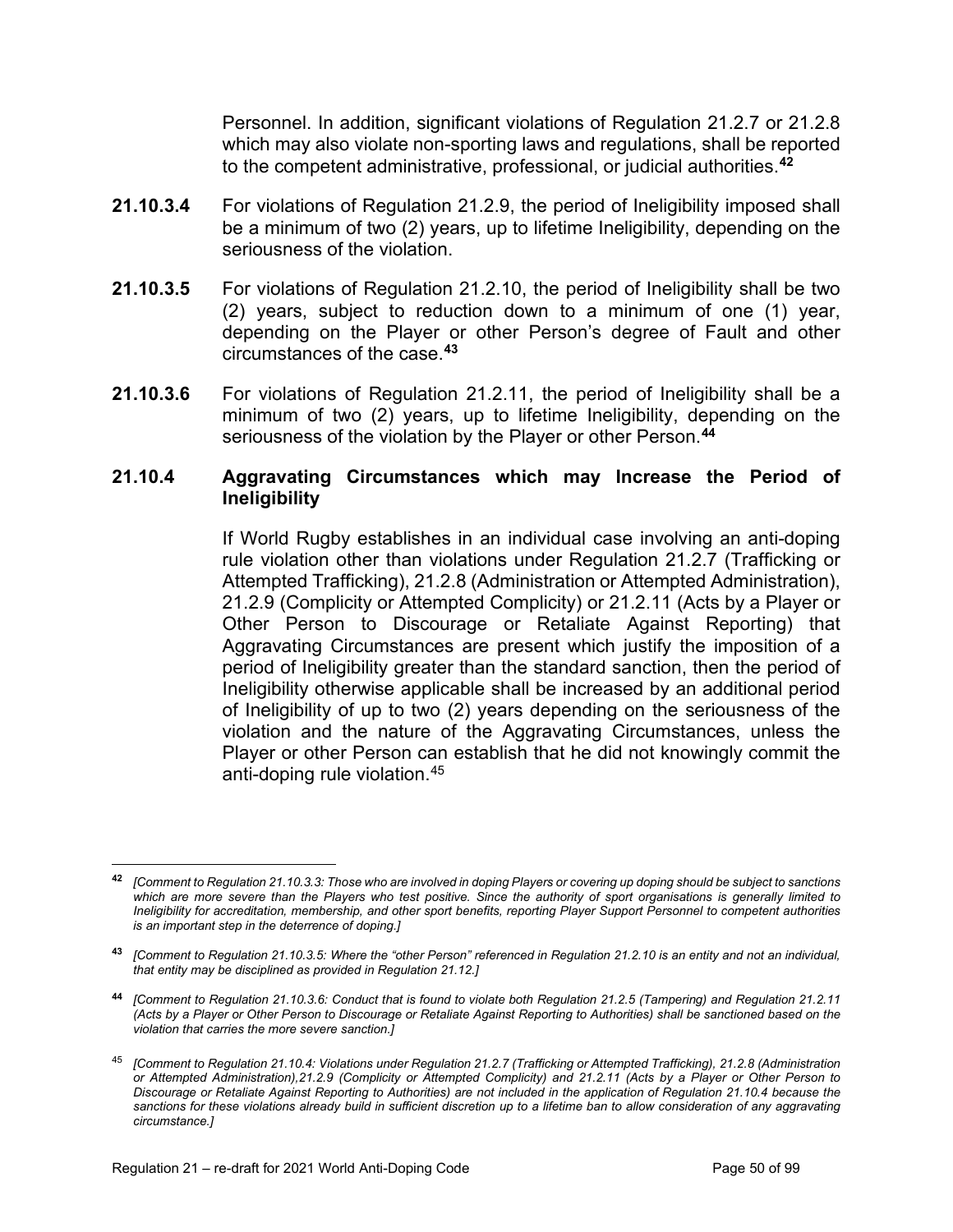### **21.10.5 Elimination of the Period of Ineligibility where there is No Fault or Negligence**

If a Player or other Person establishes in an individual case that he bears No Fault or Negligence, then the otherwise applicable period of Ineligibility shall be eliminated.**[46](#page-52-0)**

## **21.10.6 Reduction of the Period of Ineligibility based on No Significant Fault or Negligence**

**21.10.6.1** Reduction of Sanctions in Particular Circumstances for Violations of Regulation 21.2.1, 21.2.2 or 21.2.6.

> All reductions under Regulation 21.10.6.1 are mutually exclusive and not cumulative.

21.10.6.1.1 Specified Substances or Specified Methods

Where the anti-doping rule violation involves a Specified Substance (other than a Substance of Abuse) or Specified Method, and the Player or other Person can establish No Significant Fault or Negligence, then the period of Ineligibility shall be, at a minimum, a reprimand and no period of Ineligibility, and at a maximum, two (2) years of Ineligibility, depending on the Player's or other Person's degree of Fault.

21.10.6.1.2 Contaminated Products

In cases where the Player or other Person can establish both No Significant Fault or Negligence and that the detected Prohibited Substance (other than a Substance of Abuse) came from a Contaminated Product, then the period of Ineligibility shall be, at a minimum, a reprimand and no period of Ineligibility, and at a maximum, two (2) years Ineligibility, depending on the Player or other Person's degree of Fault.**[47](#page-52-1)**

<span id="page-52-0"></span>**<sup>46</sup>** *[Comment to Regulation 21.10.5: This Regulation and Regulation 21.10.6.2 apply only to the imposition of sanctions; they are not applicable to the determination of whether an anti-doping rule violation has occurred. They will only apply in exceptional circumstances, for example, where a Player could prove that, despite all due care, he was sabotaged by a competitor. Conversely, No Fault or Negligence would not apply in the following circumstances: (a) a positive test resulting from a mislabelled or contaminated vitamin or nutritional supplement (Players are responsible for what they ingest (Regulation 21.2.1) and have been warned against the possibility of supplement contamination); (b) the Administration of a Prohibited Substance by the Player's personal physician or trainer without disclosure to the Player (Players are responsible for their choice of medical personnel and for advising medical personnel that they cannot be given any Prohibited Substance); and (c) sabotage of the Player's food or drink by a spouse, coach or other Person within the Player's circle of associates (Players are responsible for what they ingest and for the conduct of those Persons to whom they entrust access to their food and drink). However, depending on the unique facts of a particular case, any of the referenced illustrations could result in a reduced sanction under Regulation 21.10.6 based on No Significant Fault or Negligence.]*

<span id="page-52-1"></span>**<sup>47</sup>** *[Comment to Regulation 21.10.6.1.2: In order to receive the benefit of this Regulation, the Player or other Person must establish not only that the detected Prohibited Substance came from a Contaminated Product, but must also separately establish No Significant Fault or Negligence. It should be further noted that Players are on notice that they take nutritional supplements at their own risk. The sanction reduction based on No Significant Fault or Negligence has rarely been applied in Contaminated Product*  cases unless the Player has exercised a high level of caution before taking the Contaminated Product. In assessing whether the *Player can establish the source of the Prohibited Substance, it would, for example, be significant for purposes of establishing*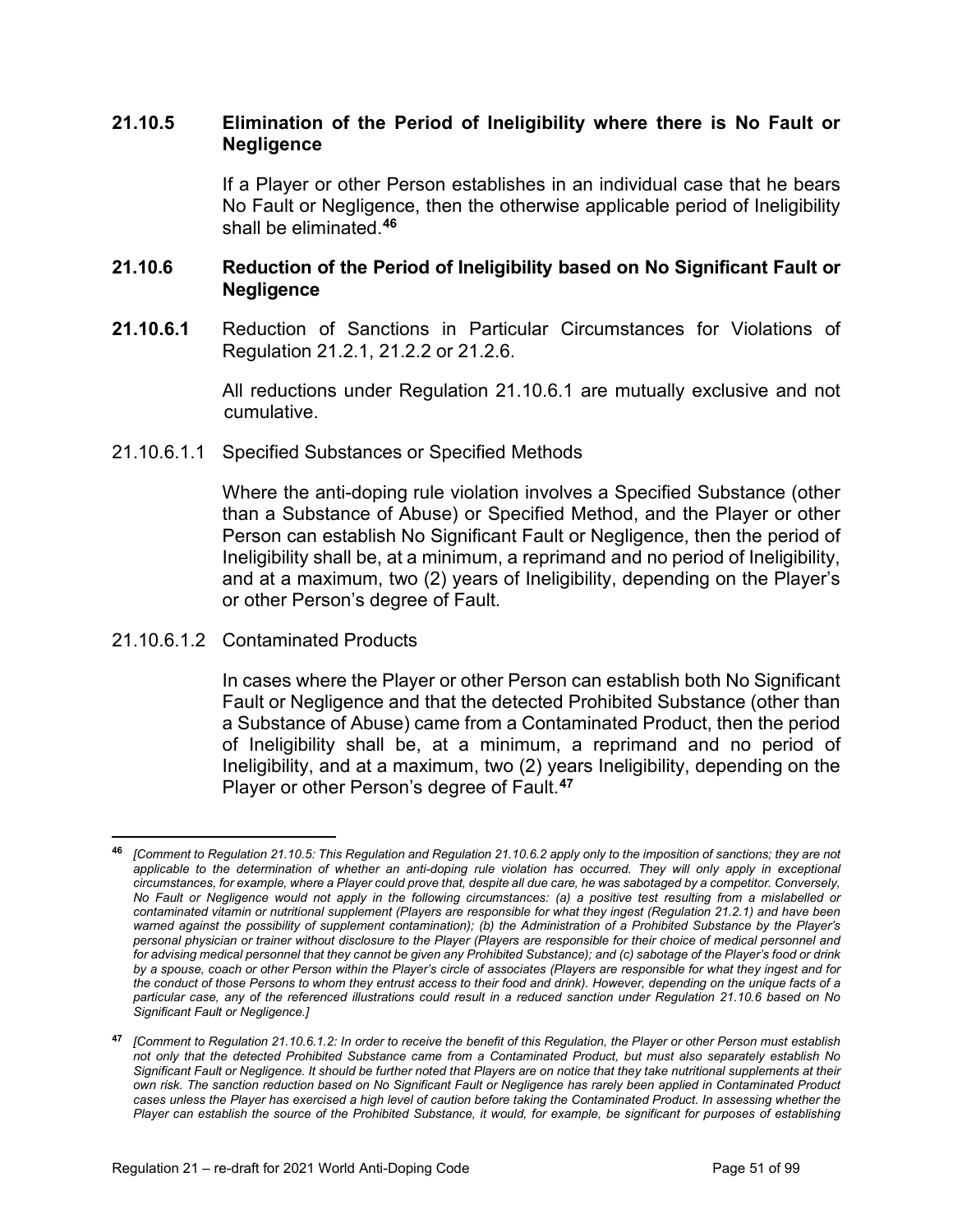#### 21.10.6.1.3 Protected Persons or Recreational Players

Where the anti-doping rule violation not involving a Substance of Abuse is committed by a Protected Person or Recreational Player, and the Protected Person or Recreational Player can establish No Significant Fault or Negligence, then the period of Ineligibility shall be, at a minimum, a reprimand and no period of Ineligibility, and at a maximum, two (2) years Ineligibility, depending on the Protected Person or Recreational Player's degree of Fault.

**21.10.6.2** Application of No Significant Fault or Negligence beyond the Application of Regulation 21.10.6.1

> If a Player or other Person establishes in an individual case where Regulation 21.10.6.1 is not applicable that he bears No Significant Fault or Negligence, then, subject to further reduction or elimination as provided in Regulation 21.10.7, the otherwise applicable period of Ineligibility may be reduced based on the Player or other Person's degree of Fault, but the reduced period of Ineligibility may not be less than one-half of the period of Ineligibility otherwise applicable. If the otherwise applicable period of Ineligibility is a lifetime, the reduced period under this Regulation may be no less than eight (8) years.**[48](#page-53-0)**

### **21.10.7 Elimination, Reduction, or Suspension of Period of Ineligibility or other Consequences for Reasons other than Fault**

- **21.10.7.1** Substantial Assistance in Discovering or Establishing Code Violations**[49](#page-53-1)**
- 21.10.7.1.1 World Rugby may, prior to an appellate decision under Regulation 21.13 or the expiration of the time to appeal, suspend a part of the Consequences (other than Disqualification and mandatory Public Disclosure) imposed in an individual case where the Player or other Person has provided Substantial Assistance to an Anti-Doping Organisation, criminal authority or professional disciplinary body which results in: (i) the Anti-Doping Organisation discovering or bringing forward an anti-doping rule violation by another Person; or (ii) which results in a criminal or disciplinary body discovering or bringing forward a criminal offense or the breach of

*whether the Player actually Used the Contaminated Product, whether the Player had declared the product which was subsequently determined to be contaminated on the Doping Control form.* 

*This Regulation should not be extended beyond products that have gone through some process of manufacturing. Where an Adverse Analytical Finding results from environment contamination of a "non-product" such as tap water or lake water in circumstances where no reasonable person would expect any risk of an anti-doping rule violation, typically there would be No Fault or Negligence under Regulation 21.10.5.]*

<span id="page-53-0"></span>**<sup>48</sup>** *[Comment to Regulation 21.10.6.2: Regulation 21.10.6.2 may be applied to any anti-doping rule violation except those Regulations where intent is an element of the anti-doping rule violation (e.g., Regulation 21.2.5, 21.2.7, 21.2.8, 21.2.9 or 21.2.11) or an element of a particular sanction (e.g., Regulation 21.10.2.1) or a range of Ineligibility is already provided in a Regulation based on the Player or other Person's degree of Fault.]* 

<span id="page-53-1"></span>**<sup>49</sup>** *[Comment to Regulation 21.10.7.1: The cooperation of Players, Player Support Personnel and other Persons who acknowledge their mistakes and are willing to bring other anti-doping rule violations to light is important to clean sport.]*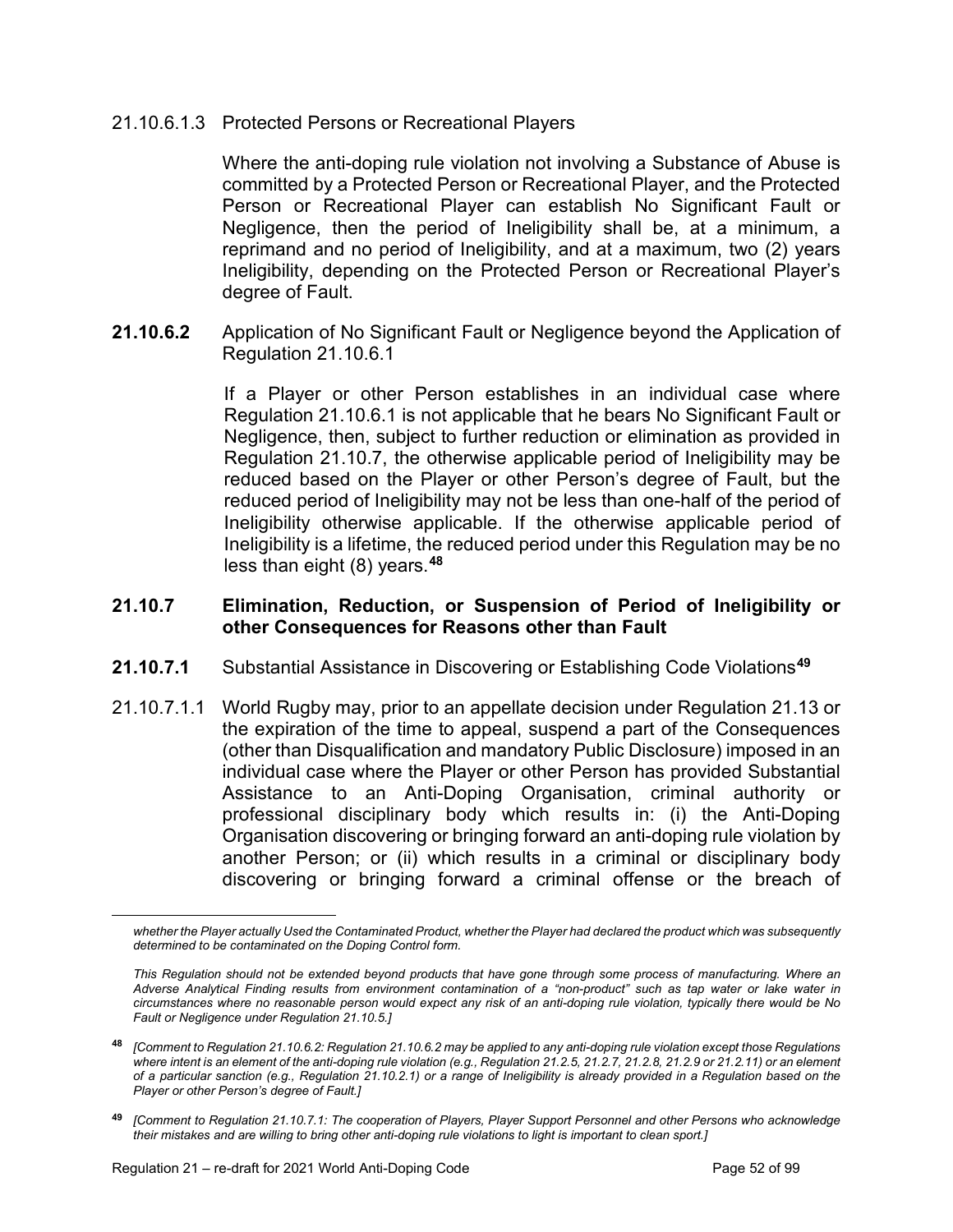professional rules committed by another Person and the information provided by the Person providing Substantial Assistance is made available to World Rugby or other Anti-Doping Organisations with Results Management responsibility; or (iii) which results in WADA initiating a proceeding against a Signatory, WADA-accredited laboratory, or Player passport management unit (as defined in the International Standard for Laboratories) for non-compliance with the Code, International Standard or Technical Document; or (iv) with the approval by WADA, which results in a criminal or disciplinary body bringing forward a criminal offense or the breach of professional or sport rules arising out of a sport integrity violation other than doping. After an appellate decision under Regulation 21.13 or the expiration of time to appeal, World Rugby may only suspend a part of the otherwise applicable Consequences with the approval of WADA.

The extent to which the otherwise applicable period of Ineligibility may be suspended shall be based on the seriousness of the anti-doping rule violation committed by the Player or other Person and the significance of the Substantial Assistance provided by the Player or other Person to the effort to eliminate doping in sport, non-compliance with the Code and/or sport integrity violations. No more than three-quarters of the otherwise applicable period of Ineligibility may be suspended. If the otherwise applicable period of Ineligibility is a lifetime, the non-suspended period under this Regulation must be no less than eight (8) years. For purposes of this paragraph, the otherwise applicable period of Ineligibility shall not include any period of Ineligibility that could be added under Regulation 21.10.9.3.2 of these Anti-Doping Rules.

If so requested by a Player or other Person who seeks to provide Substantial Assistance, World Rugby shall allow the Player or other Person to provide the information to it subject to a Without Prejudice Agreement.

If the Player or other Person fails to continue to cooperate and to provide the complete and credible Substantial Assistance upon which a suspension of Consequences was based, World Rugby shall reinstate the original Consequences. If World Rugby decides to reinstate suspended Consequences or decides not to reinstate suspended Consequences, that decision may be appealed by any Person entitled to appeal under Regulation 21.13.

21.10.7.1.2 To further encourage Players and other Persons to provide Substantial Assistance to Anti-Doping Organisations, at the request of World Rugby or at the request of the Player or other Person who has, or has been asserted to have, committed an anti-doping rule violation, or other violation of the Code, WADA may agree at any stage of the Results Management process, including after an appellate decision under Regulation 21.13, to what it considers to be an appropriate suspension of the otherwise-applicable period of Ineligibility and other Consequences. In exceptional circumstances, WADA may agree to suspensions of the period of Ineligibility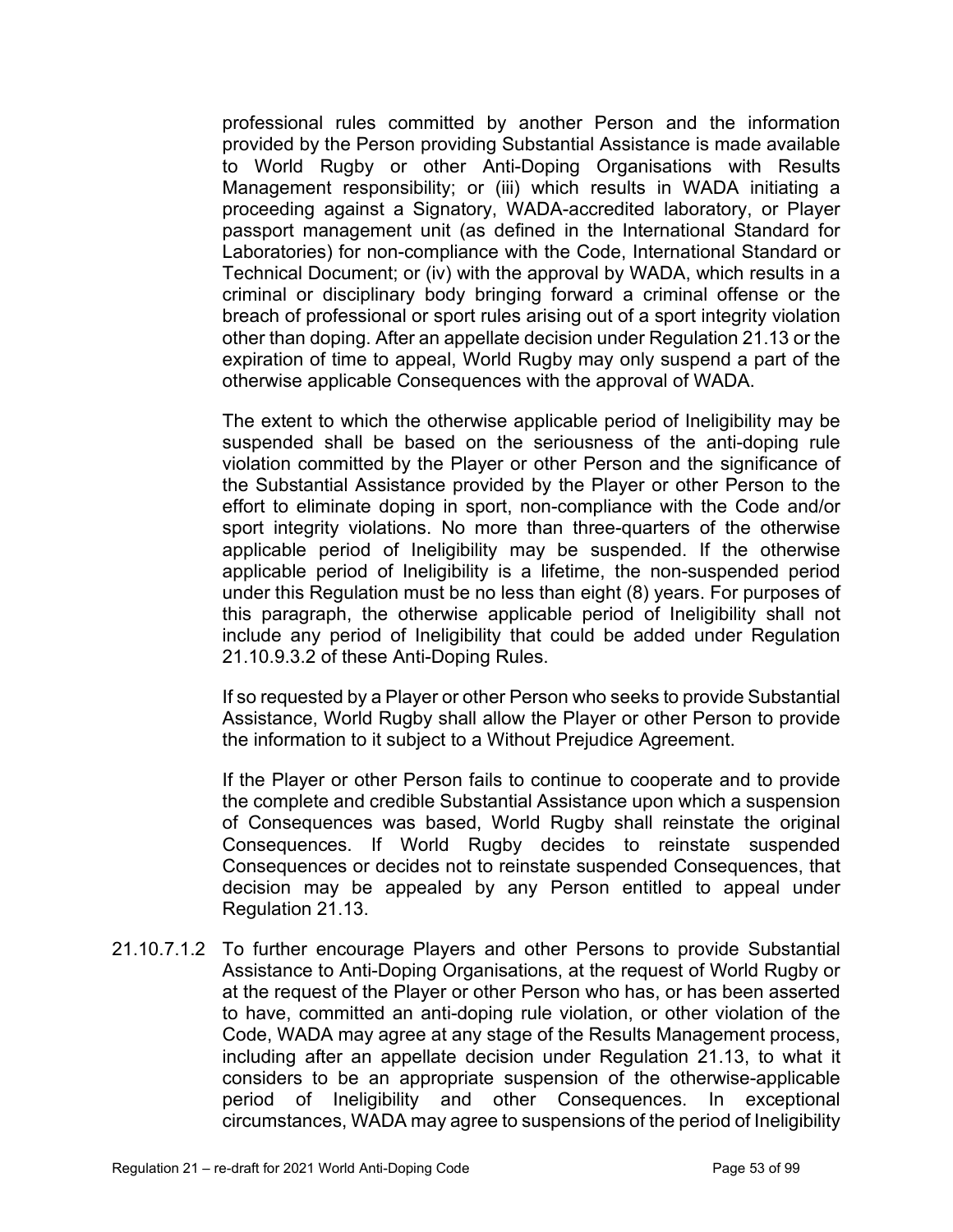and other Consequences for Substantial Assistance greater than those otherwise provided in this Regulation, or even no period of Ineligibility, no mandatory Public Disclosure and/or no return of prize money or payment of fines or costs. WADA's approval shall be subject to reinstatement of Consequences, as otherwise provided in this Regulation. Notwithstanding Regulation 21.13, WADA's decisions in the context of this Regulation 21.10.7.1.2 may not be appealed.

- 21.10.7.1.3 If World Rugby suspends any part of an otherwise applicable sanction because of Substantial Assistance, then notice providing justification for the decision shall be provided to the other Anti-Doping Organisations with a right to appeal under Regulation 21.13.2.3 as provided in Regulation 21.14.2. In unique circumstances where WADA determines that it would be in the best interest of anti-doping, WADA may authorise World Rugby to enter into appropriate confidentiality agreements limiting or delaying the disclosure of the Substantial Assistance agreement or the nature of Substantial Assistance being provided.
- **21.10.7.2** Admission of an Anti-Doping Rule Violation in the Absence of Other Evidence

Where a Player or other Person voluntarily admits the commission of an anti-doping rule violation before having received notice of a Sample collection which could establish an anti-doping rule violation (or, in the case of an anti-doping rule violation other than Regulation 21.2.1, before receiving first notice of the admitted violation pursuant to Regulation 21.7) and that admission is the only reliable evidence of the violation at the time of admission, then the period of Ineligibility may be reduced, but not below one-half of the period of Ineligibility otherwise applicable.**[50](#page-55-0)**

## **21.10.7.3** Application of Multiple Grounds for Reduction of a Sanction

Where a Player or other Person establishes entitlement to reduction in sanction under more than one provision of Regulation 21.10.5, 21.10.6 or 21.10.7, before applying any reduction or suspension under Regulation 21.10.7, the otherwise applicable period of Ineligibility shall be determined in accordance with Regulation 21.10.2, 21.10.3, 21.10.5, and 21.10.6. If the Player or other Person establishes entitlement to a reduction or suspension of the period of Ineligibility under Regulation 21.10.7, then the period of Ineligibility may be reduced or suspended, but not below one-fourth of the otherwise applicable period of Ineligibility.

<span id="page-55-0"></span>**<sup>50</sup>** *[Comment to Regulation 21.10.7.2: This Regulation is intended to apply when a Player or other Person comes forward and admits to an anti-doping rule violation in circumstances where no Anti-Doping Organisation is aware that an anti-doping rule violation might have been committed. It is not intended to apply to circumstances where the admission occurs after the Player or other*  Person believes he is about to be caught. The amount by which Ineligibility is reduced should be based on the likelihood that the *Player or other Person would have been caught had he not come forward voluntarily.]*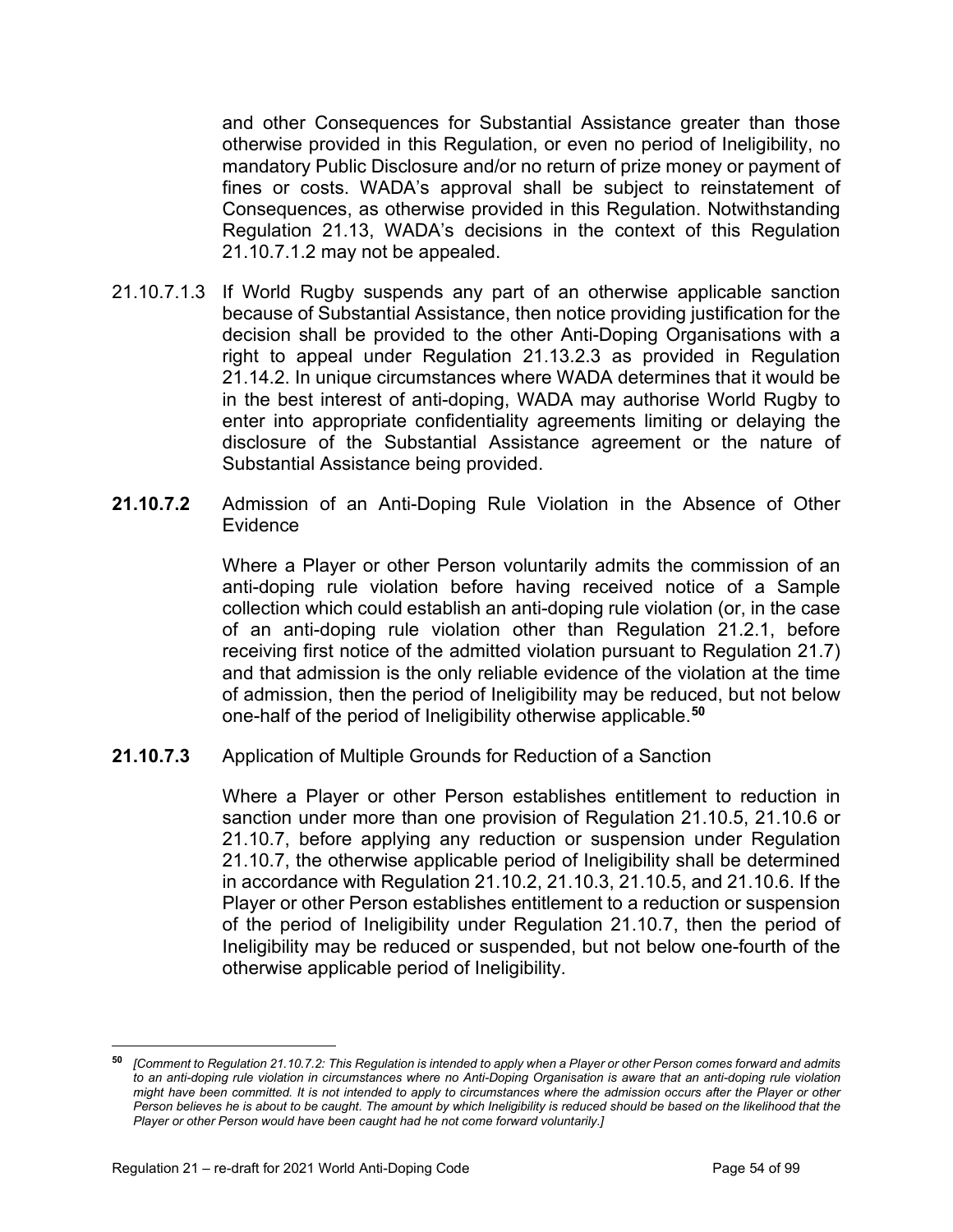## **21.10.8 Results Management Agreements**

**21.10.8.1** One (1) Year Reduction for Certain Anti-Doping Rule Violations Based on Early Admission and Acceptance of Sanction

> Where a Player or other Person, after being notified by World Rugby of a potential anti-doping rule violation that carries an asserted period of Ineligibility of four (4) or more years (including any period of Ineligibility asserted under Regulation 21.10.4), admits the violation and accepts the asserted period of Ineligibility no later than twenty (20) days after receiving notice of an anti-doping rule violation charge, the Player or other Person may receive a one (1) year reduction in the period of Ineligibility asserted by World Rugby. Where the Player or other Person receives the one (1) year reduction in the asserted period of Ineligibility under this Regulation 21.10.8.1, no further reduction in the asserted period of Ineligibility shall be allowed under any other Regulation. **[51](#page-56-0)**

#### **21.10.8.2** Case Resolution Agreement

Where the Player or other Person admits an anti-doping rule violation after being confronted with the anti-doping rule violation by World Rugby and agrees to Consequences acceptable to World Rugby and WADA, at their sole discretion, then: (a) the Player or other Person may receive a reduction in the period of Ineligibility based on an assessment by World Rugby and WADA of the application of Regulation 21.10.1 through 21.10.7 to the asserted anti-doping rule violation, the seriousness of the violation, the Player or other Person's degree of Fault and how promptly the Player or other Person admitted the violation; and (b) the period of Ineligibility may start as early as the date of Sample collection or the date on which another anti-doping rule violation last occurred. In each case, however, where this Regulation is applied, the Player or other Person shall serve at least onehalf of the agreed-upon period of Ineligibility going forward from the earlier of the date the Player or other Person accepted the imposition of a sanction or a Provisional Suspension which was subsequently respected by the Player or other Person. The decision by WADA and World Rugby to enter or not enter into a case resolution agreement, and the amount of the reduction to, and the starting date of, the period of Ineligibility are not matters for determination or review by a hearing body and are not subject to appeal under Regulation 21.13.

If so requested by a Player or other Person who seeks to enter into a case resolution agreement under this Regulation, World Rugby shall allow the

<span id="page-56-0"></span>**<sup>51</sup>** *[Comment to Regulation 21.10.8.1: For example, if World Rugby alleges that a Player has violated Regulation 21.2.1 for Use of*  an anabolic steroid and asserts the applicable period of Ineligibility is four (4) years, then the Player may unilaterally reduce the *period of Ineligibility to three (3) years by admitting the violation and accepting the three (3) year period of Ineligibility within the time specified in this Regulation, with no further reduction allowed. This resolves the case without any need for a hearing.]*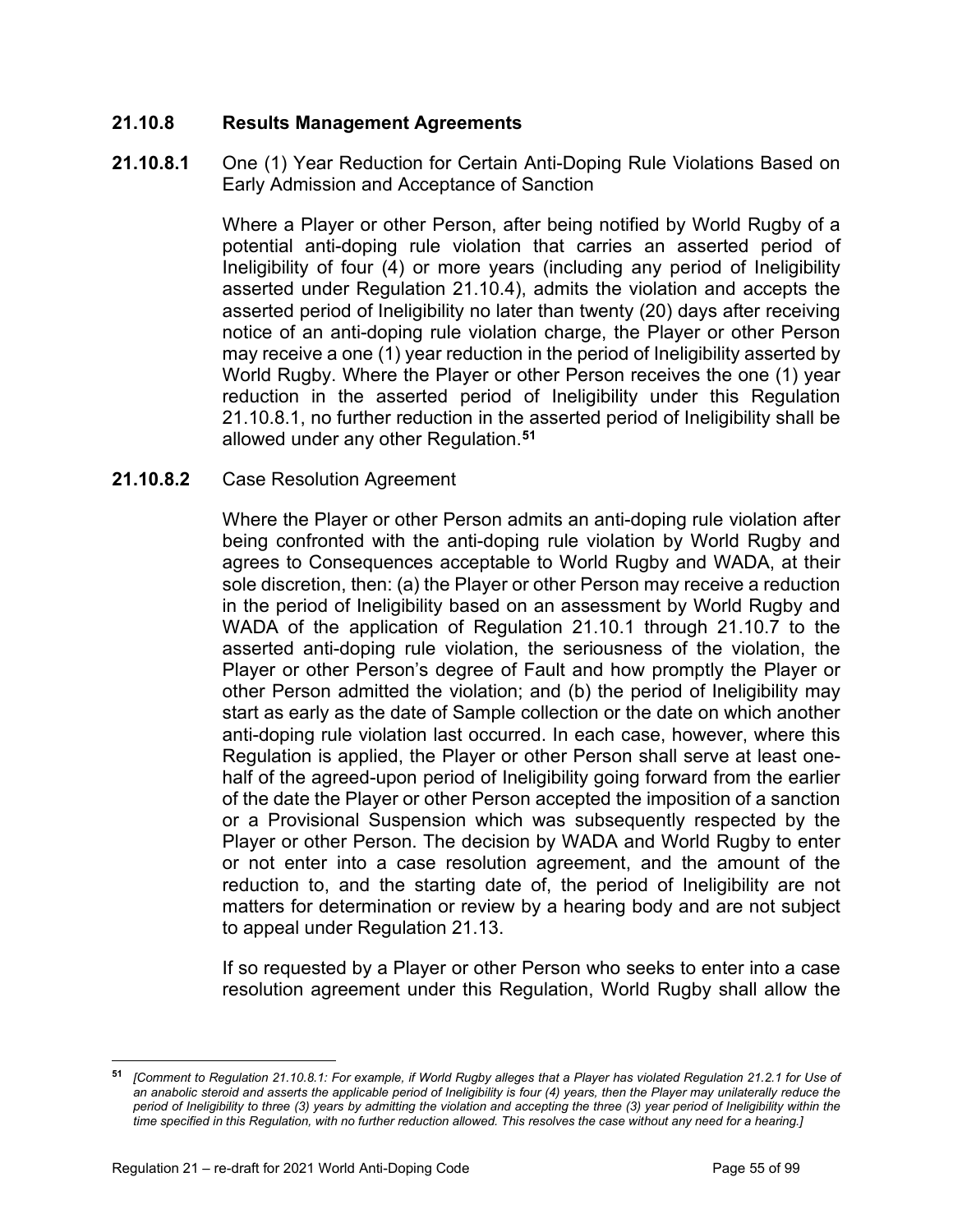Player or other Person to discuss an admission of the anti-doping rule violation with it subject to a Without Prejudice Agreement.<sup>52</sup>

## **21.10.9 Multiple Violations**

- **21.10.9.1** Second or Third Anti-Doping Rule Violation
- 21.10.9.1.1 For a Player or other Person's second anti-doping rule violation, the period of Ineligibility shall be the greater of:
	- (a) A six (6) month period of Ineligibility; or
	- (b) A period of Ineligibility in the range between:
		- (i) the sum of the period of Ineligibility imposed for the first antidoping rule violation plus the period of Ineligibility otherwise applicable to the second anti-doping rule violation treated as if it were a first violation, and
		- (ii) twice the period of Ineligibility otherwise applicable to the second anti-doping rule violation treated as if it were a first violation.

The period of Ineligibility within this range shall be determined based on the entirety of the circumstances and the Player or other Person's degree of Fault with respect to the second violation.

- 21.10.9.1.2 A third anti-doping rule violation will always result in a lifetime period of Ineligibility, except if the third violation fulfils the condition for elimination or reduction of the period of Ineligibility under Regulation 21.10.5 or 21.10.6, or involves a violation of Regulation 21.2.4. In these particular cases, the period of Ineligibility shall be from eight (8) years to lifetime Ineligibility.
- 21.10.9.1.3 The period of Ineligibility established in Regulation 21.10.9.1.1 and 21.10.9.1.2 may then be further reduced by the application of Regulation 21.10.7.
- **21.10.9.2** An anti-doping rule violation for which a Player or other Person has established No Fault or Negligence shall not be considered a violation for purposes of this Regulation 21.10.9. In addition, an anti-doping rule violation sanctioned under Regulation 21.10.2.4.1 shall not be considered a violation for purposes of Regulation 21.10.9.
- **21.10.9.3** Additional Rules for Certain Potential Multiple Violations
- 21.10.9.3.1 For purposes of imposing sanctions under Regulation 21.10.9, except as provided in Regulation 21.10.9.3.2 and 21.10.9.3.3, an anti-doping rule

<span id="page-57-0"></span><sup>52</sup> *[Comment to Regulation 21.10.8.2: Any mitigating or aggravating factors set forth in this Regulation 21.10 shall be considered in arriving at the Consequences set forth in the case resolution agreement, and shall not be applicable beyond the terms of that agreement.]*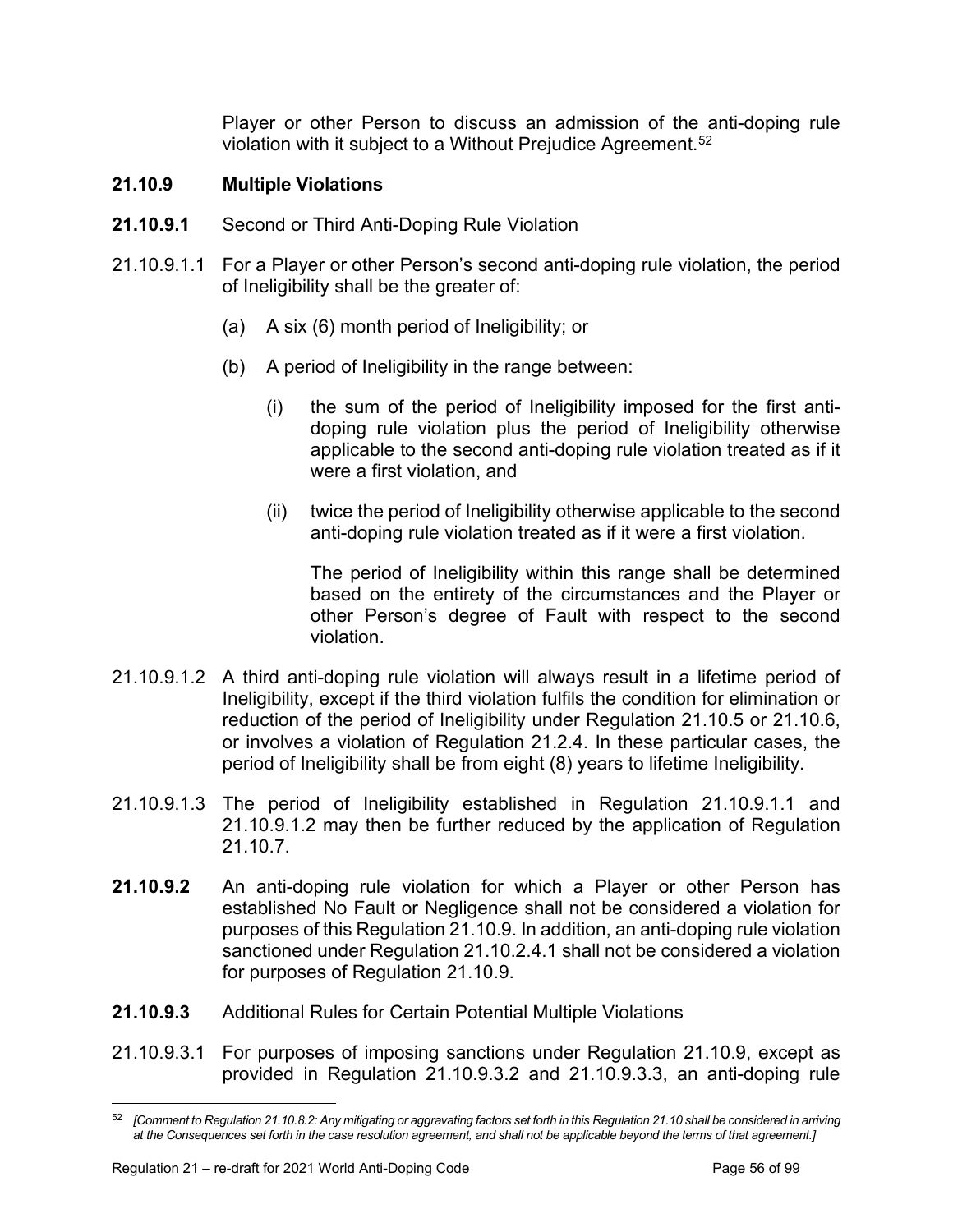violation will only be considered a second violation if World Rugby can establish that the Player or other Person committed the additional antidoping rule violation after the Player or other Person received notice pursuant to Regulation 21.7, or after World Rugby made reasonable efforts to give notice of the first anti-doping rule violation. If World Rugby cannot establish this, the violations shall be considered together as one single first violation, and the sanction imposed shall be based on the violation that carries the more severe sanction, including the application of Aggravating Circumstances. Results in all Competitions dating back to the earlier antidoping rule violation will be Disqualified as provided in Regulation 21.10.10[.53](#page-58-0)

- 21.10.9.3.2 If World Rugby establishes that a Player or other Person committed an additional anti-doping rule violation prior to notification, and that the additional violation occurred twelve (12) months or more before or after the first-noticed violation, then the period of Ineligibility for the additional violation shall be calculated as if the additional violation were a stand-alone first violation and this period of Ineligibility is served consecutively, rather than concurrently, with the period of Ineligibility imposed for the earliernoticed violation. Where this Regulation 21.10.9.3.2 applies, the violations taken together shall constitute a single violation for purposes of Regulation 21.10.9.1.
- 21.10.9.3.3 If World Rugby establishes that a Player or other Person committed a violation of Regulation 21.2.5 in connection with the Doping Control process for an underlying asserted anti-doping rule violation, the violation of Regulation 21.2.5 shall be treated as a stand-alone first violation and the period of Ineligibility for such violation shall be served consecutively, rather than concurrently, with the period of Ineligibility, if any, imposed for the underlying anti-doping rule violation. Where this Regulation 21.10.9.3.3 is applied, the violations taken together shall constitute a single violation for purposes of Regulation 21.10.9.1.
- 21.10.9.3.4 If World Rugby establishes that a Player or other Person has committed a second or third anti-doping rule violation during a period of Ineligibility, the periods of Ineligibility for the multiple violations shall run consecutively, rather than concurrently.
- **21.10.9.4** Multiple Anti-Doping Rule Violations during Ten (10) Year Period

For purposes of Regulation 21.10.9, each anti-doping rule violation must take place within the same ten (10) year period in order to be considered multiple violations.

<span id="page-58-0"></span>**<sup>53</sup>** *[Comment to Regulation 21.10.9.3.1: The same rule applies where, after the imposition of a sanction, World Rugby discovers facts involving an anti-doping rule violation that occurred prior to notification for a first anti-doping rule violation – e.g., World Rugby shall impose a sanction based on the sanction that could have been imposed if the two (2) violations had been adjudicated at the same time, including the application of Aggravating Circumstances.]*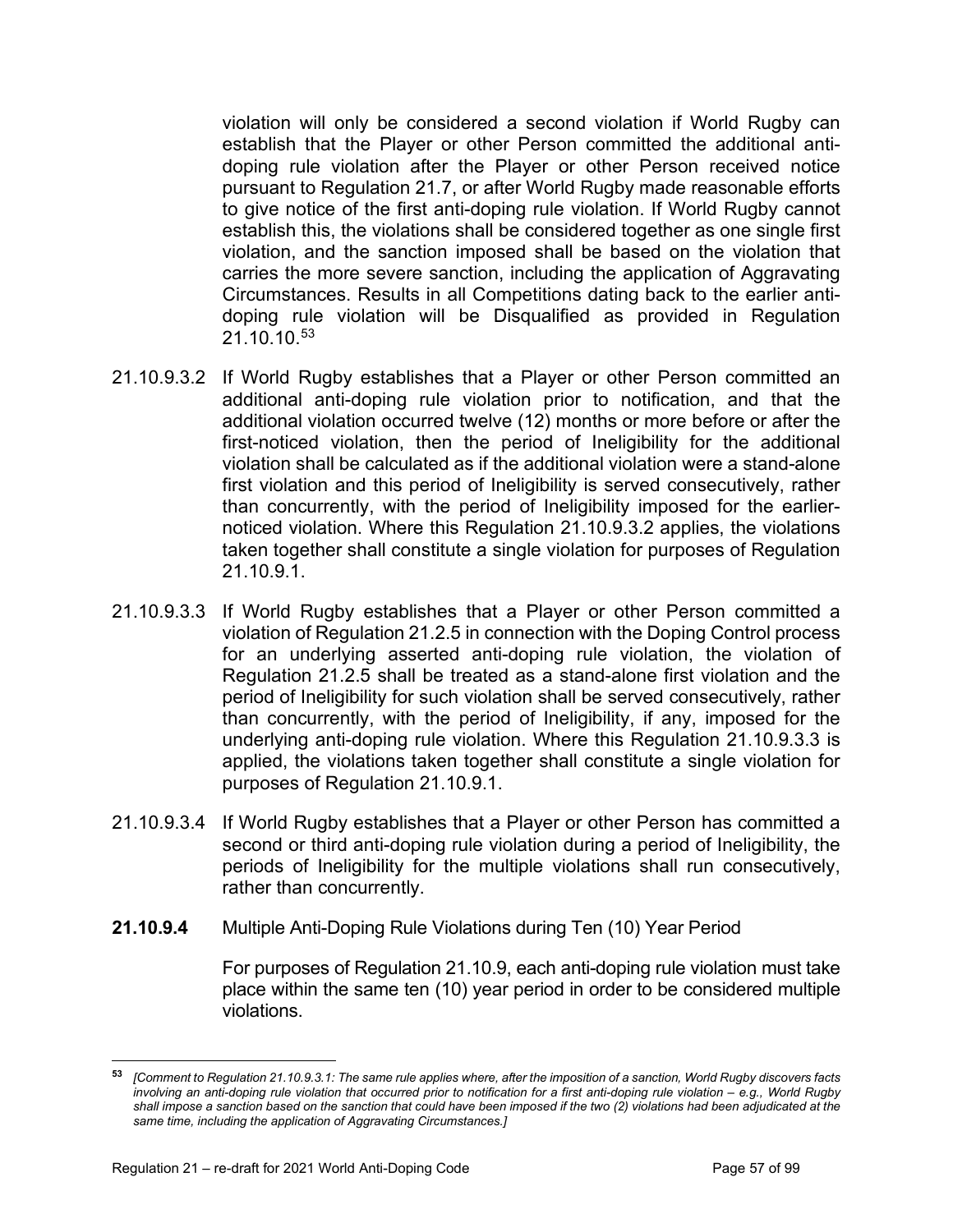### **21.10.10 Disqualification of Results in Competitions Subsequent to Sample Collection or Commission of an Anti-Doping Rule Violation**

In addition to the automatic Disqualification of the results in the Competition which produced the positive Sample under Regulation 21.9, all other competitive results of the Player obtained from the date a positive Sample was collected (whether In-Competition or Out-of-Competition), or other antidoping rule violation occurred, through the commencement of any Provisional Suspension or Ineligibility period, shall, unless fairness requires otherwise, be Disqualified with all of the resulting Consequences including forfeiture of any medals, points and prizes.<sup>[54](#page-59-0)</sup>

## **21.10.11 Forfeited Prize Money**

If World Rugby recovers prize money forfeited as a result of an anti-doping rule violation, it shall take reasonable measures to allocate and distribute this prize money to the Players who would have been entitled to it had the forfeiting Player not competed.[55](#page-59-1)

## **21.10.12 Financial Consequences**

- **21.10.12.1** Where a Player or other Person commits an anti-doping rule violation, World Rugby may, in its discretion and subject to the principle of proportionality, elect to recover from the Player or other Person costs associated with the anti-doping rule violation, regardless of the period of Ineligibility imposed.
- **21.10.12.2** World Rugby's recovery of costs shall not be considered a basis for reducing the Ineligibility or other sanction which would otherwise be applicable under these Anti-Doping Rules.

## **21.10.13 Commencement of Ineligibility Period**

Where a Player is already serving a period of Ineligibility for an anti-doping rule violation, any new period of Ineligibility shall commence on the first day after the current period of Ineligibility has been served. Otherwise, except as provided below, the period of Ineligibility shall start on the date of the final hearing decision providing for Ineligibility or, if the hearing is waived or there is no hearing, on the date Ineligibility is accepted or otherwise imposed.

**21.10.13.1** Delays Not Attributable to the Player or other Person

<span id="page-59-0"></span>**<sup>54</sup>** *[Comment to Regulation 21.10.10: Nothing in these Anti-Doping Rules precludes clean Players or other Persons who have been damaged by the actions of a Person who has committed an anti-doping rule violation from pursuing any right which they would otherwise have to seek damages from such Person.]*

<span id="page-59-1"></span>**<sup>55</sup>** *[Comment to Regulation 21.10.11: This Regulation is not intended to impose an affirmative duty on World Rugby to take any action to collect forfeited prize money. If World Rugby elects not to take any action to collect forfeited prize money, it may assign its right to recover such money to the Player(s) who should have otherwise received the money. "Reasonable measures to allocate and distribute this prize money" could include using collected forfeited prize money as agreed upon by World Rugby and its Players.]*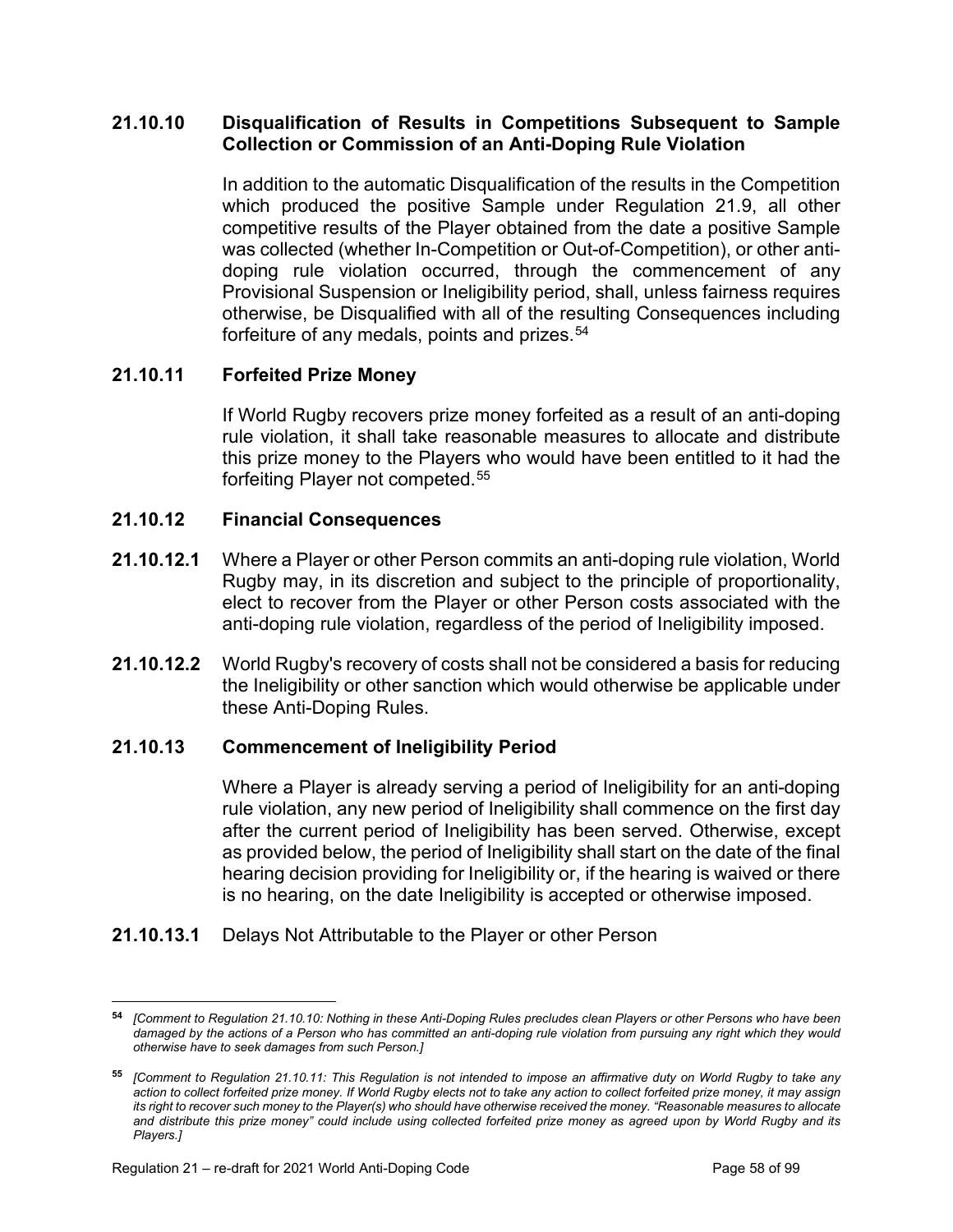Where there have been substantial delays in the hearing process or other aspects of Doping Control, and the Player or other Person can establish that such delays are not attributable to the Player or other Person, World Rugby or the Judicial Committee may start the period of Ineligibility at an earlier date commencing as early as the date of Sample collection or the date on which another anti-doping rule violation last occurred. All competitive results achieved during the period of Ineligibility, including retroactive Ineligibility, shall be Disqualified.**[56](#page-60-0)**

- **21.10.13.2** Credit for Provisional Suspension or Period of Ineligibility Served
- 21.10.13.2.1 If a Provisional Suspension is respected by the Player or other Person, then the Player or other Person shall receive a credit for such period of Provisional Suspension against any period of Ineligibility which may ultimately be imposed. If the Player or other Person does not respect a Provisional Suspension, then the Player or other Person shall receive no credit for any period of Provisional Suspension served. If a period of Ineligibility is served pursuant to a decision that is subsequently appealed, then the Player or other Person shall receive a credit for such period of Ineligibility served against any period of Ineligibility which may ultimately be imposed on appeal.
- 21.10.13.2.2 If a Player or other Person voluntarily accepts a Provisional Suspension in writing from World Rugby and thereafter respects the Provisional Suspension, the Player or other Person shall receive a credit for such period of voluntary Provisional Suspension against any period of Ineligibility which may ultimately be imposed. A copy of the Player or other Person's voluntary acceptance of a Provisional Suspension shall be provided promptly to each party entitled to receive notice of an asserted anti-doping rule violation under Regulation 21.14.1.**[57](#page-60-1)**
- 21.10.13.2.3 No credit against a period of Ineligibility shall be given for any time period before the effective date of the Provisional Suspension or voluntary Provisional Suspension regardless of whether the Player elected not to compete or was suspended by a team.
- 21.10.13.2.4 In Team Sports, where a period of Ineligibility is imposed upon a team, unless fairness requires otherwise, the period of Ineligibility shall start on the date of the final hearing decision providing for Ineligibility or, if the hearing is waived, on the date Ineligibility is accepted or otherwise imposed. Any period of team Provisional Suspension (whether imposed or voluntarily

<span id="page-60-0"></span>**<sup>56</sup>** *[Comment to Regulation 21.10.13.1: In cases of anti-doping rule violations other than under Regulation 21.2.1, the time required for an Anti-Doping Organisation to discover and develop facts sufficient to establish an anti-doping rule violation may be lengthy, particularly where the Player or other Person has taken affirmative action to avoid detection. In these circumstances, the flexibility provided in this Regulation to start the sanction at an earlier date should not be used.]*

<span id="page-60-1"></span>**<sup>57</sup>** *[Comment to Regulation 21.10.13.2.2: A Player's voluntary acceptance of a Provisional Suspension is not an admission by the Player and shall not be used in any way to draw an adverse inference against the Player.]*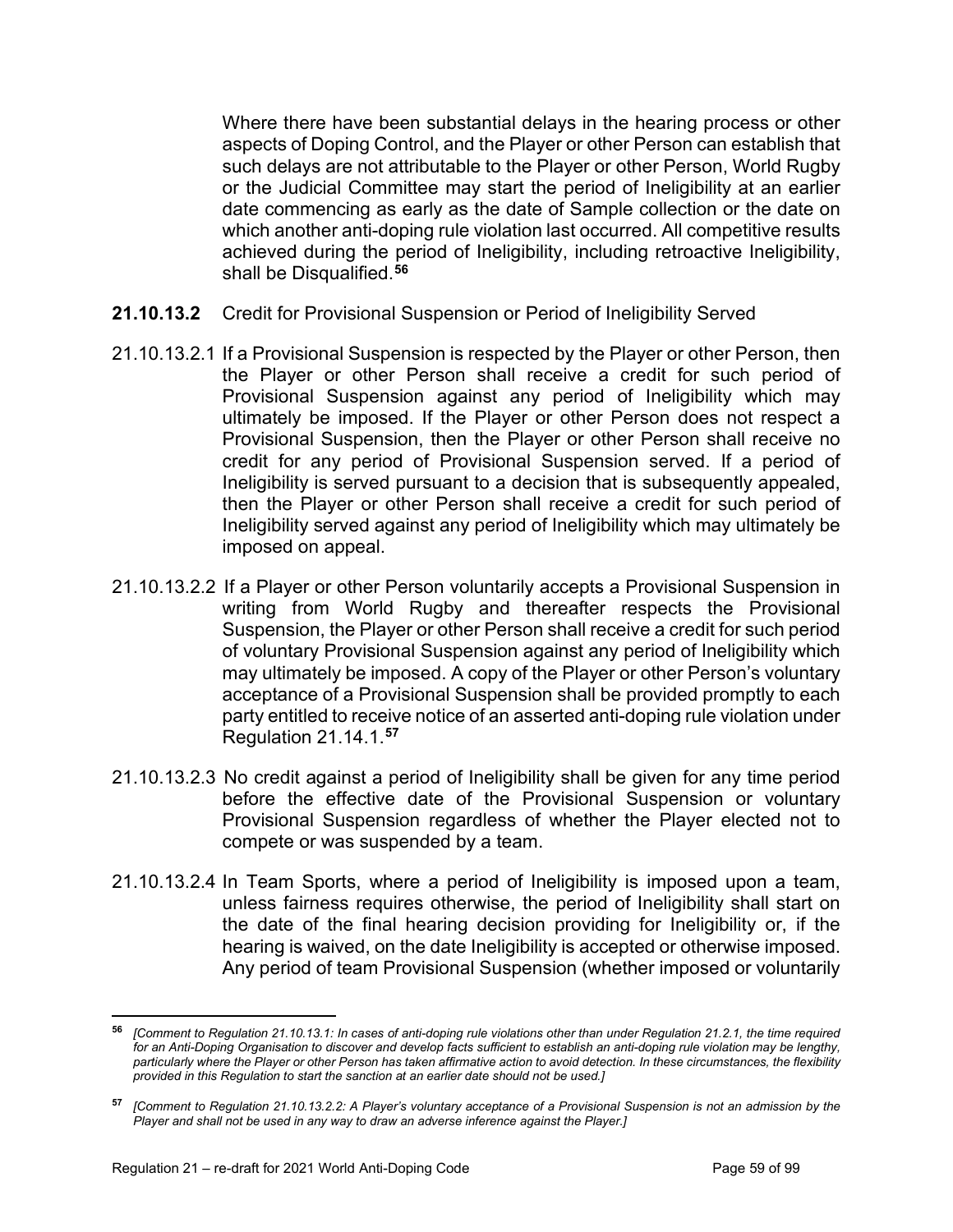accepted) shall be credited against the total period of Ineligibility to be served.

## **21.10.14 Status During Ineligibility or Provisional Suspension**

**21.10.14.1** Prohibition Against Participation During Ineligibility or Provisional Suspension

> No Player or other Person who has been declared Ineligible or is subject to a Provisional Suspension may, during a period of Ineligibility or Provisional Suspension, participate in any capacity in a Competition or activity (other than authorised anti-doping Education or rehabilitation programmes) authorised or organised by any Signatory, Signatory's member organisation, or a club or other member organisation of a Signatory's member organisation, or in Competitions authorised or organised by any professional league or any international- or national-level Event organisation or any elite or national-level sporting activity funded by a governmental agency.

> A Player or other Person subject to a period of Ineligibility longer than four (4) years may, after completing four (4) years of the period of Ineligibility, participate as a Player in local sport events not sanctioned or otherwise under the authority of a Code Signatory or member of a Code Signatory, but only so long as the local sport event is not at a level that could otherwise qualify such Player or other Person directly or indirectly to compete in (or accumulate points toward) a national championship or International Event, and does not involve the Player or other Person working in any capacity with Protected Persons.

> A Player or other Person subject to a period of Ineligibility shall remain subject to Testing and any requirement by World Rugby to provide whereabouts information.**[58](#page-61-0)**

## **2.10.14.2** Return to Training

As an exception to Regulation 21.10.14.1, a Player may return to train with a team or to use the facilities of a club or other member organisation of World Rugby's or other Signatory's member organisation during the shorter

<span id="page-61-0"></span>**<sup>58</sup>** *[Comment to Regulation 21.10.14.1: For example, subject to Regulation 21.10.14.2 below, Ineligible Players cannot participate in a training camp, exhibition or practice organised by their Union or a Club or Rugby Body or any other team affiliated to a Union or Association. Further, an Ineligible Player may not compete in a non-Signatory professional league (e.g., the National Hockey League, the National Basketball Association, etc.), Events organised by a non-Signatory International Event organisation or a non-Signatory national-level Event organisation without triggering the Consequences set forth in Regulation 21.10.14.3. The term "activity" also includes, for example, administrative activities, such as serving as an official, director, officer, employee, or volunteer of the organisation described in this Regulation. Ineligibility imposed in one sport shall also be recognised by other sports (see Regulation 21.15.1, Automatic Binding Effect of Decisions). A Player or other Person serving a period of Ineligibility is prohibited from coaching or serving as a Player Support Person in any other capacity at any time during the period of Ineligibility, and doing so could also result in a violation of Regulation 21.2.10 by another Player. Any performance standard accomplished during a period of Ineligibility shall not be recognised by World Rugby or its Unions for any purpose.]*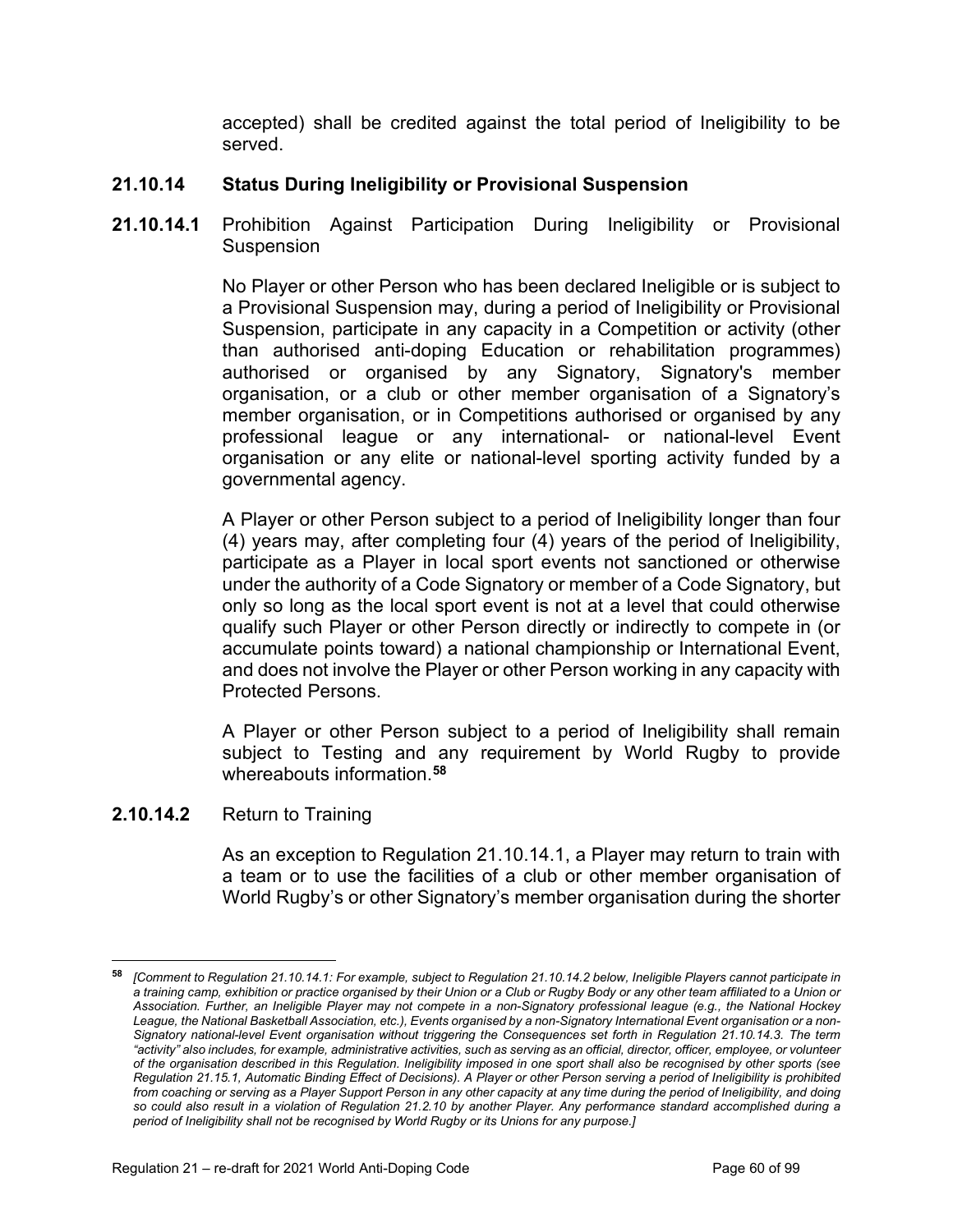of: (1) the last two months of the Player's period of Ineligibility, or (2) the last one-quarter of the period of Ineligibility imposed.**[59](#page-62-0)**

**21.10.14.3** Violation of the Prohibition of Participation During Ineligibility or Provisional **Suspension** 

> Where a Player or other Person who has been declared Ineligible violates the prohibition against participation during Ineligibility described in Regulation 21.10.14.1, the results of such participation shall be Disqualified and a new period of Ineligibility equal in length to the original period of Ineligibility shall be added to the end of the original period of Ineligibility. The new period of Ineligibility, including a reprimand and no period of Ineligibility, may be adjusted based on the Player or other Person's degree of Fault and other circumstances of the case. The determination of whether a Player or other Person has violated the prohibition against participation, and whether an adjustment is appropriate, shall be made by the Anti-Doping Organisation whose Results Management led to the imposition of the initial period of Ineligibility. This decision may be appealed under Regulation 21.13.

> A Player or other Person who violates the prohibition against participation during a Provisional Suspension described in Regulation 21.10.14.1 shall receive no credit for any period of Provisional Suspension served and the results of such participation shall be Disqualified.

> Where a Player Support Person or other Person assists a Person in violating the prohibition against participation during Ineligibility or a Provisional Suspension, World Rugby shall impose sanctions for a violation of Regulation 21.2.9 for such assistance.

**21.10.14.4** Withholding of Financial Support during Ineligibility

In addition, for any anti-doping rule violation not involving a reduced sanction as described in Regulation 21.10.5 or 21.10.6, some or all sport-related financial support or other sport-related benefits received by such Person will be withheld by World Rugby and its Unions.

## **21.10.15 Automatic Publication of Sanction**

A mandatory part of each sanction shall include automatic publication, as provided in Regulation 21.14.3.

## **21.11 CONSEQUENCES TO TEAMS**

## **21.11.1 Testing of Teams**

<span id="page-62-0"></span>**<sup>59</sup>** *[Comment to Regulation 21.10.14.2: In many Team Sports and some individual sports (e.g., ski jumping and gymnastics), Players cannot effectively train on their own so as to be ready to compete at the end of the Player's period of Ineligibility. During the training period described in this Regulation, an Ineligible Player may not compete or engage in any activity described in Regulation 21.10.14.1 other than training.]*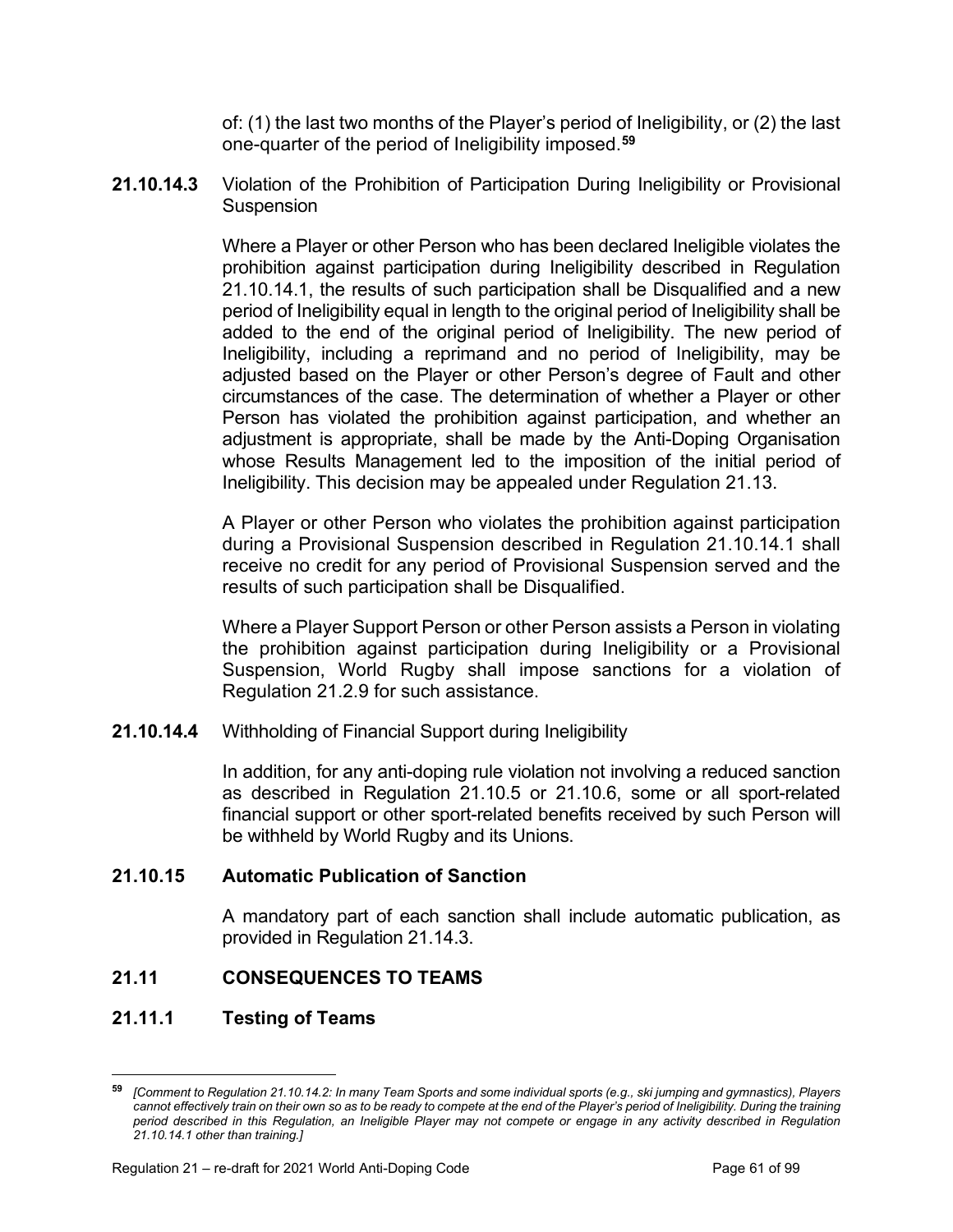Where more than one (1) Member of a Team in a Team Sport has been notified of an anti-doping rule violation under Regulation 21.7 in connection with an Event, the ruling body for the Event shall conduct appropriate Target Testing of the team during the Event Period.

## **21.11.2 Team Consequences**

If more than two (2) members of a team in a Team Sport are found to have committed an anti-doping rule violation during an Event Period, the ruling body of the Event shall impose an appropriate sanction on the team (e.g., loss of points, Disqualification from a Competition or Event, or other sanction) in addition to any Consequences imposed upon the individual Players committing the anti-doping rule violation.

## **21.11.3 Other Team Consequences[60](#page-63-0)**

The ruling body for an Event, including without limitation World Rugby, may elect to establish rules for the Event which impose Consequences for Team Sports stricter than those in Regulation 21.11.2 for the purposes of the Event.

## **21.12 SANCTIONS BY WORLD RUGBY AGAINST UNIONS OR OTHER SPORTING BODIES**

When World Rugby becomes aware that a Union or any other sporting body over which it has authority has failed to comply with, implement, uphold, and enforce these Anti-Doping Rules within that Union's jurisdiction, World Rugby has the authority and may take the following additional disciplinary actions:

- **21.12.1** Exclude all, or some group of, members of the Union or body from specified future Events or all Events conducted within a specified period of time.
- **21.12.2** Take additional disciplinary actions with respect to the Union's or body's recognition, the eligibility of their members to participate in World Rugby's activities, and/or fine that Union or body based on the following:
- **21.12.2.1** If four (4) or more violations of these Anti-Doping Rules or the Union or NADO's anti-doping rules (other than violations involving Regulation 21.2.4 or its equivalent) are committed by Players or other Persons affiliated with a Union during a twelve (12) month period the relevant Union shall carry out additional education activities as directed by World Rugby.
- **21.12.2.2** More than one Player or other Person affiliated with that Union commits an anti-doping rule violation during an International Event. In such event, that Union may be fined in an amount up to £1000 pounds sterling which may

<span id="page-63-0"></span>**<sup>60</sup>** *[Comment to Regulation 21.11.3: For example, the International Olympic Committee could establish rules which would require Disqualification of a team from the Olympic Games based on a lesser number of anti-doping rule violations during the period of the Games.Error! Main Document Only.]*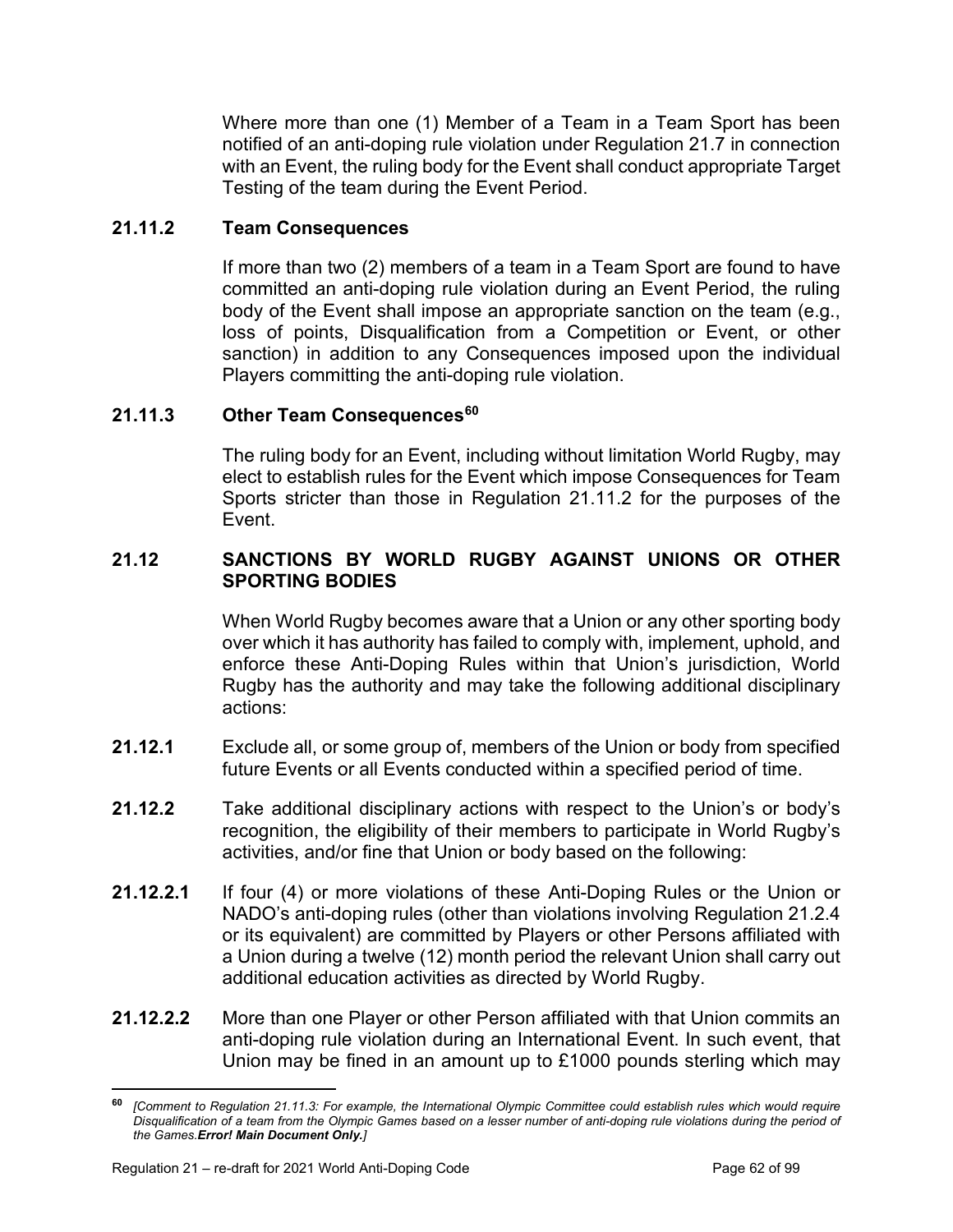be suspended if the relevant team of the Union carries out additional education activities as directed by World Rugby.

- **21.12.2.3** The Union fails to make diligent efforts to keep World Rugby informed about a Player's whereabouts after receiving a request for that information from World Rugby. World Rugby may impose a fine administratively upon the Union in an amount up to £500 pounds sterling per Player in addition to all of World Rugby's costs incurred in Testing that Union's Players. Notwithstanding the foregoing, in the event that the failures by the Union are such that World Rugby seeks to impose a fine in an amount above £500 pounds sterling per Player pursuant to this Regulation 21.12.2.3 it may do so pursuant to an order of a Judicial Officer or Judicial Committee following disciplinary action against the Union under Regulation 18 or its successor regulation as in force from time to time.
- **21.12.3** Withhold some or all funding or other financial and non-financial support from Unions which are not in compliance with these Anti-Doping Rules, International Standards (including the International Standard for Education) and/or in order to meet the amounts of any fine pursuant to Regulation 21.12.2 which have not been paid by the Union within the time period stipulated by World Rugby and/or Judicial Officer or Judicial Committee, as applicable. Similarly, World Rugby may withhold from the Union any amount not paid by a Player or other Person pursuant to Regulation 21.10.12 and the Union may seek this amount in turn from the Player or other Person under its direct jurisdiction.
- **21.12.4** Require that Union or body to reimburse World Rugby for all costs (including but not limited to laboratory fees, hearing expenses and travel) related to a violation of these Anti-Doping Rules committed by a Player or other Person affiliated with that organisation or body.
- **21.12.5** Notwithstanding Regulations 21.12.1 to 21.12.4 above, World Rugby may instigate an investigation into the compliance of any Union with these Anti-Doping Rules at any time which the Union shall facilitate. As a result of such investigation World Rugby may direct a Union to take certain action to bring itself into compliance with these Anti-Doping Rules. A failure by a Union to comply with such direction(s) within the stipulated period may give rise to disciplinary action which shall be dealt with pursuant to Regulation 18 or its successor regulation as in force from time to time.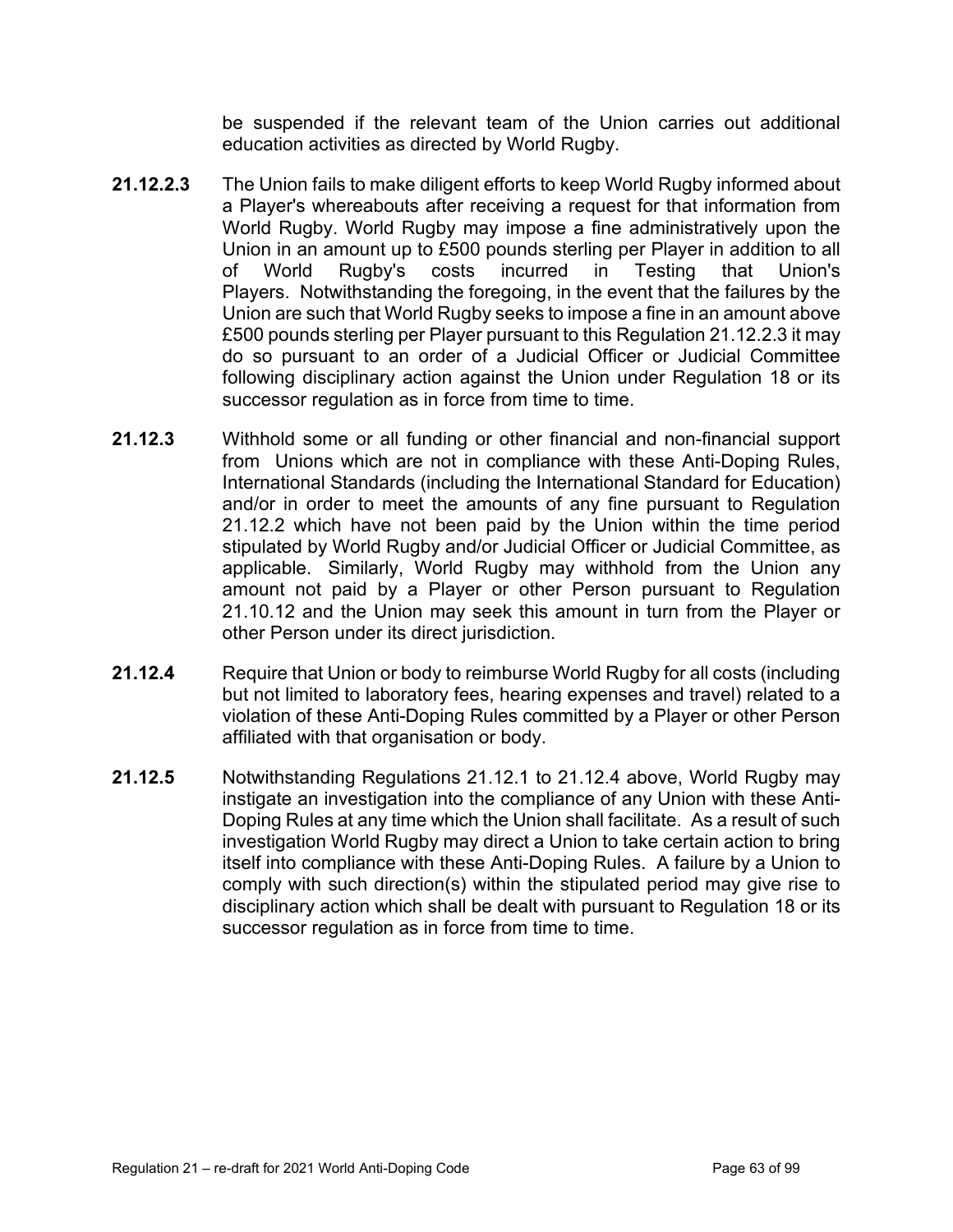## **21.13 RESULTS MANAGEMENT: APPEALS[61](#page-65-0)**

## **21.13.1 Decisions Subject to Appeal**

Decisions made under the Code or these Anti-Doping Rules may be appealed as set forth below in Regulation 21.13.2 through 21.13.7 or as otherwise provided in these Anti-Doping Rules, the Code, or the International Standards. Such decisions shall remain in effect while under appeal unless the appellate body orders otherwise.

#### **21.13.1.1** Scope of Review Not Limited

The scope of review on appeal includes all issues relevant to the matter and is expressly not limited to the issues or scope of review before the initial decision maker. Any party to the appeal may submit evidence, legal arguments and claims that were not raised in the first instance hearing so long as they arise from the same cause of action or same general facts or circumstances raised or addressed in the first instance hearing.**[62](#page-65-1)**

**21.13.1.2** CAS Shall Not Defer to the Findings Being Appealed

In making its decision, CAS shall not give deference to the discretion exercised by the body whose decision is being appealed.**[63](#page-65-2)**

**21.13.1.3** WADA Not Required to Exhaust Internal Remedies

Where WADA has a right to appeal under Regulation 21.13 and no other party has appealed a final decision within World Rugby's process, WADA may appeal such decision directly to CAS without having to exhaust other remedies in World Rugby's process.**[64](#page-65-3)**

## **21.13.2 Appeals from Decisions Regarding Anti-Doping Rule Violations, Consequences, Provisional Suspensions, Implementation of Decisions and Authority**

<span id="page-65-0"></span>**<sup>61</sup>** *[Comment to Regulation 21.13: The object of the Code is to have anti-doping matters resolved through fair and transparent internal processes with a final appeal. Anti-doping decisions by Anti-Doping Organisations are made transparent in Regulation 21.14. Specified Persons and organisations, including WADA, are then given the opportunity to appeal those decisions. Note that the definition of interested Persons and organisations with a right to appeal under Regulation 21.13 does not include Players, or their federations, who might benefit from having another competitor Disqualified.]*

<span id="page-65-1"></span>**<sup>62</sup>** *[Comment to Regulation 21.13.1.1: The revised language is not intended to make a substantive change to the 2015 Code, but*  rather for clarification. For example, where a Player was charged in the first instance hearing only with Tampering but the same *conduct could also constitute Complicity, an appealing party could pursue both Tampering and Complicity charges against the Player in the appeal.]*

<span id="page-65-2"></span>**<sup>63</sup>** *[Comment to Regulation 21.13.1.2: CAS proceedings are de novo. Prior proceedings do not limit the evidence or carry weight in the hearing before CAS.]*

<span id="page-65-3"></span>**<sup>64</sup>** *[Comment to Regulation 21.13.1.3: Where a decision has been rendered before the final stage of World Rugby's process (for example, a first hearing) and no party elects to appeal that decision to the next level of World Rugby's process, then WADA may bypass the remaining steps in World Rugby's internal process and appeal directly to CAS.]*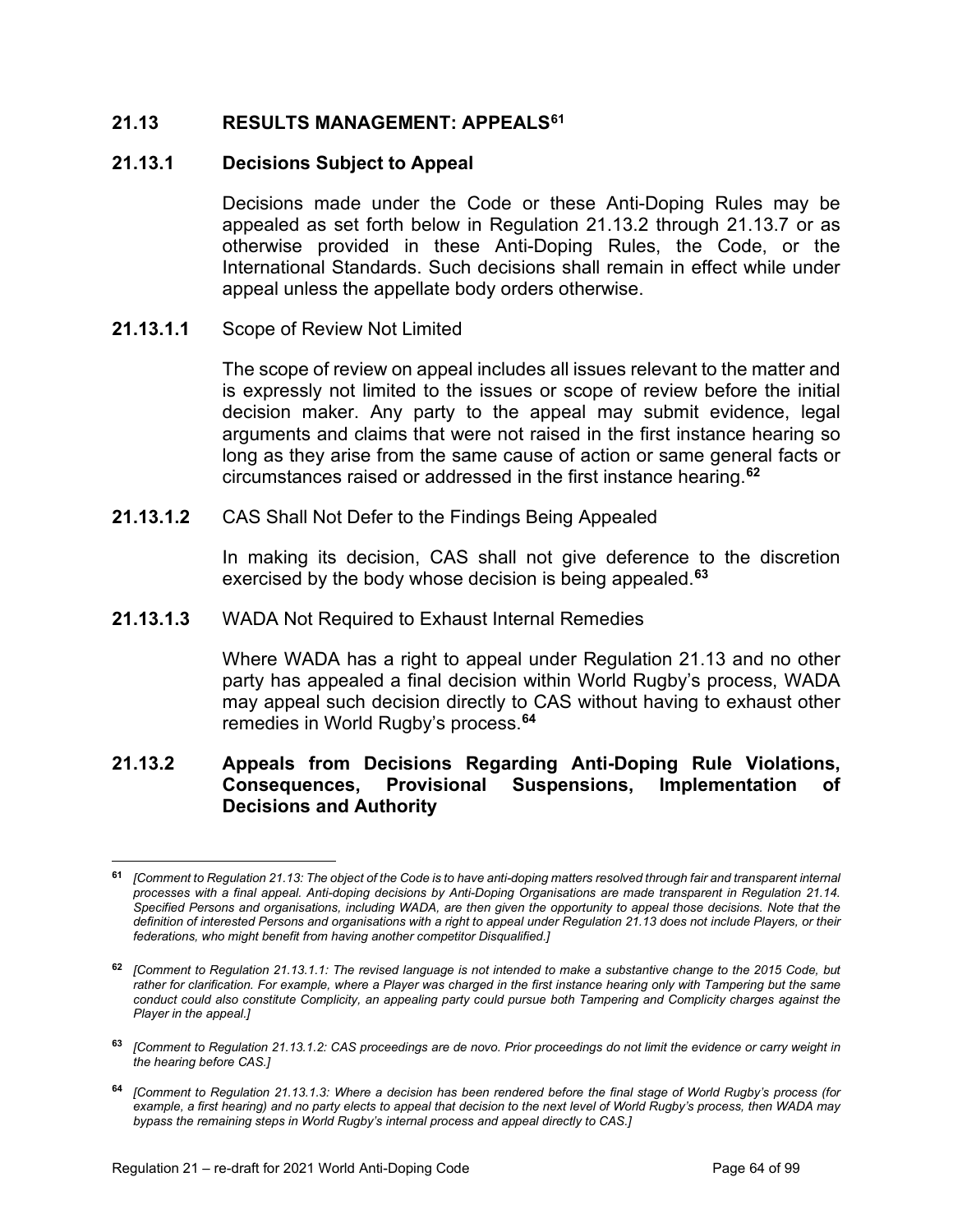A decision that an anti-doping rule violation was committed, a decision imposing Consequences or not imposing Consequences for an anti-doping rule violation, or a decision that no anti-doping rule violation was committed; a decision that an anti-doping rule violation proceeding cannot go forward for procedural reasons (including, for example, prescription); a decision by WADA not to grant an exception to the six (6) months' notice requirement for a retired Player to return to Competition under Regulation 21.5.6.1; a decision by WADA assigning Results Management under Article 7.1 of the Code; a decision by World Rugby not to bring forward an Adverse Analytical Finding or an Atypical Finding as an anti-doping rule violation, or a decision not to go forward with an anti-doping rule violation after an investigation in accordance with the International Standard for Results Management; a decision to impose, or lift, a Provisional Suspension as a result of a Provisional Hearing; World Rugby's failure to comply with Regulation 21.7.4; a decision that World Rugby lacks authority to rule on an alleged anti-doping rule violation or its Consequences; a decision to suspend, or not suspend, Consequences or to reinstate, or not reinstate, Consequences under Regulation 21.10.7.1; failure to comply with Regulation 21.7.1.4 and 21.7.1.5 of the Code; failure to comply with Regulation 21.10.8.1; a decision under Regulation 21.10.14.3; a decision by World Rugby not to implement another Anti-Doping Organisation's decision under Regulation 21.15; and a decision under Article 27.3 of the Code may be appealed exclusively as provided in this Regulation 21.13.

## **21.13.2.1** Appeals Involving International-Level Players or International Events

In cases arising from participation in an International Event or in cases involving International-Level Players, the decision may be appealed exclusively to CAS subject to Regulation 21.13.7 and Regulation 21.13.1.3. **[65](#page-66-0)**

## **21.13.2.2** Appeals Involving Other Players or Other Persons

In cases where Regulation 21.13.2.1 is not applicable, the decision may be appealed to an appellate body, in accordance with rules adopted by the NADO having authority over the Player or other Person or, in the absence of a NADO which is a Signatory, the National Olympic Committee of the relevant country acting as the NADO.

The rules for such appeal shall respect the following principles: a timely hearing; a fair, impartial, Operationally Independent and Institutionally Independent hearing panel; the right to be represented by counsel at the Person's own expense; and a timely, written, reasoned decision.

<span id="page-66-0"></span>**<sup>65</sup>** *[Comment to Regulation 21.13.2.1: CAS decisions are final and binding except for any review required by law applicable to the annulment or enforcement of arbitral awards.]*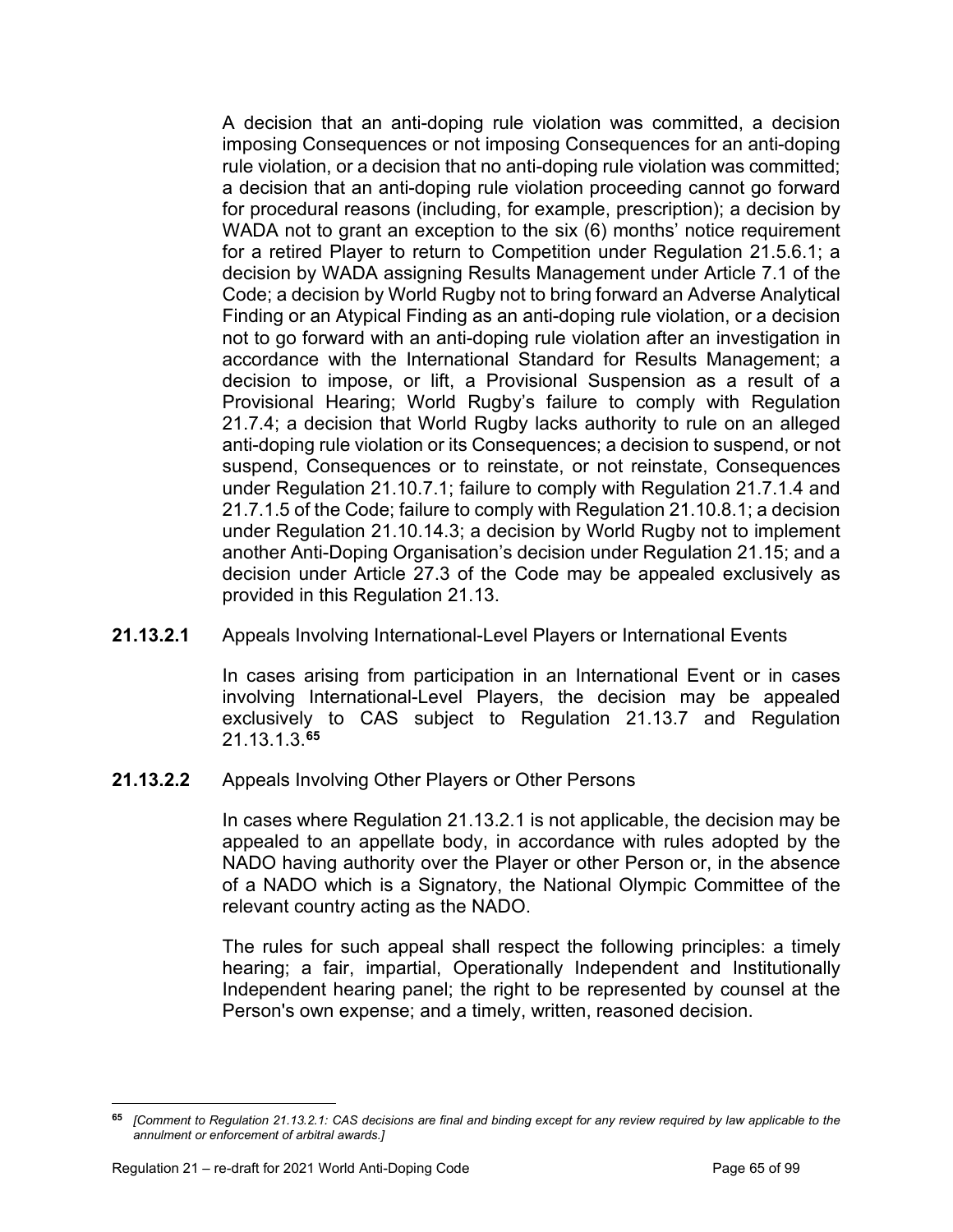If no such body as described above is in place and available at the time of the appeal, the decision may be appealed to CAS in accordance with the applicable procedural rules.

- **21.13.2.3** Persons Entitled to Appeal
- 21.13.2.3.1 Appeals Involving International-Level Players or International Events

In cases under Regulation 21.13.2.1, the following parties shall have the right to appeal to CAS: (a) the Player or other Person who is the subject of the decision being appealed; (b) the other party to the case in which the decision was rendered; (c) World Rugby; (d) the NADO of the Person's country of residence or countries where the Person is a national or license holder; (e) the International Olympic Committee or International Paralympic Committee, as applicable, where the decision may have an effect in relation to the Olympic Games or Paralympic Games, including decisions affecting eligibility for the Olympic Games or Paralympic Games; and (f) WADA.

21.13.2.3.2 Appeals Involving Other Players or Other Persons

In cases under Regulation 21.13.2.2, the parties having the right to appeal to the national-level appeal body shall be as provided in the NADO's rules but, at a minimum, shall include the following parties: (a) the Player or other Person who is the subject of the decision being appealed; (b) the other party to the case in which the decision was rendered; (c) World Rugby; (d) the NADO of the Person's country of residence or countries where the Person is a national or license holder; (e) the International Olympic Committee or International Paralympic Committee, as applicable, where the decision may have an effect in relation to the Olympic Games or Paralympic Games, including decisions affecting eligibility for the Olympic Games or Paralympic Games; and (f) WADA.

For cases under Regulation 21.13.2.2, WADA, the International Olympic Committee, the International Paralympic Committee, and World Rugby shall also have the right to appeal to CAS with respect to the decision of the national-level appeal body.

Any party filing an appeal shall be entitled to assistance from CAS to obtain all relevant information from the Anti-Doping Organisation whose decision is being appealed and the information shall be provided if CAS so directs.

21.13.2.3.3 Duty to Notify

All parties to any CAS appeal must ensure that WADA and all other parties with a right to appeal have been given timely notice of the appeal.

21.13.2.3.4 Appeal from Imposition of Provisional Suspension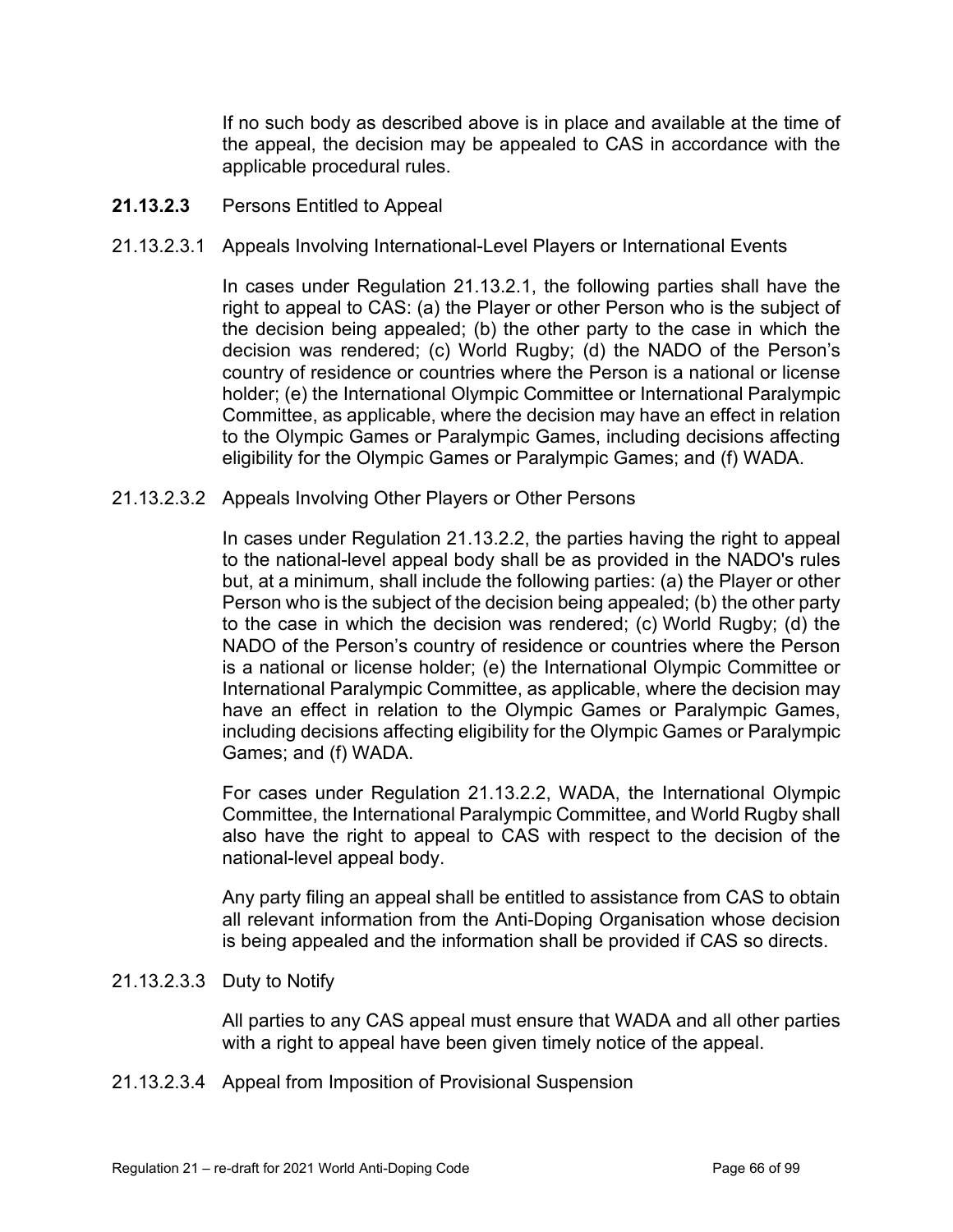Notwithstanding any other provision herein, the only Person who may appeal from the imposition of a Provisional Suspension is the Player or other Person upon whom the Provisional Suspension is imposed.

21.13.2.3.5 Appeal from Decisions under Regulation 21.12

Decisions by World Rugby pursuant to Regulation 21.12 may be appealed exclusively to a World Rugby Appeal Committee by the Union and/or World Rugby. The Appeal Committee shall be appointed by the Judicial Panel Chairman (who may appoint himself to chair such Appeal Committee) in compliance with the principles set out in Regulation 21.8.1.2 and provided they have had no prior involvement in the case.

**21.13.2.4** Cross Appeals and other Subsequent Appeals Allowed

Cross appeals and other subsequent appeals by any respondent named in cases brought to CAS under the Code are specifically permitted. Any party with a right to appeal under this Regulation 21.13 must file a cross appeal or subsequent appeal at the latest with the party's answer.**[66](#page-68-0)**

#### **21.13.3 Failure to Render a Timely Decision by World Rugby**

- **21.13.3.1** Where, in a particular case, World Rugby fails to render a decision with respect to whether an anti-doping rule violation was committed within a reasonable deadline set by WADA, WADA may elect to appeal directly to CAS as if World Rugby had rendered a decision finding no anti-doping rule violation. If the CAS hearing panel determines that an anti-doping rule violation was committed and that WADA acted reasonably in electing to appeal directly to CAS, then WADA's costs and attorney fees in prosecuting the appeal shall be reimbursed to WADA by World Rugby. **[67](#page-68-1)**
- **21.13.3.2** Where, in a particular case, a Delegated Third Party fails to render a decision with respect to whether an anti-doping rule violation was committed, within a reasonable deadline set by World Rugby, World Rugby may bring the case directly before a World Rugby Judicial Committee at the expense of the Delegated Third Party concerned.

## **21.13.4 Appeals Relating to TUEs**

<span id="page-68-0"></span>**<sup>66</sup>** *[Comment to Regulation 21.13.2.4: This provision is necessary because since 2011, CAS rules no longer permit a Player or other Person the right to cross appeal when an Anti-Doping Organisation appeals a decision after the Player's time for appeal has expired. This provision permits a full hearing for all parties.]*

<span id="page-68-1"></span>**<sup>67</sup>** *[Comment to Regulation 21.13.3: Given the different circumstances of each anti-doping rule violation investigation, Results Management and hearing process, it is not feasible to establish a fixed time period for World Rugby to render a decision before WADA may intervene by appealing directly to CAS. Before taking such action, however, WADA will consult with World Rugby and give World Rugby an opportunity to explain why it has not yet rendered a decision.]*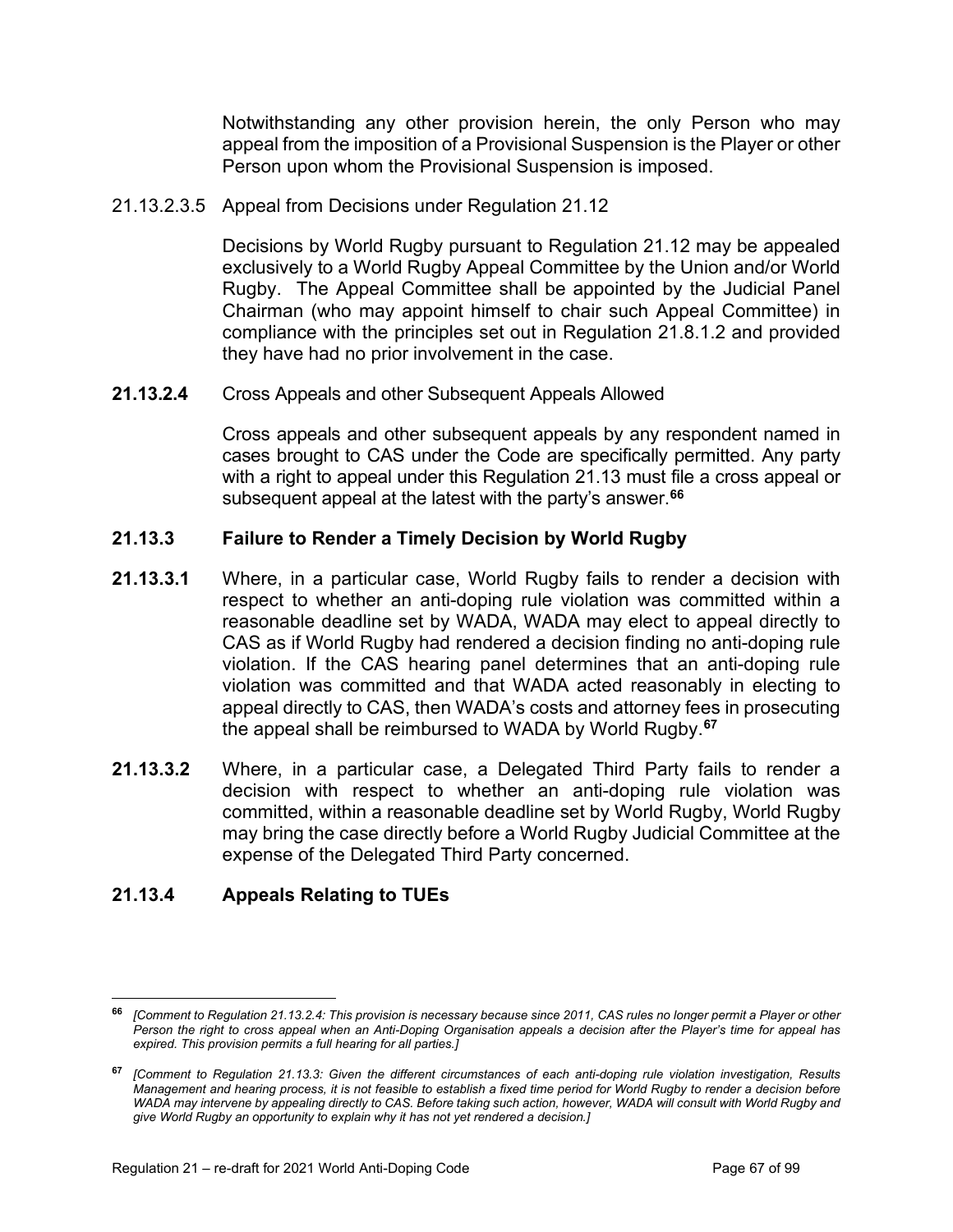TUE decisions may be appealed exclusively as provided in Regulation 21.4.4.

## **21.13.5 Notification of Appeal Decisions**

World Rugby shall promptly provide the appeal decision to the Player or other Person and to the other Anti-Doping Organisations that would have been entitled to appeal under Regulation 21.13.2.3 as provided under Regulation 21.14.2.

## **21.13.6 Time for Filing Appeals[68](#page-69-0)**

## **21.13.6.1** Appeals to CAS

The time to file an appeal to CAS shall be twenty-one (21) days from the date of receipt of the decision by the appealing party. The above notwithstanding, the following shall apply in connection with appeals filed by a party entitled to appeal, but which was not a party to the proceedings that led to the decision being appealed:

- (a) Within fifteen (15) days from the notice of the decision, such party/ies shall have the right to request a copy of the full case file pertaining to the decision from the Anti-Doping Organisation that had Results Management authority;
- (b) If such a request is made within the fifteen (15) day period, then the party making such request shall have twenty-one (21) days from receipt of the file to file an appeal to CAS.

The above notwithstanding, the filing deadline for an appeal filed by WADA shall be the later of:

- (a) Twenty-one (21) days after the last day on which any other party having a right to appeal could have appealed, or
- (b) Twenty-one (21) days after WADA's receipt of the complete file relating to the decision.

<span id="page-69-0"></span>**<sup>68</sup>** *[Comment to Regulation 21.13.6: Whether governed by CAS rules or these Anti-Doping Rules, a party's deadline to appeal does not begin running until receipt of the decision. For that reason, there can be no expiration of a party's right to appeal if the party has not received the decision.]*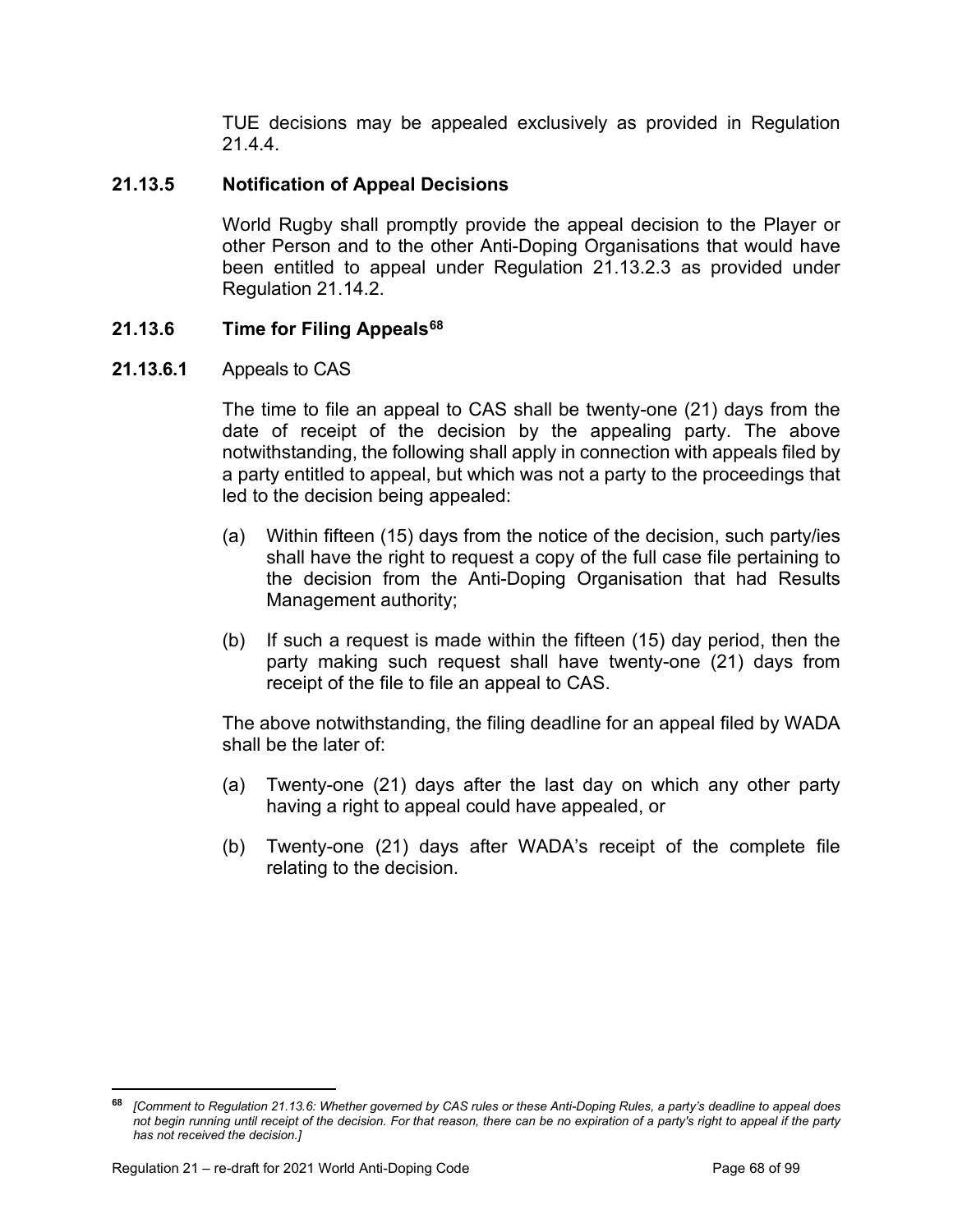#### **21.13.6.2** Appeals Under Regulation 21.13.2.2

The time to file an appeal to an independent and impartial body in accordance with rules established by the NADO shall be indicated by the same rules of the NADO.

The above notwithstanding, the filing deadline for an appeal filed by WADA shall be the later of:

- (a) Twenty-one (21) days after the last day on which any other party having a right to appeal could have appealed, or
- (b) Twenty-one (21) days after WADA's receipt of the complete file relating to the decision.

An election by World Rugby to appeal a decision under the rules of a NADO shall be taken by a representative(s) of World Rugby's Anti-Doping Advisory Committee having been provided all available documentation by the Anti-Doping Manager. For the avoidance of doubt, World Rugby may, for expediency and to comply with applicable timelines, initiate an appeal prior to the Anti-Doping Advisory Committee representative(s) making such election, provided that where no such election is subsequently forthcoming, it withdraws such appeal.

### **21.13.7 Appeals to the Post-Hearing Review Body**

- **21.13.7.1** Decisions as specified in Regulation 21.13.2 may be appealed to the Post-Hearing Review Body. In circumstances where the Player or other Person has been subject to a period of Ineligibility or Provisional Suspension, Regulation 21.10.14 applies pending the decision of the Post-Hearing Review Body. WADA's right to appeal directly to CAS under Regulation 21.13.1.3 remains unaffected.
- **21.13.7.2** Persons entitled to appeal under Regulation 21.13.2.3 may appeal a decision to the Post-Hearing Review Body by filing a notice with the Judicial Panel Chairman (or his designee) in compliance with this Regulation 21.13.7.2 within seven (7) days from the date of notification of the respective decision. The notice of from the person seeking the post-hearing review shall specify:
	- (a) The name of the person seeking the review;
	- (b) The decision to be the subject of the review;
	- (c) The date of the decision; and
	- (d) The specific grounds for the referral request. Except as provided, no specific form of notice of review is required.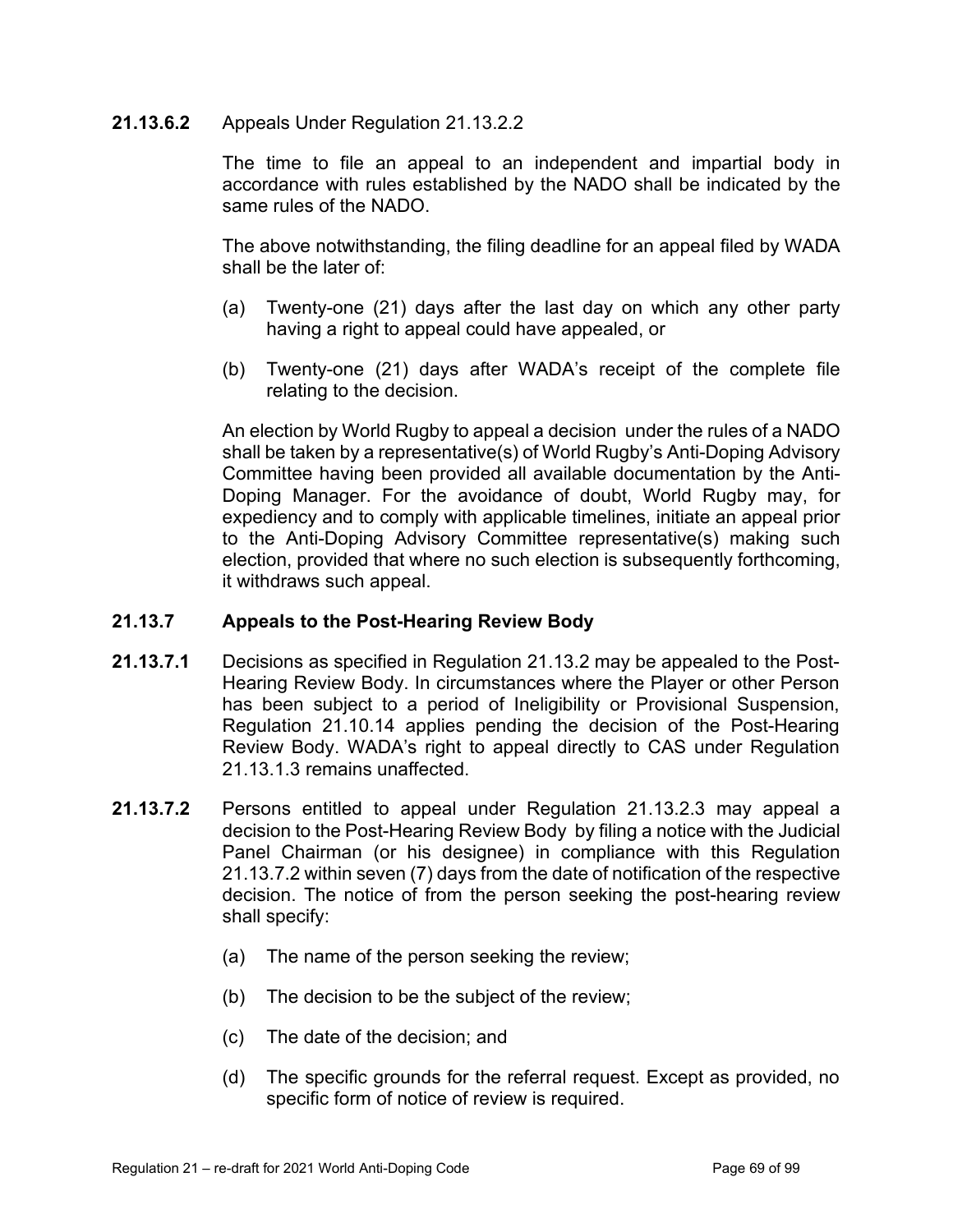**21.13.7.3** Upon receipt of a valid notice under Regulation 21.13.7.2, the Judicial Panel Chairman or his designee shall, appoint a Post-Hearing Review Body from members of the Anti-Doping Judicial Panel to resolve, hear and adjudicate on appeals to the Post-Hearing Review Body. The Post-Hearing Review Body is Operationally and Institutionally Independent of World Rugby. For the avoidance of doubt no person connected to World Rugby may act as clerk to the Post-Hearing Review Body. No member of a particular Post-Hearing Review Body shall have previously considered any TUE application, Results Management decision in the same case or otherwise had any prior involvement in such case nor have the same rugby nationality (by reference to Regulation 8) as the Player or other Person alleged to have committed an anti-doping rule violation.

> The Post-Hearing Review Body shall ordinarily consist of three members, comprising:

- (a) A senior legal practitioner who shall act as chairman;
- (b) An experienced medical practitioner; and
- (c) Either a second person from category (a) or (b) above or an ex-Player or current or ex-sports administrator.
- **21.13.7.4** Upon appointment by the Judicial Panel Chairman (or by the relevant independent equivalent person for a Delegated Third Party which has been delegated hearing management, as applicable) to a particular Post-Hearing Review Body each member must also sign a declaration that there are no facts or circumstances known to him which might call into question their impartiality in the eyes of any of the parties, other than those circumstances disclosed in the declaration.
- **21.13.7.5** If one or more members of the Post-Hearing Review Body is/are unable or unwilling, for whatever reason, to conduct the review, then the Judicial Panel Chairman may in his absolute discretion:
	- (a) Appoint a replacement(s);
	- (b) Appoint a new Post-Hearing Review Body; or
	- (c) Allow the remaining member(s) of the Post-Hearing Review Body to conduct the review.
- **21.13.7.6** The Post-Hearing Review Body shall determine the basis upon which any review will proceed. It may, however, in its discretion rehear the whole or any part of the evidence given before the Judicial Committee, if applicable, as it considers appropriate.
- **21.13.7.7** Where any question of fact arises on any review before the Post-Hearing Review Body it may be determined by reference to the record of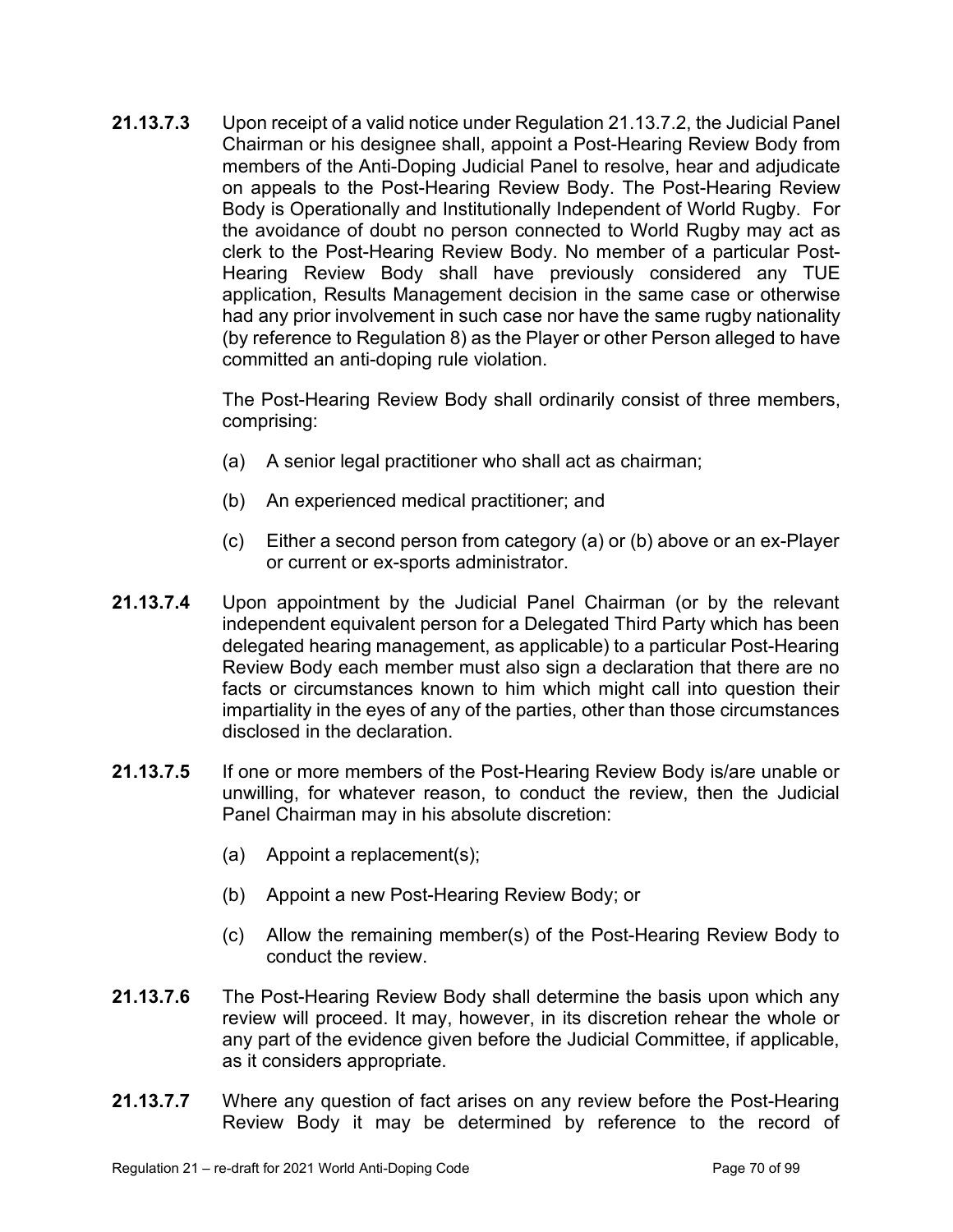proceedings before the Judicial Committee, if applicable. However, the Post-Hearing Review Body, in its discretion, may rehear or receive written evidence in respect of the whole or any part of the evidence given before the Judicial Committee, if applicable, as it considers appropriate.

- **21.13.7.8** The Post-Hearing Review Body shall have the power to conduct and regulate the review proceedings as it sees fit having regard to the circumstances of the case. Although the Post-Hearing Review Body is entitled to regulate its own procedure it shall conform to the procedures stated in these Anti-Doping Rules and with the procedural guidelines set out below:
	- (a) The review shall be conducted in a timely fashion;
	- (b) The parties shall have the right to be represented by counsel at their own expense; and
	- (c) The decision shall be timely, written and reasoned in accordance with the International Standard for Results Management.
- **21.13.7.9** The Post-Hearing Review Body shall be entitled to call on experts to provide specialist advice, including legal advice.
- **21.13.7.10** The Post-Hearing Review Body shall have full discretionary power to hear and receive such further evidence as it thinks fit, provided it is established by the party wishing to lead such new evidence that such evidence was not, on reasonable enquiry, available at the time of the original hearing.
- **21.13.7.11** In any case where a witness required by the Post-Hearing Review Body refuses or fails to attend before the Post-Hearing Review Body, the Post-Hearing Review Body may decide whether or not to allow the evidence of that witness to be given in any other form.
- **21.13.7.12** Save where the Post-Hearing Review Body decides to hear the entire case de novo (in which circumstances the applicable first instance standards and burdens shall apply), the party seeking review shall have the burden of proving that the decision being challenged should be overturned or varied.
- **21.13.7.13** The Post-Hearing Review Body may request that a World Rugby representative attend the hearing before the Post-Hearing Review Body.
- **21.13.7.14** The decision of the Post-Hearing Review Body shall be promptly notified by World Rugby to the Player or other Person and to other Anti-Doping Organisations with a right of appeal under Regulation 21.13.2, and shall promptly be reported into ADAMS. When it considers it appropriate, the Post-Hearing Review Body may deliver a short oral decision at the conclusion of the hearing with its reasons to be put in writing and communicated to the parties at a later date, or it may reserve its decision.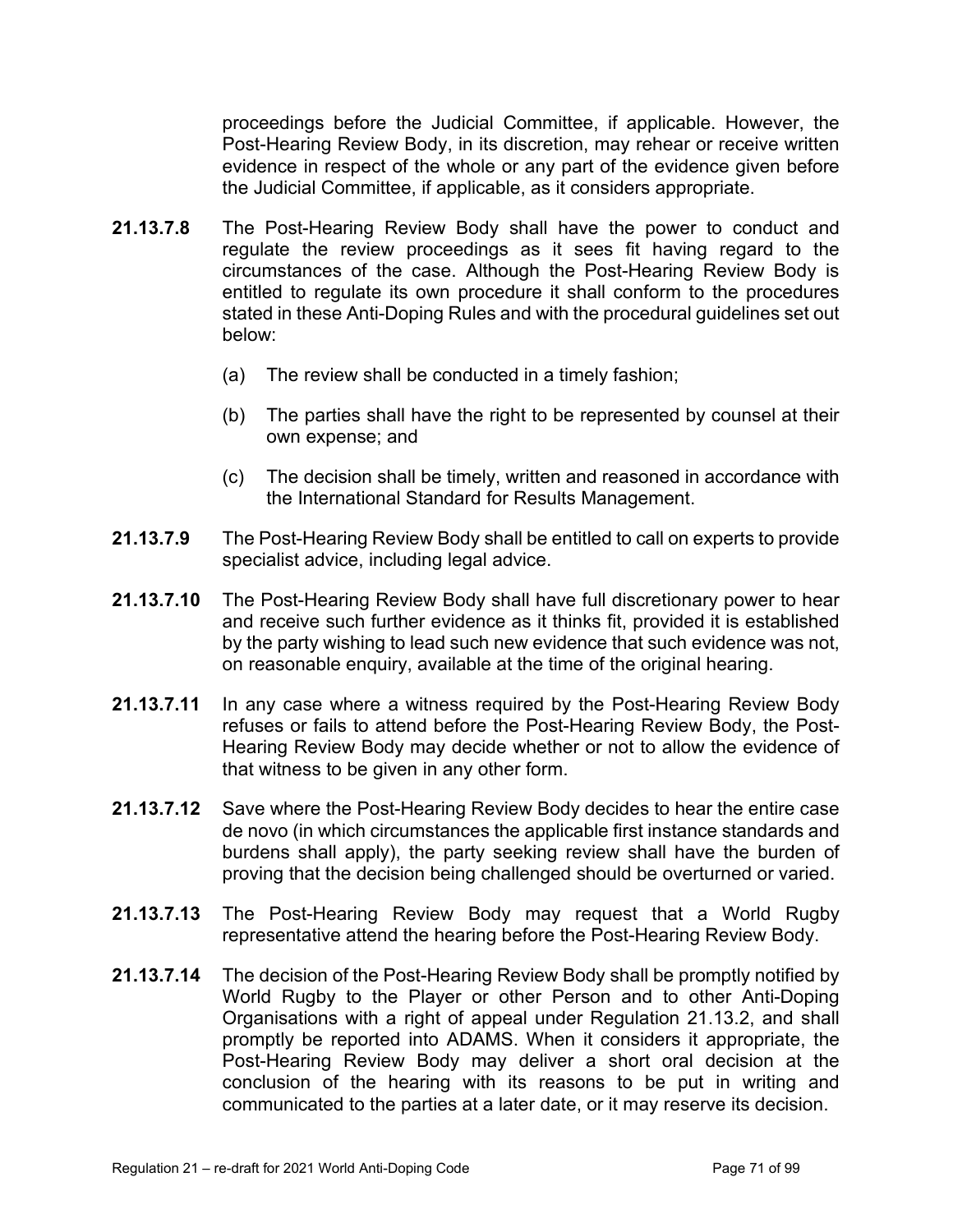- **21.13.7.15** Costs associated with any proceedings before the Post-Hearing Review Body shall, ordinarily, be borne by the party seeking review. The Post-Hearing Review Body shall, however, have full discretion in relation to the costs of Post-Hearing Review Body proceedings and may order any party or parties to pay some or all of the costs of proceedings under this Regulation 21.13.7 including the cost of holding the review, the cost of any interpreters and/or the legal and/or travel/accommodation costs of the members of the Post-Hearing Review Body and/or the parties.
- **21.13.7.16** In exercising its jurisdiction the Post-Hearing Review Body shall have power to quash, suspend, vary, or increase the decisions and/or sanction reviewed, subject always to the provisions of Regulation 21.10.
- **21.13.7.17** Decisions of the Post-Hearing Review Body may be appealed to CAS under Regulation 21.13.

# **21.14 CONFIDENTIALITY AND REPORTING**

# **21.14.1 Information Concerning Adverse Analytical Findings, Atypical Findings, and Other Asserted Anti-Doping Rule Violations**

**21.14.1.1** Notice of Anti-Doping Rule Violations to Players and other Persons

Notice to Players or other Persons of anti-doping rule violations asserted against them shall occur as provided under Regulation 21.7 and 21.14.

If at any point during Results Management up until the anti-doping rule violation charge, World Rugby decides not to move forward with a matter, it must notify the Player or other Person, (provided that the Player or other Person had been already informed of the ongoing Results Management).

Notice to a Player or other Person may be sent by email and/or other means directly and/or via his Union. If the notification takes place via the Union, the Union shall confirm the notification to World Rugby.

**21.14.1.2** Notice of Anti-Doping Rule Violations to NADOs and WADA

Notice of the assertion of an anti-doping rule violation to the Player's or other Person's NADO and WADA shall occur as provided under Regulation 21.7 and 21.14, simultaneously with the notice to the Player or other Person.

If at any point during Results Management up until the anti-doping rule violation charge, World Rugby decides not to move forward with a matter, it must give notice (with reasons) to the Anti-Doping Organisations with a right of appeal under Regulation 21.13.2.3.

Such notice may be sent by email and/or other means.

**21.14.1.3** Content of an Anti-Doping Rule Violation Notice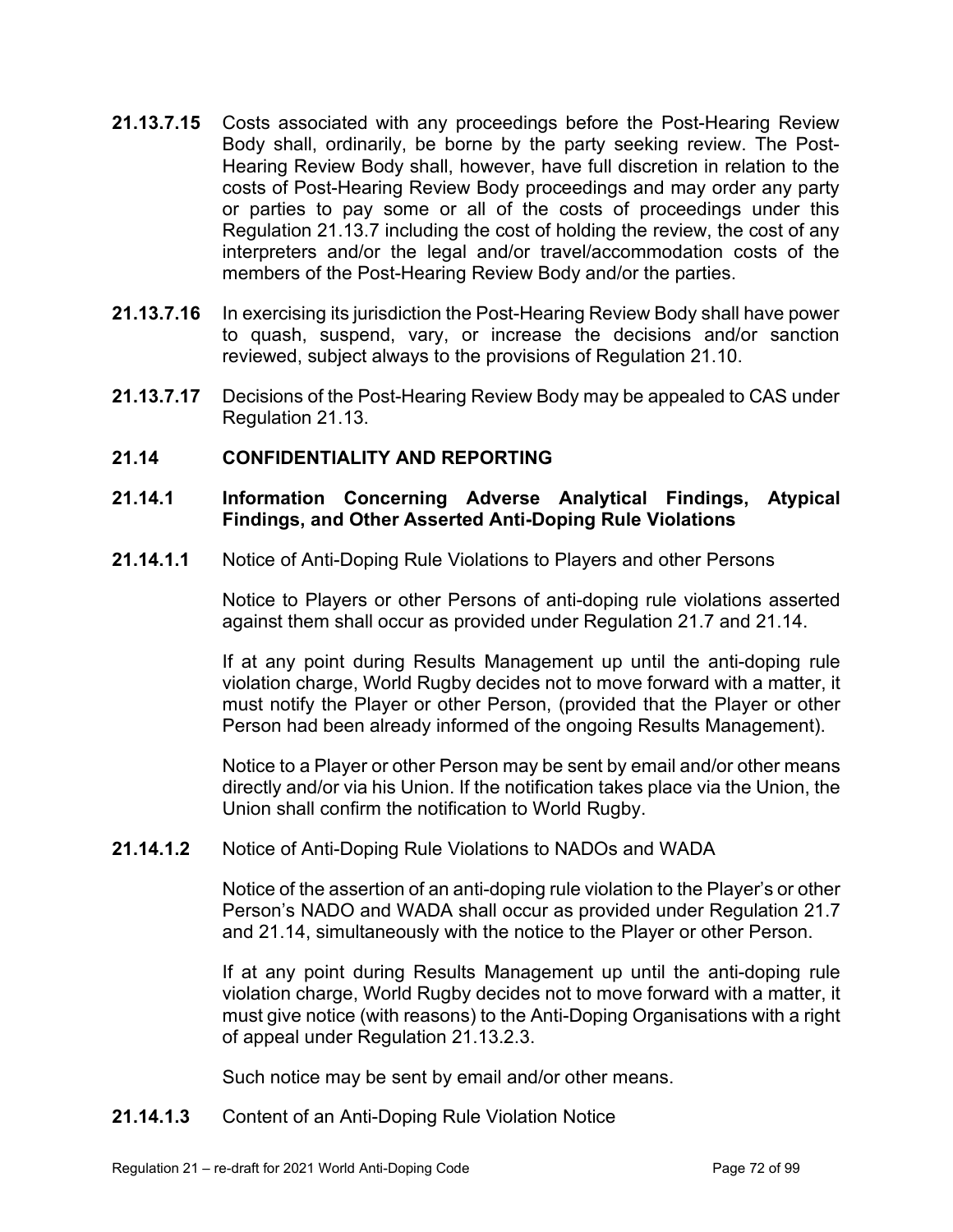Notification of an anti-doping rule violation shall include: the Player's or other Person's name, country, discipline (e.g. fifteen or seven-a-side or some other form of the Game and/or age grade), the Player's competitive level, whether the test was In-Competition or Out-of-Competition, the date of Sample collection, the analytical result reported by the laboratory, and other information as required by the International Standard for Testing and Investigations and International Standard for Results Management, as applicable in the case of a violation asserted as a result of a Doping Control.

Notification of anti-doping rule violations other than under Regulation 21.2.1 shall also include the rule violated and the basis of the asserted violation.

# **21.14.1.4** Status Reports

Except with respect to investigations which have not resulted in a notice of an anti-doping rule violation pursuant to Regulation 21.14.1.1, the Player's or other Person's NADO and WADA shall be regularly updated on the status and findings of any review or proceedings conducted pursuant to Regulation 21.7, 21.8 or 21.13 and shall be provided with a prompt written reasoned explanation or decision explaining the resolution of the matter.

# **21.14.1.5** Confidentiality

The recipient organisations shall not disclose this information beyond those Persons with a need to know (which would include the appropriate personnel at the applicable National Olympic Committee, Union, Association as applicable, and Club or Rugby Body) until World Rugby has made Public Disclosure as permitted by Regulation 21.14.3.

**21.14.1.6** Protection of Confidential Information by an Employee or Agent of World Rugby

> World Rugby shall ensure that information concerning Adverse Analytical Findings, Atypical Findings, and other asserted anti-doping rule violations remains confidential until such information is Publicly Disclosed in accordance with Regulation 21.14.3. World Rugby shall ensure that its employees (whether permanent or otherwise), contractors, agents, consultants, and Delegated Third Parties are subject to fully enforceable contractual duty of confidentiality and to fully enforceable procedures for the investigation and disciplining of improper and/or unauthorised disclosure of such confidential information.

## **21.14.2 Notice of Anti-Doping Rule Violation or violations of Ineligibility or Provisional Suspension Decisions and Request for Files**

**21.14.2.1** Anti-doping rule violation decisions or decisions related to violations of Ineligibility or Provisional Suspension rendered pursuant to Regulation 21.7.6, 21.8.2, 21.10.5, 21.10.6, 21.10.7, 21.10.14.3 or 21.13.5 shall include the full reasons for the decision, including, if applicable, a justification for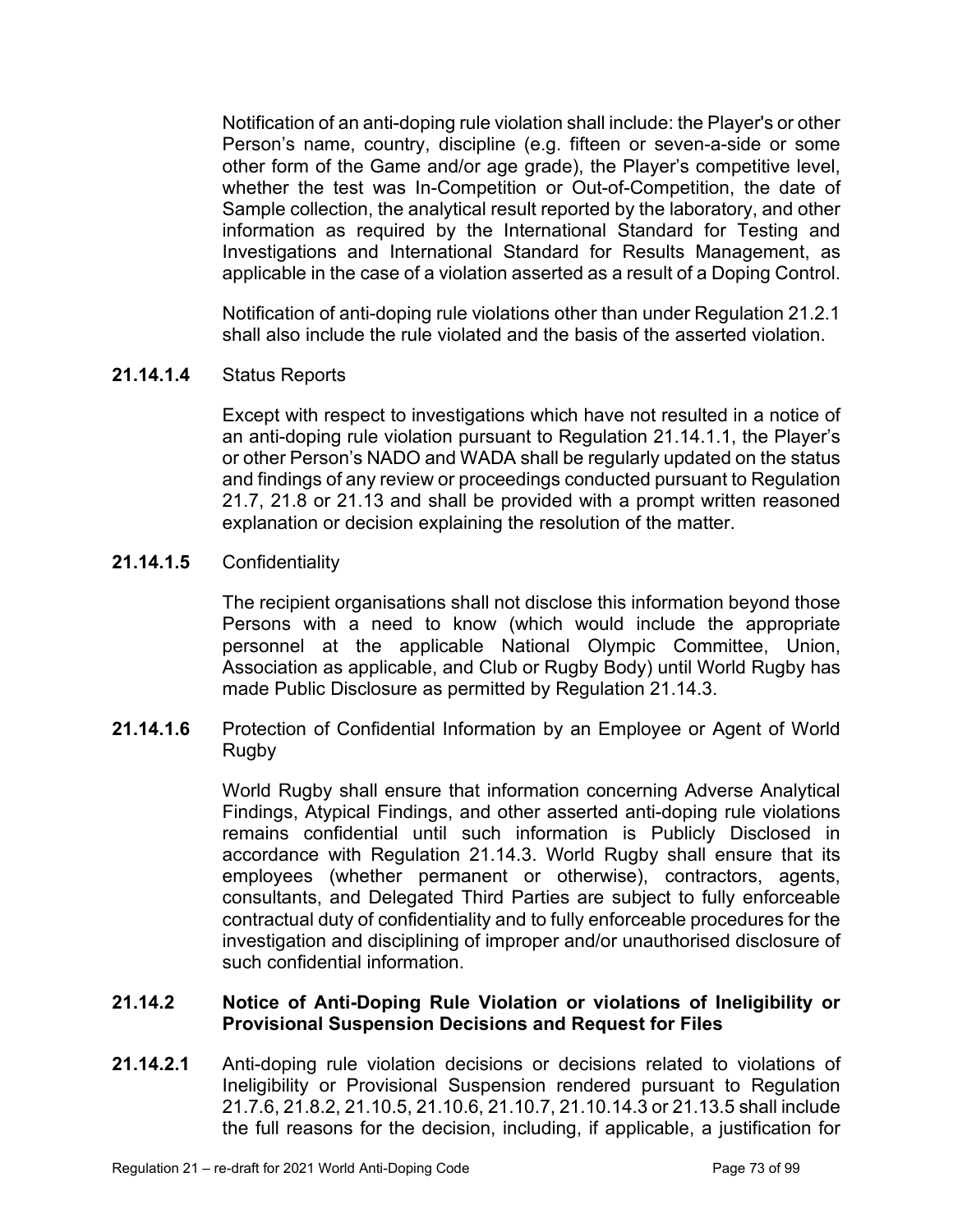why the maximum potential sanction was not imposed. Where the decision is not in English, World Rugby shall provide an English summary of the decision and the supporting reasons.

**21.14.2.2** An Anti-Doping Organisation having a right to appeal a decision received pursuant to Regulation 21.14.2.1 may, within fifteen (15) days of receipt, request a copy of the full case file pertaining to the decision.

# **21.14.3 Public Disclosure**

- **21.14.3.1** Where an anti-doping rule violation may have been committed, World Rugby, the Union, Association and/or Tournament Organiser concerned shall take reasonable steps to maintain confidentiality of the Player(s) or other Person(s) involved until the testing and analysis has been completed, the Judicial Committee hearing decision has been reached and the Player, or Person and his Union have been informed. Where the circumstances warrant it, the identity of the Player or other Person(s) who is formally alleged to have committed the anti-doping rule violation, may be publicly disclosed by his Union (after reasonable notice to the Player and/or other Person, his NADO, World Rugby and WADA in accordance with, and subject to compliance with, Regulation 21.7.2.2 as applicable save in cases of emergency media situations, public speculation and/or other exceptional and/or unusual cases) if non-disclosure could potentially damage the reputation of the Player or other Person's Union or Player or other Person's team always having due regard to the Player or other Person's own reputation.
- **21.14.3.2** No later than twenty (20) days after it has been determined in an appellate decision under Regulation 21.13.2.1 or 21.13.2.2, or an appeal has been waived, or a hearing in accordance with Regulation 21.8 has been waived, or the assertion of an anti-doping rule violation has not otherwise been timely challenged, or the matter has been resolved under Regulation 21.10.8, or a new period of Ineligibility, or reprimand, has been imposed under Regulation 21.10.14.3, World Rugby must Publicly Disclose the disposition of the anti-doping matter, including the sport, the anti-doping rule violated, the name of the Player or other Person committing the violation, the Prohibited Substance or Prohibited Method involved (if any) and the Consequences imposed. World Rugby must also Publicly Disclose within twenty (20) days the results of appellate decisions concerning anti-doping rule violations, including the information described above, subject at all times to the extent permitted by applicable laws. **[69](#page-75-0)**
- **21.14.3.3** After an anti-doping rule violation has been determined to have been committed in an appellate decision under Regulation 21.13.2.1 or 21.13.2.2

<span id="page-75-0"></span>**<sup>69</sup>** *[Comment to Regulation 21.14.3.2: Where Public Disclosure as required by Regulation 21.14.3.2 would result in a breach of other applicable laws, World Rugby's failure to make the Public Disclosure will not result in a determination of non-compliance with Code as set forth in Article 4.1 of the International Standard for the Protection of Privacy and Personal Information.]*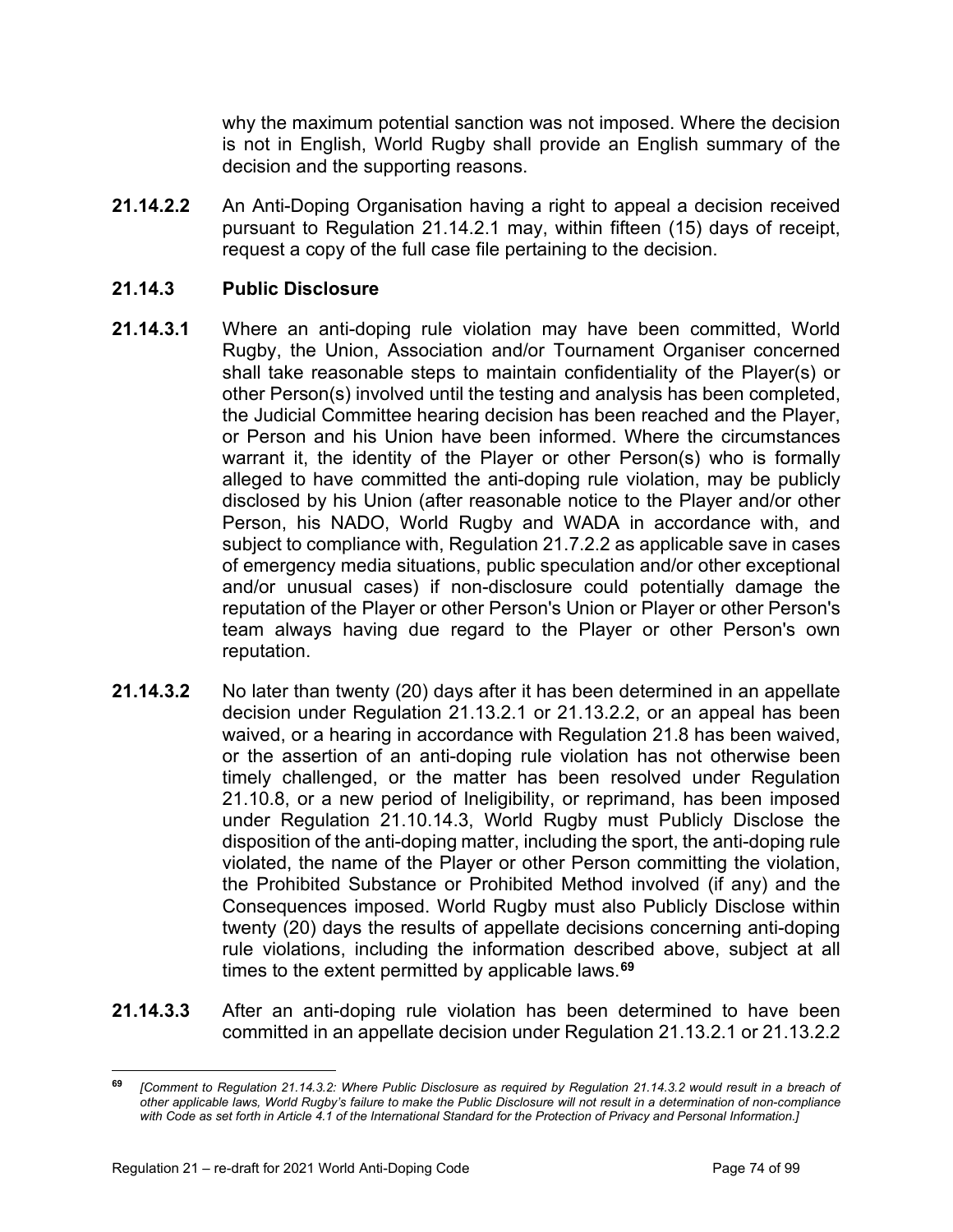or an appeal has been waived, or in a hearing in accordance with Regulation 21.8 or where such hearing has been waived, or the assertion of an anti-doping rule violation has not otherwise been timely challenged, or the matter has been resolved under Regulation 21.10.8, World Rugby, the Union, Association or Tournament Organiser as applicable may make public such determination or decision and may comment publicly on the matter.

- **21.14.3.4** In any case where it is determined, after a hearing, or appeal, that the Player or other Person did not commit an anti-doping rule violation, the fact that the decision has been appealed, may be Publicly Disclosed. However, the decision itself and the underlying facts may not be Publicly Disclosed except with the consent of the Player or other Person who is the subject of the decision. World Rugby, the Union, Association or Tournament Organiser as applicable shall use reasonable efforts to obtain such consent, and if consent is obtained, shall Publicly Disclose the decision in its entirety or in such redacted form as the Player or other Person may approve.
- **21.14.3.5** Publication shall be accomplished at a minimum by placing the required information on World Rugby website (and as applicable the website of the Union, Association or Tournament Organiser) and leaving the information up for the longer of one (1) month or the duration of any period of Ineligibility.
- **21.14.3.6** Except as provided in Regulation 21.14.3.1 and 21.14.3.3, no Anti-Doping Organisation, Union, or WADA-accredited laboratory, or any official of any such body, shall publicly comment on the specific facts of any pending case (as opposed to general description of process and science) except in response to public comments attributed to, or based on information provided by, the Player, other Person or their entourage or other representatives.
- **21.14.3.7** The mandatory Public Disclosure required in Regulation 21.14.3.2 shall not be required where the Player or other Person who has been found to have committed an anti-doping rule violation is a Minor, Protected Person or Recreational Player. Any optional Public Disclosure in a case involving a Minor, Protected Person or Recreational Player shall be proportionate to the facts and circumstances of the case.

# **21.14.4 Statistical Reporting**

World Rugby shall, at least annually, publish publicly a general statistical report of its Doping Control activities, with a copy provided to WADA.

# **21.14.5 Doping Control Information Database and Monitoring of Compliance**

To enable WADA to perform its compliance monitoring role and to ensure the effective use of resources and sharing of applicable Doping Control information among Anti-Doping Organisations, World Rugby shall report to WADA through ADAMS Doping Control-related information, including, in particular: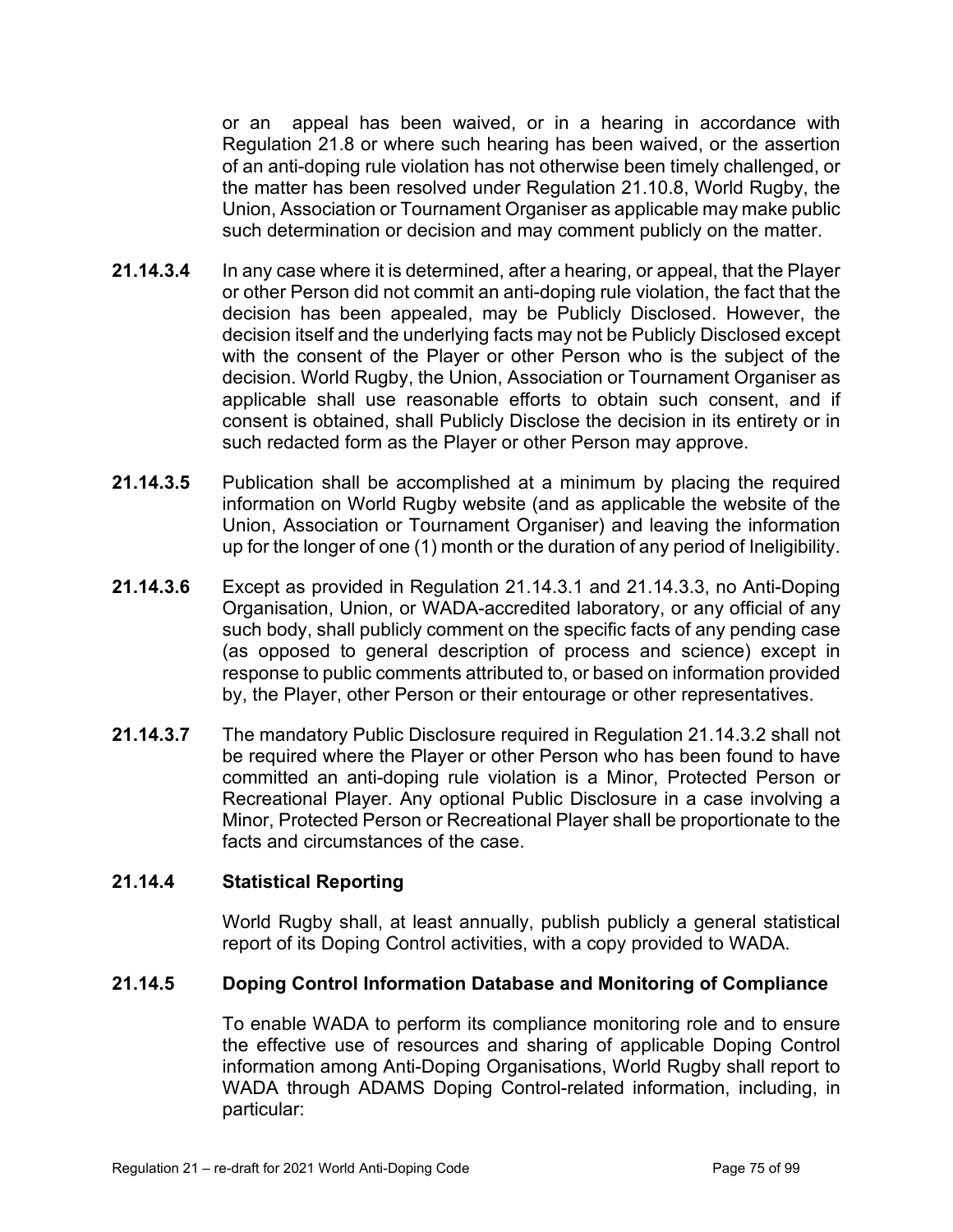- (a) Athlete Biological Passport data for International-Level Players and National-Level Players;
- (b) Whereabouts information for Players including those in Registered Testing Pools;
- (c) TUE decisions; and
- (d) Results Management decisions,

as required under the applicable International Standard(s).

- **21.14.5.1** To facilitate coordinated test distribution planning, avoid unnecessary duplication in Testing by various Anti-Doping Organisations, and to ensure that Athlete Biological Passport profiles are updated, World Rugby shall report all In-Competition and Out-of-Competition tests to WADA by entering the Doping Control forms into ADAMS in accordance with the requirements and timelines contained in the International Standard for Testing and Investigations.
- **21.14.5.2** To facilitate WADA's oversight and appeal rights for TUEs, World Rugby shall report all TUE applications, decisions and supporting documentation using ADAMS in accordance with the requirements and timelines contained in the International Standard for Therapeutic Use Exemptions.
- **21.14.5.3** To facilitate WADA's oversight and appeal rights for Results Management, World Rugby shall report the following information into ADAMS in accordance with the requirements and timelines outlined in the International Standard for Results Management: (a) notifications of anti-doping rule violations and related decisions for Adverse Analytical Findings; (b) notifications and related decisions for other anti-doping rule violations that are not Adverse Analytical Findings; (c) whereabouts failures; and (d) any decision imposing, lifting or reinstating a Provisional Suspension.
- **21.14.5.4** The information described in this Regulation will be made accessible, where appropriate and in accordance with the applicable rules, to the Player, the Player's NADO, and any other Anti-Doping Organisations with Testing authority over the Player.

#### **21.14.6 Data Privacy**

**21.14.6.1** World Rugby may collect, store, process or disclose personal information relating to Players and other Persons where necessary and appropriate to conduct its Anti-Doping Activities under the Code, the International Standards (including specifically the International Standard for the Protection of Privacy and Personal Information), these Anti-Doping Rules, and in compliance with World Rugby's own privacy practices, policies and protocols and with applicable law.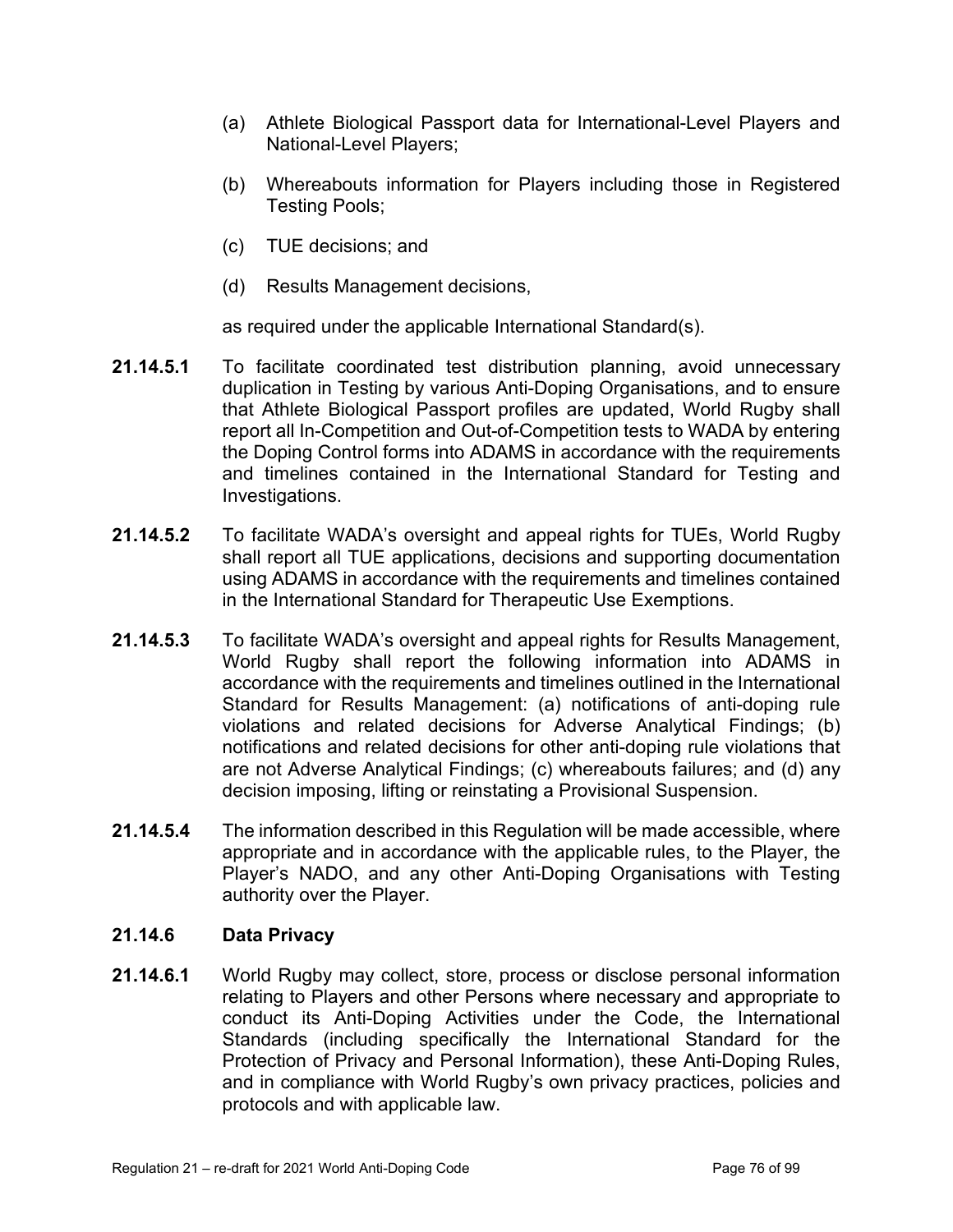- **21.14.6.2** Without limiting the foregoing, World Rugby shall:
	- (a) Only process personal information in accordance with a valid legal ground;
	- (b) Publish its Anti-Doping Privacy Statement on its website setting out how Player and Participant personal information may be processed by World Rugby and other Persons for the purpose of the implementation of these Anti-Doping Rules;
	- (c) Ensure that any third-party agents (including any Delegated Third Party) with whom World Rugby shares the personal information of any Participant or Person is subject to appropriate technical and contractual controls to protect the confidentiality and privacy of such information.
- **21.14.6.3** Each Participant shall be deemed to understand and accept that the submission by such Participant of their information (including their personal data) to any Person, and the collection, processing, disclosure and use of such information in accordance with, and for the purposes of implementing these Anti-Doping Rules (in accordance with the International Standard for the Protection of Privacy and Personal Information and as otherwise required to implement these Anti-Doping Rules) is a condition of his membership, accreditation and/or participation in the Game to the extent World Rugby has brought this information to the Participant's attention. Accordingly, each Participant will be deemed to understand and accept that withdrawing his consent to, objecting to the disclosure of, or objecting to the processing of, his Doping Control Related Data may make anti-doping testing and procedures in accordance with these Anti-Doping Rules and/or the Code and/or equivalent anti-doping regulations, as applicable, and the International Standards impossible. In such case a withdrawal of consent or objection could be equivalent to an anti-doping rule violation whether it falls within the definition of Tampering or otherwise and which may exclude such Participant from further participation in the Game, and therefore may result in disciplinary or other sanctions being imposed upon such Participant, such as disqualification from competitions in which the Participant is scheduled to participate or the invalidation of results arising from prior competitions.

# **21.15 IMPLEMENTATION OF DECISIONS**

# **21.15.1 Automatic Binding Effect of Decisions by Signatory Anti-Doping Organisations**

**21.15.1.1** A decision of an anti-doping rule violation made by a Signatory Anti-Doping Organisation, an appellate body (Article 13.2.2 of the Code) or CAS shall, after the parties to the proceedings are notified, automatically be binding beyond the parties to the proceedings upon World Rugby and all Unions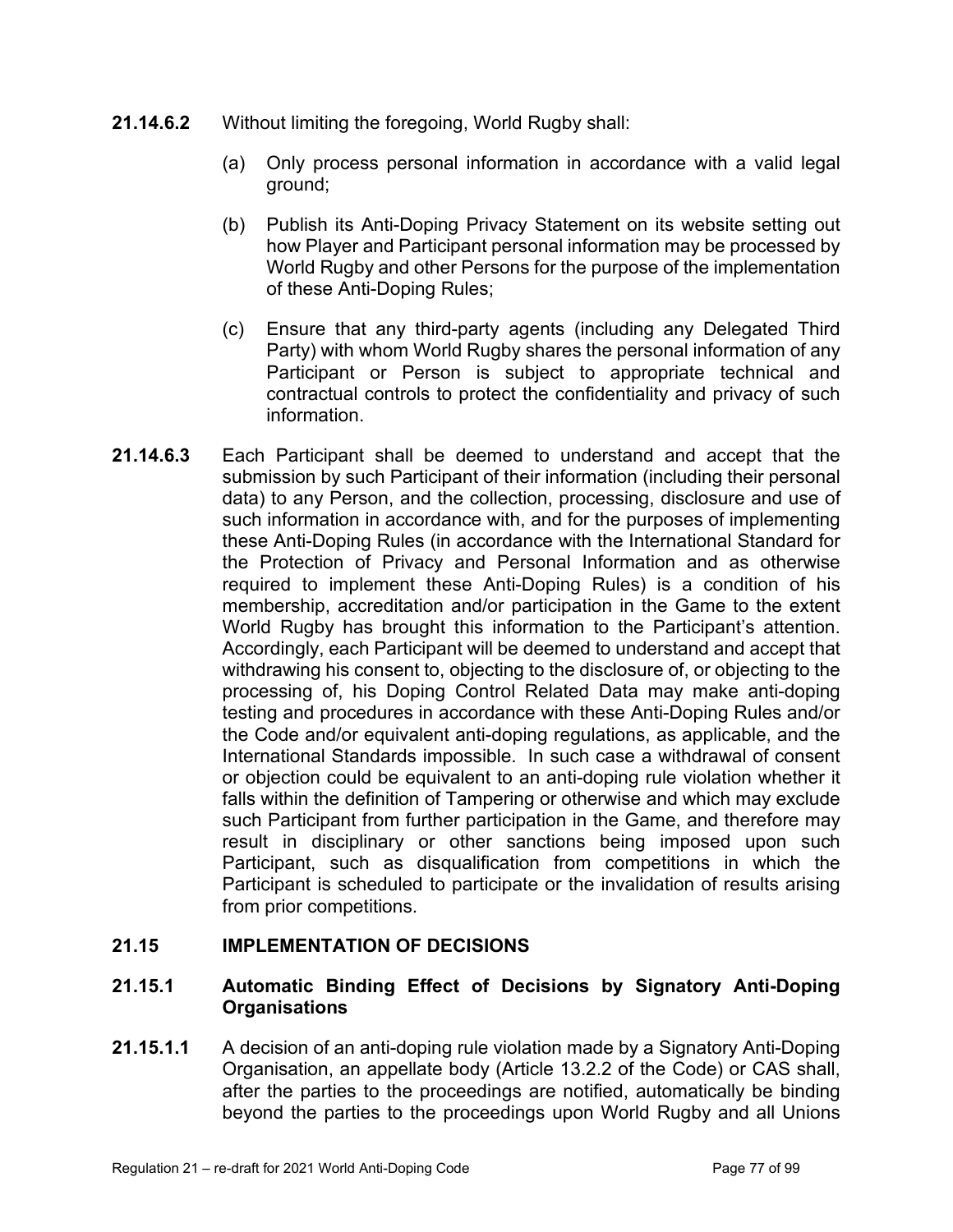and Associations, as well as every Signatory in every sport with the effects described below:

- 21.15.1.1.1 A decision by any of the above-described bodies imposing a Provisional Suspension (after a Provisional Hearing has occurred or the Player or other Person has either accepted the Provisional Suspension or has waived the right to a Provisional Hearing, expedited hearing or expedited appeal offered in accordance with Regulation 21.7.4.3) automatically prohibits the Player or other Person from participation (as described in Regulation 21.10.14.1) in all sports within the authority of any Signatory during the Provisional Suspension.
- 21.15.1.1.2 A decision by any of the above-described bodies imposing a period of Ineligibility (after a hearing has occurred or been waived) automatically prohibits the Player or other Person from participation (as described in Regulation 21.10.14.1) in all sports within the authority of any Signatory for the period of Ineligibility.
- 21.15.1.1.3 A decision by any of the above-described bodies accepting an anti-doping rule violation automatically binds all Signatories.
- 21.15.1.1.4 A decision by any of the above-described bodies to Disqualify results under Regulation 21.10.10 for a specified period automatically Disqualifies all results obtained within the authority of any Signatory during the specified period.
- **21.15.1.2** World Rugby and all Unions and Associations shall recognise and implement a decision and its effects as required by Regulation 21.15.1.1, without any further action required, on the earlier of the date World Rugby receives actual notice of the decision or the date the decision is placed into ADAMS.
- **21.15.1.3** A decision by an Anti-Doping Organisation, a national appellate body or CAS to suspend, or lift, Consequences shall be binding upon World Rugby and all Unions and Associations without any further action required, on the earlier of the date World Rugby receives actual notice of the decision or the date the decision is placed into ADAMS.
- **21.15.1.4** Notwithstanding any provision in Regulation 21.15.1.1 however, a decision of an anti-doping rule violation by a Major Event Organisation made in an expedited process during an Event shall not be binding on World Rugby, Unions or Associations unless the rules of the Major Event Organisation provide the Player or other Person with an opportunity to an appeal under non-expedited procedures. **[70](#page-79-0)**

<span id="page-79-0"></span>**<sup>70</sup>** *[Comment to Regulation 21.15.1.4: By way of example, where the rules of the Major Event Organisation give the Player or other Person the option of choosing an expedited CAS appeal or a CAS appeal under normal CAS procedure, the final decision or*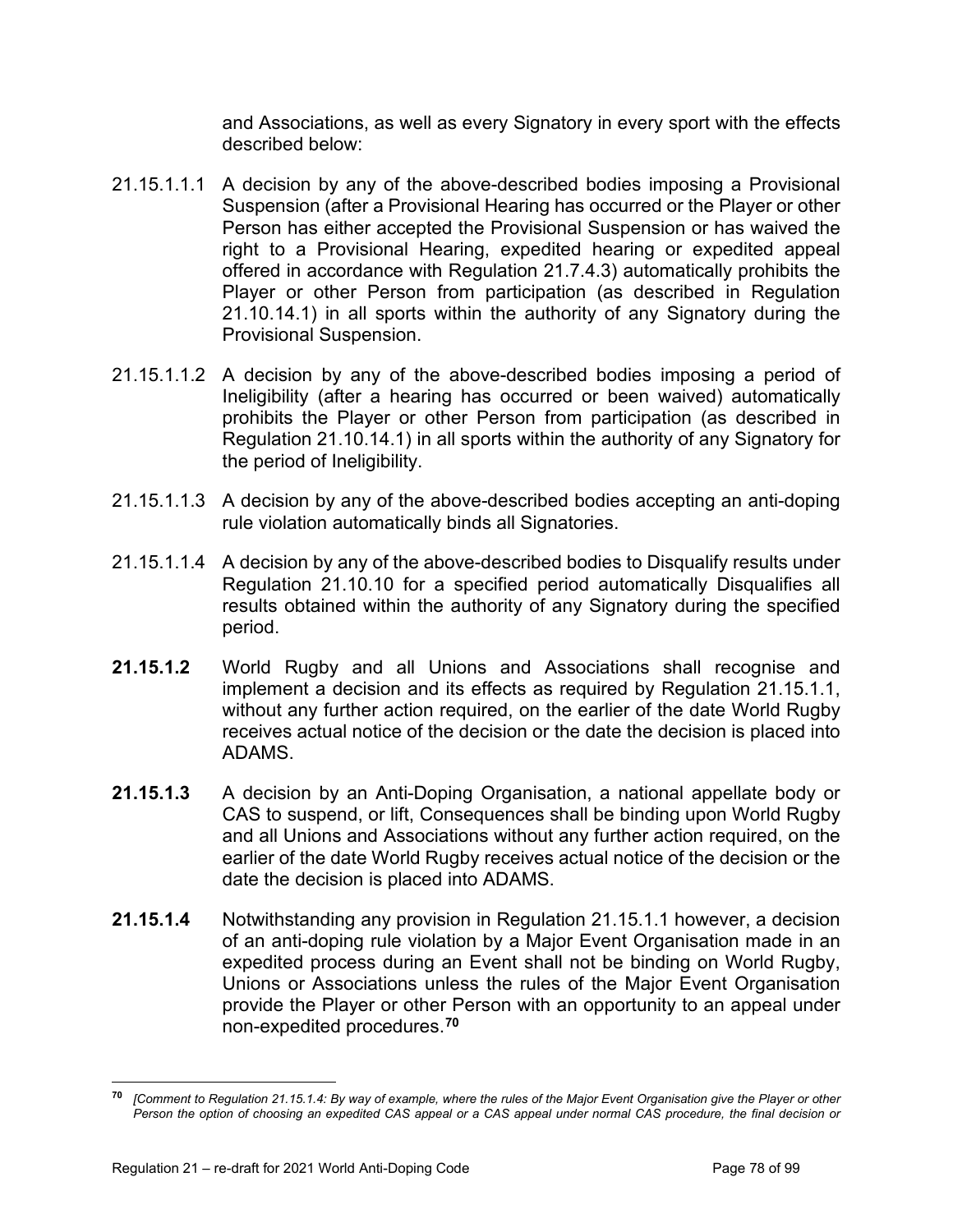## **21.15.2 Implementation of Other Decisions by Anti-Doping Organisations**

World Rugby and its Unions may decide to implement other anti-doping decisions rendered by Anti-Doping Organisations not described in Regulation 21.15.1.1 above, such as a Provisional Suspension prior to a Provisional Hearing or acceptance by the Player or other Person. **[71](#page-80-0)**

#### **21.15.3 Implementation of Decisions by Body that is not a Signatory**

An anti-doping decision by a body that is not a Signatory to the Code shall be implemented by World Rugby and its Unions and Associations, if World Rugby finds that the decision purports to be within the authority of that body and the anti-doping rules of that body are otherwise consistent with the Code.**[72](#page-80-1)** This review and decision shall be taken on behalf of World Rugby by representative(s) of the Anti-Doping Advisory Committee.

#### **21.16 STATUTE OF LIMITATIONS**

No anti-doping rule violation proceeding may be commenced against a Player or other Person unless he has been notified of the anti-doping rule violation as provided in Regulation 21.7, or notification has been reasonably attempted, within ten (10) years from the date the violation is asserted to have occurred.

## **21.17 EDUCATION**

- **21.17.1** World Rugby shall plan, implement, evaluate, monitor, and promote Education in line with the requirements of Regulation 21.18.2 and the International Standard for Education.
- **21.17.2** Each Union and Association shall within its means and in co-operation with World Rugby, its NADO, its Clubs and other constituents, plan, implement, evaluate, monitor and promote Education in line with the requirements of

*adjudication by the Major Event Organisation is binding on other Signatories regardless of whether the Player or other Person chooses the expedited appeal option.]*

<span id="page-80-0"></span>**<sup>71</sup>** *[Comment to Regulation 21.15.1 and 21.15.2: Anti-Doping Organisation decisions under Regulation 21.15.1 are implemented automatically by other Signatories without the requirement of any decision or further action on the Signatories' part. For example, when a NADO decides to Provisionally Suspend a Player, that decision is given automatic effect at the International Federation level. To be clear, the "decision" is the one made by the NADO, there is not a separate decision to be made by the International Federation. Thus, any claim by the Player that the Provisional Suspension was improperly imposed can only be asserted against the NADO. Implementation of Anti-Doping Organisations' decisions under Regulation 21.15.2 is subject to each Signatory's discretion. A Signatory's implementation of a decision under Regulation 21.15.1 or Regulation 21.15.2 is not appealable separately from any appeal of the underlying decision. The extent of recognition of TUE decisions of other Anti-Doping Organisations shall be determined by Regulation 21.4.4 and the International Standard for Therapeutic Use Exemptions.]* 

<span id="page-80-1"></span>**<sup>72</sup>** *[Comment to Regulation 21.15.3: Where the decision of a body that has not accepted the Code is in some respects Code compliant and in other respects not Code compliant, World Rugby, other Signatories and National Federations should attempt to apply the decision in harmony with the principles of the Code. For example, if in a process consistent with the Code a non-Signatory has found a Player to have committed an anti-doping rule violation on account of the presence of a Prohibited Substance in the Player's body but the period of Ineligibility applied is shorter than the period provided for in the Code, then World Rugby and all other Signatories should recognise the finding of an anti-doping rule violation and the Player's NADO should conduct a hearing consistent with Regulation 21.8 to determine whether the longer period of Ineligibility provided in the Code should be imposed. World Rugby or other Signatory's implementation of a decision, or their decision not to implement a decision under Regulation 21.15.3, is appealable under Regulation 21.13.]*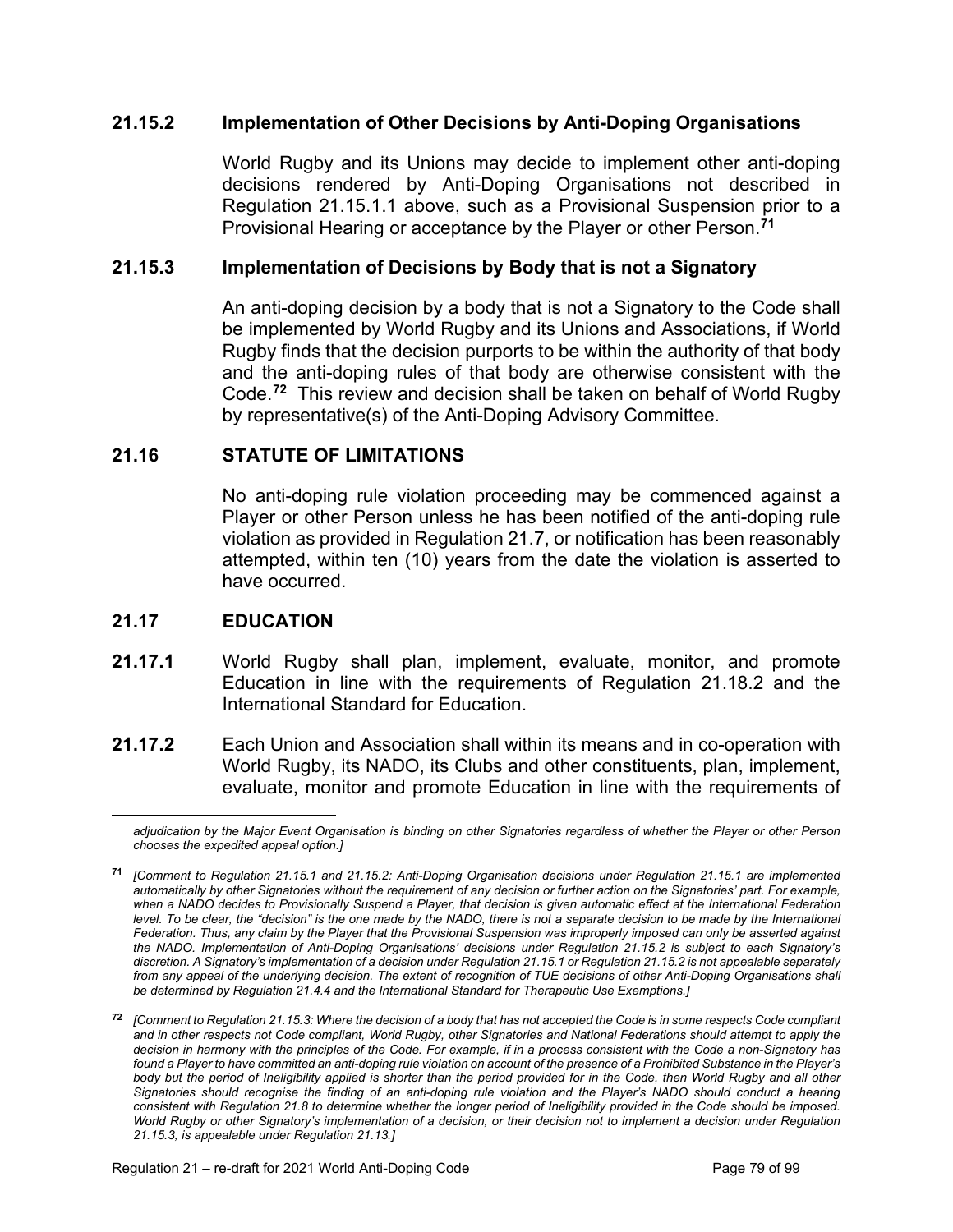Regulation 21.18.2, the International Standard for Education and any applicable World Rugby policies from time to time.

# **21.18 ADDITIONAL ROLES AND RESPONSIBILITIES OF UNIONS AND ASSOCIATIONS**

- **21.18.1** All Unions and Associations and their members shall comply with the Code, International Standards, and these Anti-Doping Rules. All Unions, Associations (and Tournament Organisers) shall include in their policies, rules and programmes the provisions necessary to ensure that World Rugby may enforce these Anti-Doping Rules (including carrying out Testing) directly in respect of Players (including National-Level Players) and other Persons under their anti-doping authority as specified in the Introduction to these Anti-Doping Rules (Section "Scope of these Anti-Doping Rules").
- **21.18.2** Each Union and Association shall incorporate these Anti-Doping Rules either directly or by reference into its governing documents, constitution and/or rules as part of the rules of sport that bind their members so that the Union or Association, as applicable, may enforce them itself directly in respect of Players (including National-Level Players) and other Persons under its anti-doping authority.
- **21.18.3** By adopting these Anti-Doping Rules, and incorporating them into their governing documents and rules of sport, Unions and Associations shall cooperate with and support World Rugby in that function. They shall also recognise, abide by, and implement the decisions made pursuant to these Anti-Doping Rules, including the decisions imposing sanctions on Persons under their authority.
- **21.18.4** All Unions and Associations shall take appropriate action to enforce compliance with these Anti-Doping Rules, the Code, International Standards, and these Anti-Doping Rules by inter alia:
	- (a) conducting Testing only under the documented authority of World Rugby and using their NADO or other Sample collection authority to collect Samples in compliance with the International Standard for Testing and Investigations;
	- (b) recognising the authority of the NADO in their country in accordance with Article 5.2.1 of the Code and assisting as appropriate with the NADO's implementation of the national Testing programme for their sport;
	- (c) analysing all Samples collected using a WADA-accredited or WADAapproved laboratory in accordance with Regulation 21.6.1;
	- (d) ensuring that any national level anti-doping rule violation cases discovered by Unions are adjudicated by an Operationally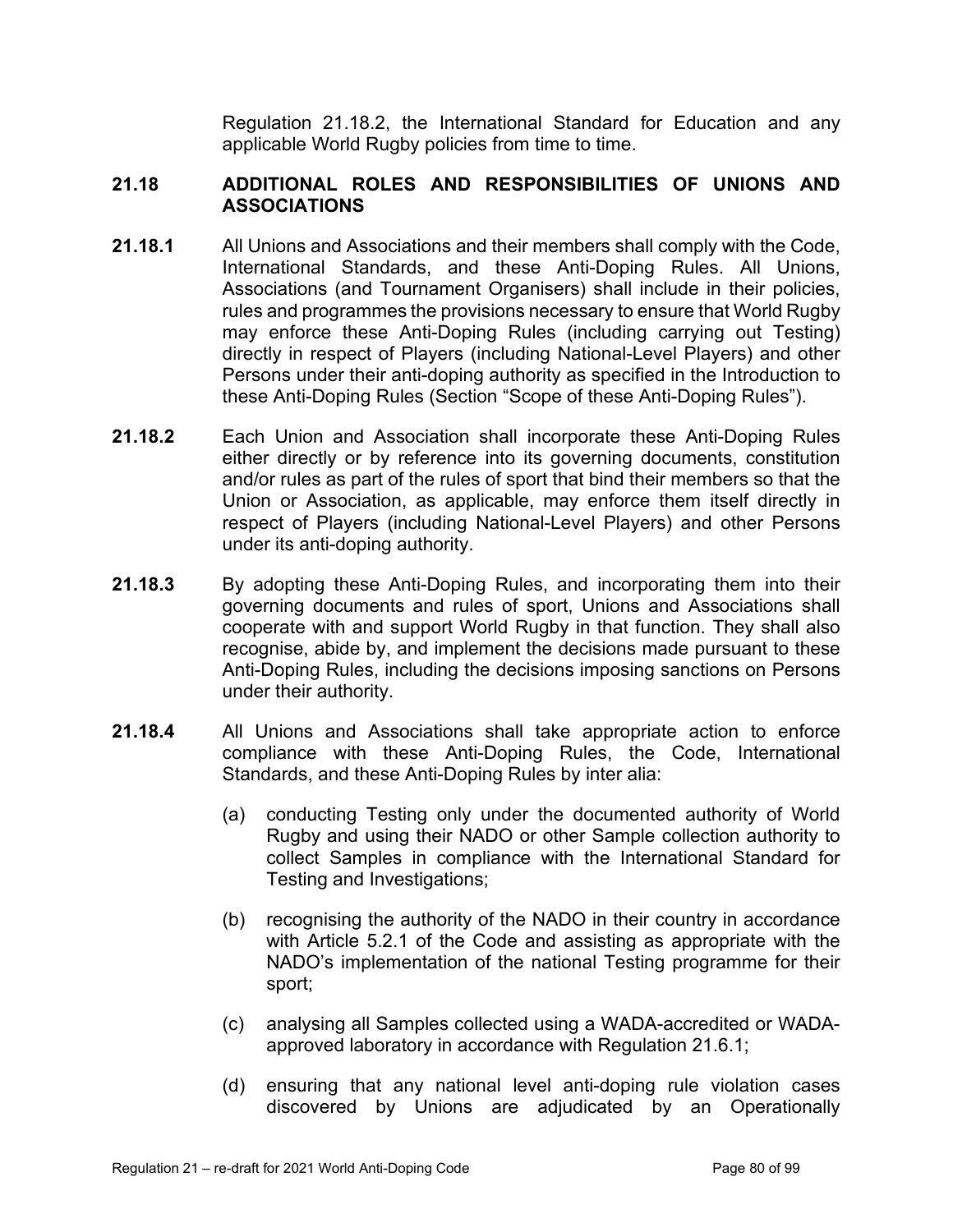Independent hearing panel in accordance with Regulation 21.8.1 and the International Standard for Results Management.

- **21.18.5** All Unions and Associations shall establish rules requiring all Players and each Player Support Personnel who participates as coach, trainer, manager, team staff, official, medical or paramedical personnel in a Competition or activity authorised or organised by a Union or Association or one of its or their member organisations as applicable to agree to be bound by these Anti-Doping Rules and to submit to the results management authority of the Anti-Doping Organisation responsible under the Code as a condition of such participation.
- **21.18.6** All Unions and Associations shall report any information suggesting or relating to an anti-doping rule violation to World Rugby and to the relevant NADO(s) and shall cooperate with investigations conducted by any Anti-Doping Organisation with authority to conduct the investigation. Unions and must also keep World Rugby fully apprised in relation to cases in their country in accordance with Regulation 21.7.10.2.
- **21.18.7** All Unions shall have disciplinary rules in place to prevent Player Support Personnel who are Using Prohibited Substances or Prohibited Methods without valid justification from providing support to Players under the authority of World Rugby or the Union.
- **21.18.8** All Unions and Associations shall comply with the Education obligations in Regulation 21.17.2.
- **21.18.9** All Unions shall take appropriate action to inform each and every one of its members, Players and other Persons of these Anti-Doping Rules and the Union's anti-doping regulations. Unions must further inform their members, Players, and other Persons that they must comply with these Anti-Doping Rules and the anti-doping regulations of the Union under whose jurisdiction they are participating.
- **21.18.10** All Unions and Associations (and Tournament Organisers) shall assist World Rugby and, where applicable, other Unions in undertaking Doping Controls and results management processes. Any Union, Association (and/or Tournament Organiser) preventing, hindering, or otherwise obstructing the carrying out of such Doping Control shall be subject to disciplinary action by World Rugby. Any Rugby Body or Club that prevents, hinders, or otherwise obstructs the carrying out of any Doping Control shall be subject to disciplinary action by its Union.
- **21.18.11** Each Union and Association (and Tournament Organiser) is responsible for ensuring in relation to its implementation of these Anti-Doping Rules that any and all applicable data regulation clearances and medical confidentiality clearances and consents relating to, without limitation, disclosure and distribution of whereabouts information, analysis results, medical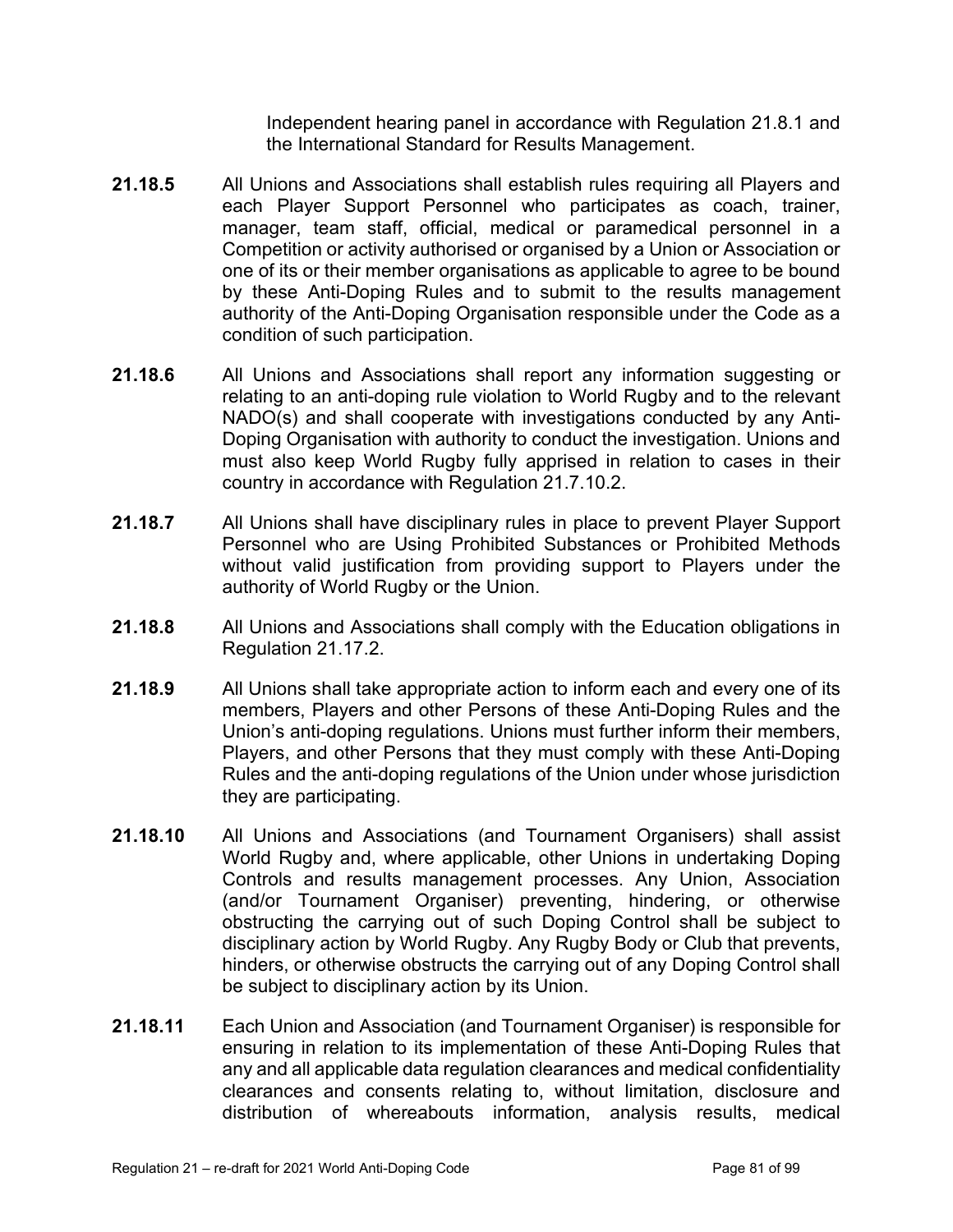information and findings and decisions of hearings are obtained for the benefit of and use by the Union, Association (and Tournament Organiser), World Rugby, NADO and WADA.

**21.18.12** Each Union and Association (and Tournament Organiser) shall ensure that its disciplinary regulations and/or code of conduct allow for it to enforce Regulations 21.20.6, 21.20.8, 21.21.5, 21.21.6, 21.21.7, 21.22.3, 21.22.4 and 21.22.5 within their respective jurisdictions.

> World Rugby may at its absolute discretion withhold some or all of its funding to Unions or Associations which are not in compliance with these Anti-Doping Rules.

# **21.19 ADDITIONAL ROLES AND RESPONSIBILITIES OF WORLD RUGBY**

- **21.19.1** In addition to the roles and responsibilities described in Article 20.3 of the Code for International Federations, World Rugby shall report to WADA on World Rugby's compliance with the Code and the International Standards in accordance with Article 24.1.2 of the Code.
- **21.19.2** Subject to applicable law, and in accordance with Article 20.3.4 of the Code, all World Rugby board members, directors, officers, employees and appointed Delegated Third Parties who are involved in any aspect of Doping Control, must sign a form provided by World Rugby, agreeing to be bound by these Anti-Doping Rules as Persons in conformity with the Code for direct and intentional misconduct.
- **21.19.3** Subject to applicable law, and in accordance with Article 20.3.5 of the Code, any World Rugby employee who is involved in Doping Control (other than authorised anti-doping Education or rehabilitation programmes) must sign a statement provided by World Rugby confirming that they are not Provisionally Suspended or serving a period of Ineligibility and have not been directly or intentionally engaged in conduct within the previous six (6) years which would have constituted a violation of anti-doping rules if Codecompliant rules had been applicable to them.

# **21.20 ADDITIONAL ROLES AND RESPONSIBILITIES OF PLAYERS**

- **21.20.1** To be knowledgeable of and comply with these Anti-Doping Rules.
- **21.20.2** To be available for Sample collection at all times.**[73](#page-83-0)**
- **21.20.3** To take responsibility, in the context of anti-doping, for what they ingest and Use.

<span id="page-83-0"></span>**<sup>73</sup>** *[Comment to Regulation 21.20.2: With due regard to a Player's human rights and privacy, legitimate anti-doping considerations sometimes require Sample collection late at night or early in the morning. For example, it is known that some Players Use low doses of EPO during these hours so that it will be undetectable in the morning.]*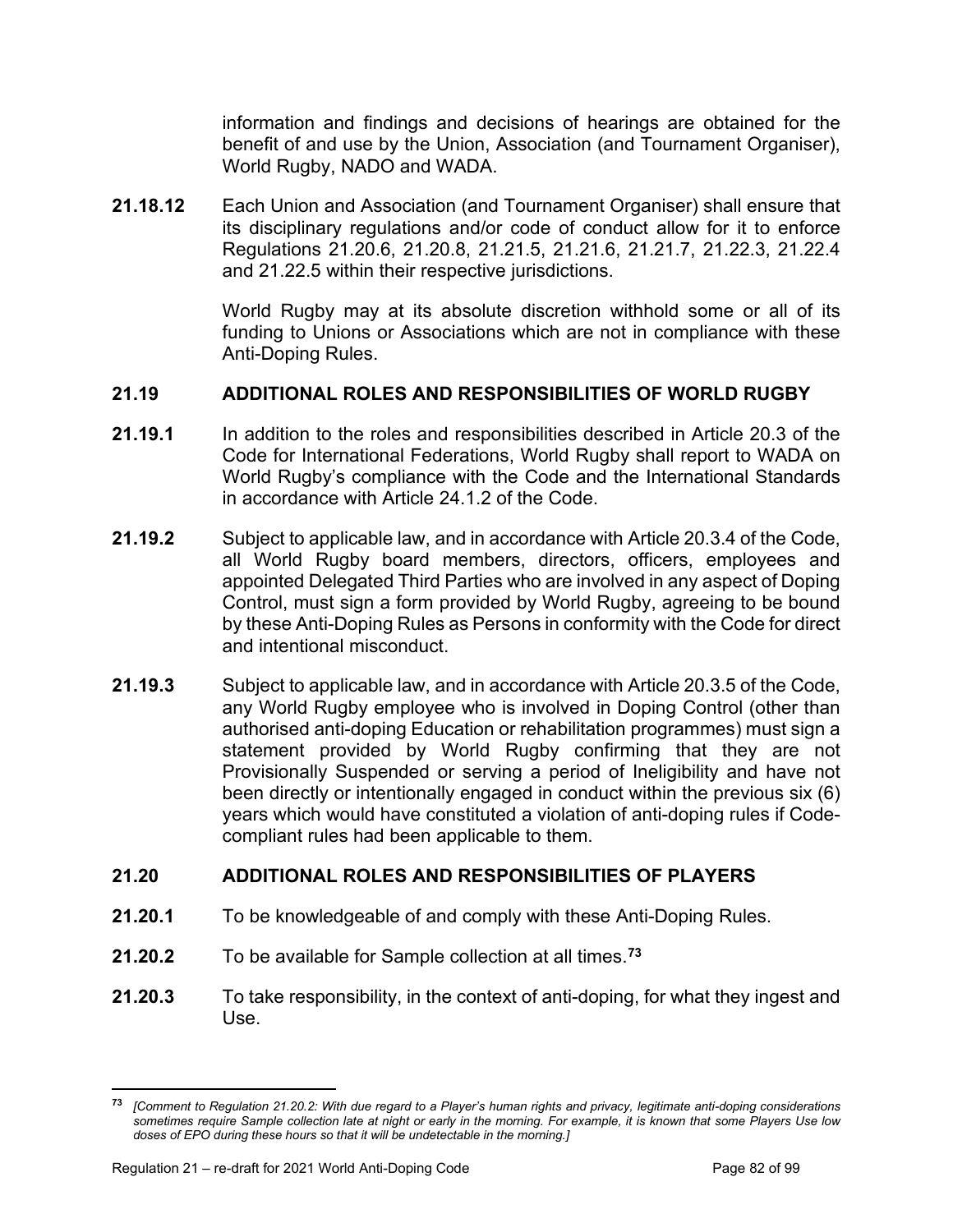- **21.20.4** To inform medical personnel of their obligation not to Use Prohibited Substances and Prohibited Methods and to take responsibility to make sure that any medical treatment received does not violate these Anti-Doping Rules.
- **21.20.5** To disclose to World Rugby, their Union and their NADO any decision by a non-Signatory finding that the Player committed an anti-doping rule violation within the previous ten (10) years.
- **21.20.6** To cooperate with Anti-Doping Organisations investigating anti-doping rule violations.

Notwithstanding any potential breaches of this Regulation 21, failure by any Player to cooperate in full with Anti-Doping Organisations investigating antidoping rule violations may amount to a breach of World Rugby Code of Conduct which may result in disciplinary action pursuant to Regulation 20.

- **21.20.7** To disclose the identity of their Player Support Personnel upon request by World Rugby or a Union or any other Anti-Doping Organisation with authority over the Player.
- **21.20.8** Notwithstanding any potential breaches of this Regulation 21, offensive conduct towards a Doping Control official or other Person involved in Doping Control by a Player, may amount to a breach of World Rugby Code of Conduct which may result in disciplinary action pursuant to Regulation 20.
- **21.20.9** To use their reasonable endeavours to complete all in-person and online anti-doping education provided to them by World Rugby, their Union, Association and/or NADO from time to time.

# **21.21 ADDITIONAL ROLES AND RESPONSIBILITIES OF PLAYER SUPPORT PERSONNEL**

- **21.21.1** To be knowledgeable of and comply with these Anti-Doping Rules.
- **21.21.2** To support and cooperate with the Player Testing programme.
- **21.21.3** To use their influence on Player values and behaviour to foster anti-doping attitudes.
- **21.21.4** To disclose to World Rugby, their Union and their NADO any decision by a non-Signatory finding that they committed an anti-doping rule violation within the previous ten (10) years.
- **21.21.5** To cooperate with Anti-Doping Organisations investigating anti-doping rule violations.

Notwithstanding any potential breaches of this Regulation 21, failure by any Player Support Personnel to cooperate in full with Anti-Doping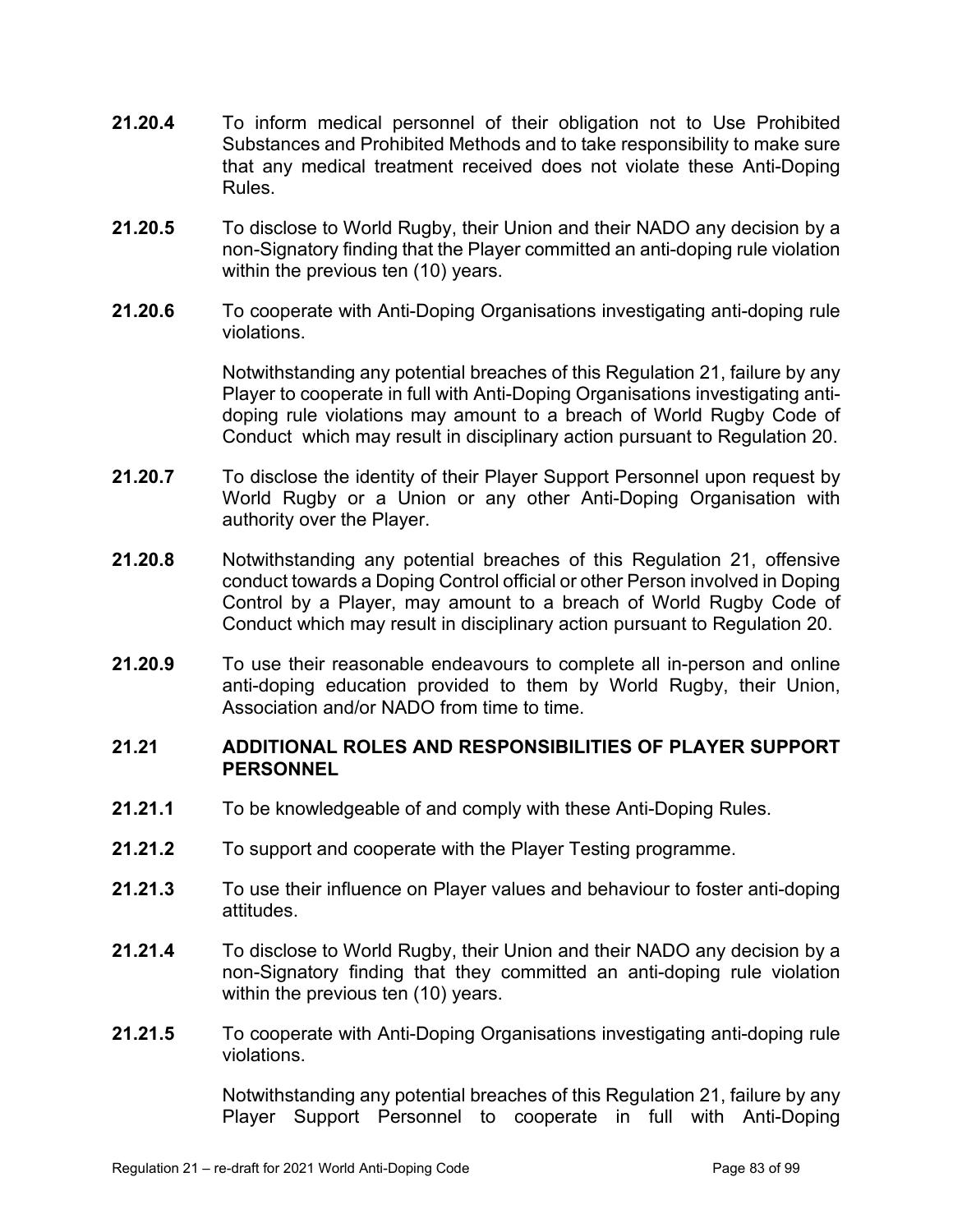Organisations investigating anti-doping rule violations may amount to a breach of the World Rugby Code of Conduct which may result in disciplinary action pursuant to Regulation 20.

**21.21.6** Player Support Personnel shall not Use any Prohibited Substance or Prohibited Method without valid justification.

> Any such Use may amount to a breach of the World Rugby Code of Conduct which may result in disciplinary action pursuant to Regulation 20.

**21.21.7** Player Support Personnel shall not Possess any Prohibited Substance or Prohibited Method without valid justification.

> In those situations where personal Possession of a Prohibited Substance or Prohibited Method by a Player Support Person without valid justification is not an anti-doping rule violation, any such Possession may amount to a breach of the World Rugby Code of Conduct which may result in disciplinary action pursuant to Regulation 20.

- **21.21.8** Notwithstanding any potential breaches of this Regulation 21, offensive conduct towards a Doping Control official or other Person involved in Doping Control by a Player Support Personnel, may amount to a breach of the World Rugby Code of Conduct which may result in disciplinary action pursuant to Regulation 20.
- **21.21.9** To use their reasonable endeavours to complete all in-person and online anti-doping education provided to them by World Rugby, their Union, Association and/or NADO from time to time.

#### **21.22 ADDITIONAL ROLES AND RESPONSIBILITIES OF OTHER PERSONS SUBJECT TO THESE ANTI-DOPING RULES**

- **21.22.1** To be knowledgeable of and comply with these Anti-Doping Rules.
- **21.22.2** To disclose to World Rugby, their Union, their Association as applicable and their NADO any decision by a non-Signatory finding that they committed an anti-doping rule violation within the previous ten (10) years.
- **21.22.3** To cooperate with Anti-Doping Organisations investigating anti-doping rule violations.

Notwithstanding any potential breaches of this Regulation 21, failure by any Person to cooperate in full with Anti-Doping Organisations investigating antidoping rule violations may amount to a breach of the World Rugby Code of Conduct which may result in disciplinary action pursuant to Regulation 20.

**21.22.4** Not to Use or Possess any Prohibited Substance or Prohibited Method without valid justification.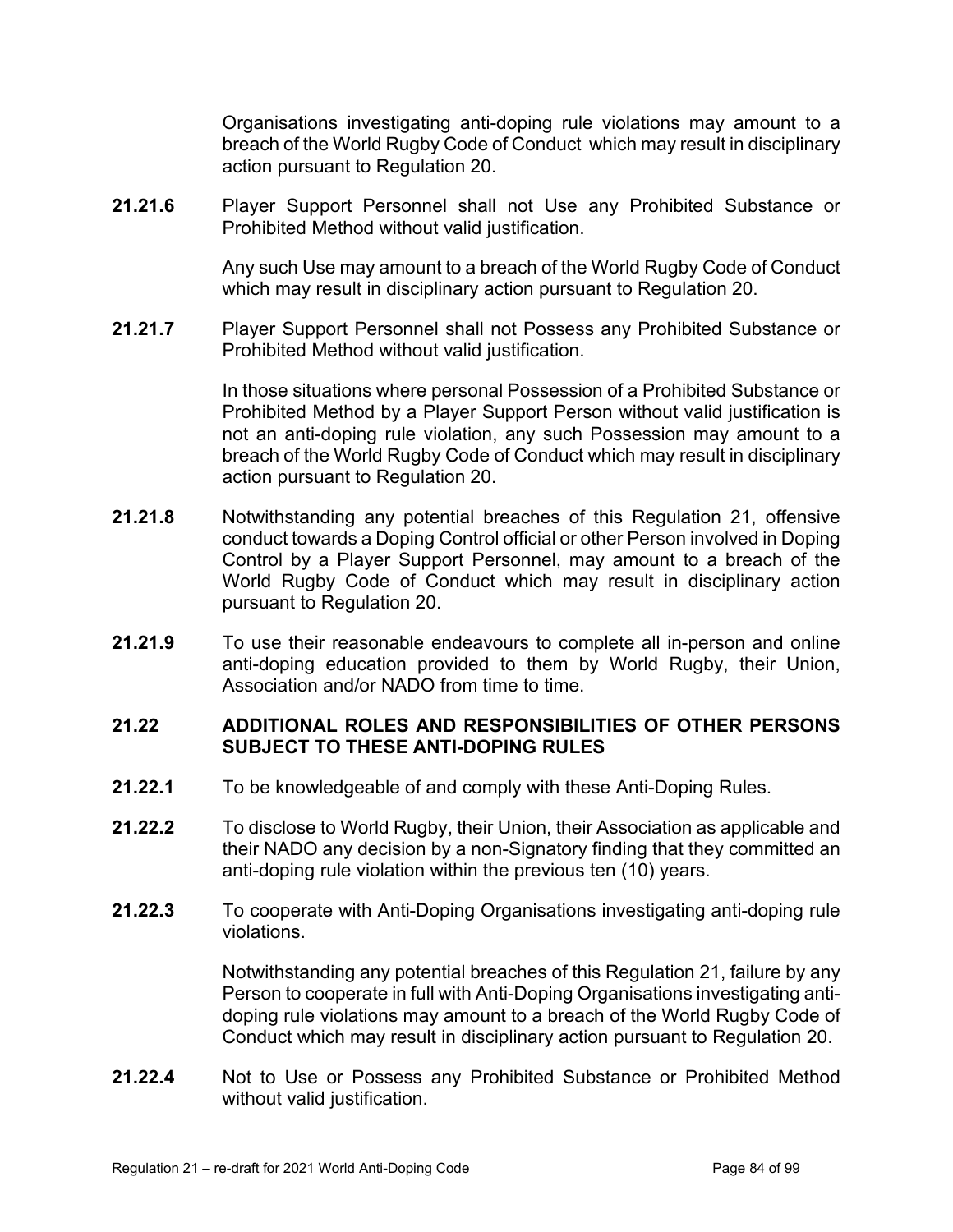Any such Use or Possession may amount to a breach of the World Rugby Code of Conduct which may result in disciplinary action pursuant to Regulation 20.

**21.22.5** Notwithstanding any potential breaches of this Regulation 21, offensive conduct towards a Doping Control official or other Person involved in Doping Control by a Person, may amount to a breach of the World Rugby Code of Conduct which may result in disciplinary action pursuant to Regulation 20.

## **21.23 INTERPRETATION OF THE CODE**

- **21.23.1** The official text of the Code shall be maintained by WADA and shall be published in English and French. In the event of any conflict between the English and French versions, the English version shall prevail.
- **21.23.2** The comments annotating various provisions of the Code shall be used to interpret the Code.
- **21.23.3** The Code shall be interpreted as an independent and autonomous text and not by reference to the existing law or statutes of the Signatories or governments.
- **21.23.4** The headings used for the various Parts and Articles of the Code are for convenience only and shall not be deemed part of the substance of the Code or to affect in any way the language of the provisions to which they refer.
- **21.23.5** Where the term "days" is used in the Code or an International Standard, it shall mean calendar days unless otherwise specified.
- **21.23.6** The Code shall not apply retroactively to matters pending before the date the Code is accepted by a Signatory and implemented in its rules. However, pre-Code anti-doping rule violations would continue to count as "First violations" or "Second violations" for purposes of determining sanctions under Regulation 21.10 for subsequent post-Code violations.
- **21.23.7** The Purpose, Scope and Organisation of the World Anti-Doping Programme and the Code and Appendix 1, Definitions, shall be considered integral parts of the Code.

# **21.24 GENERAL PROVISIONS**

- **21.24.1** Where the term "days" is used in these Anti-Doping Rules, it shall mean calendar days unless otherwise specified.
- **21.24.2** These Anti-Doping Rules shall be interpreted as an independent and autonomous text and not by reference to existing law or statutes.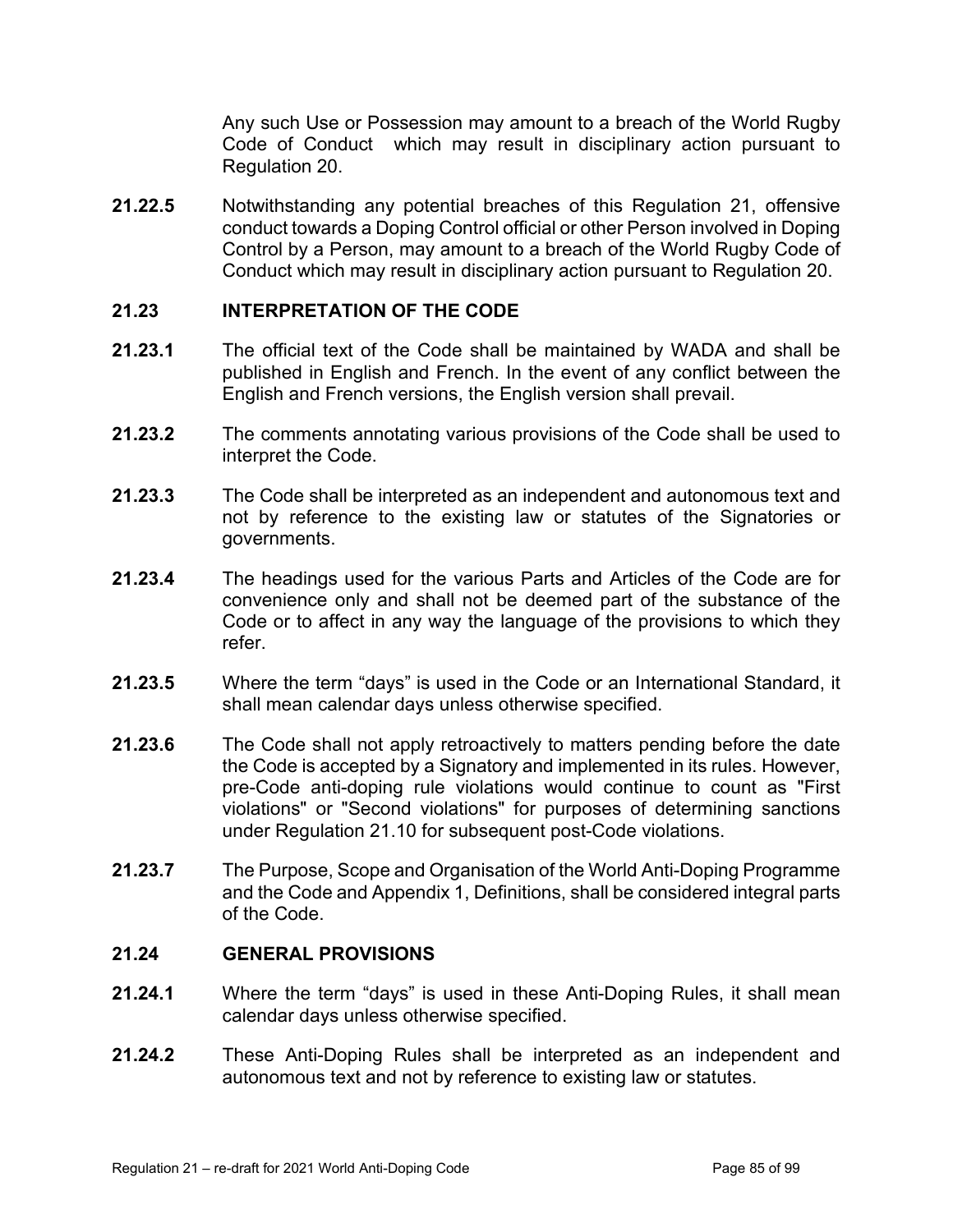- **21.24.3** These Anti-Doping Rules have been adopted pursuant to the applicable provisions of the Code and the International Standards and shall be interpreted in a manner that is consistent with applicable provisions of the Code and the International Standards. The Code and the International Standards shall be considered integral parts of these Anti-Doping Rules and shall prevail in case of conflict.
- **21.24.4** The Introduction and Appendix 1 shall be considered integral parts of these Anti-Doping Rules.
- **21.24.5** The comments annotating various provisions of these Anti-Doping Rules shall be used to interpret these Anti-Doping Rules.
- **21.24.6** These Anti-Doping Rules shall enter into force on 1 January 2021 (the "Effective Date"). They repeal World Rugby's Anti-Doping Rules that came into effect on 1 January 2015.
- **21.24.7** These Anti-Doping Rules shall not apply retroactively to matters pending before the Effective Date. However:
- **21.24.7.1** Anti-doping rule violations taking place prior to the Effective Date count as "first violations" or "second violations" for purposes of determining sanctions under Regulation 21.10 for violations taking place after the Effective Date.
- **21.24.7.2** Any anti-doping rule violation case which is pending as of the Effective Date and any anti-doping rule violation case brought after the Effective Date based on an anti-doping rule violation which occurred prior to the Effective Date, shall be governed by the substantive anti-doping rules in effect at the time the alleged anti-doping rule violation occurred, and not by the substantive anti-doping rules set out in these Anti-Doping Rules, unless the panel hearing the case determines the principle of "lex mitior" appropriately applies under the circumstances of the case. For these purposes, the retrospective periods in which prior violations can be considered for purposes of multiple violations under Regulation 21.10.9.4 and the statute of limitations set forth in Regulation 21.16 are procedural rules, not substantive rules, and should be applied retroactively along with all of the other procedural rules in these Anti-Doping Rules (provided, however, that Regulation 21.16 shall only be applied retroactively if the statute of limitation period has not already expired by the Effective Date).
- **21.24.7.3** Any Regulation 21.2.4 whereabouts failure (whether a filing failure or a missed test, as those terms are defined in the International Standard for Results Management) prior to the Effective Date shall be carried forward and may be relied upon, prior to expiry, in accordance with the International Standard for Results Management, but it shall be deemed to have expired twelve (12) months after it occurred.
- **21.24.7.4** With respect to cases where a final decision finding an anti-doping rule violation has been rendered prior to the Effective Date, but the Player or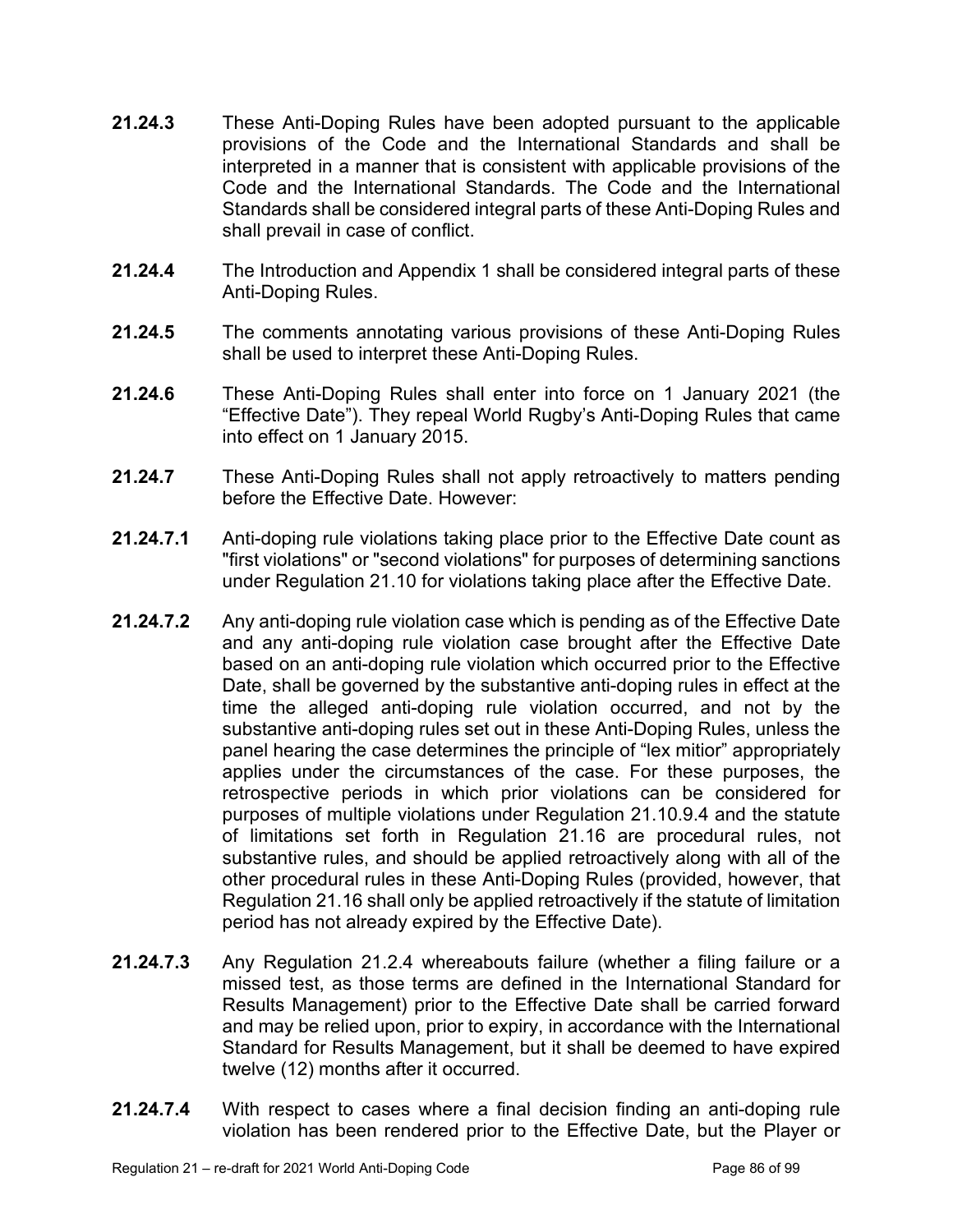other Person is still serving the period of Ineligibility as of the Effective Date, the Player or other Person may apply to World Rugby or other Anti-Doping Organisation which had Results Management responsibility for the antidoping rule violation to consider a reduction in the period of Ineligibility in light of these Anti-Doping Rules. Such application must be made before the period of Ineligibility has expired. The decision rendered may be appealed pursuant to Regulation 21.13.2. These Anti-Doping Rules shall have no application to any case where a final decision finding an anti-doping rule violation has been rendered and the period of Ineligibility has expired.

- **21.24.7.5** For purposes of assessing the period of Ineligibility for a second violation under Regulation 21.10.9.1, where the sanction for the first violation was determined based on rules in force prior to the Effective Date, the period of Ineligibility which would have been assessed for that first violation had these Anti-Doping Rules been applicable, shall be applied. **[74](#page-88-0)**
- **21.24.7.6** Changes to the Prohibited List and Technical Documents relating to substances or methods on the Prohibited List shall not, unless they specifically provide otherwise, be applied retroactively. As an exception, however, when a Prohibited Substance or a Prohibited Method has been removed from the Prohibited List, a Player or other Person currently serving a period of Ineligibility on account of the formerly Prohibited Substance or a Prohibited Method may apply to World Rugby or other Anti-Doping Organisation which had Results Management responsibility for the antidoping rule violation to consider a reduction in the period of Ineligibility in light of the removal of the substance or method from the Prohibited List.
- **21.24.7.7** These Anti-Doping Rules shall be governed by and construed in accordance with English law and, subject to the dispute resolution processes set out herein, shall be subject to the exclusive jurisdiction of the English courts.
- **21.24.7.8** World Rugby may amend these Anti-Doping Rules from time to time.

# **21.25 WORLD RUGBY ANTI-DOPING ADVISORY COMMITTEE**

- **21.25.1** World Rugby shall appoint an Anti-Doping Advisory Committee to provide World Rugby with general advice and assistance on doping issues and related matters, including the application of these Anti-Doping Rules. The Anti-Doping Advisory Committee shall report to the Council.
- **21.25.2** In addition to this general role, the Anti-Doping Advisory Committee, or a member or members thereof may be requested to undertake specific tasks as part of the implementation of these Anti-Doping Rules.

<span id="page-88-0"></span>**<sup>74</sup>** *[Comment to Regulation 21.24.7.5: Other than the situation described in Regulation 21.24.7.5, where a final decision finding an anti-doping rule violation has been rendered prior to the Effective Date and the period of Ineligibility imposed has been completely served, these Anti-Doping Rules may not be used to re-characterise the prior violation.]*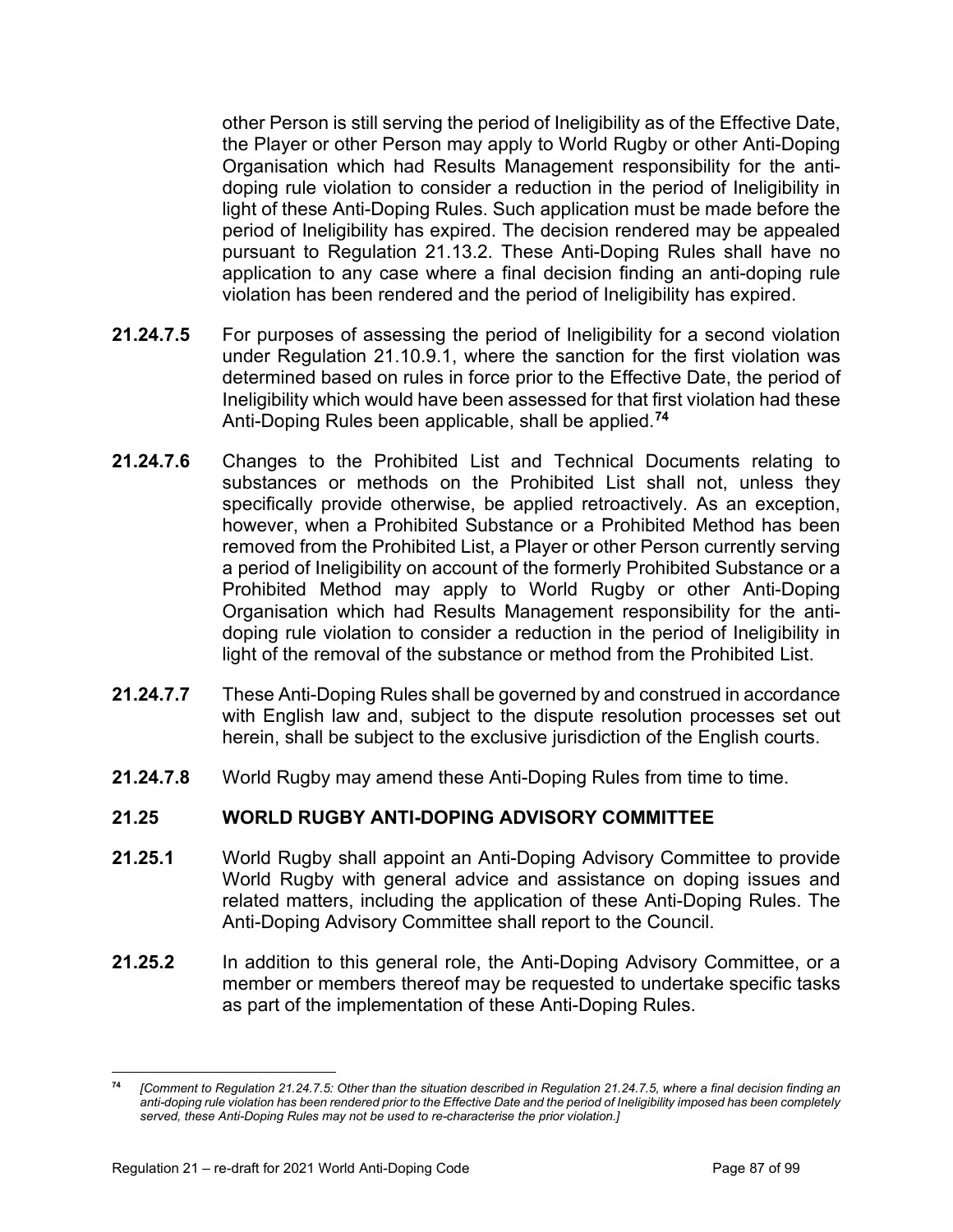- **21.25.3** Members of the Anti-Doping Advisory Committee may sit on World Rugby's TUE Committee but not on the Judicial Panel The Judicial Panel Chairman or his nominee may be invited to attend and/or speak at Anti-Doping Advisory Committee meetings on specific topics.
- **21.25.4** The Anti-Doping Advisory Committee and/or World Rugby shall be entitled to call on experts to provide specialist advice, undertake certain activities and assist in the implementation of these Anti-Doping Rules.
- **21.25.5** Representative(s) of the Anti-Doping Advisory Committee shall carry out the review and take the decision set out in Regulation 21.15.3 in relation to decisions arising from non-Signatory bodies.

# **21.26 EXCEPTIONAL/UNFORESEEN CIRCUMSTANCES**

- **21.26.1** In exceptional circumstances where it has grounds to believe that there has been a misapplication of the applicable anti-doping rules and acting on the advice of the Anti-Doping Advisory Committee, World Rugby shall be entitled to require as it deems fit that the relevant Union(s) and/or Association provisionally suspend such Players or other Person(s) from any involvement in the Game pending the final determination of the matter.
- **21.26.2** It is the responsibility of each Union and Association to ensure that in such circumstances it is able by reference to its anti-doping regulations or otherwise, to effect and/or recognise such Provisional Suspension of the Players or other Person(s) concerned.
- **21.26.3** In the event that a doping-related incident arises for which there is no provision in these Anti-Doping Rules then the CEO of World Rugby or his nominee may take such action that he considers appropriate in the circumstances in accordance with general principles of natural justice and fairness.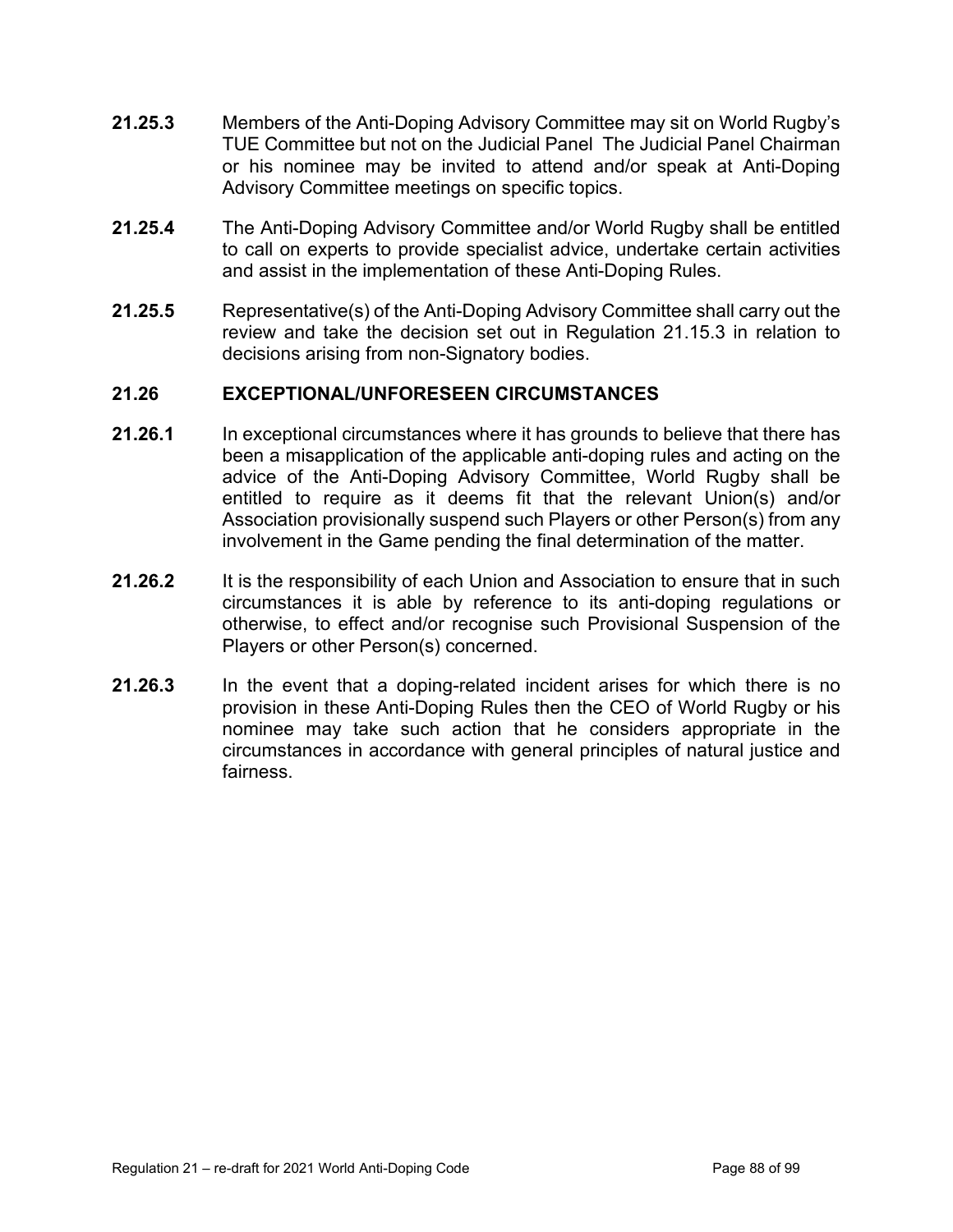# **APPENDIX 1DEFINITIONS[75](#page-90-0)**

ADAMS: The Anti-Doping Administration and Management System is a Web-based database management tool for data entry, storage, sharing, and reporting designed to assist stakeholders and WADA in their anti-doping operations in conjunction with data protection legislation.

Administration: Providing, supplying, supervising, facilitating, or otherwise participating in the Use or Attempted Use by another Person of a Prohibited Substance or Prohibited Method. However, this definition shall not include the actions of bona fide medical personnel involving a Prohibited Substance or Prohibited Method used for genuine and legal therapeutic purposes or other acceptable justification and shall not include actions involving Prohibited Substances which are not prohibited in Out-of-Competition Testing unless the circumstances as a whole demonstrate that such Prohibited Substances are not intended for genuine and legal therapeutic purposes or are intended to enhance sport performance.

Adverse Analytical Finding: A report from a WADA-accredited laboratory or other WADAapproved laboratory that, consistent with the International Standard for Laboratories, establishes in a Sample the presence of a Prohibited Substance or its Metabolites or Markers or evidence of the Use of a Prohibited Method.

Adverse Passport Finding: A report identified as an Adverse Passport Finding as described in the applicable International Standards.

Aggravating Circumstances: Circumstances involving, or actions by, a Player or other Person which may justify the imposition of a period of Ineligibility greater than the standard sanction. Such circumstances and actions shall include, but are not limited to: the Player or other Person Used or Possessed multiple Prohibited Substances or Prohibited Methods, Used or Possessed a Prohibited Substance or Prohibited Method on multiple occasions or committed multiple other anti-doping rule violations; a normal individual would be likely to enjoy the performance-enhancing effects of the anti-doping rule violation(s) beyond the otherwise applicable period of Ineligibility; the Player or Person engaged in deceptive or obstructive conduct to avoid the detection or adjudication of an anti-doping rule violation; or the Player or other Person engaged in Tampering during Results Management. For the avoidance of doubt, the examples of circumstances and conduct described herein are not exclusive and other similar circumstances or conduct may also justify the imposition of a longer period of Ineligibility.

Anti-Doping Activities: Anti-doping Education and information, test distribution planning, maintenance of a Registered Testing Pool, managing Athlete Biological Passports, conducting Testing, organising analysis of Samples, gathering of intelligence and conduct of investigations, processing of TUE applications, Results Management, monitoring and enforcing compliance with any Consequences imposed, and all other activities related to anti-doping to be carried out by or on behalf of an Anti-Doping Organisation, as set out in the Code and/or the International Standards.

<span id="page-90-0"></span>**<sup>75</sup>** *[Comment to Definitions: Defined terms shall include their plural and possessive forms, as well as those terms used as other parts of speech.]*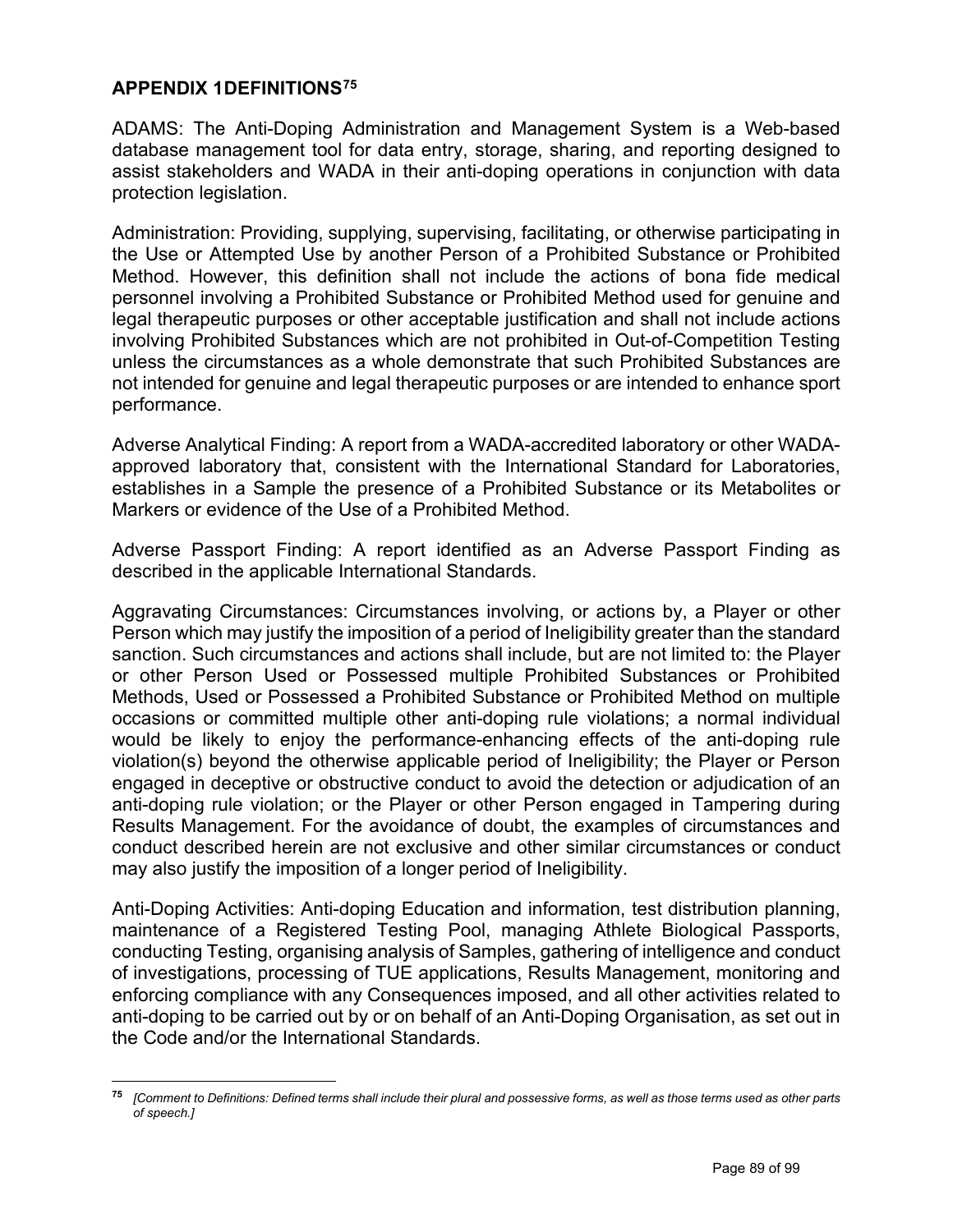Anti-Doping Organisation: WADA or a Signatory that is responsible for adopting rules for initiating, implementing or enforcing any part of the Doping Control process. This includes, for example, the International Olympic Committee, the International Paralympic Committee, other Major Event Organisations that conduct Testing at their Events, International Federations, and NADOs.

Athlete Biological Passport: The programme and methods of gathering and collating data as described in the International Standard for Testing and Investigations and International Standard for Laboratories.

Attempt: Purposely engaging in conduct that constitutes a substantial step in a course of conduct planned to culminate in the commission of an anti-doping rule violation. Provided, however, there shall be no anti-doping rule violation based solely on an Attempt to commit a violation if the Person renounces the Attempt prior to it being discovered by a third party not involved in the Attempt.

Atypical Finding: A report from a WADA-accredited laboratory or other WADA-approved laboratory which requires further investigation as provided by the International Standard for Laboratories or related Technical Documents prior to the determination of an Adverse Analytical Finding.

Atypical Passport Finding: A report described as an Atypical Passport Finding as described in the applicable International Standards.

CAS: The Court of Arbitration for Sport.

Code: The World Anti-Doping Code.

Competition: A single Match whether in fifteen-a-side or an abbreviated form of the Game.

Consequences of Anti-Doping Rule Violations ("Consequences"): A Player's or other Person's violation of an anti-doping rule may result in one or more of the following: (a) Disqualification means the Player's results in a particular Competition or Event are invalidated, with all resulting Consequences including forfeiture of any medals, points and prizes; (b) Ineligibility means the Player or other Person is barred on account of an antidoping rule violation for a specified period of time from participating in any Competition or other activity or funding as provided in Regulation 21.10.14; (c) Provisional Suspension means the Player or other Person is barred temporarily from participating in any Competition or activity prior to the final decision at a hearing conducted under Regulation 21.8; (d) Financial Consequences means a financial sanction imposed for an anti-doping rule violation or to recover costs associated with an anti-doping rule violation; and (e) Public Disclosure means the dissemination or distribution of information to the general public or Persons beyond those Persons entitled to earlier notification in accordance with Regulation 21.14. Teams in Team Sports may also be subject to Consequences as provided in Regulation 21.11.

Contaminated Product: A product that contains a Prohibited Substance that is not disclosed on the product label or in information available in a reasonable Internet search.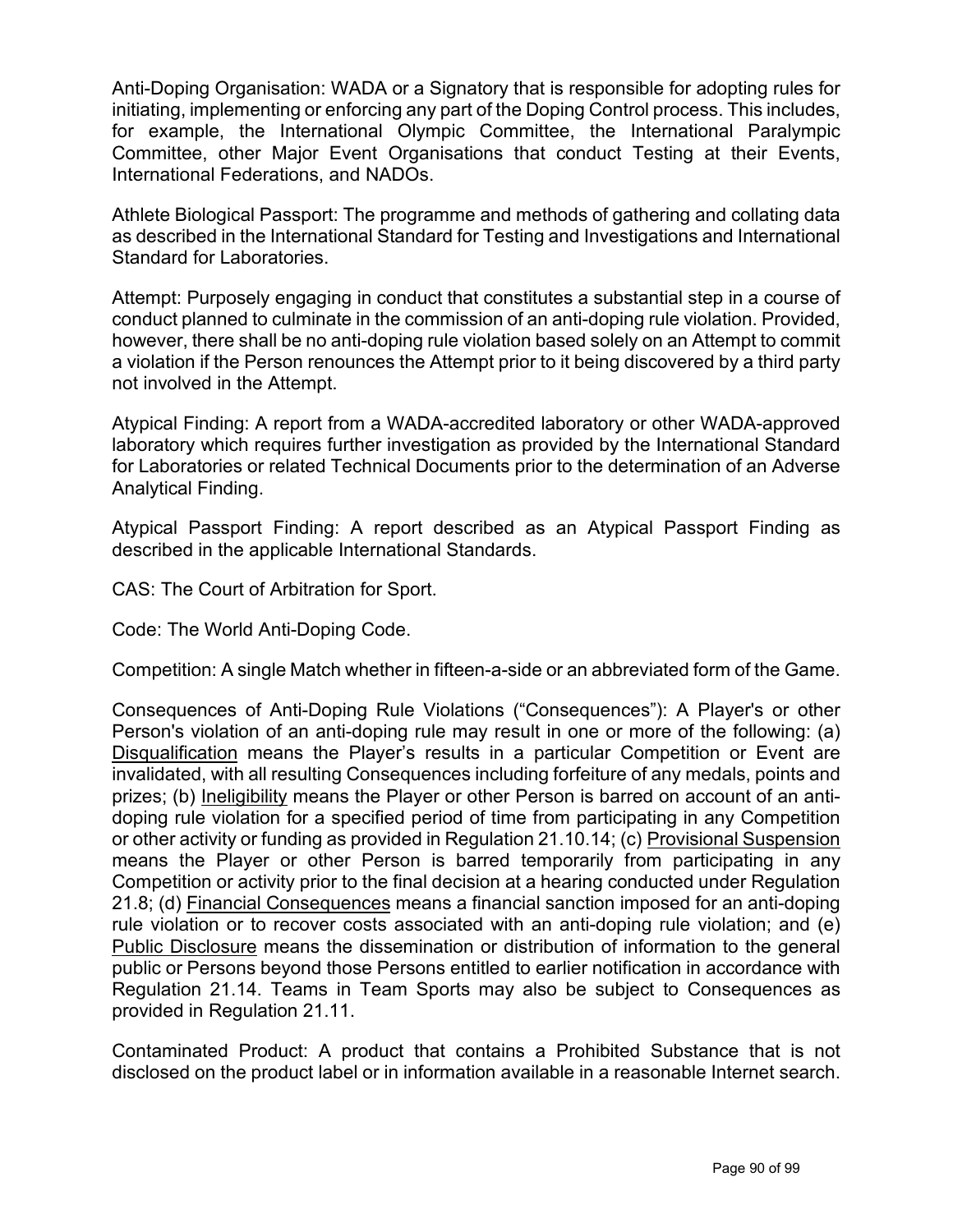Decision Limit: The value of the result for a threshold substance in a Sample, above which an Adverse Analytical Finding shall be reported, as defined in the International Standard for Laboratories.

Delegated Third Party: Any Person to whom World Rugby delegates any aspect of Doping Control or anti-doping Education programmes including, but not limited to, third parties or other Anti-Doping Organisations that conduct Sample collection or other Doping Control services or anti-doping Educational programmes for World Rugby, or individuals serving as independent contractors who perform Doping Control services for World Rugby (e.g., non-employee Doping Control officers or chaperones). This definition does not include CAS.

Disqualification: See Consequences of Anti-Doping Rule Violations above.

Doping Control: All steps and processes from test distribution planning through to ultimate disposition of any appeal and the enforcement of Consequences, including all steps and processes in between, including but not limited to Testing, investigations, whereabouts, TUEs, Sample collection and handling, laboratory analysis, Results Management, and investigations or proceedings relating to violations of Regulation 21.10.14 (Status During Ineligibility or Provisional Suspension).

Education: The process of learning to instill values and develop behaviours that foster and protect the spirit of sport, and to prevent intentional and unintentional doping.

Event: A series of individual Competitions conducted together under one ruling body (e.g., the Olympic Games, World Championships of an International Federation, or Pan American Games).

Event Period: The time between the beginning and end of an Event, as established by the ruling body of the Event.

Event Venues: Those venues so designated by the ruling body for the Event.

Fault: Fault is any breach of duty or any lack of care appropriate to a particular situation. Factors to be taken into consideration in assessing a Player's or other Person's degree of Fault include, for example, the Player's or other Person's experience, whether the Player or other Person is a Protected Person, special considerations such as impairment, the degree of risk that should have been perceived by the Player and the level of care and investigation exercised by the Player in relation to what should have been the perceived level of risk. In assessing the Player's or other Person's degree of Fault, the circumstances considered must be specific and relevant to explain the Player's or other Person's departure from the expected standard of behaviour. Thus, for example, the fact that a Player would lose the opportunity to earn large sums of money during a period of Ineligibility, or the fact that the Player only has a short time left in a career, or the timing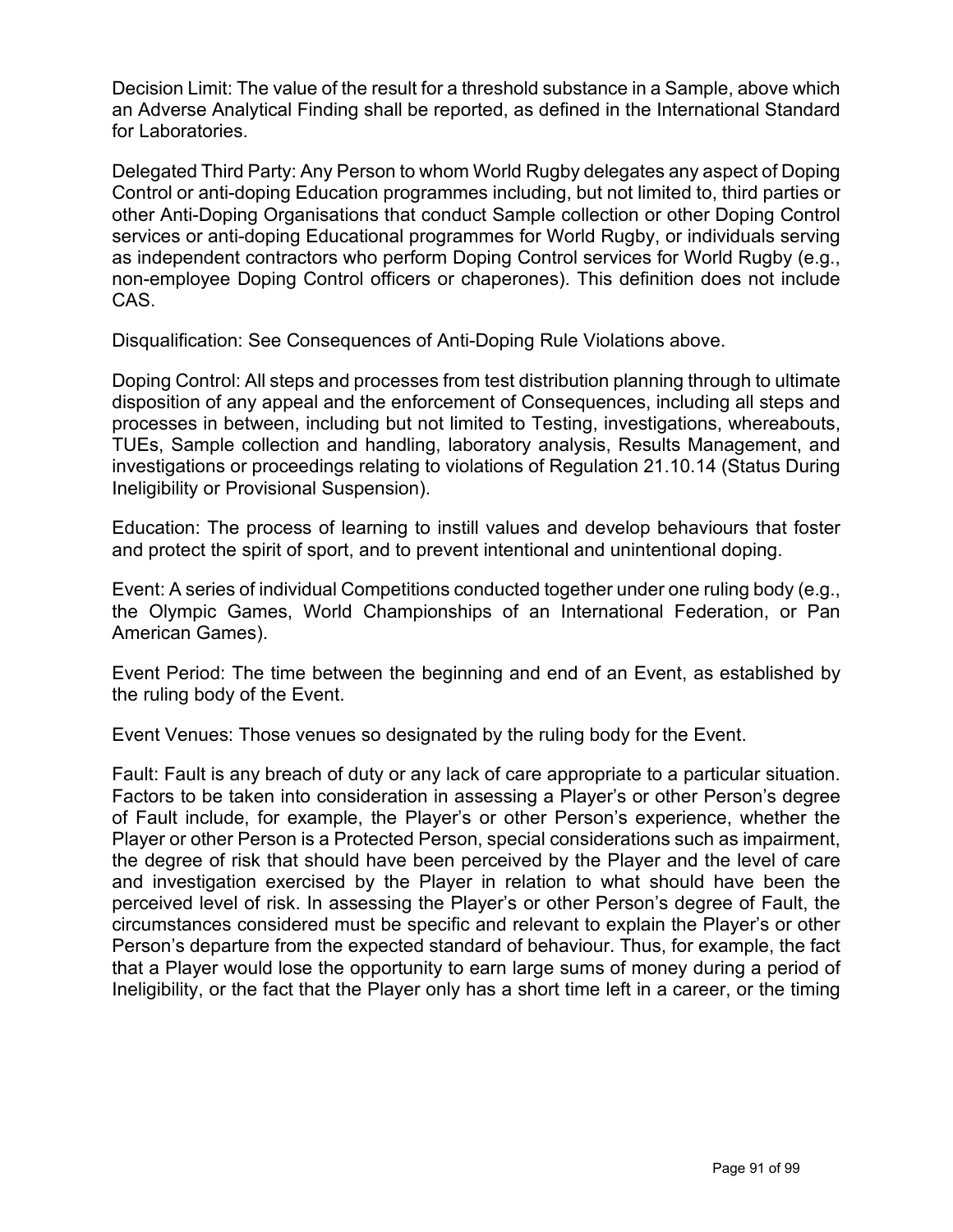of the sporting calendar, would not be relevant factors to be considered in reducing the period of Ineligibility under Regulation 21.10.6.1 or 21.10.6.2.**[76](#page-93-0)**

Financial Consequences: See Consequences of Anti-Doping Rule Violations above.

In-Competition: The period commencing at 11:59 p.m. on the day before a Competition in which the Player is scheduled to participate through the end of such Competition and the Sample collection process related to such Competition. Provided, however, WADA may approve, for a particular sport, an alternative definition if an International Federation provides a compelling justification that a different definition is necessary for its sport; upon such approval by WADA, the alternative definition shall be followed by all Major Event Organisations for that particular sport.**[77](#page-93-1)**

Independent Observer Programme: A team of observers and/or auditors, under the supervision of WADA, who observe and provide guidance on the Doping Control process prior to or during certain Events and report on their observations as part of WADA's compliance monitoring programme.

Individual Sport: Any sport that is not a Team Sport.

Ineligibility: See Consequences of Anti-Doping Rule Violations above.

Institutional Independence: Hearing panels on appeal shall be fully independent institutionally from the Anti-Doping Organisation responsible for Results Management. They must therefore not in any way be administered by, connected or subject to the Anti-Doping Organisation responsible for Results Management.

International Event: An Event or Competition where the International Olympic Committee, the International Paralympic Committee, an International Federation, a Major Event Organisation, or another international sport organisation is the ruling body for the Event or appoints the technical officials for the Event.

International-Level Player: Players who compete in sport at the international level, as defined by each International Federation, consistent with the International Standard for Testing and Investigations. For the sport of rugby, International-Level Players are defined as set out in the Scope section of the Introduction to these Anti-Doping Rules.**[78](#page-93-2)**

<span id="page-93-0"></span>**<sup>76</sup>** *[Comment to Fault: The criteria for assessing a Player's degree of Fault is the same under all Regulations where Fault is to be considered. However, under Regulation 21.10.6.2, no reduction of sanction is appropriate unless, when the degree of Fault is assessed, the conclusion is that No Significant Fault or Negligence on the part of the Player or other Person was involved.]*

<span id="page-93-1"></span>**<sup>77</sup>** *[Comment to In-Competition: Having a universally accepted definition for In-Competition provides greater harmonization among Players across all sports, eliminates or reduces confusion among Players about the relevant timeframe for In-Competition Testing, avoids inadvertent Adverse Analytical Findings in between Competitions during an Event and assists in preventing any potential performance enhancement benefits from substances prohibited Out-of-Competition being carried over to the Competition period.]*

<span id="page-93-2"></span>**<sup>78</sup>** *[Comment to International-Level Player: Consistent with the International Standard for Testing and Investigations, World Rugby is free to determine the criteria it will use to classify Players as International-Level Players, e.g., by ranking, by participation in particular International Events, by type of license, etc. However, it must publish those criteria in clear and concise form, so that Players are able to ascertain quickly and easily when they will become classified as International-Level Players. For example, if the criteria include participation in certain International Events, then World Rugby must publish a list of those International Events.]*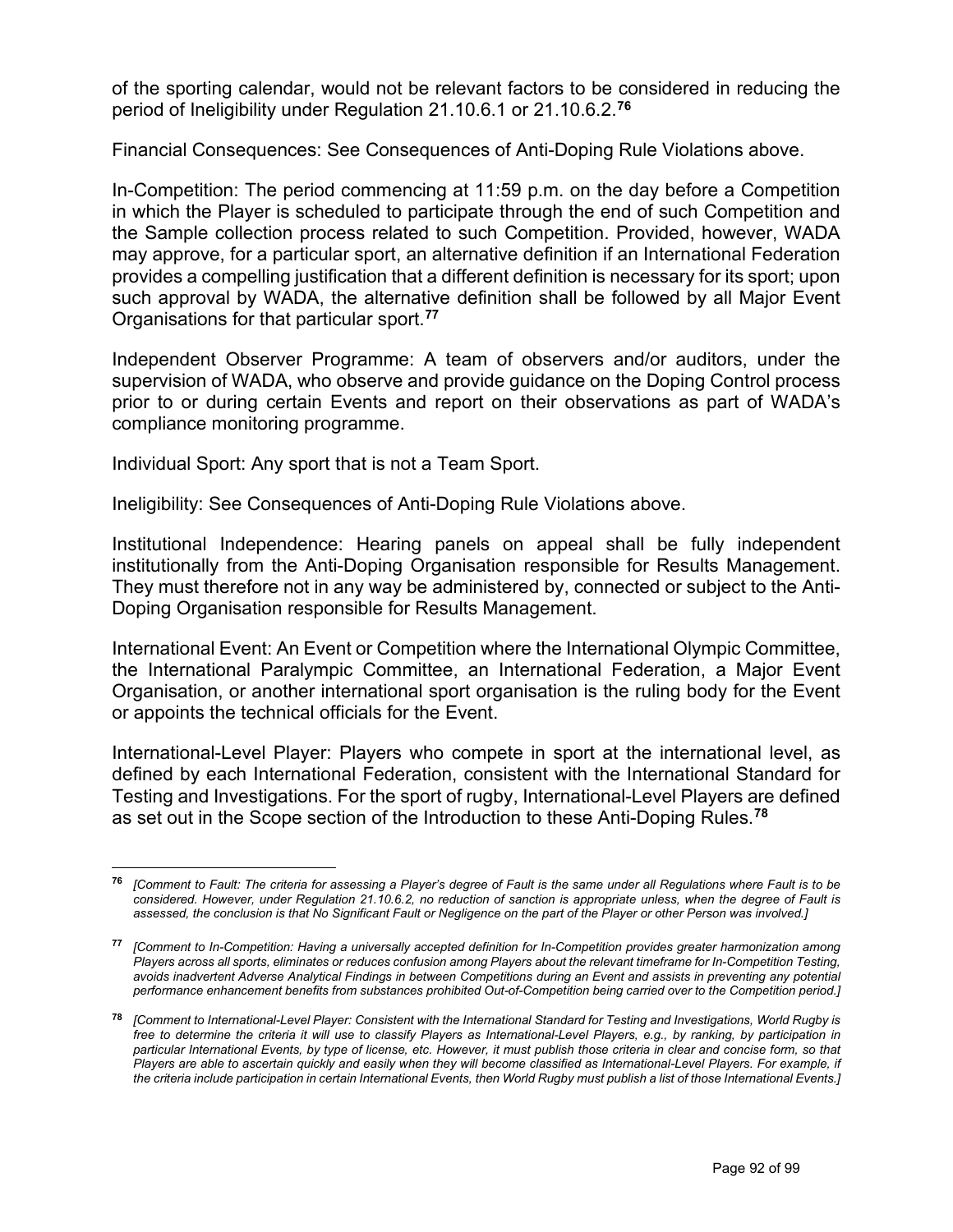International Standard: A standard adopted by WADA in support of the Code. Compliance with an International Standard (as opposed to another alternative standard, practice, or procedure) shall be sufficient to conclude that the procedures addressed by the International Standard were performed properly. International Standards shall include any Technical Documents issued pursuant to the International Standard.

Major Event Organisations: The continental associations of National Olympic Committees and other international multi-sport organisations that function as the ruling body for any continental, regional or other International Event.

Marker: A compound, group of compounds or biological variable(s) that indicates the Use of a Prohibited Substance or Prohibited Method.

Member of a Team: Any Player and/or other Participant associated with a team including for the avoidance of doubt without limitation all coaches, medical, team management and other similar Player Support Personnel.

Metabolite: Any substance produced by a biotransformation process.

Minimum Reporting Level: The estimated concentration of a Prohibited Substance or its Metabolite(s) or Marker(s) in a Sample below which WADA-accredited laboratories should not report that Sample as an Adverse Analytical Finding.

Minor: A natural Person who has not reached the age of eighteen (18) years.

National Anti-Doping Organisation (NADO): The entity(ies) designated by each country as possessing the primary authority and responsibility to adopt and implement anti-doping rules, direct the collection of Samples, the management of test results, and the conduct of hearings at the national level. If this designation has not been made by the competent public authority(ies), the entity shall be the country's National Olympic Committee or its designee.

National Event: A sport Event or Competition involving International- or National-Level Players that is not an International Event.

National-Level Player: Players who compete in sport at the national level, as defined by each NADO, consistent with the International Standard for Testing and Investigations.

National Olympic Committee: The organisation recognised by the International Olympic Committee. The term National Olympic Committee shall also include the National Sport Confederation in those countries where the National Sport Confederation assumes typical National Olympic Committee responsibilities in the anti-doping area.

No Fault or Negligence: The Player or other Person's establishing that he did not know or suspect, and could not reasonably have known or suspected even with the exercise of utmost caution, that he had Used or been administered the Prohibited Substance or Prohibited Method or otherwise violated an anti-doping rule. Except in the case of a Protected Person or Recreational Player, for any violation of Regulation 21.2.1, the Player must also establish how the Prohibited Substance entered the Player's system.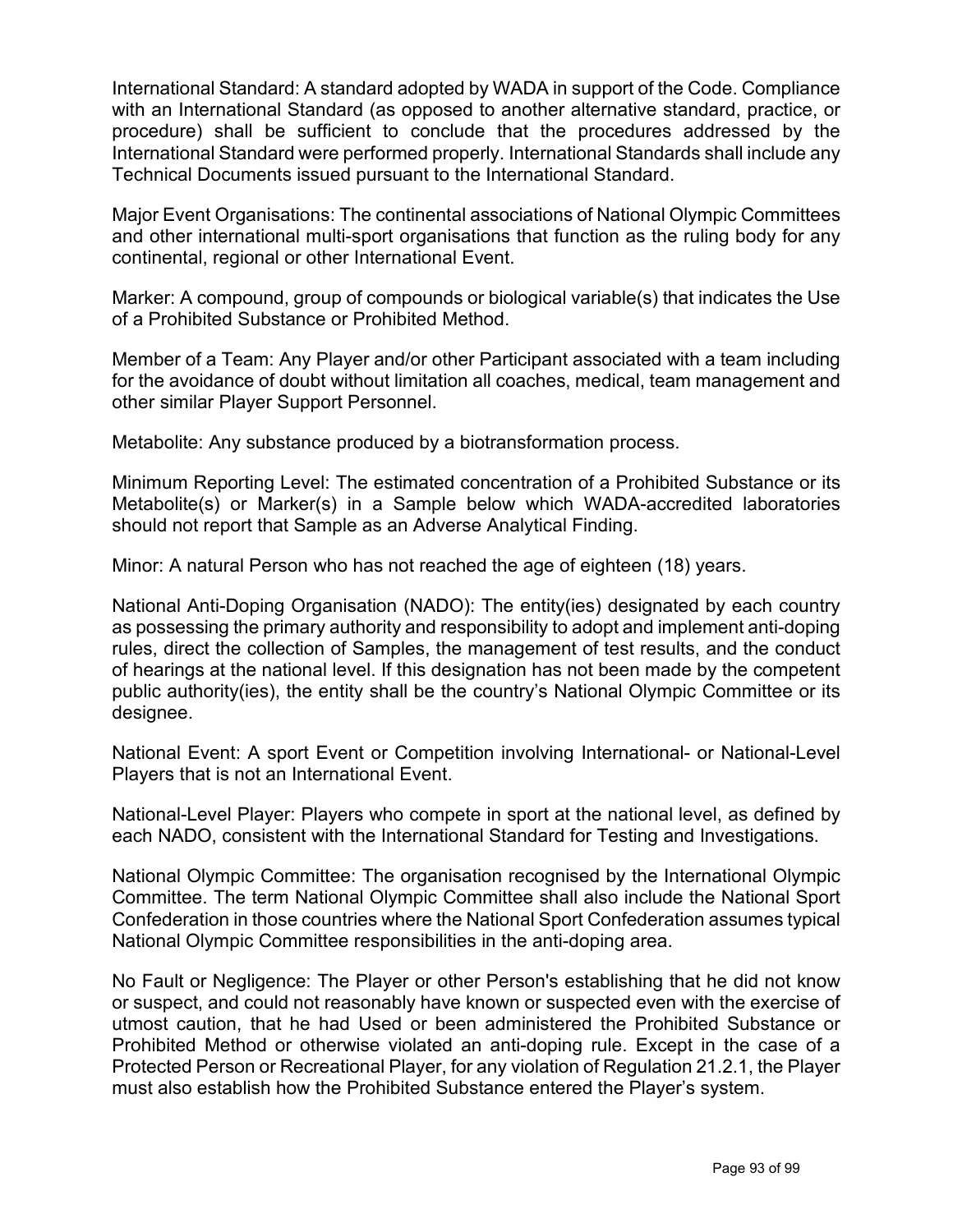No Significant Fault or Negligence: The Player or other Person's establishing that any Fault or negligence, when viewed in the totality of the circumstances and taking into account the criteria for No Fault or Negligence, was not significant in relationship to the anti-doping rule violation. Except in the case of a Protected Person or Recreational Player, for any violation of Regulation 21.2.1, the Player must also establish how the Prohibited Substance entered the Player's system.

Operational Independence: This means that (1) board members, staff members, commission members, consultants and officials of the Anti-Doping Organisation with responsibility for Results Management or its affiliates (e.g., member federation or confederation), as well as any Person involved in the investigation and pre-adjudication of the matter cannot be appointed as members and/or clerks (to the extent that such clerk is involved in the deliberation process and/or drafting of any decision) of hearing panels of that Anti-Doping Organisation with responsibility for Results Management and (2) hearing panels shall be in a position to conduct the hearing and decision-making process without interference from the Anti-Doping Organisation or any third party. The objective is to ensure that members of the hearing panel or individuals otherwise involved in the decision of the hearing panel, are not involved in the investigation of, or decisions to proceed with, the case.

Out-of-Competition: Any period which is not In-Competition.

Participant: Any Player or Player Support Person.

Person: A natural Person or an organisation or other entity.

Player: Any Person who competes in rugby at the international level (as defined by World Rugby) or the national level (as defined by each NADO). An Anti-Doping Organisation has discretion to apply anti-doping rules to a Player who is neither an International-Level Player nor a National-Level Player, and thus to bring them within the definition of "Player". In relation to Players who are neither International-Level nor National-Level Players, an Anti-Doping Organisation may elect to: conduct limited Testing or no Testing at all; analyse Samples for less than the full menu of Prohibited Substances; require limited or no whereabouts information; or not require advance TUEs. However, if a Regulation 21.2.1, 21.2.3 or 21.2.5 anti-doping rule violation is committed by any Player over whom an Anti-Doping Organisation has elected to exercise its authority to test and who competes below the international or national level, then the Consequences set forth in the Code must be applied. For purposes of Regulation 21.2.8 and 21.2.9 and for purposes of anti-doping information and Education, any Person who participates in sport under the authority of any Signatory, government, or other sports organisation accepting the Code is a Player.**[79](#page-95-0)**

<span id="page-95-0"></span>**<sup>79</sup>** *[Comment to Player: Individuals who participate in sport may fall into one of five categories: 1) International-Level Player, 2) National-Level Player, 3) individuals who are not International- or National-Level Players but over whom the International Federation or NADO has chosen to exercise authority, 4) Recreational Player, and 5) individuals over whom no International Federation or NADO has, or has chosen to, exercise authority. All International- and National-Level Players are subject to the antidoping rules of the Code, with the precise definitions of international and national level sport to be set forth in the anti-doping rules of the International Federations and NADOs.]*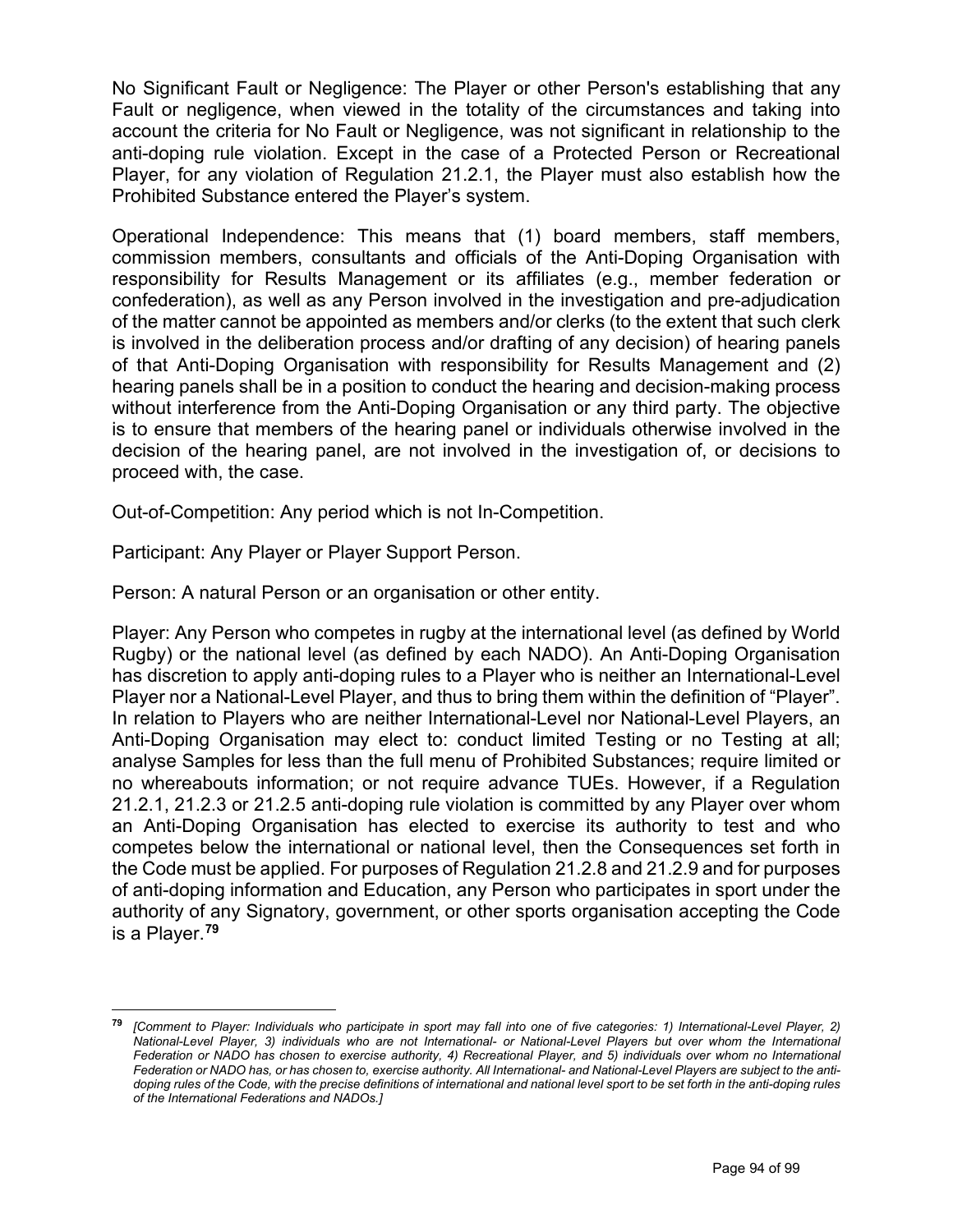Player Support Personnel: Any coach, trainer, manager, agent, team staff, official, medical, paramedical personnel, parent, or any other Person working with, treating or assisting a Player participating in or preparing for sports competition.

Possession: The actual, physical Possession, or the constructive Possession (which shall be found only if the Person has exclusive control or intends to exercise control over the Prohibited Substance or Prohibited Method or the premises in which a Prohibited Substance or Prohibited Method exists); provided, however, that if the Person does not have exclusive control over the Prohibited Substance or Prohibited Method or the premises in which a Prohibited Substance or Prohibited Method exists, constructive Possession shall only be found if the Person knew about the presence of the Prohibited Substance or Prohibited Method and intended to exercise control over it. Provided, however, there shall be no anti-doping rule violation based solely on Possession if, prior to receiving notification of any kind that the Person has committed an anti-doping rule violation, the Person has taken concrete action demonstrating that the Person never intended to have Possession and has renounced Possession by explicitly declaring it to an Anti-Doping Organisation. Notwithstanding anything to the contrary in this definition, the purchase (including by any electronic or other means) of a Prohibited Substance or Prohibited Method constitutes Possession by the Person who makes the purchase.**[80](#page-96-0)**

Prohibited List: The List identifying the Prohibited Substances and Prohibited Methods.

Prohibited Method: Any method so described on the Prohibited List.

Prohibited Substance: Any substance, or class of substances, so described on the Prohibited List.

Protected Person: A Player or other natural Person who at the time of the anti-doping rule violation: (i) has not reached the age of sixteen (16) years; (ii) has not reached the age of eighteen (18) years and is not included in any Registered Testing Pool and has never competed in any International Event in an open category; or (iii) for reasons other than age has been determined to lack legal capacity under applicable national legislation.**[81](#page-96-1)** 

<span id="page-96-0"></span>**<sup>80</sup>** *[Comment to Possession: Under this definition, anabolic steroids found in a Player's car would constitute a violation unless the Player establishes that someone else used the car; in that event, World Rugby must establish that, even though the Player did not have exclusive control over the car, the Player knew about the anabolic steroids and intended to have control over them. Similarly, in the example of anabolic steroids found in a home medicine cabinet under the joint control of a Player and spouse, World Rugby must establish that the Player knew the anabolic steroids were in the cabinet and that the Player intended to exercise control over them. The act of purchasing a Prohibited Substance alone constitutes Possession, even where, for example, the product does not arrive, is received by someone else, or is sent to a third-party address.]*

<span id="page-96-1"></span>**<sup>81</sup>** *[Comment to Protected Person: The Code treats Protected Persons differently than other Players or Persons in certain circumstances based on the understanding that, below a certain age or intellectual capacity, a Player or other Person may not possess the mental capacity to understand and appreciate the prohibitions against conduct contained in the Code. This would*  include, for example, a Paralympic Player with a documented lack of legal capacity due to an intellectual impairment. The term *"open category" is meant to exclude competition that is limited to junior or age group categories.]*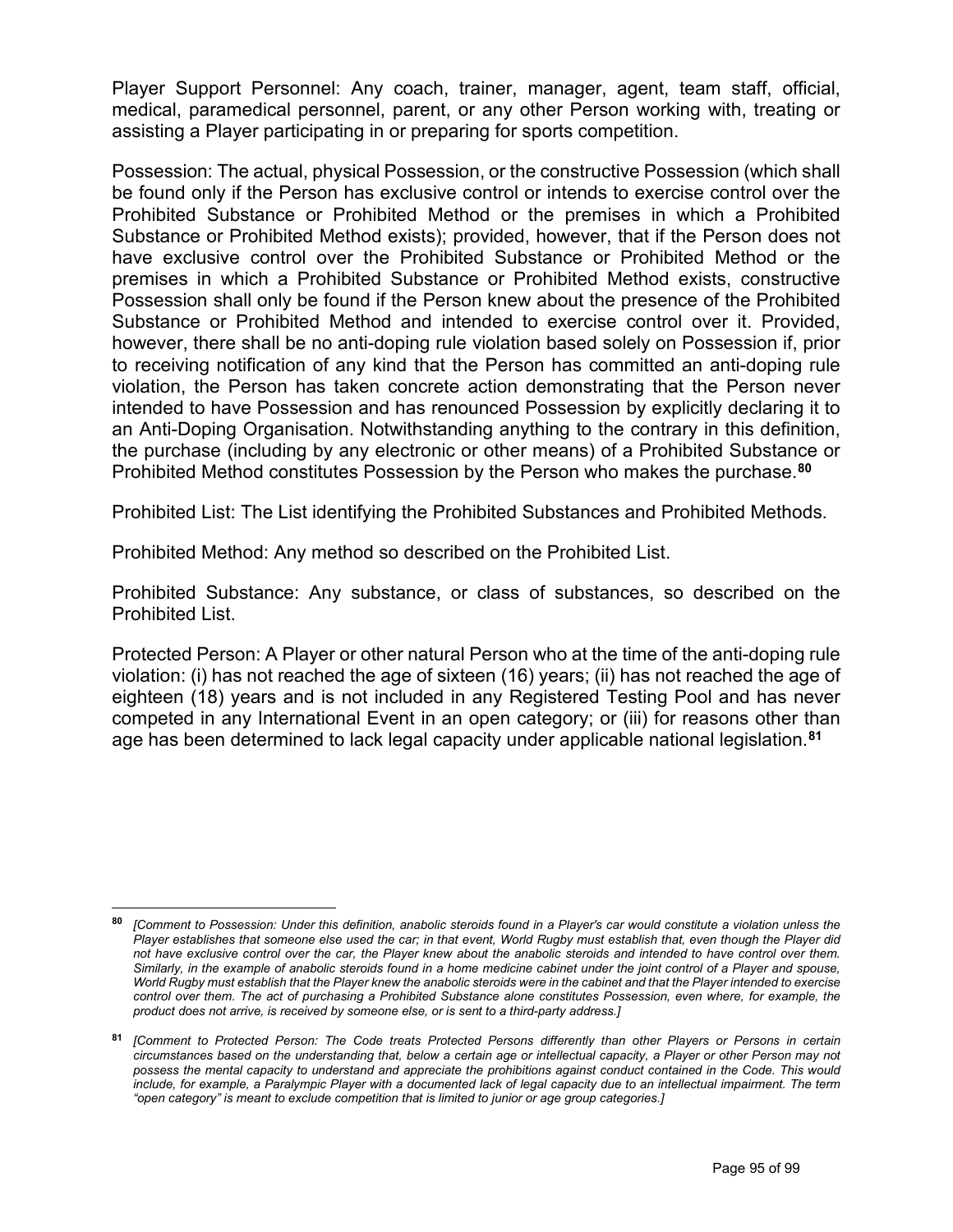Provisional Hearing: For purposes of Regulation 21.7.4.3, an expedited abbreviated hearing occurring prior to a hearing under Regulation 21.8 that provides the Player with notice and an opportunity to be heard in either written or oral form.**[82](#page-97-0)**

Provisional Suspension: See Consequences of Anti-Doping Rule Violations above.

Publicly Disclose: See Consequences of Anti-Doping Rule Violations above.

Recreational Player: A natural Person who is so defined by the relevant NADO; provided, however, the term shall not include any Person who, within the five (5) years prior to committing any anti-doping rule violation, has been an International-Level Player (as defined by each International Federation consistent with the International Standard for Testing and Investigations) or National-Level Player (as defined by each NADO consistent with the International Standard for Testing and Investigations), has represented any country in an International Event in an open category or has been included within any Registered Testing Pool or other whereabouts information pool maintained by any International Federation or NADO. **[83](#page-97-1)**

Regional Anti-Doping Organisation: A regional entity designated by member countries to coordinate and manage delegated areas of their national anti-doping programmes, which may include the adoption and implementation of anti-doping rules, the planning and collection of Samples, the management of results, the review of TUEs, the conduct of hearings, and the conduct of Educational programmes at a regional level.

Registered Testing Pool: The pool of highest-priority Players established separately at the international level by International Federations and at the national level by NADOs, who are subject to focused In-Competition and Out-of-Competition Testing as part of that International Federation's or NADO's test distribution plan and therefore are required to provide whereabouts information as provided in Regulation 21.5.5 and the International Standard for Testing and Investigations.

Results Management: The process encompassing the timeframe between notification as per Article 5 of the International Standard for Results Management, or in certain cases (e.g., Atypical Finding, Athlete Biological Passport, whereabouts failure), such prenotification steps expressly provided for in Article 5 of the International Standard for Results Management, through the charge until the final resolution of the matter, including the end of the hearing process at first instance or on appeal (if an appeal was lodged).

Sample or Specimen: Any biological material collected for the purposes of Doping Control.**[84](#page-97-2)**

<span id="page-97-0"></span>**<sup>82</sup>** *[Comment to Provisional Hearing: A Provisional Hearing is only a preliminary proceeding which may not involve a full review of the facts of the case. Following a Provisional Hearing, the Player remains entitled to a subsequent full hearing on the merits of the case. By contrast, an "expedited hearing", as that term is used in Regulation 21.7.4.3, is a full hearing on the merits conducted on an expedited time schedule.]*

<span id="page-97-1"></span>**<sup>83</sup>** *[Comment to Recreational Player: The term "open category" is meant to exclude competition that is limited to junior or age group categories.]* 

<span id="page-97-2"></span>**<sup>84</sup>** *[Comment to Sample or Specimen: It has sometimes been claimed that the collection of blood Samples violates the tenets of certain religious or cultural groups. It has been determined that there is no basis for any such claim.]*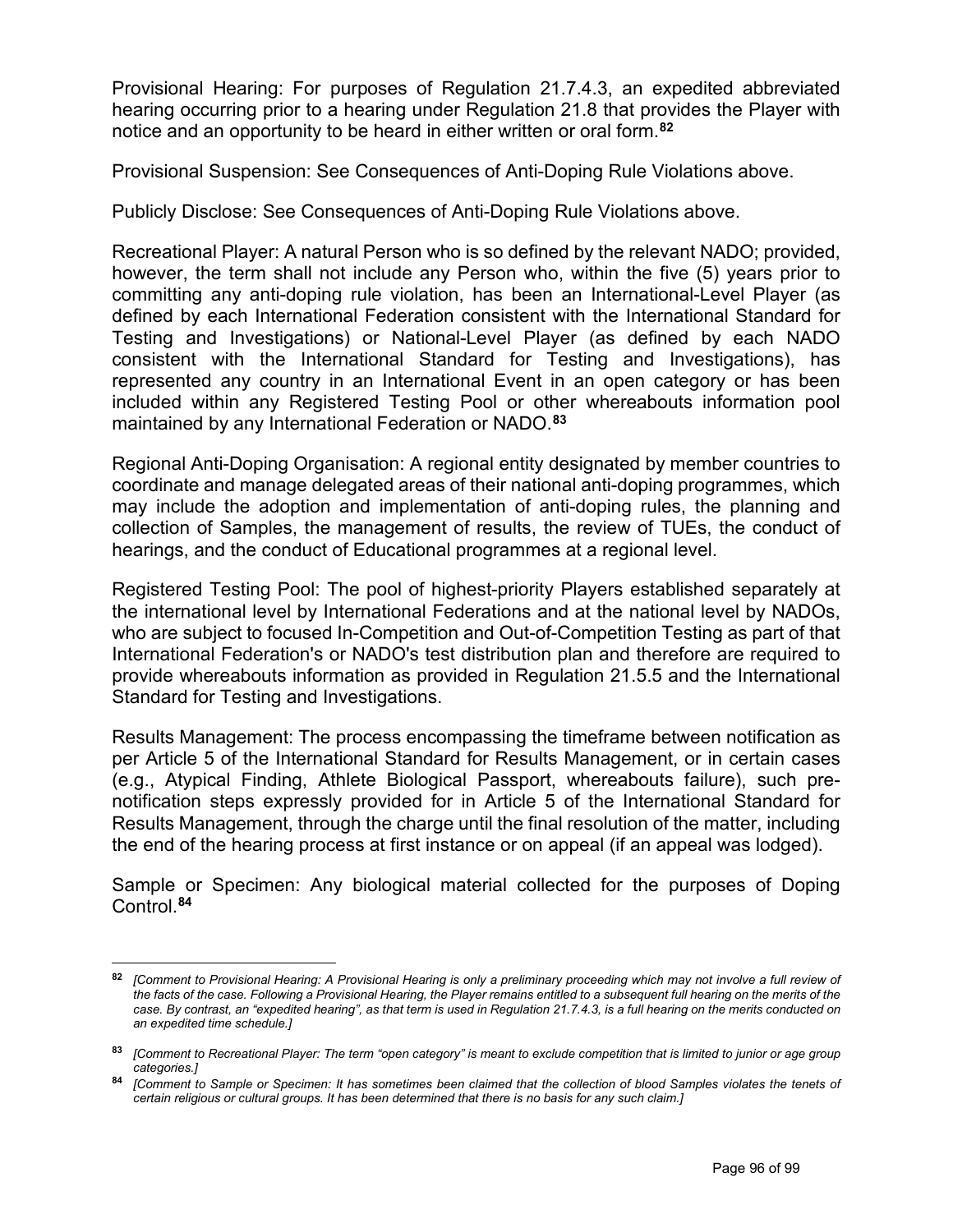Signatories: Those entities accepting the Code and agreeing to implement the Code, as provided in Article 23 of the Code.

Specified Method: See Regulation 21.4.2.2.

Specified Substance: See Regulation 21.4.2.2.

Strict Liability: The rule which provides that under Regulation 21.2.1 and 21.2.2, it is not necessary that intent, Fault, negligence, or knowing Use on the Player's part be demonstrated by the Anti-Doping Organisation in order to establish an anti-doping rule violation.

Substance of Abuse: See Regulation 21.4.2.3.

Substantial Assistance: For purposes of Regulation 21.10.7.1, a Person providing Substantial Assistance must: (1) fully disclose in a signed written statement or recorded interview all information he possesses in relation to anti-doping rule violations or other proceeding described in Regulation 21.10.7.1.1, and (2) fully cooperate with the investigation and adjudication of any case or matter related to that information, including, for example, presenting testimony at a hearing if requested to do so by an Anti-Doping Organisation or hearing panel. Further, the information provided must be credible and must comprise an important part of any case or proceeding which is initiated or, if no case or proceeding is initiated, must have provided a sufficient basis on which a case or proceeding could have been brought.

Tampering: Intentional conduct which subverts the Doping Control process but which would not otherwise be included in the definition of Prohibited Methods. Tampering shall include, without limitation, offering or accepting a bribe to perform or fail to perform an act, preventing the collection of a Sample, affecting or making impossible the analysis of a Sample, falsifying documents submitted to an Anti-Doping Organisation or TUE Committee or hearing panel, procuring false testimony from witnesses, committing any other fraudulent act upon the Anti-Doping Organisation or hearing body to affect Results Management or the imposition of Consequences, and any other similar intentional interference or Attempted interference with any aspect of Doping Control.**[85](#page-98-0)** 

Target Testing: Selection of specific Players for Testing based on criteria set forth in the International Standard for Testing and Investigations.

Team Sport: A sport in which the substitution of players is permitted during a Competition.

Technical Document: A document adopted and published by WADA from time to time containing mandatory technical requirements on specific anti-doping topics as set forth in an International Standard.

<span id="page-98-0"></span>**<sup>85</sup>** *[Comment to Tampering: For example, this Regulation would prohibit altering identification numbers on a Doping Control form during Testing, breaking the B bottle at the time of B Sample analysis, altering a Sample by the addition of a foreign substance, or intimidating or attempting to intimidate a potential witness or a witness who has provided testimony or information in the Doping Control process. Tampering includes misconduct which occurs during the Results Management and hearing process. See Regulation 21.10.9.3.3. However, actions taken as part of a Person's legitimate defense to an anti-doping rule violation charge shall not be considered Tampering. Offensive conduct towards a Doping Control official or other Person involved in Doping Control which does not otherwise constitute Tampering shall be addressed in the disciplinary rules of sport organisations.]*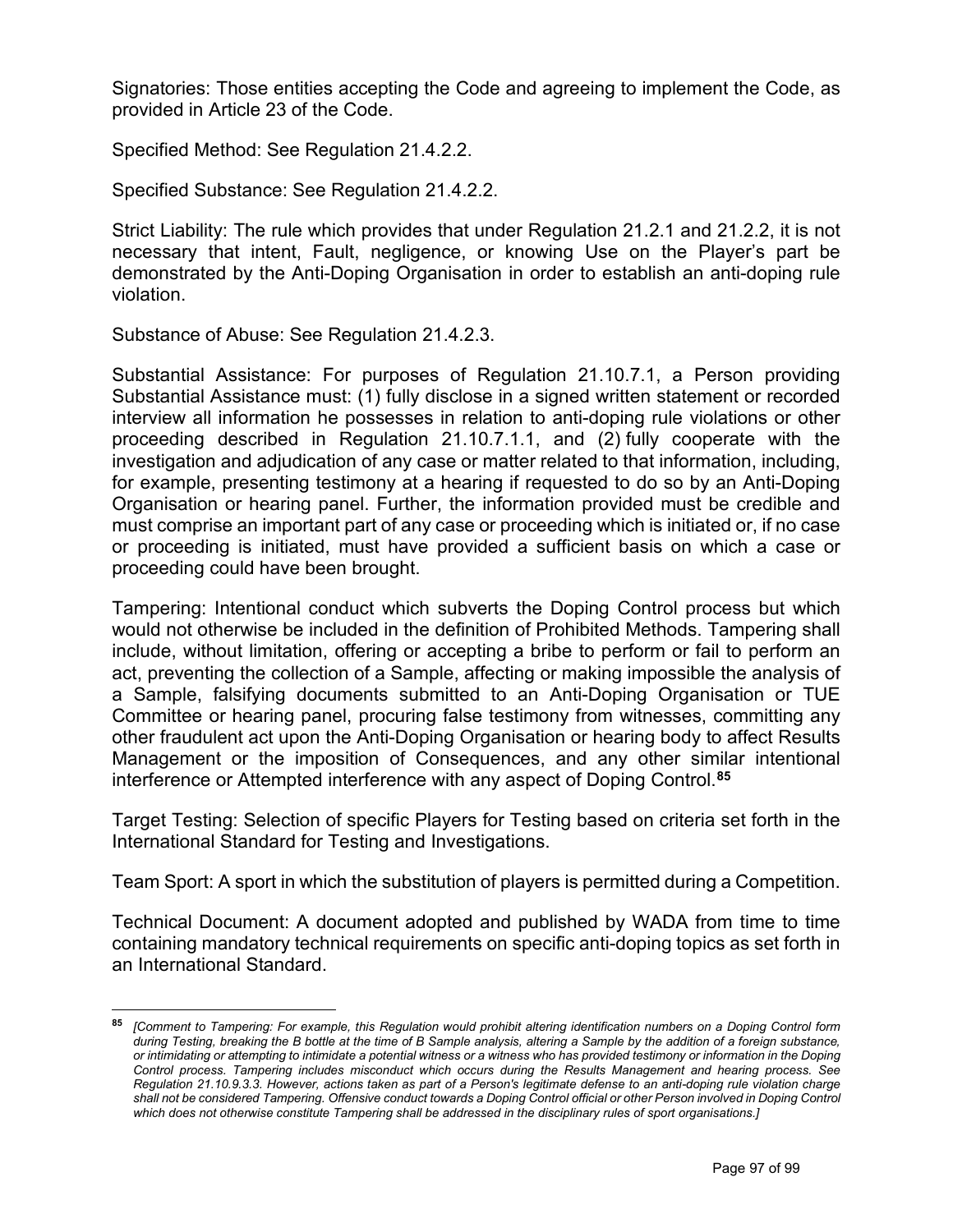Testing: The parts of the Doping Control process involving test distribution planning, Sample collection, Sample handling, and Sample transport to the laboratory.

Testing Pool: World Rugby's principal whereabouts and testing pool comprising International-Level Players who are eligible to be part of World Rugby's Out of Competition Testing programme and who are not part of World Rugby's Registered Testing Pool.

Therapeutic Use Exemption (TUE): A Therapeutic Use Exemption allows a Player with a medical condition to use a Prohibited Substance or Prohibited Method, but only if the conditions set out in Regulation 21.4.4 and the International Standard for Therapeutic Use Exemptions are met.

TUE Committee (TUEC): The panel established by the relevant Anti-Doping Organisation to consider requests for TUEs.

Trafficking: Selling, giving, transporting, sending, delivering or distributing (or Possessing for any such purpose) a Prohibited Substance or Prohibited Method (either physically or by any electronic or other means) by a Player, Player Support Person or any other Person subject to the authority of an Anti-Doping Organisation to any third party; provided, however, this definition shall not include the actions of bona fide medical personnel involving a Prohibited Substance used for genuine and legal therapeutic purposes or other acceptable justification, and shall not include actions involving Prohibited Substances which are not prohibited in Out-of-Competition Testing unless the circumstances as a whole demonstrate such Prohibited Substances are not intended for genuine and legal therapeutic purposes or are intended to enhance sport performance.

UNESCO Convention: The International Convention against Doping in Sport adopted by the 33rd session of the UNESCO General Conference on 19 October 2005 including any and all amendments adopted by the States Parties to the Convention and the Conference of Parties to the International Convention against Doping in Sport.

Use: The utilization, application, ingestion, injection, or consumption by any means whatsoever of any Prohibited Substance or Prohibited Method.

WADA: The World Anti-Doping Agency.

Without Prejudice Agreement: For purposes of Regulation 21.10.7.1.1 and 21.10.8.2, a written agreement between an Anti-Doping Organisation and a Player or other Person that allows the Player or other Person to provide information to the Anti-Doping Organisation in a defined time-limited setting with the understanding that, if an agreement for Substantial Assistance or a case resolution agreement is not finalized, the information provided by the Player or other Person in this particular setting may not be used by the Anti-Doping Organisation against the Player or other Person in any Results Management proceeding under the Code, and that the information provided by the Anti-Doping Organisation in this particular setting may not be used by the Player or other Person against the Anti-Doping Organisation in any Results Management proceeding under the Code. Such an agreement shall not preclude the Anti-Doping Organisation, Player or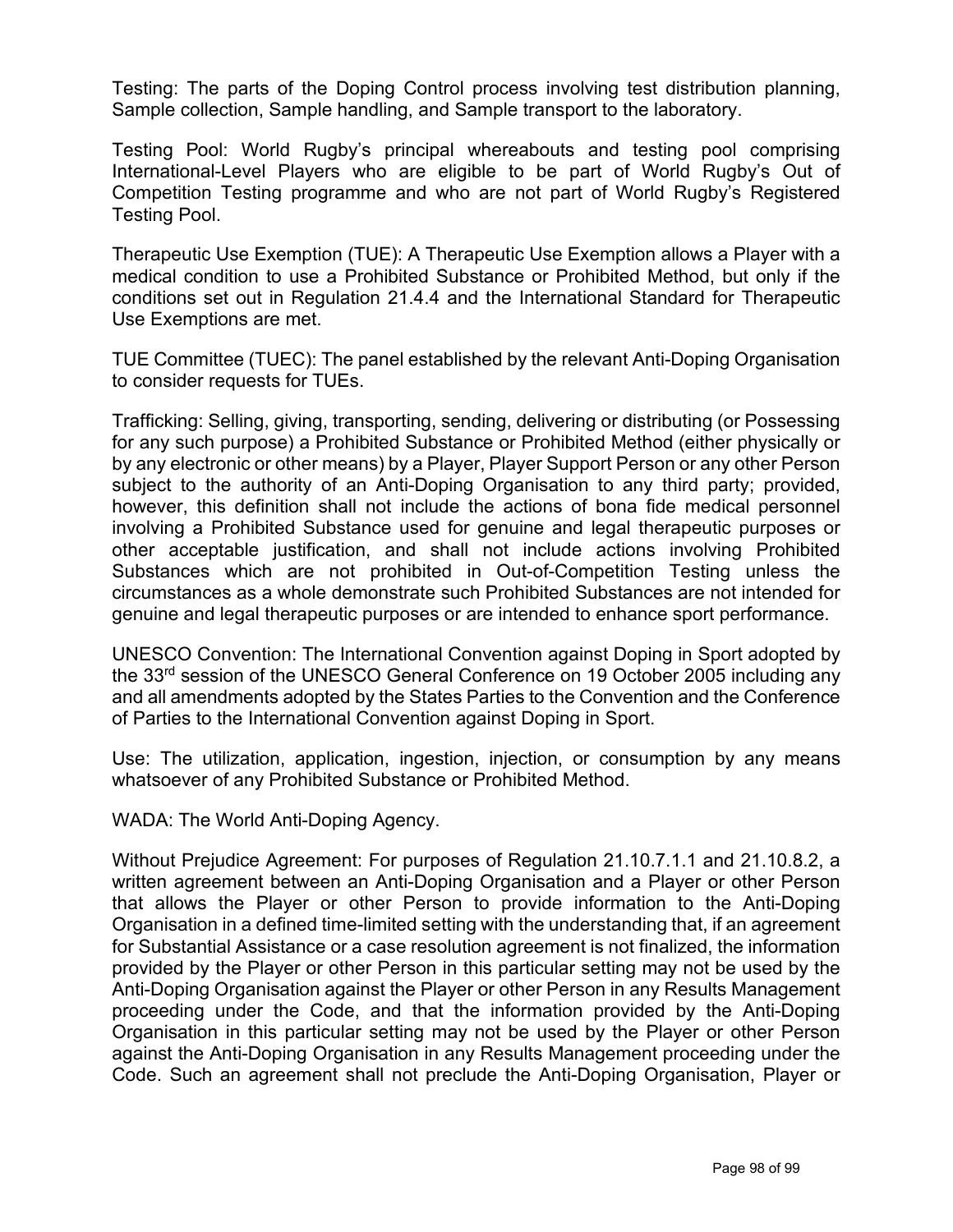other Person from using any information or evidence gathered from any source other than during the specific time-limited setting described in the agreement.

These definitions supersede any other definitions of these terms in these Regulations for the purposes of application to these Anti-Doping Rules. All other terms which are capitalised in these Anti-Doping Rules and not defined herein shall have the meanings ascribed to them in Regulation 1.